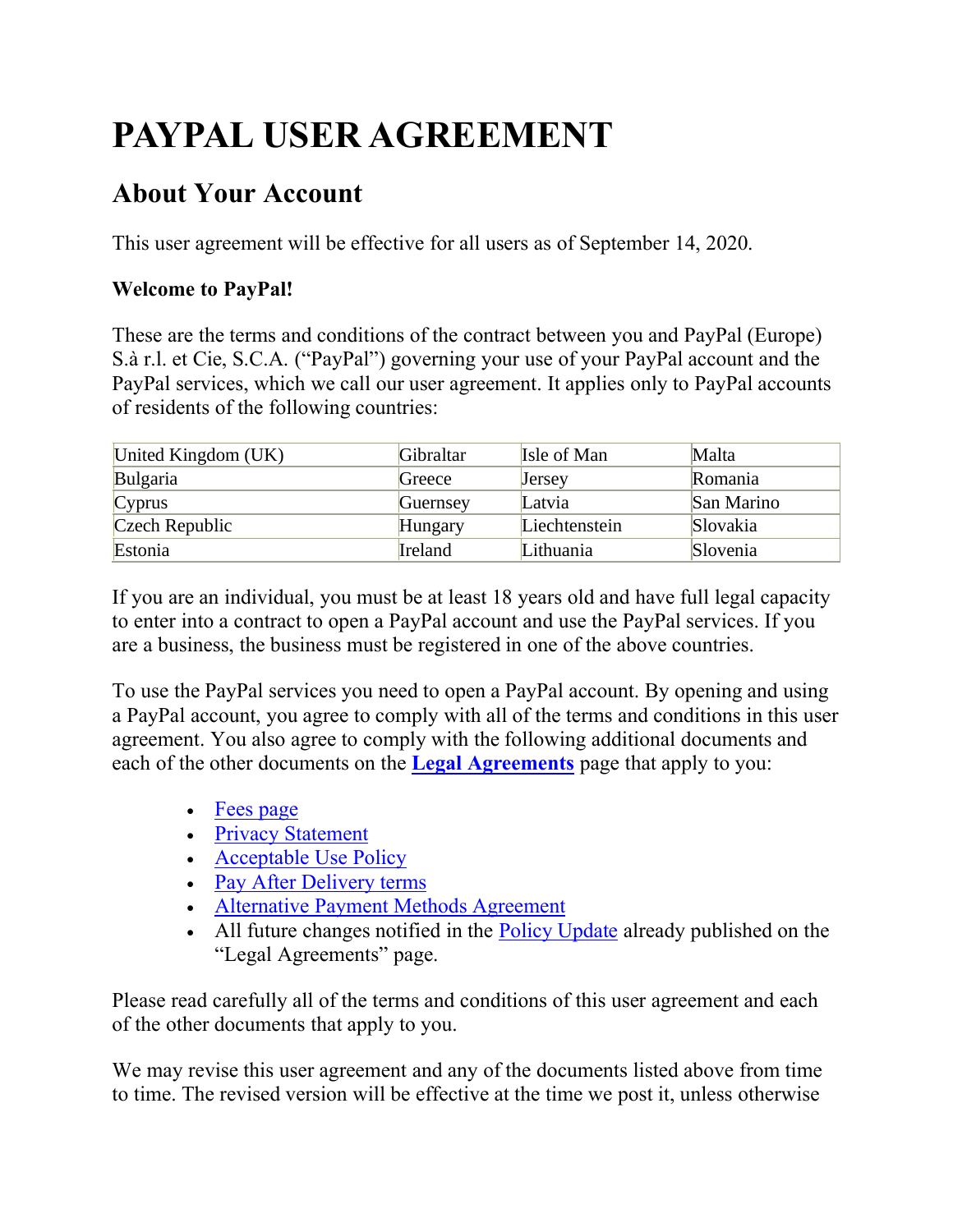noted. If our changes reduce your rights or increase your responsibilities we will post a notice on the **[Policy Updates](https://www.paypal.com/uk/webapps/mpp/ua/upcoming-policies-full?locale.x=en_GB)** page of our website and provide notice to you of at least two months. By continuing to use our services after any changes to this user agreement take effect, you agree to be bound by those changes. If you do not agree with any changes, you may close your account before the changes take effect.

# **Information about us and our service**

PayPal's main business is the issuance of electronic money and the provision of payment services using that electronic money.

For more information about us and our service, you can read our Key Payment and [Service Information.](https://www.paypal.com/uk/webapps/mpp/ua/servicedescription-full?locale.x=en_GB)

This user agreement, together with other legal terms and legally required disclosures relating to your use of our service will be made available to you at all times on the PayPal website (typically located on the "Legal Agreements" page). We may also send this information to you.

You may request a copy of any legally required disclosures (including this user agreement and the Key Payment and Service Information) from us and we will provide this to you in a form which allows you to store and reproduce the information (for example, by e-mail).

# **Opening an account**

We offer two types of accounts: personal accounts and business accounts.

#### **Personal accounts**

With a personal account you can send and request money from friends and family and pay online for purchases.

Holders of certain existing personal accounts may be required to upgrade their accounts (which may include providing further information to PayPal) in order to be able to use all of the current functionality available in a personal account.

To use your PayPal account primarily to sell things, you must open a business account or convert your personal account to a business account.

#### **Business accounts**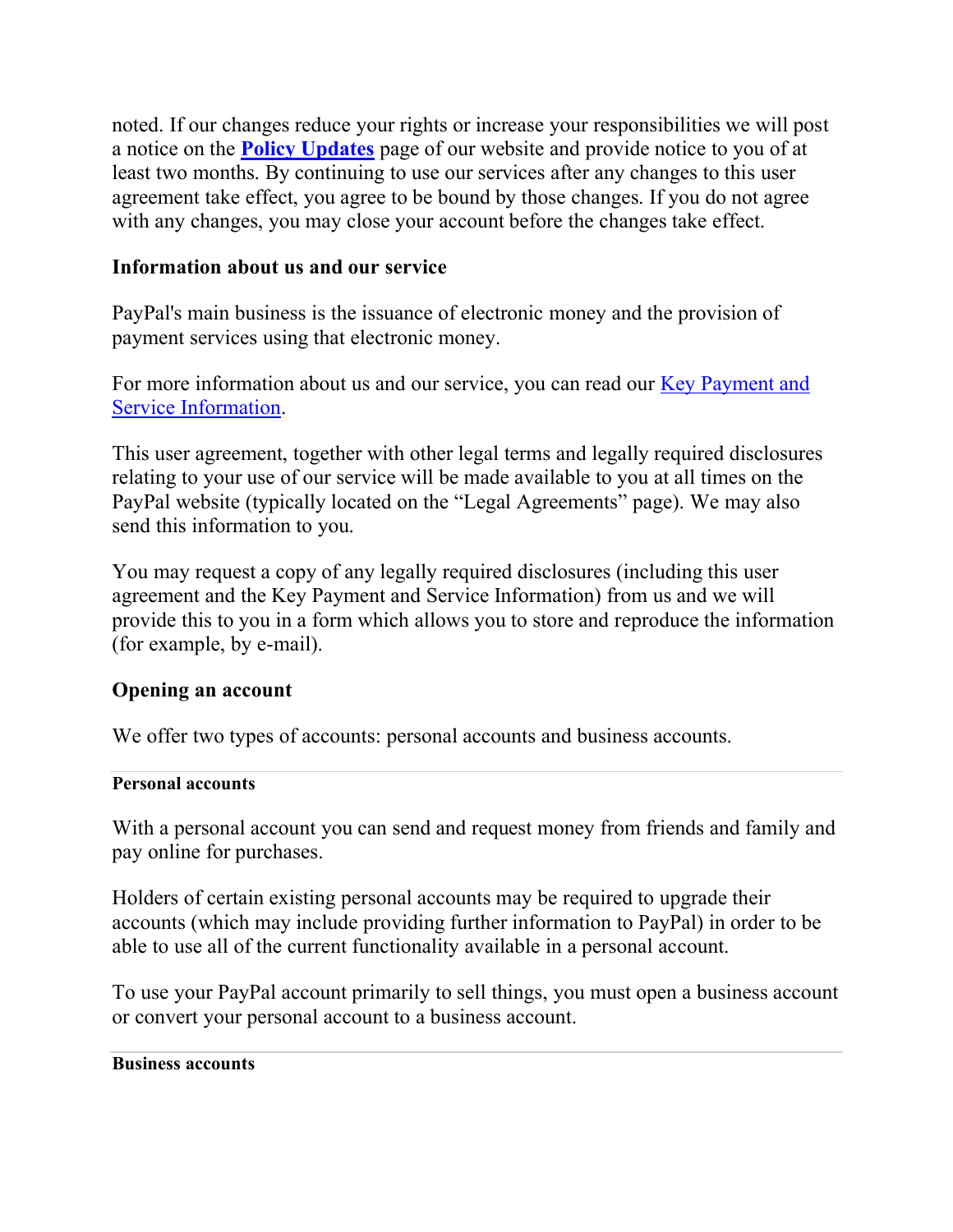Business accounts are for people and organisations (whether incorporated or not) that primarily use PayPal to receive online payments for sales or donations.

Business accounts may be subject to fees that differ from the fees applicable to personal accounts. See our [Fees](#page-64-0) for further details.

# **By opening a business account or converting a personal account to a business account, you certify to us that you are using it primarily for a business or commercial purpose.**

#### **Commercial Entity Status**

If the activity through your business account reaches certain thresholds or involves certain business segments or activities, you are required by the card networks to agree to [Commercial Entity Agreements](https://www.paypal.com/uk/webapps/mpp/ua/ceagreement-full?locale.x=en_GB) directly with our processing partners to allow you to continue accepting card-funded payments. In this case, these [Commercial Entity](https://www.paypal.com/uk/webapps/mpp/ua/ceagreement-full?locale.x=en_GB)  [Agreements](https://www.paypal.com/uk/webapps/mpp/ua/ceagreement-full?locale.x=en_GB) will apply to any payment processed by PayPal on your behalf in addition to this user agreement.

#### **Safe use of your PayPal account**

You should take reasonable steps to stop your PayPal account being misused. You must maintain adequate security and control of any and all devices, items, IDs, passwords and personal identification numbers / codes that you use to access your PayPal account and the PayPal services. Please see our Key Payment and Service [Information](https://www.paypal.com/uk/webapps/mpp/ua/servicedescription-full?locale.x=en_GB) for guidelines.

You must comply with all reasonable instructions we may issue regarding how you can keep your Payment Instrument safe.

We may require you to authenticate any instruction relating to your account (i.e. give us the information that we need to be sure that it's you giving us the instruction, such as submitting your correct log-in information – this could include your e-mail address and password) and otherwise successfully log into your PayPal account to provide to us your instruction.

You must keep your postal address, email address and other contact information current in your PayPal account profile.

You may expressly grant, remove and manage permissions for some third parties to take certain actions on your behalf. In some cases you can do this when logged into your account – in other cases you can do this directly with the third party. You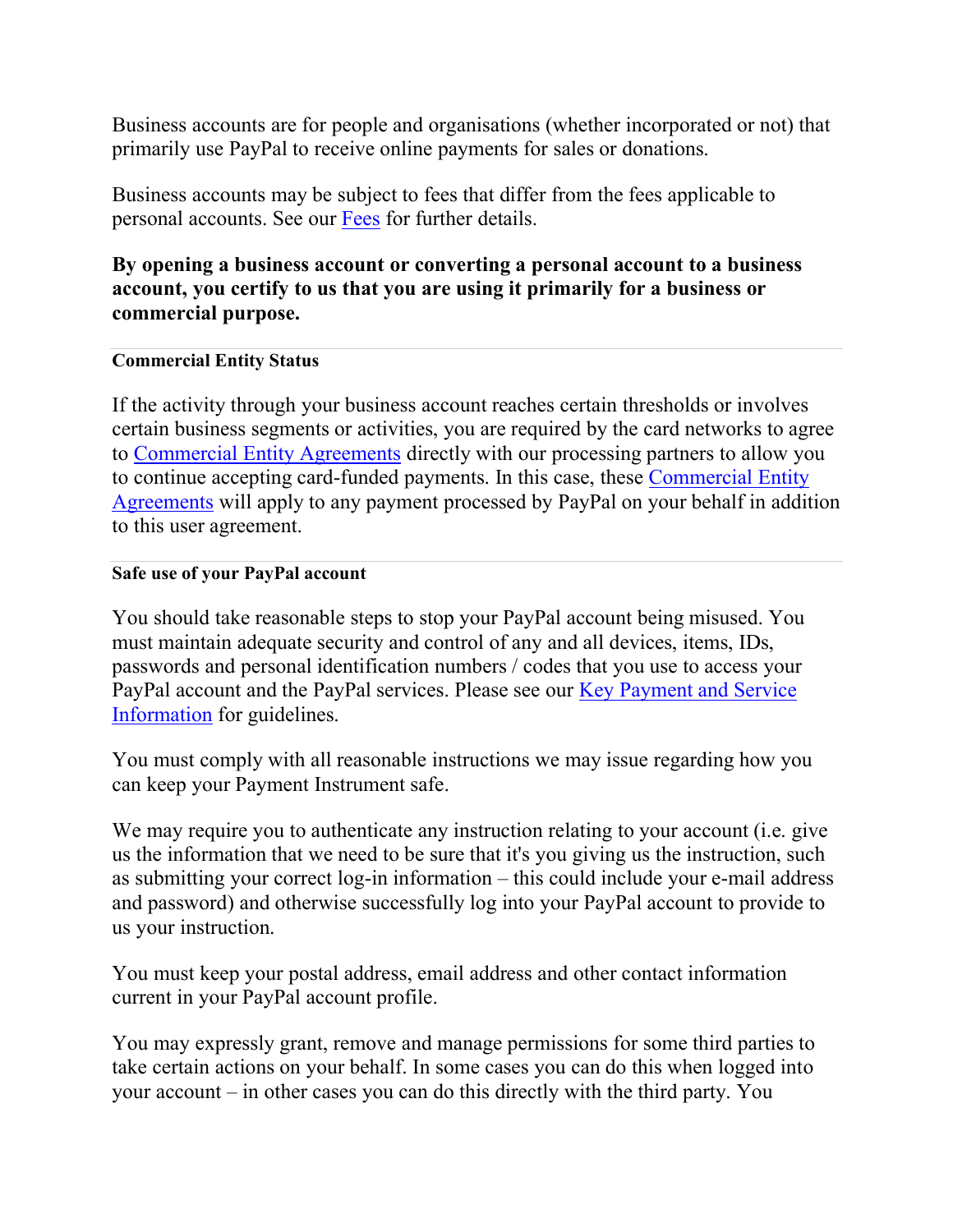acknowledge that if you grant permission for a third party to take actions on your behalf, we may disclose certain information about your Account to this third party.

You may permit third party service providers licensed by applicable law to:

- Provide account information services to access information about your account on your behalf.
- Confirm whether an amount necessary for the execution of a card-based payment transaction is available on your account.
- Provide payment initiation services to initiate payments from your account on your behalf.

Granting permission to any third party to access your account in any way does not relieve you of any of your responsibilities under this user agreement. You are liable to us for the actions that you authorise the third parties to carry out. You will not hold us responsible for, and you will indemnify us from, any liability arising from the actions or inactions of such third parties in connection with the permissions you granted, subject to your mandatory legal rights.

# **Closing Your PayPal Account**

You can close your account at any time. See the [PayPal Help Centre](https://www.paypal.com/uk/selfhelp/home?locale.x=en_GB) for how to do this.

We may close your account at our convenience by providing you with two months' prior notice. We may also close your account at any time if:

- 1. You are in breach of this user agreement and/or we are otherwise entitled to close your account under this user agreement.
- 2. You do not access your account for three years.
- 3. We suspect that your account has been accessed without your authorisation.

Where we decide to close your account we will provide you with notice of account closure and where practicable, the reasons for closing your account, together with the ability to withdraw any undisputed funds that we are holding.

When your account is closed:

• This user agreement terminates immediately, except that this user agreement survives termination to the extent and for so long as we require to deal with the closure of your account and to comply with applicable laws and regulations.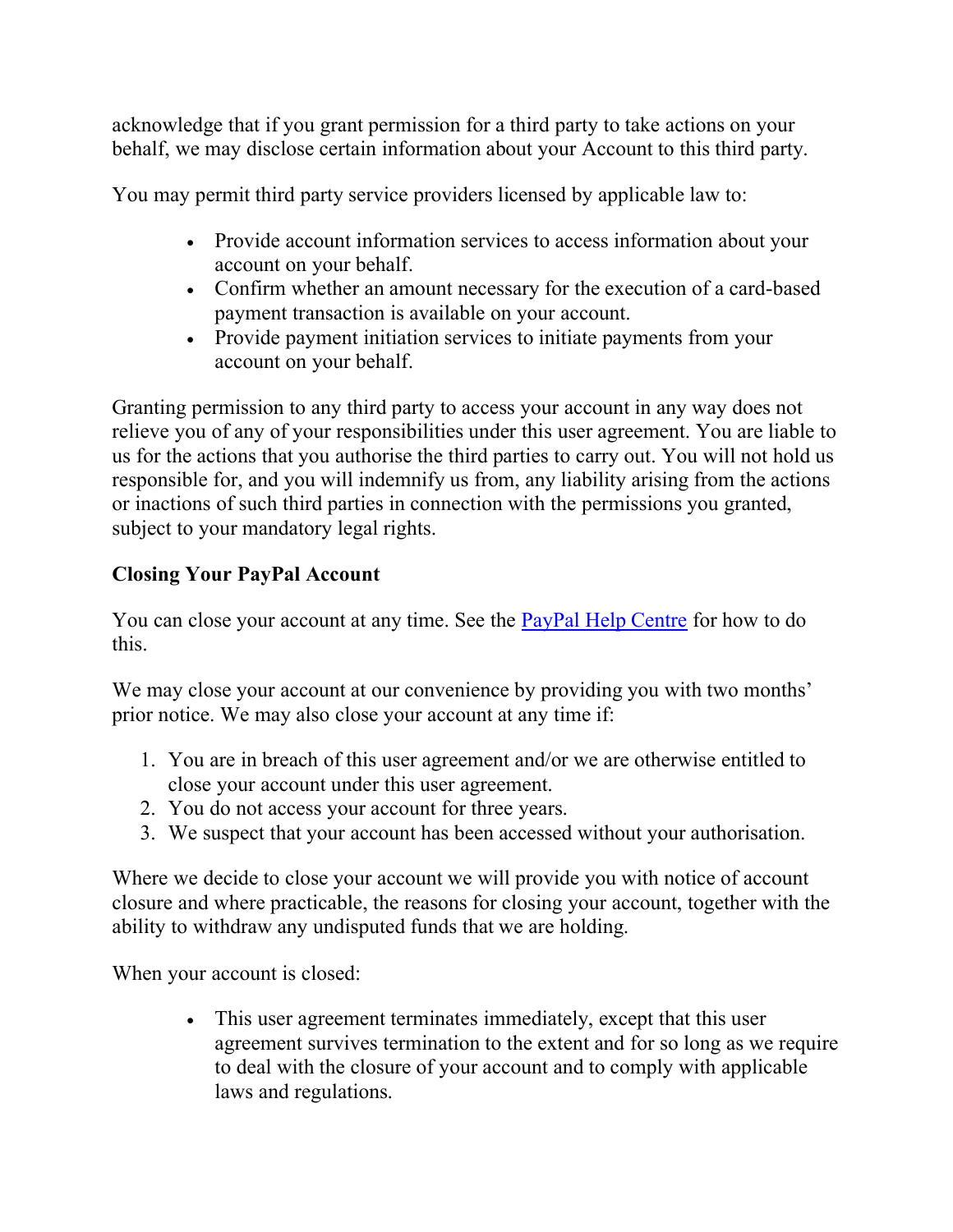- We may cancel any pending transactions and you will forfeit any balances associated with special funding arrangements.
- We may suspend, limit or terminate your access to or use of our services, websites, software, systems (including any networks and servers used to provide any of the services) operated by us or on our behalf or some or all of the services.
- You will remain liable for all outstanding obligations under this user agreement related to your account prior to closure.
- We may keep your account information in our database for the purpose of fulfilling our legal obligations.
- We may retain your electronic money after closure to the extent and for the time we reasonably require to protect us and/or any third party against the risk of reversals, fees, fines, penalties and other liabilities of whatever nature. After this time you will be able to withdraw any undisputed funds that we are holding. Please [Contact Us](https://www.paypal.com/uk/selfhelp/home?locale.x=en_GB) if you have any questions about funds held in your account on closure.

# **If you are the legal representative of an incapacitated or deceased account holder, please [Contact Us](https://www.paypal.com/uk/selfhelp/home?locale.x=en_GB) for assistance.**

In the event that we decide to discontinue any of our services or any portion or feature of our services for any reason, we will give you at least two months' prior notice before discontinuing the service or feature, unless we determine in good faith that:

- The service or feature must be discontinued sooner as required by law or a third-party relationship.
- Doing so could create a security risk or substantial economic or material technical burden.

# **Linking and Unlinking a Funding Source**

All money in your account is legally termed "electronic money", which is recognised throughout the European Economic Area as a form of money suitable for use online.

You can use a funding source as a way to pay us to obtain electronic money in your account or to receive withdrawals from your account, as further outlined in this user agreement (see in particular [Adding or Withdrawing Money](#page-7-0) and [Funding your](#page-19-0)  [Payment.](#page-19-0)

You can link or unlink a credit card, debit card, a prepaid card (where available) a bank account or PayPal Credit (where available) to your PayPal account as a funding source.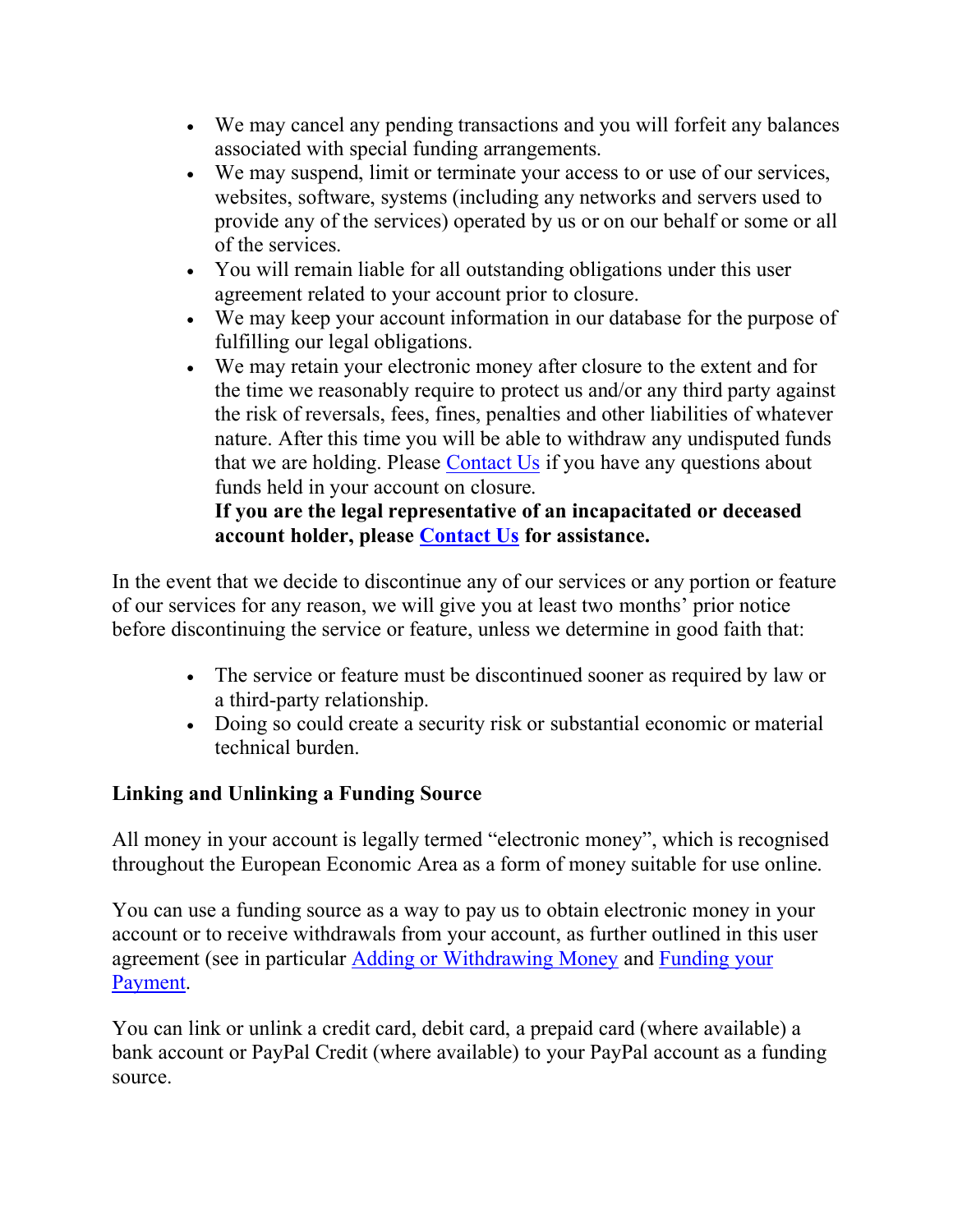We may limit the availability of your funding sources to manage our risk.

Please keep your funding source information current (e.g. credit card number and expiration date). If this information changes, we may update it using information and third-party sources available to us without any action on your part. If you do not want us to update your card information, you may contact your issuer to request this or remove your funding source from your PayPal account. If we update your funding source, we will keep any preference setting attached to that funding source. You may choose to confirm your card or bank account, so that we can verify that the card or bank account is valid and that you are its owner. We may allow you to do this by following the Link and Confirm Card process (for cards) or the Bank Confirmation process (for bank accounts) or other processes which we may notify to you or which we may publish from time to time.

# **Your continuous permission for us to charge your funding sources**

By linking a funding source to your PayPal account, you give us continuous permission to automatically charge that funding source (subject to this user agreement and the terms of any mandate (e.g. bank direct debit) used by the provider of that funding source to set up and maintain that authority) for the required value of the electronic money:

- To cover:
	- o The payment amount (plus all transaction fees payable to us) when you use your account to send a payment to another user.
	- o Any amounts you owe us arising from your activity as a recipient of payments using our services, if you are registered with PayPal as resident in the UK.
- To top up your account when you use the Add Funds functionality account interface.

We may charge the funding source again if the previous attempt failed. If you cancel any continuous permission from your funding source, you will reimburse us for the value of any electronic money we've already issued for which a charge from that funding source remains outstanding.

You can stop the permission by unlinking the funding source from your PayPal account.

SEPA is an initiative of the European Commission and European banking sector, aimed at making transactions more efficient within the European Union. If you are a user with a registered address in Cyprus, Estonia, Greece, Ireland, Latvia, Lithuania,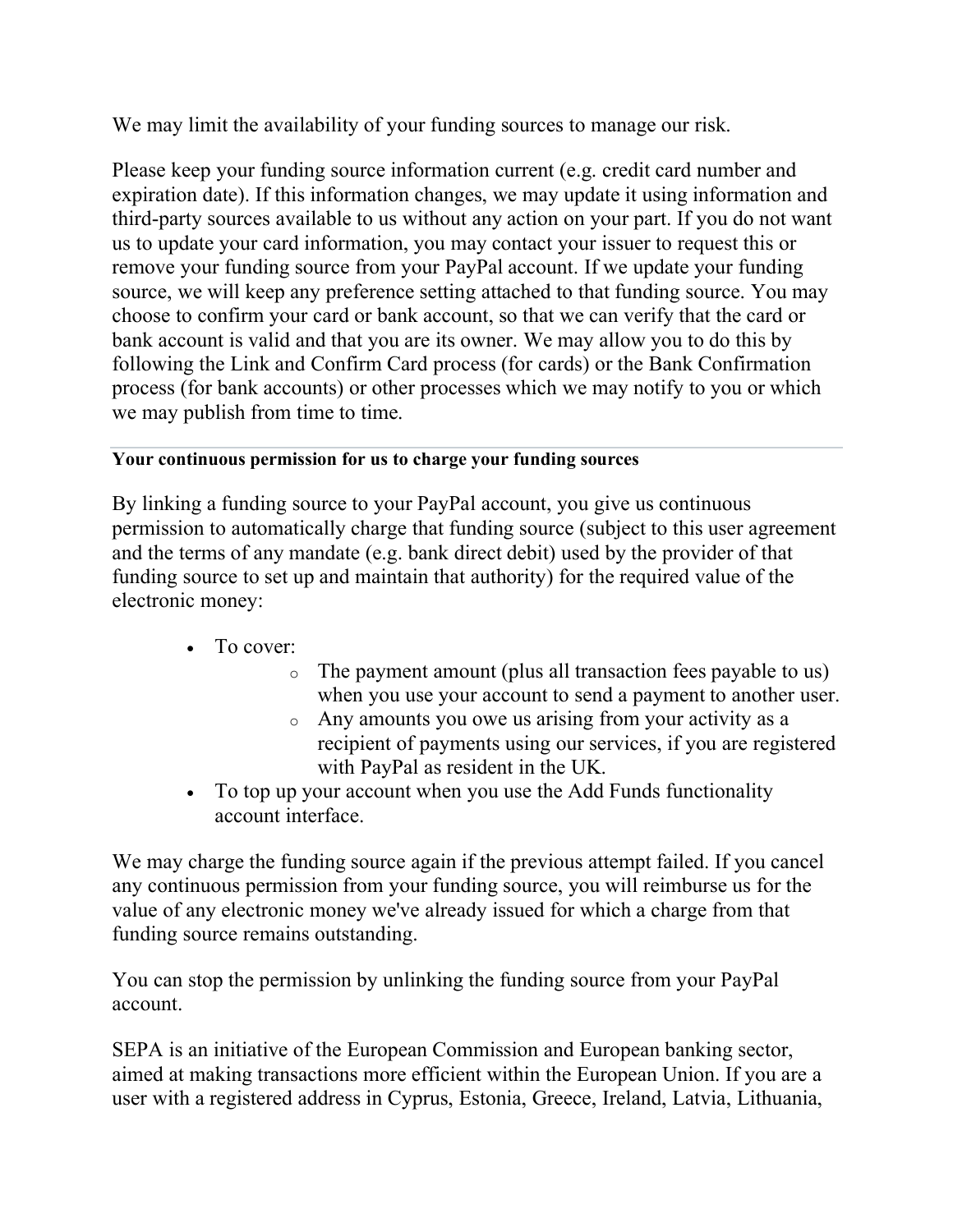Malta, Slovakia and Slovenia, whenever you register a bank account with PayPal or user a new bank account for the first time as a Funding Source, you grant PayPal a SEPA Direct Debit mandate. If you use a SEPA Direct Debit mandate for the continuous authority:

- You can access the mandate and the mandate reference number (MRN) in your PayPal account profile at any time and cancel or change the mandate for future transactions.
- PayPal will inform you of the amount of the SEPA Direct Debit payment and the time frame in which PayPal will collect the amount from the bank account together with the purchase confirmation. If PayPal resubmits any SEPA Direct Debit payment request due to reversal of the original payment, there will be no (additional) information given on the amount and the time frame ahead of the resubmission.
- You can claim a refund from your bank at any time up to 8 weeks after the date on which the SEPA Direct Debit payment took place in accordance with your bank's terms and conditions.

## **Risk of reversals to your funding source and when eCheques may arise**

When we receive a payment from your funding source we may store the resulting electronic money in your [reserve account](#page-43-0) for as long as we have reason to believe that there is risk of reversal by the funding source provider. This is because we do not have all the information necessary to place the funds from your payment at your disposal in your [PayPal balance](#page-6-0) while there is such a risk of reversal.

When you instruct us to make a payment from your account to another user funded by a payment from your bank account and we store the resulting electronic money in this way, we call this type of payment from your bank account an "eCheque" payment. See [Funding payments you send from your account](#page-19-0) below for how we use eCheques.

# <span id="page-6-0"></span>**Holding and using a PayPal balance**

You will not receive interest or any other earnings on the money in your account. This is because the money in your account is electronic money and European law forbids paying interest on electronic money. Also, electronic money is not a deposit or an investment under Luxembourg law, so the Luxembourg deposit guarantee or investor indemnity schemes administered by the *Conseil des Protection des Deposants et des Investisseurs* cannot protect you.

We may store and move the money in your account in and between: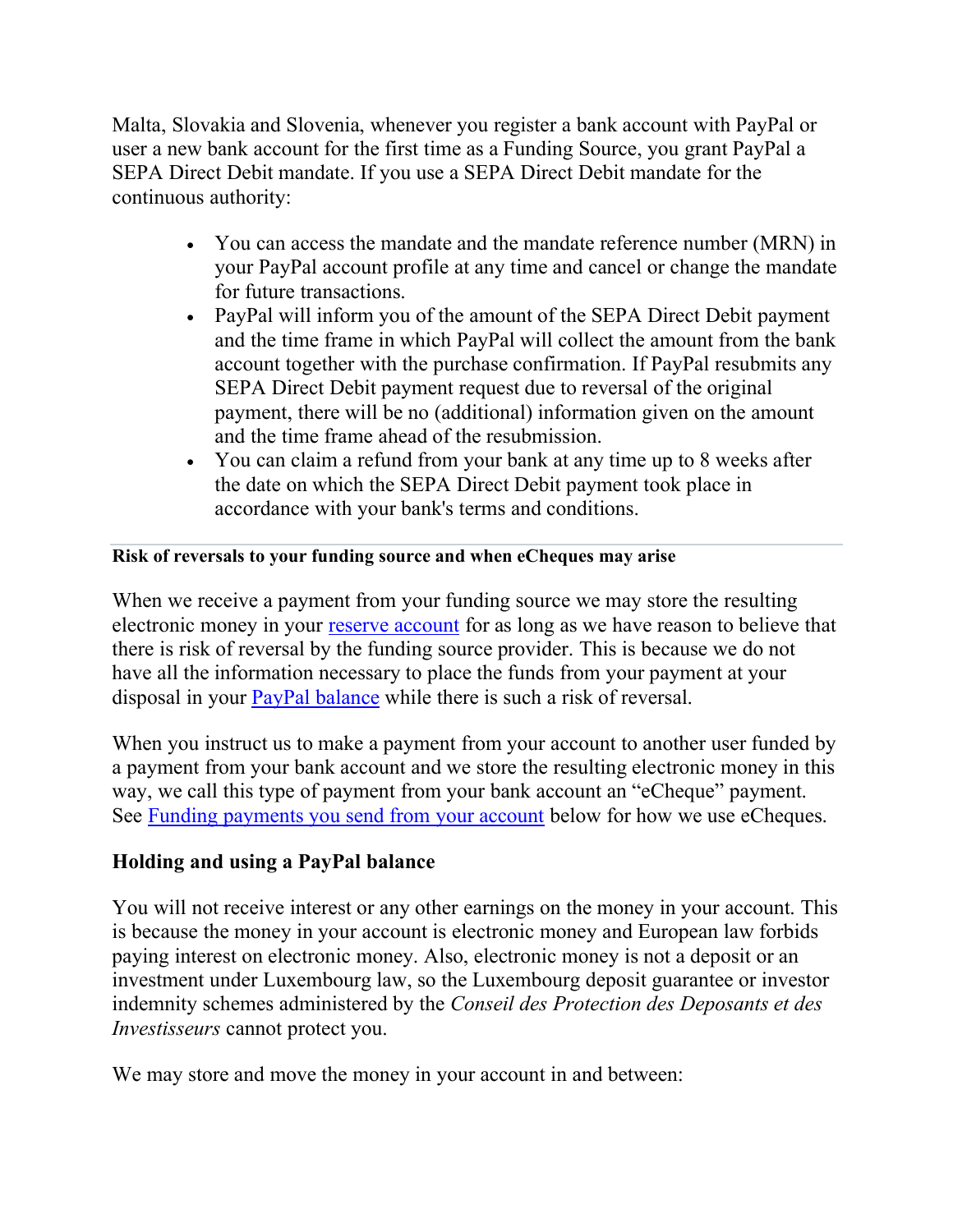- The [PayPal balance](#page-6-0) and
- The [reserve account.](#page-43-0)

at any given time subject further to this user agreement.

## **PayPal balance**

The operational part of your account contains your PayPal balance, which is the balance of money available for payments or withdrawals.

When you use our payment service to pay another user, you instruct us to transfer the money from your PayPal balance to the recipient's account.

You need to have enough PayPal balance in cleared funds to cover the amount of any payment you make and the transaction fees you owe us at the time of the payment. Other requirements also apply – see the section [Making a Payment](#page-14-0) below. If you have insufficient PayPal balance or have chosen a preferred funding source you are also requesting us to obtain funds on your behalf from your applicable funding source and issue electronic money to your PayPal balance for your payment to be made.

When you withdraw your money you need to have enough PayPal balance to cover the value of any withdrawal at the time of the withdrawal.

See [Adding or Withdrawing Money](#page-7-0) to know how to get a PayPal balance and how to withdraw it.

If your PayPal balance shows a negative amount, this is the net amount you owe to us at the given time.

#### **Reserve account**

Money marked in your account overview as "pending", "uncleared", "held" or otherwise restricted or limited at any given time is held in the part of your account which acts as a reserve account. You cannot access and use money stored in the reserve account.

# <span id="page-7-0"></span>**Adding or Withdrawing Money**

## **Adding money**

To get electronic money into your account you can, subject further to this user agreement: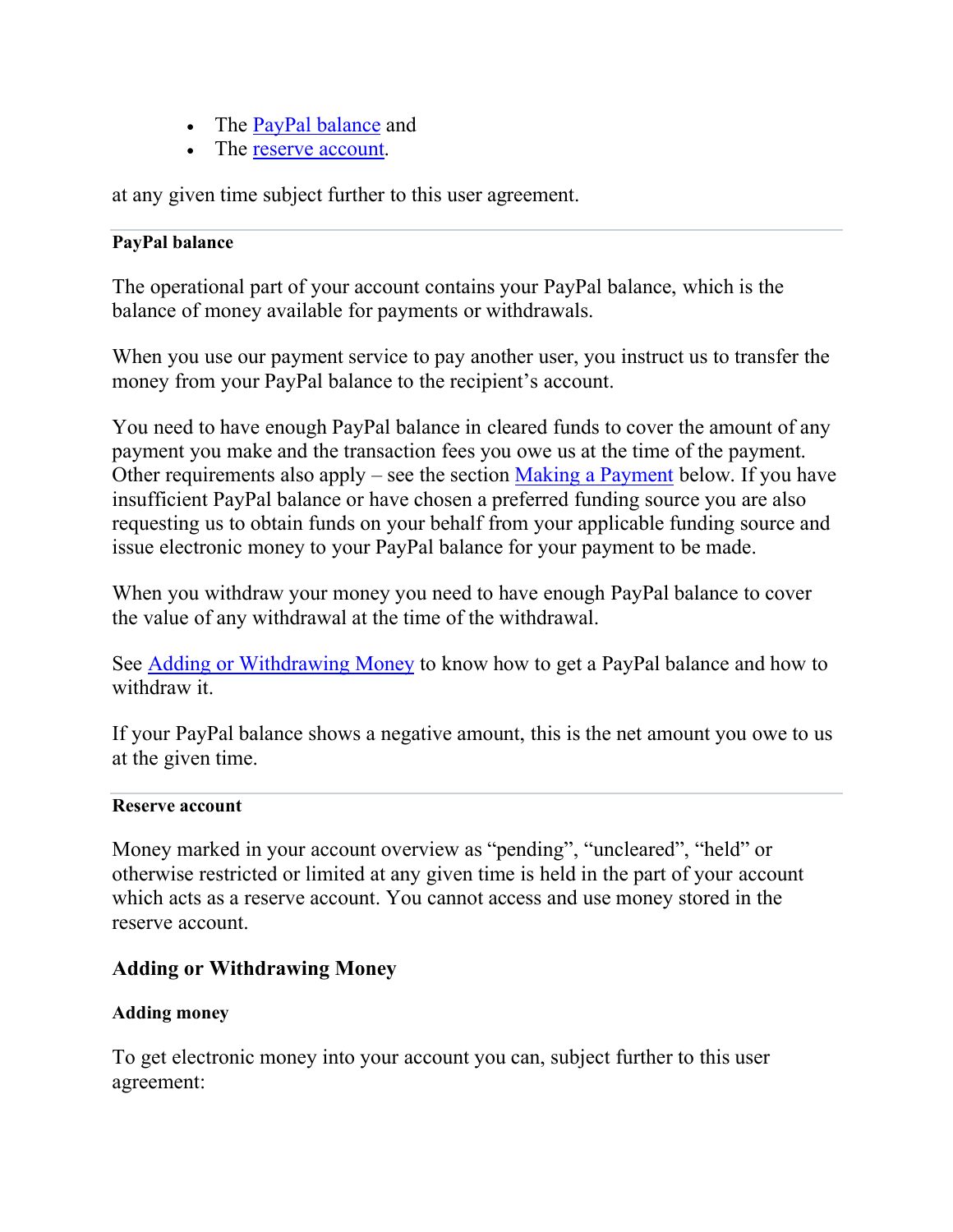- Accept a payment in your account from someone else. We may charge you [fees](#page-64-0) for this.
- Obtain electronic money from us by paying us an equivalent amount.

You can obtain electronic money from us by:

- Automatically using your applicable funding source(s) to cover the amount of the payments that you instruct us to send to other users (and the transaction fees payable by you to us).
- Manually using the "Add Funds" function available from your account interface to pay us or instructing us to charge your funding source for the electronic money.

The execution of any payment to us from your funding source provider is your funding source provider's legal responsibility. We have no control over how long the payment to us will take.

#### **Withdrawing money**

If you have a PayPal balance, you may withdraw any amount by transferring it to your nominated funding source linked to your PayPal account, as we may allow from time to time. This could include your bank account or debit or credit card, depending on the country in which your PayPal account is registered.

When you instruct us to withdraw any amount of your PayPal balance, subject further to this user agreement we will:

- Convert the electronic money to money that we can transfer to your nominated funding source.
- Instruct our own bank to transfer that money to your nominated funding source.

We aim to send the withdrawal payment instruction to our bank by the end of the next Business Day ("Business Day" means a day on which banks in Luxembourg are open to the general public). if there are no other delays subject to this user agreement. Once our bank receives our payment instruction, we have no control over how long the payment to you will take to complete. At this point, our bank, your funding source provider and the payment systems that they rely on take over responsibility for getting the money to your nominated funding source and this can affect the time it takes for you to receive your money. We may allow you to withdraw the money by transferring the money to: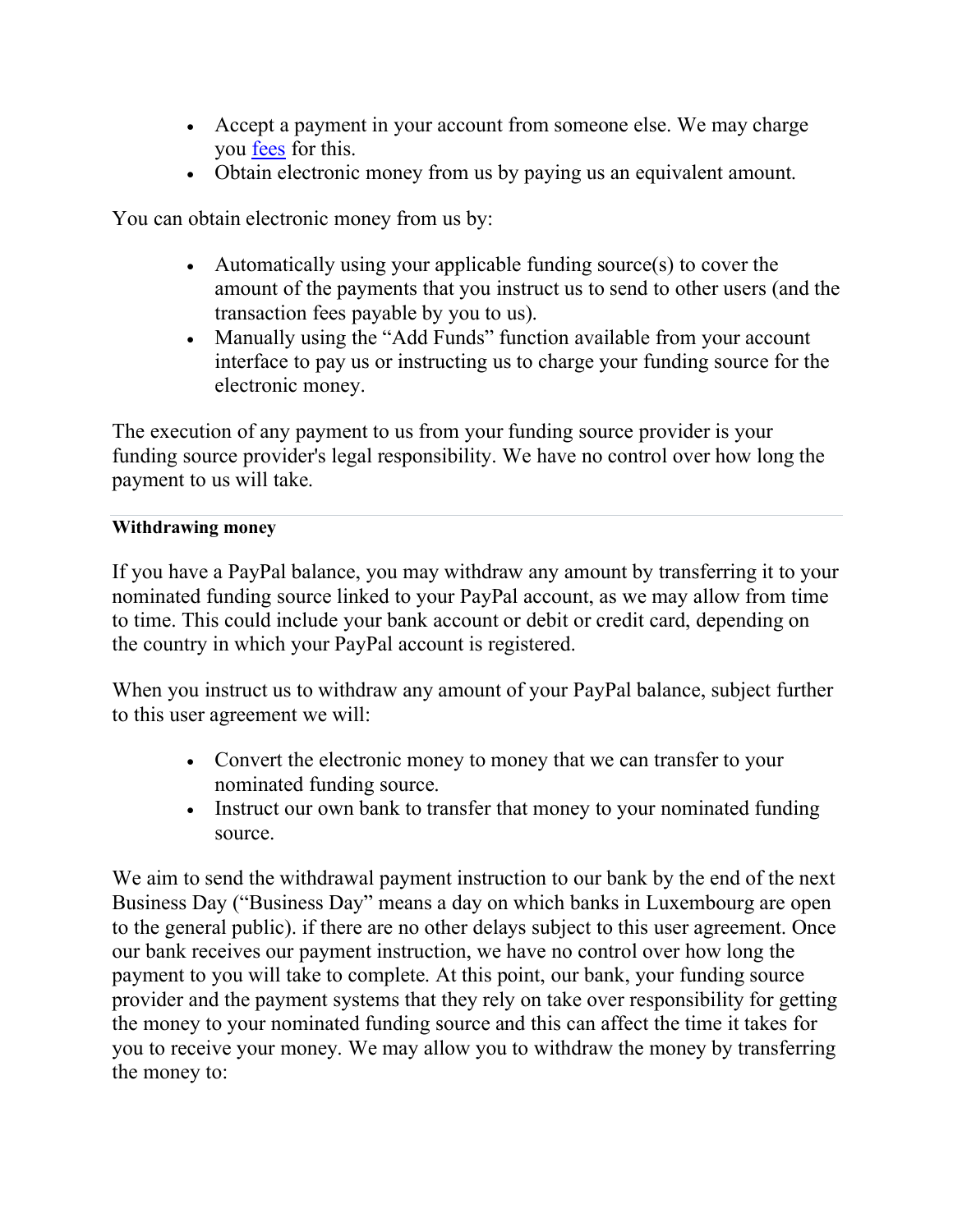- An eligible bank account (where we make this available) through:
	- o A standard transfer to your bank account linked to your account (this withdrawal/redemption functionality is sometimes known as "transfer to bank").
	- o An Instant Transfer to your bank account linked to your account.

We may allow the above transfers to be made through the debit card attached to that bank account.

• Your branded MasterCard or Visa card (where we make this available).

[Fees](#page-64-0) apply to withdrawals. We will also disclose to you the fees in advance each time you initiate such a withdrawal.

The funding source (for example, bank account or card) into which you request the withdrawal must be denominated in the original opening currency of your account or another currency that PayPal supports for withdrawals in your country of residence.

You may only withdraw PayPal balance in the opening currency of your account, unless we agree otherwise. In order to withdraw PayPal balance held in another currency you will have to convert the currency to the opening currency of your account, or it will be converted for you at the time of your withdrawal. Our transaction exchange rate will be used.

This means that if you withdraw:

- A PayPal balance held in a currency other than the original opening currency of your account, you will be charged a fee for the conversion into your original opening currency.
- To a funding source (for example, bank account or card) denominated in a currency other than the original opening currency of your account, you will be charged a fee for the conversion into the currency in which the funding source is denominated.

To protect you, our other users and us from loss and to allow us to comply with our anti-money laundering and other legal obligations, we may delay a withdrawal, in certain situations, including if we need to confirm that you have authorised the withdrawal or if payments to your PayPal account have been subject to a reversal (for example, as a result of a chargeback, bank reversal or dispute by a buyer). If we place a [limitation](#page-43-0) on your PayPal account, a payment is subject to a hold, or your account or an associated account has a negative balance in any currency while a withdrawal from your PayPal account is pending, you will have to reinitiate the withdrawal once the limitation or hold has been lifted, or negative balance is fully paid off.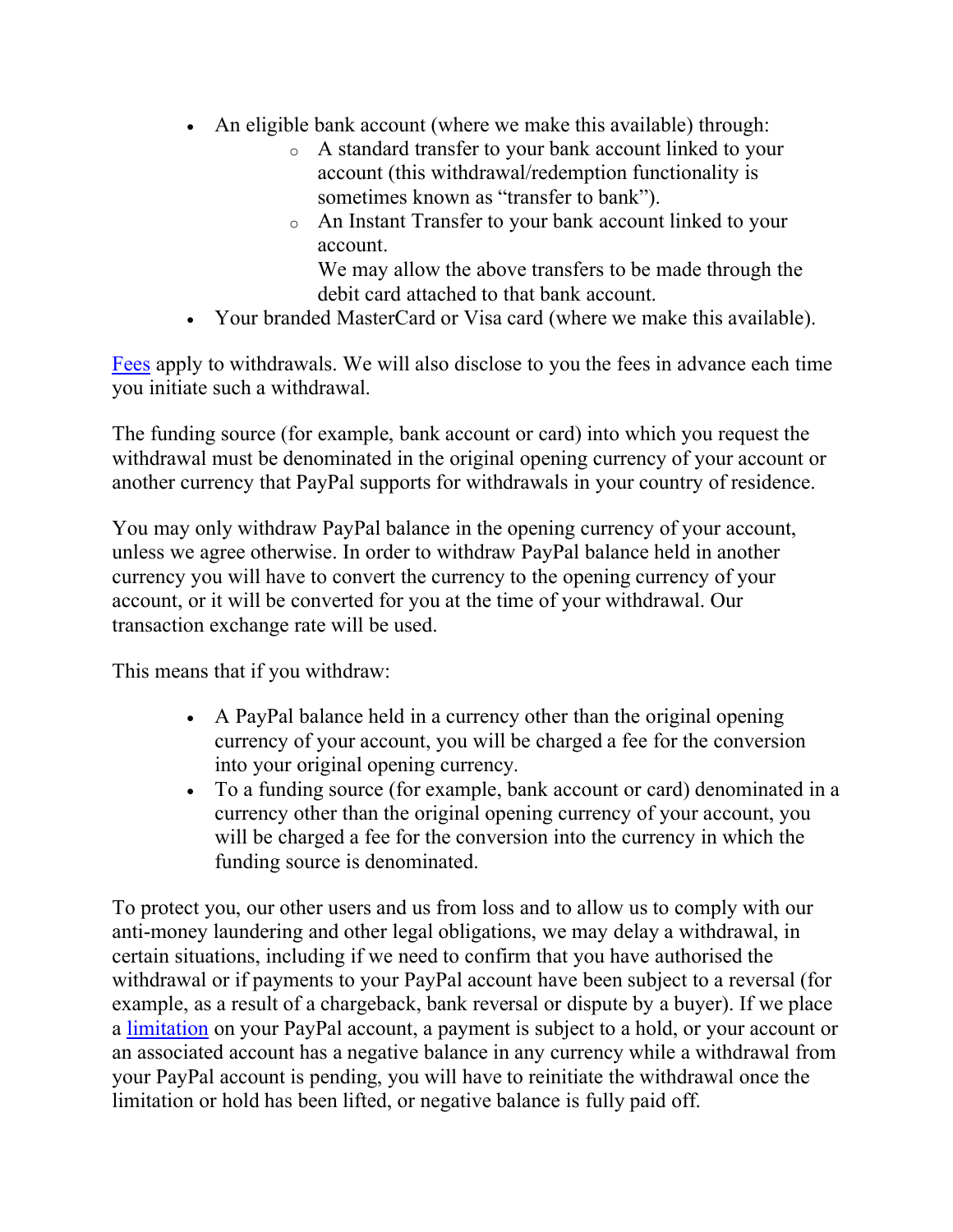We may set limits on your withdrawals, and you can view any withdrawal limit by logging into your PayPal account. You must follow the steps that we will notify to you or publish from time to time (which we may set out in your account overview) to lift your withdrawal limit.

# <span id="page-10-0"></span>**Managing Your Money in Multiple Currencies**

When you open your account, it is configured for use with the opening currency of your account.

The opening currency of your account is euro (EUR), except as follows for if you are registered with us as resident in one of these countries:

- Czech Republic: Czech koruna (CZK).
- Hungary: Hungarian forint (HUF).
- UK: pound sterling (GBP).

We may configure your account further so that you can use it to store money and send and receive payments in currencies other than the opening currency of your account. If you hold a PayPal balance, we may allow you to convert it to balance in another currency.

If your PayPal balance is not enough to cover the amount of a payment you instruct us to make in a particular currency, we may perform a currency conversion from any PayPal balance in another currency to cover the shortfall. There may be some restrictions on where you can send payments in certain currencies.

We may allow you to choose the way in which your account treats and/or converts payments received in currencies other than the opening currency of your account. To receive money in a currency other than the opening currency of your account, it may be necessary to create a balance in that currency or convert the money into another currency that we allow you to hold.

Payments in certain currencies can only be received by automatic conversion of the money into another currency that we allow you to hold.

If you receive a payment from anyone who doesn't have a PayPal account and that payment is in a currency which your account is not currently configured to use, we may automatically convert the amount received into a currency that your account is configured to use at the time the payment is made.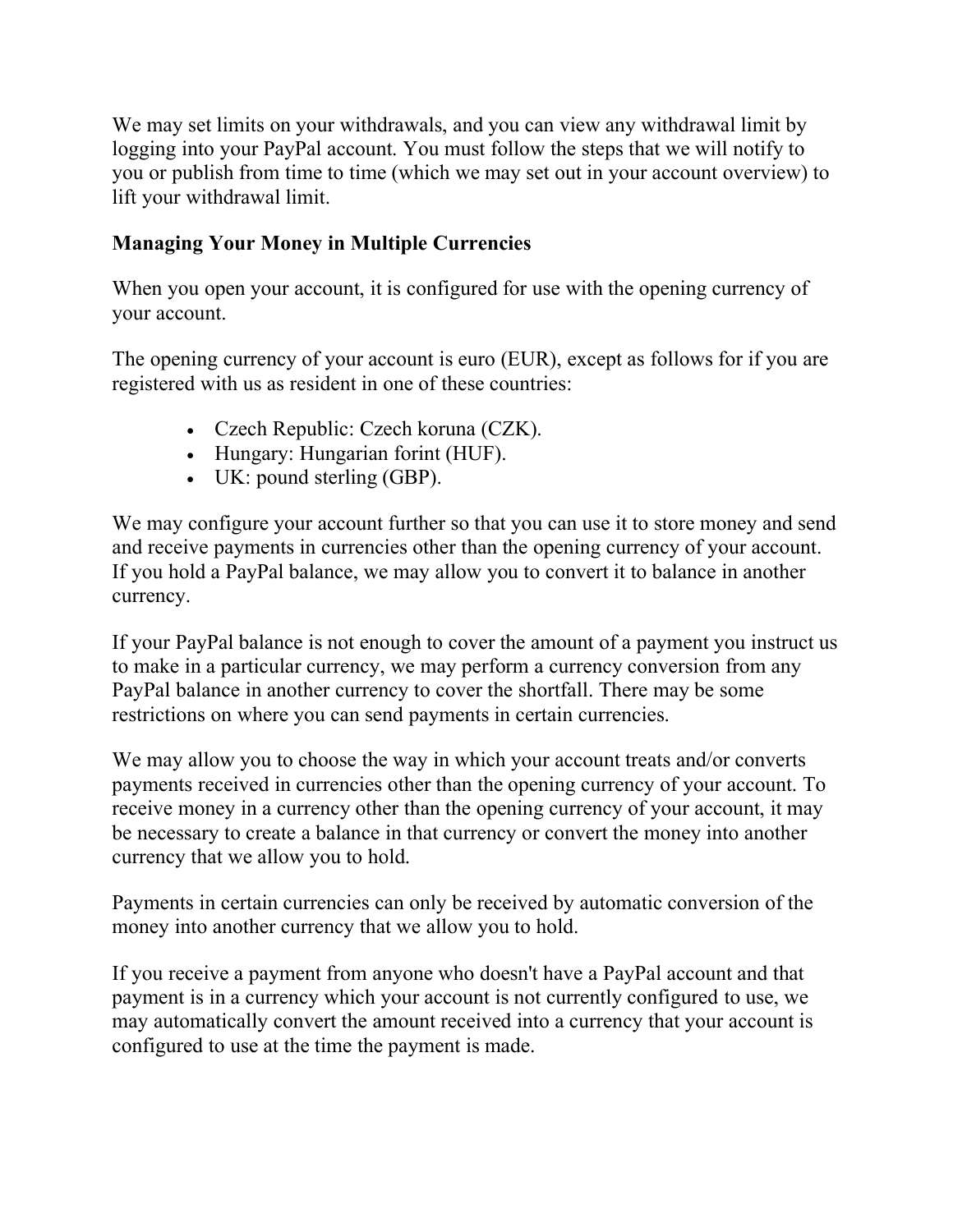Please see the [Withdrawing Money](#page-7-0) section above to see how withdrawals in different currencies can be made.

If one of the currency balances in your account shows that you owe us an amount of funds for any reason, we may set off the amount you owe us by using funds you maintain in a different currency balance or by deducting amounts you owe us from money you receive into your account, or money you attempt to withdraw or send from your account, or in a different account, and by deducting funds from any withdrawals you attempt to make. If, for a period of 21 Days, you have a PayPal balance that reflects an amount owing to us that is not in Euros, we may convert the amount you owe us to Euros.

We may, at our discretion, impose limits on the amount of money you can convert or the number of conversions you can perform. You are responsible for all risks associated with maintaining multiple currencies in a PayPal account. You may not manage or convert currencies for speculative trading purposes, conversion arbitrage, conversion options, or any other activity that we determine is primarily for the purpose of gaining or making money based on currency conversion rates. We may hold, cancel, or reverse any transaction we determine to violate this policy.

#### **How we convert currency**

If PayPal converts currency, it will be completed at the transaction exchange rate we set for the relevant currency exchange.

The transaction exchange rate is adjusted regularly and includes a currency [conversion fee](#page-10-0) applied and retained by us on a base exchange rate to form the rate applicable to your conversion. The base exchange rate is based on rates within the wholesale currency markets on the conversion day or the prior Business Day; or, if required by law or regulation, set at the relevant government reference rate(s).

We may make a transaction exchange rate (including our [currency conversion fee\)](#page-10-0) available for your review during your transaction. If you complete the transaction, that transaction exchange rate may apply to the payment for the transaction whenever it is processed; or that rate may be valid only if the payment for that transaction is processed within a limited time, as stated during the transaction. After that limited time, we may use the transaction exchange rate in effect at the time the transaction is processed, or not perform the currency conversion.

If you have authorised a payment under a billing agreement, and we perform currency conversion for that payment, we will use the transaction exchange rate in effect at the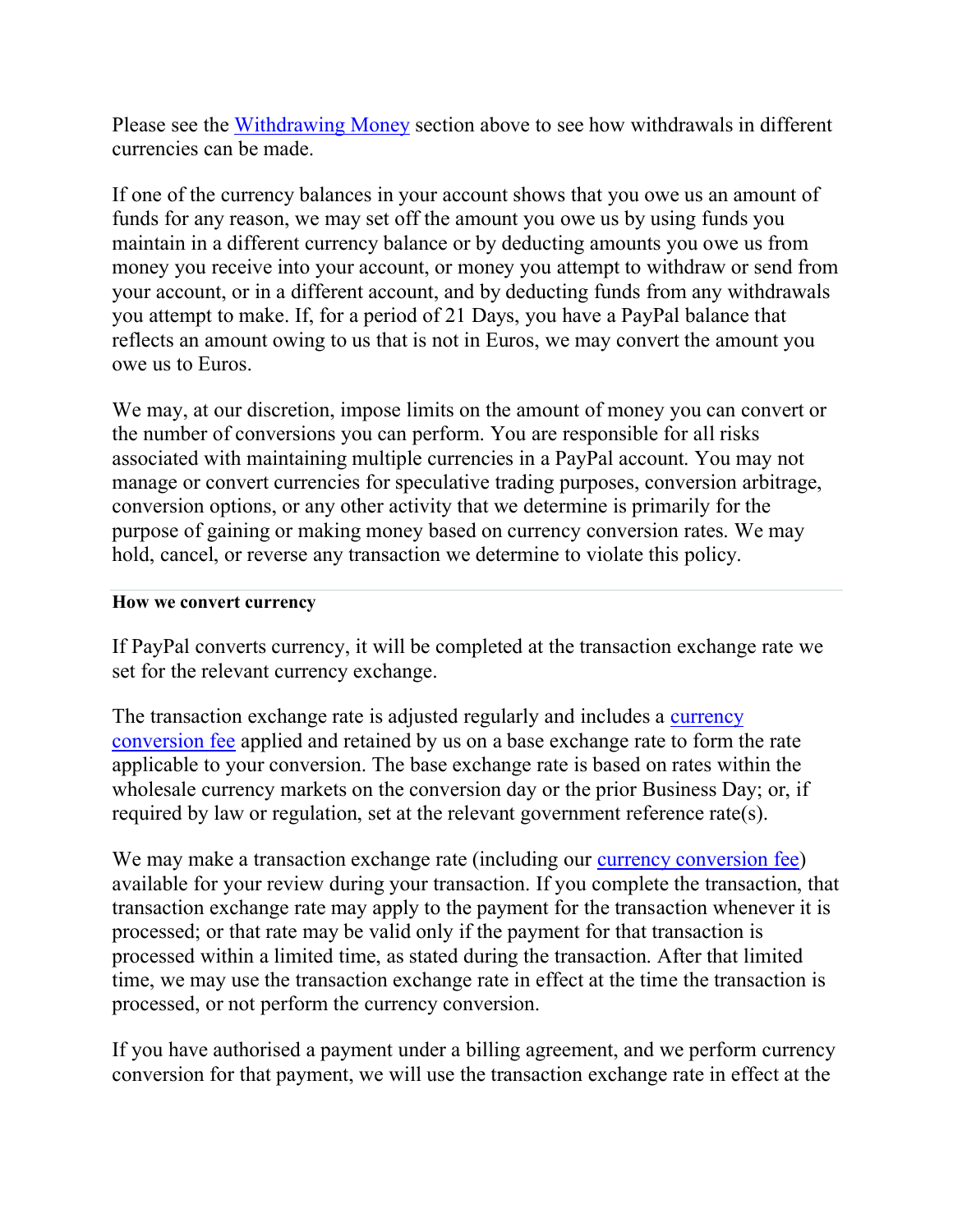time the payment transaction is processed. The transaction exchange rate for each payment under a billing agreement may vary.

We may provide you access to a "Currency Converter" tool to see what transaction exchange rate (including our [currency conversion fee\)](#page-10-0) may apply for certain currency conversions. Any rates shown using the Currency Converter tool only apply at the time you use the tool and are subject to change.

#### **Currency conversion choices**

When your payment is funded by a debit or credit card and PayPal determines currency conversion is necessary, you consent to and authorise us to convert the currency in place of your debit or credit card issuer.

You may have the right to have your card issuer convert the currency of the card payment into the currency in which you send the payment from your PayPal account, if applicable for that card issuer and network. This selection may be presented to you in various forms, including a choice of which currency is used for the transaction, whether we or your card issuer performs the conversion, or which conversion rate is used for the transaction, among others. If your card issuer converts the currency, your card issuer will determine the currency conversion rate and what fees they may charge.

PayPal will always perform the conversion for transactions where you use existing balance or your linked bank account is the funding source.

If PayPal determines currency conversion is necessary for a transaction that also requires a backup funding source to be chosen, you may not be able to separately choose whether PayPal or your card issuer performs the currency conversion on the payment from your backup funding source.

Where a currency conversion is offered at the point of sale by the merchant, not by PayPal, and you choose to authorise the payment transaction on the basis of the merchant's exchange rate and charges, PayPal has no liability to you for that currency conversion.

## **Account Statements and Requesting Account Records**

Unless your Account is restricted you may view and download your PayPal account statement by logging into your PayPal account. You agree to review your transactions through your PayPal account history instead of receiving periodic statements by email.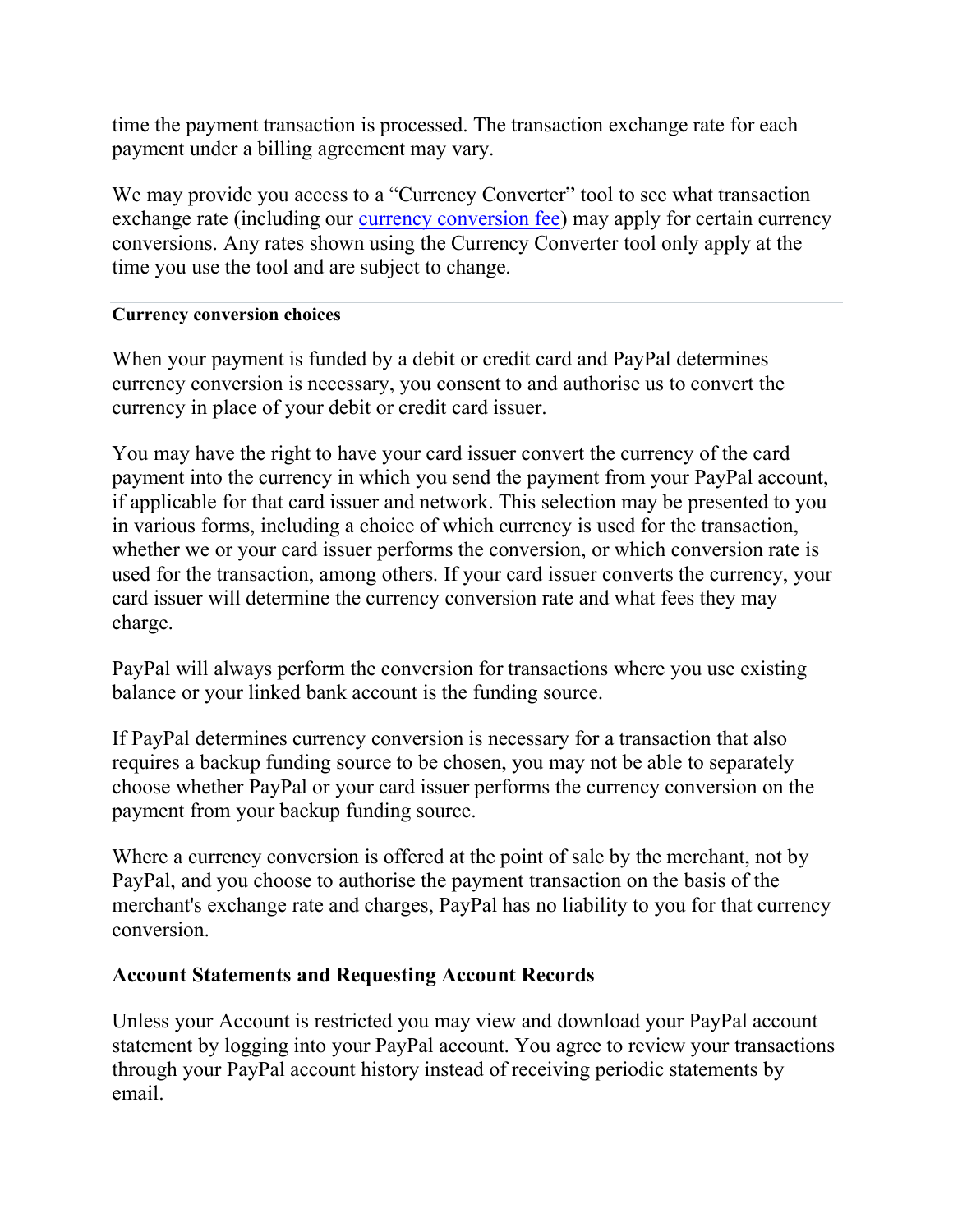Key information relating to your payments will be provided to you via e-mail and your transaction history will also be updated and made available to you at any time by logging into your account. You can also access a downloadable report from your PayPal account. This will show all fees incurred and any other amounts charged to your PayPal account in the relevant period. The report will only be updated and made available if there has been any activity on your PayPal account or any fees have been incurred in the relevant period. The way in which we provide the transaction information will allow you to store and reproduce the information unchanged, for example by printing a copy.

We reserve the right to charge a [fee](#page-64-0) for providing you with additional information or for providing the transaction history and other information about [fees](#page-64-0) in a different way but we won't charge you for records requested in connection with your goodfaith assertion of an error in your PayPal account.

## **Fees**

We charge fees for our services as set out on the [fees page](#page-64-0) relating to the country in which you are registered with us as resident.

Quoted fees are inclusive of all applicable taxes; however, other taxes or costs may exist that are not paid through or imposed by us.

You are liable for telephone charges and any charges made by your internet service provider or similar or associated charges as a result of the use by you of our services.

We may deduct our fees from your PayPal balance. We may deduct our transactionrelated fees from the amounts we transfer before those funds are credited to your PayPal balance.

We will provide you with the details of the amounts you receive and our fees charged either by e-mail or in your transaction history (which you can access by logging into your account).

If your payment requires you to pay a fee to us, we may disclose that fee to you when you provide your payment instruction to us.

You cannot set off or deduct any amounts from our fees.

We may make a charge for any additional services we provide outside this user agreement. We will tell you of those charges when you ask for the service.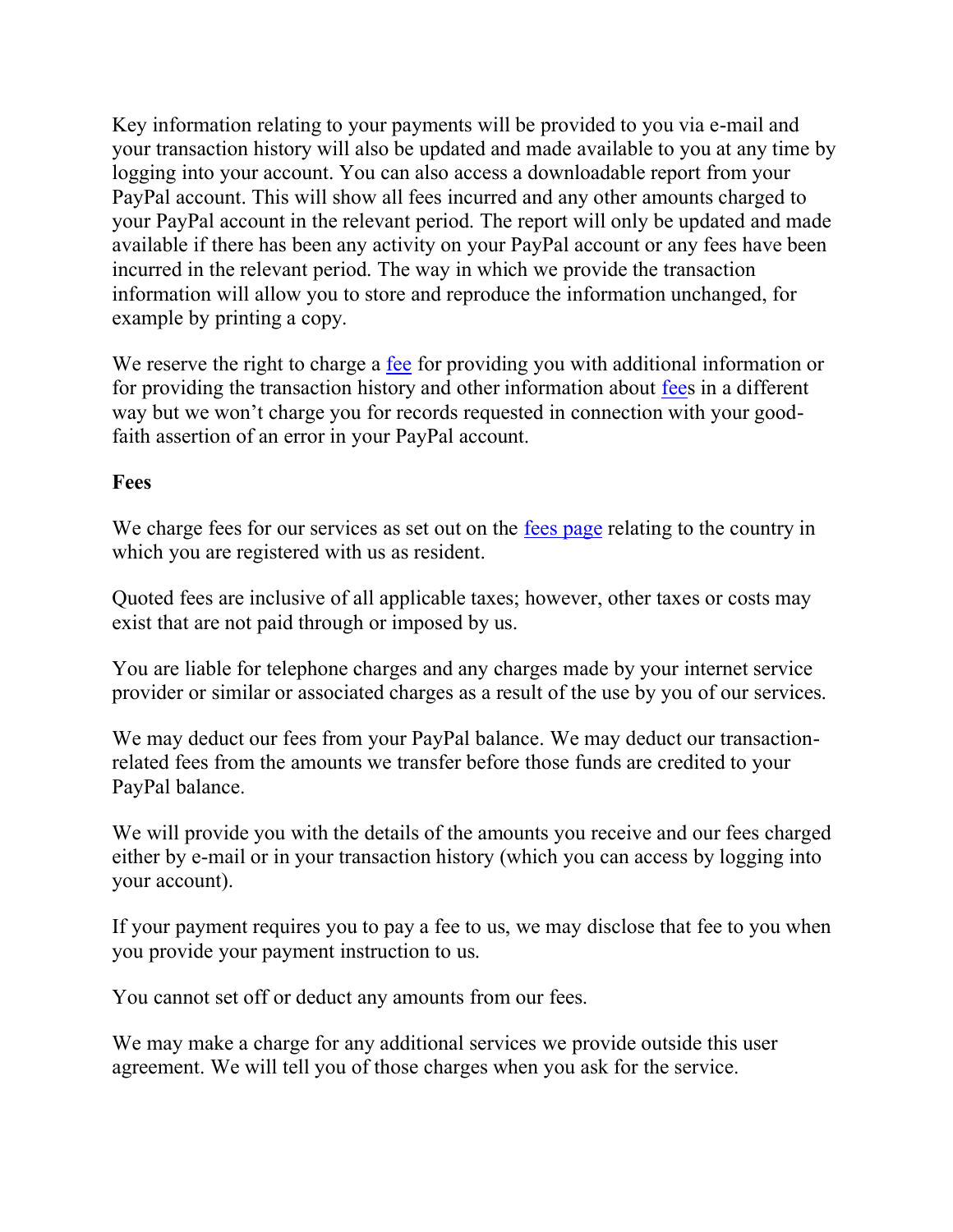If you are a merchant and you wish to apply for (and retain) our volume-based tiered merchant rate, the terms of the [merchant rate](#page-36-0) in the [Receiving Payments](#page-25-0) section below apply.

# **PAYPAL USER AGREEMENT**

# <span id="page-14-0"></span>**Making A Payment**

# **General provisions for making a payment**

# **Your payment instruction**

We may allow you to provide your payment instruction to us in any way which we may notify to you from time to time. The way in which you provide your payment instruction can depend on the type of payment you are making – for example:

- If you are paying for a purchase or making a donation, many sellers and/or fund collectors allow you to provide your payment instruction to us in a dedicated PayPal checkout or other PayPal payment collection integration on their site.
- You can use the "Send Money" feature when you log into your PayPal account to send a payment to someone.

We may require you to authenticate your instruction (i.e. give us the information that we need to be sure that it's you giving us the instruction, such as submitting your correct log-in information – this could include your e-mail address and password) and otherwise successfully log into your PayPal account to provide to us your payment instruction.

## **Cancelling your payment instruction**

Once you provide you payment instruction to us, you may not cancel it, except if it is a payment instruction under a billing agreement (see below for more details).

## **How long will my payment take?**

Your payment to another user will leave your account within the Business Day after we receive your complete payment instruction.

The payment will leave your account within two Business Days if we receive your complete payment instruction: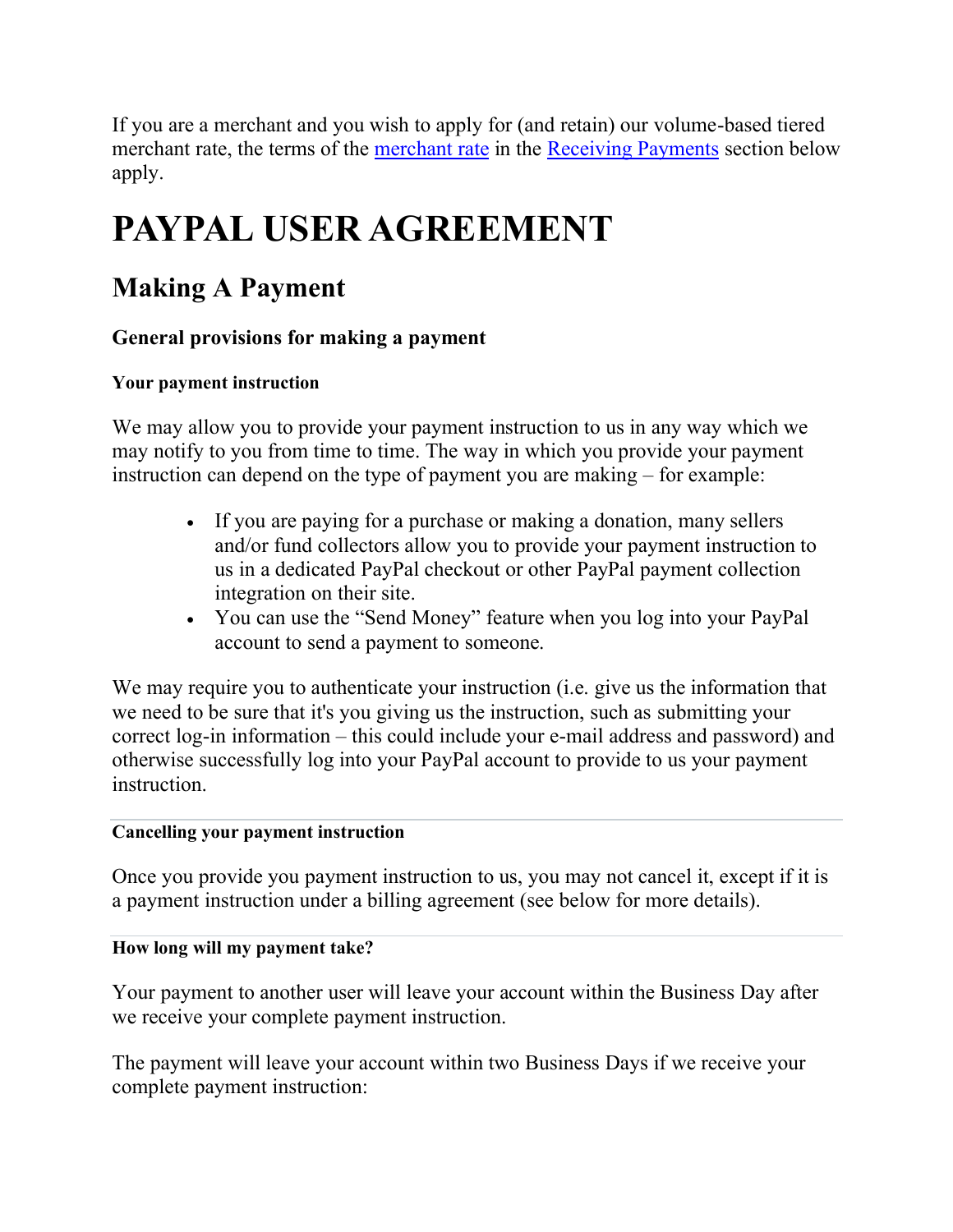- On a day which is not a Business Day.
- After the following local cut off times on a Business Day for accounts registered in the following countries: 5.00pm in Greece, 3.00pm in Ireland, 2.45pm in Hungary, 2.00pm in the Czech Republic, 4.00pm elsewhere.

We may allow you to ask us to make your payment on a specific later date, in which case your payment will leave your account on that later date.

Other provisions in this user agreement may cause the above timeframes to be extended.

## **When we may refuse to make your payment**

We may treat your payment instruction as not complete and we may refuse to make your payment if:

- You do not have enough money in your PayPal balance.
- We have reason to believe that your linked funding sources do not have sufficient funds to cover the money required to make your payment.
- You do not provide us with all mandatory information requested in the relevant payment or checkout flows which we use to obtain your payment instructions (for instance, sufficient details of the recipient as we may request and authentication of your payment instruction).
- The payment exceeds the sending limit we tell you about when you try to make the payment.
- We have reason to believe that a restricted activity has happened in relation to your account or you are otherwise in breach of this user agreement.

#### **When your payment is not accepted by the recipient**

If we allow you to send a payment to someone who does not have a PayPal account, the recipient can claim the money by opening a PayPal account.

If the recipient already has a PayPal account, they can refuse to accept the money.

If the recipient refuses to accept the money or doesn't open a PayPal account and claim the money within 30 days after the date it is sent, the money (including any fees you were charged) will be refunded to your PayPal account. See [Refunds to your](#page-17-0)  [account](#page-17-0) for what can happen when your PayPal account receives a refund.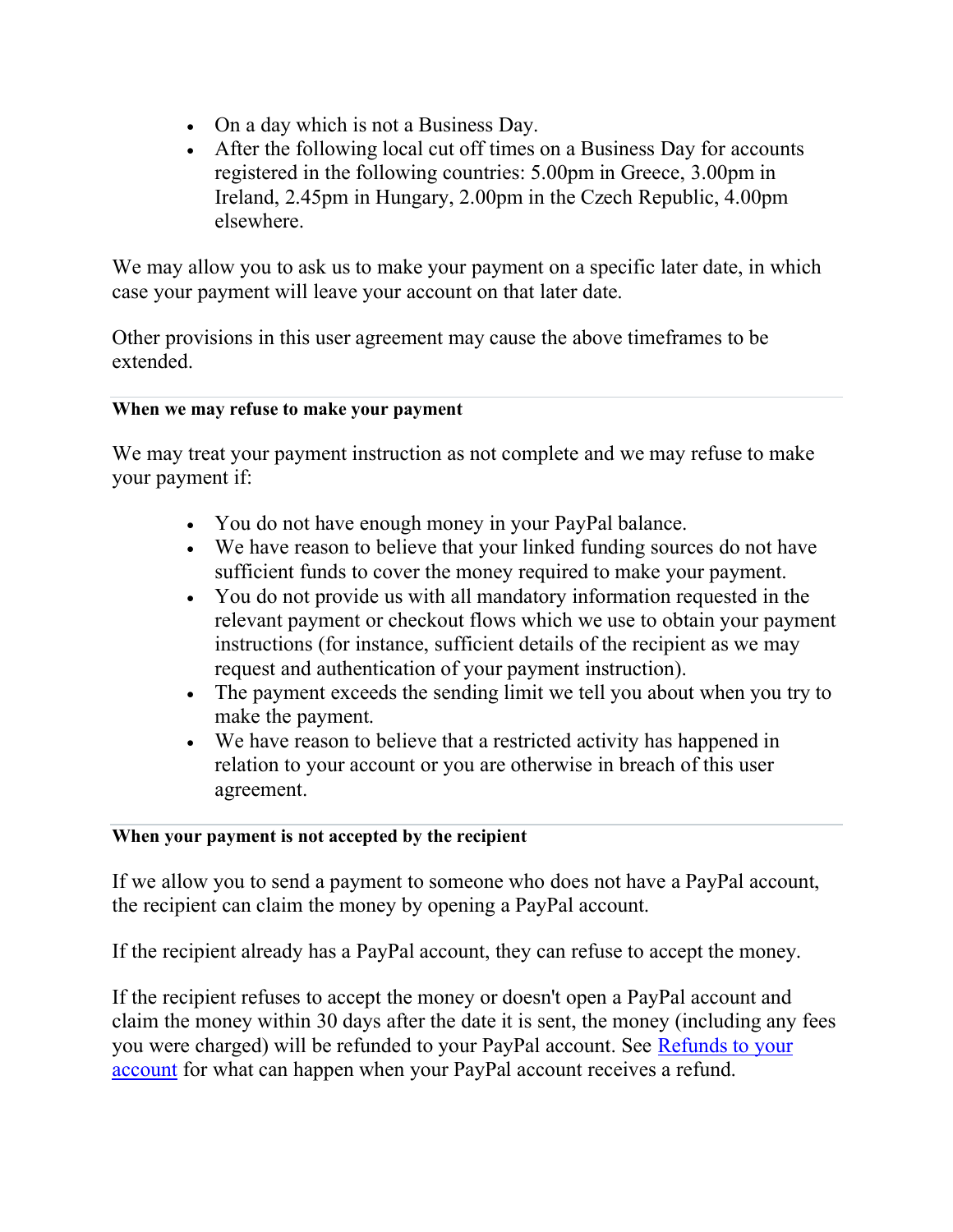#### **Sending limits**

We may, at our discretion, impose limits on the amount and value of payments you can make, including money you send for purchases. You can view any sending limit by logging into your PayPal account. To lift your sending limit, you must follow the steps that we will notify to you or publish from time to time (which we may set out in your account overview).

# **Setting up automatic charges from your account**

## **Seller delayed payments**

When you pay certain sellers or pay for certain purchases (for instance, purchases which have to be shipped to you or may be updated and finalised by the seller), you are providing:

- An authorisation to the seller to collect your payment at a later time.
- An instruction to us to automatically pay that seller when the seller requests payment.

Your authorisation will typically remain valid for up to 30 days, but may remain valid for longer. If you have balance, we may hold the payment amount as pending until the seller collects your payment. If your payment requires a currency conversion by us, the transaction exchange rate will be determined and applied (as described in the [Currency Conversion](#page-10-0) section) at the time the payment is processed.

Your authorisation allows the seller to update the payment amount before the seller collects the payment (to account for any changes to the purchase that you may agree with the seller, such as additional taxes, shipping or postage charges or discounts). We are not required to verify any changes at any time (including at the time the payment is transferred). We may transfer any amount on the basis of your authorisation and upon receiving instructions from the seller of the final payment amount.

#### **Billing agreement payments**

You can use a billing agreement to manage payments to the same recipient(s) on an ongoing automatic basis. When you enter into a billing agreement:

a. You authorise the named recipient(s) to collect payments from your account as the recipient determines (this could be for payments of amounts you owe the recipient for a purchase of goods or services under a separate contract that you have with the recipient).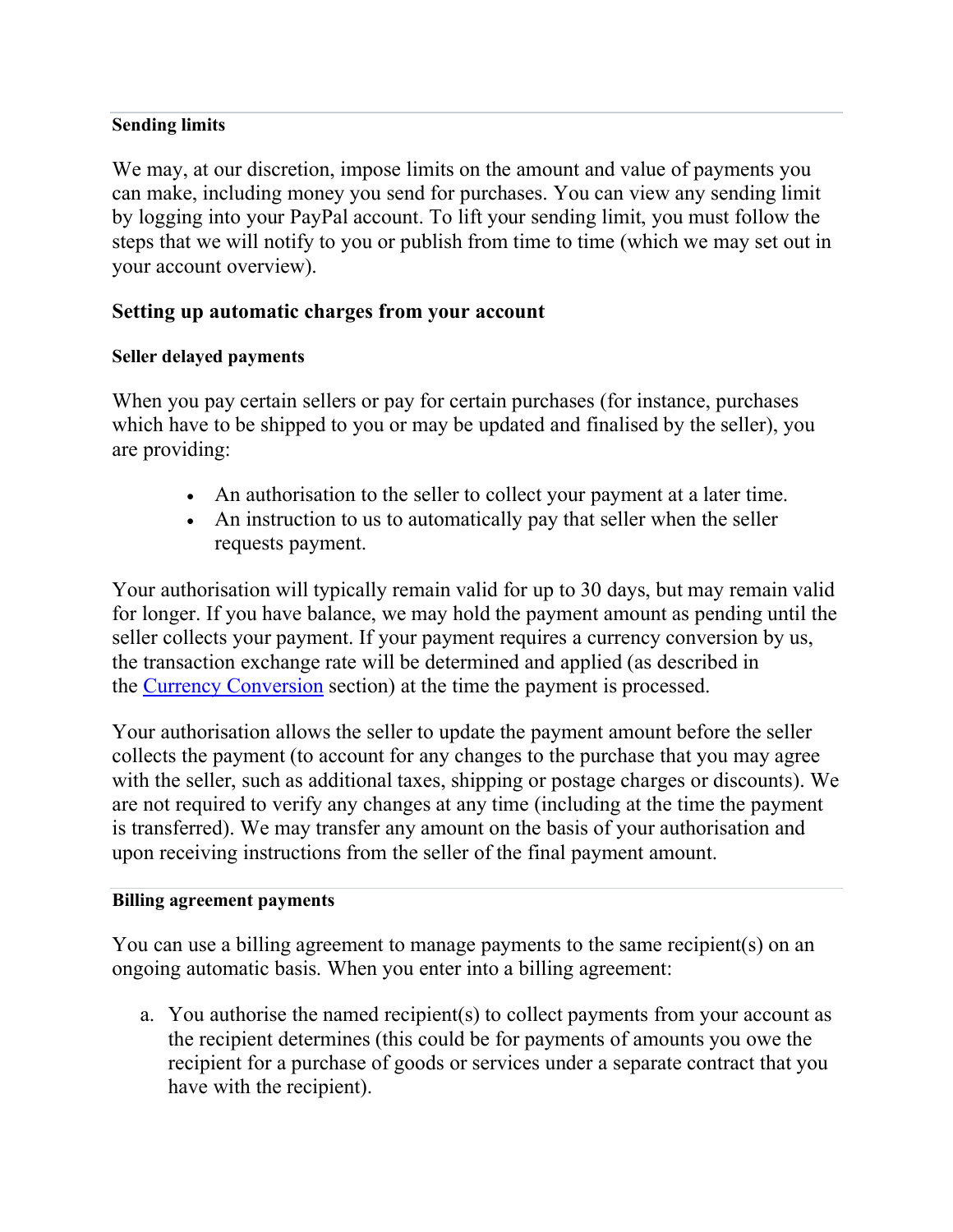b. You instruct PayPal to pay the named recipient(s) (or other recipient(s) that the named recipient(s) direct(s)) when the named recipient(s) request(s) PayPal to make your payment.

This makes the recipient a "trusted beneficiary" (the legal term for someone you tell us is a trusted recipient) of all your payments made under that billing agreement, so we will not normally ask you to authenticate (e.g. log in) or approve these payments when they are made.

Payments made under the billing agreement may be in variable amounts and may be made on various dates. We are only a payment service provider so we can't (and please don't expect us to) know what you have or haven't agreed with the recipient or to know why the recipient decided to collect your payment. We are not obliged to verify or confirm the amount the recipient presents to us for the purpose of processing payments made under the billing agreement.

We use several names for payments that can be managed by a billing agreement – these include "automatic payments," "subscription payments" "recurring payments" "reference transactions" "preauthorised transfers" or "preapproved payment."

You can cancel your billing agreement at any time with immediate effect in your account interface or by [contacting us.](https://www.paypal.com/uk/selfhelp/home?locale.x=en_GB) Where a payment under that billing agreement is scheduled to be made before the end of the next Business Day after you tell us to cancel it, we may cancel your billing agreement after that payment has been made. If you cancel a billing agreement, you may still owe the recipient money for goods or services that you have received but have not paid for.

If we determine currency conversion is necessary for a billing agreement payment, and we perform the conversion, we will use the transaction exchange rate (including our currency conversion fee) in effect at the time the payment is processed. The transaction exchange rate for each payment transaction may vary.

## <span id="page-17-0"></span>**Refunds to your account**

## **How refunds can happen**

We may allow the recipient of your payment to:

- Refuse to accept it.
- Decide to accept it and then use our service to send you a refund of all or any part of the amount of the payment later.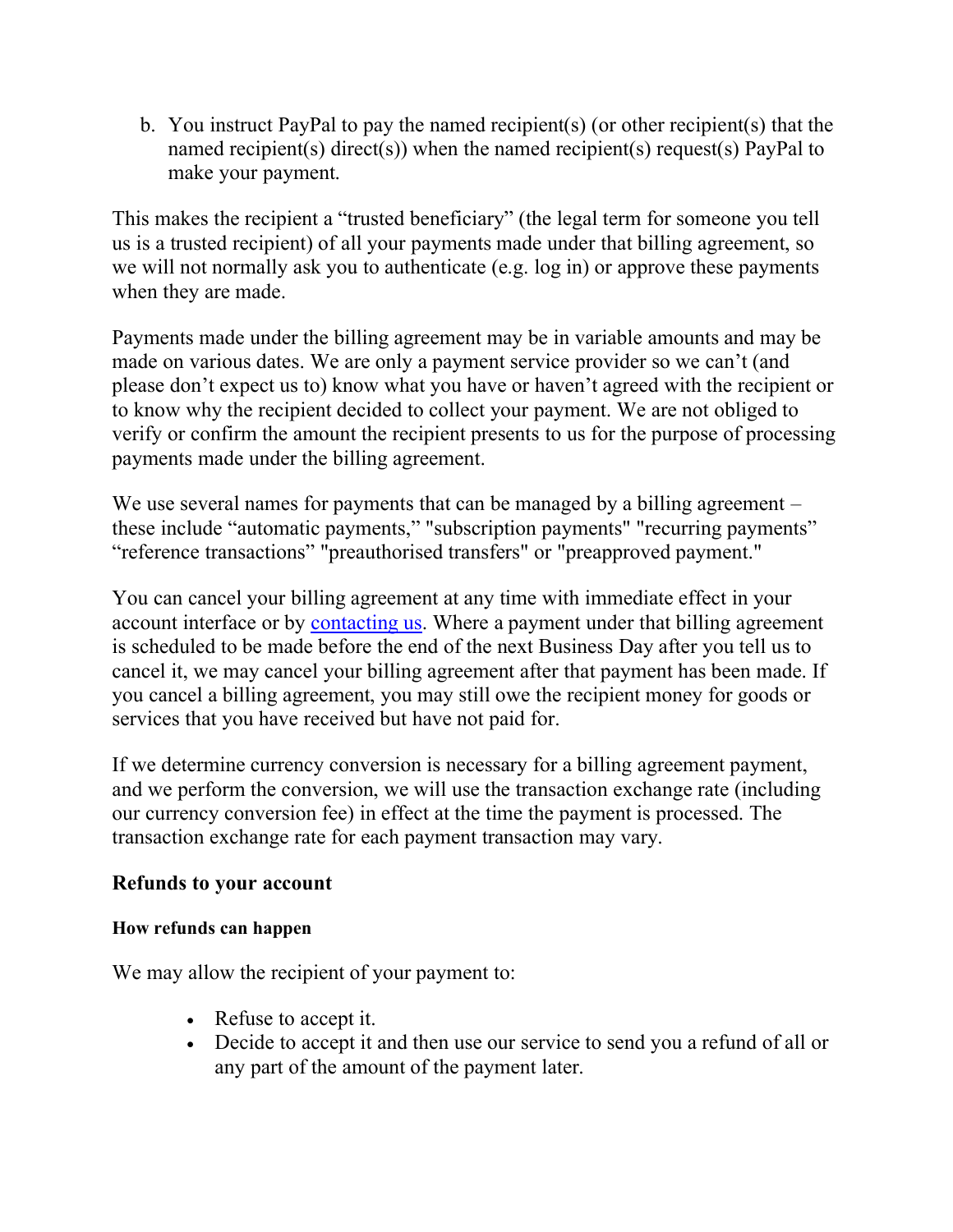We will return the amount of any refused payment or refunded payment to your Balance. We will return the amount of an unclaimed payment to your balance within 30 days after the date you initiated the payment. If any amount of any payment is returned to you in any of the ways outlined above, we may convert the returned amount for you into either:

- The currency of the balance you used for the original payment (before any conversion into the currency received by the recipient happened).
- The opening currency of your account.
- US dollars (opening a balance in that currency for you, if you don't have one already).

If the original payment you sent involved a currency conversion we will convert the returned amount from the currency received by the recipient as follows:

- If the amount is returned within one day of the date of the original payment we will use the transaction exchange rate applicable on the date of the original payment, so that you receive the original amount (including the currency conversion fee you paid) in the original currency you converted for the original payment.
- If the amount is returned after one day of the date of the original payment we will use the transaction exchange rate applicable at the time of the conversion of the returned amount. Note that, for the purpose of this particular return conversion:
	- o If you are registered with PayPal as resident in the UK, Gibraltar, Jersey, Guernsey, Isle of Man or Ireland,] the transaction exchange rate does not include (and you will not pay) any currency conversion fee.
	- o If you are registered with PayPal as resident elsewhere the transaction exchange rate includes the currency conversion fee. In this case, you agree to bear the [currency conversion](#page-10-0)  [fee](#page-10-0) for amounts returned to you as refunds or refused payments.

Unless otherwise outlined above in this section, you agree to bear the currency [conversion fee for amounts returned to you as refunds or refused payments](#page-10-0) when you convert any amount returned to you in the ways outlined above. The transaction exchange rate may be applied immediately and without notice to you.

We may also automatically withdraw the returned amount from your Balance and transfer the funds back to the funding source you used for the original payment.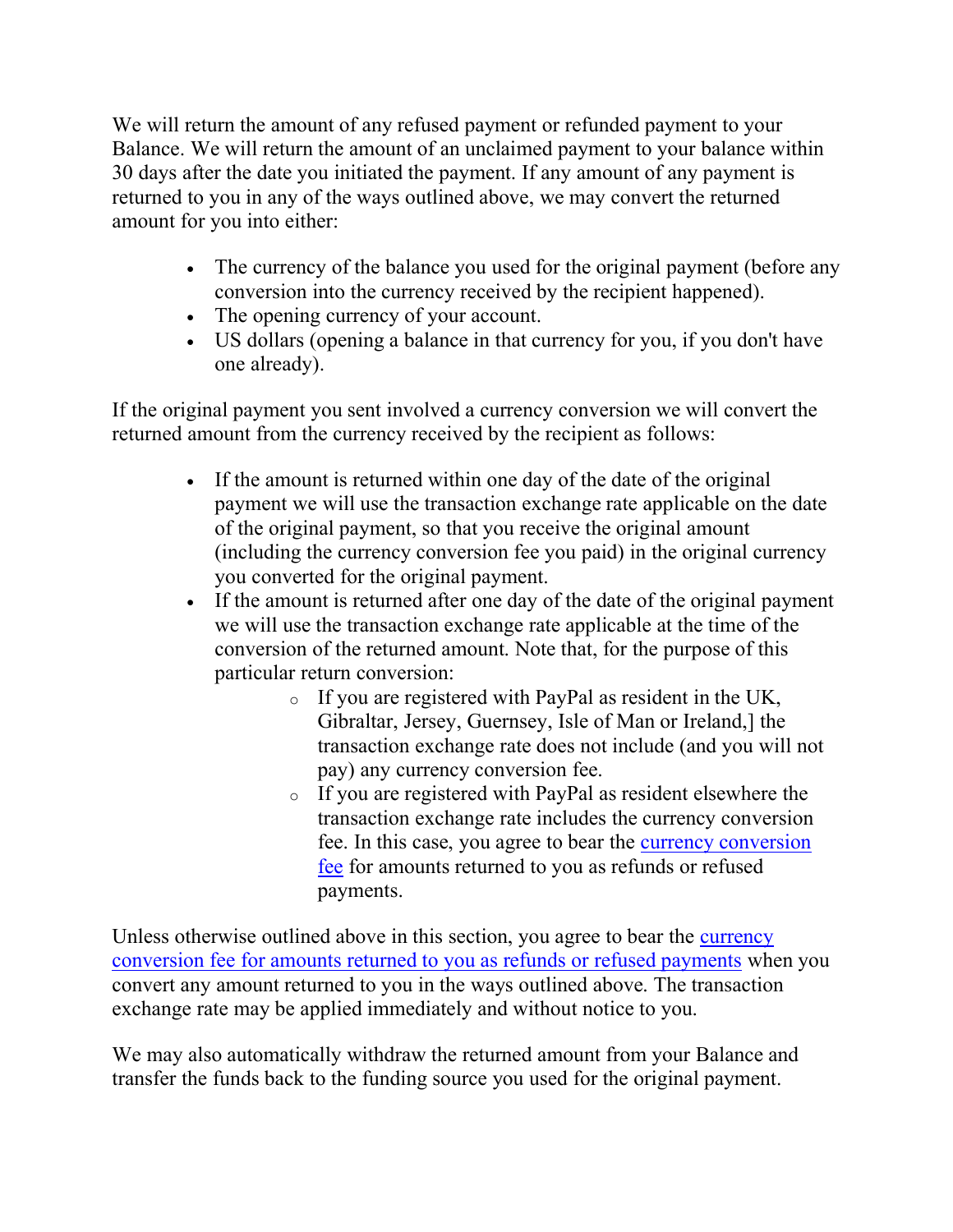Withdrawals can also involve a currency conversion – see the section on Withdrawing [money](#page-7-0) above.

#### **Risks when receiving refunds**

The returned amount could be lower in value than your original payment amount. This can happen as a result of:

- The recipient sending you a refund lower in value than your original payment amount. As we are only a payment service provider, we cannot know what you are entitled to from the original payment recipient as a refund or why the recipient sent the refund in a particular amount.
- Transaction exchange rate fluctuations.

PayPal is not responsible for any loss resulting from the recipient's decision to refuse or refund your payment, except to the extent that a refund sent by the recipient is a payment executed incorrectly by PayPal.

We are not liable to you for the difference between the value of your original payment and the value of the resulting refund, except to the extent that the refund is an incorrect payment (see the section on [Resolving Problems\)](#page-47-0).

# <span id="page-19-0"></span>**Funding Your Payment**

## **Selecting a preferred funding source**

You may select a preferred funding source when logged into your account. Subject to this user agreement, the preferred funding source will be used as the default funding source for payments you send from your account.

You can set separate preferred funding sources for some billing agreement payments.

## **Special Funding Arrangements**

Some payments can be funded by special funding arrangements linked to your PayPal account, such as merchant/transaction specific balance, gift vouchers or other promotional funding arrangements. The use and priority of these special funding arrangements are subject to further terms and conditions between you and us. Your account overview may show the notional amount available in your special funding arrangements to fund qualifying payments at any given time. This amount does not constitute electronic money, is not deemed part of your PayPal balance and is not redeemable in cash - it only represents the amount of electronic money which we offer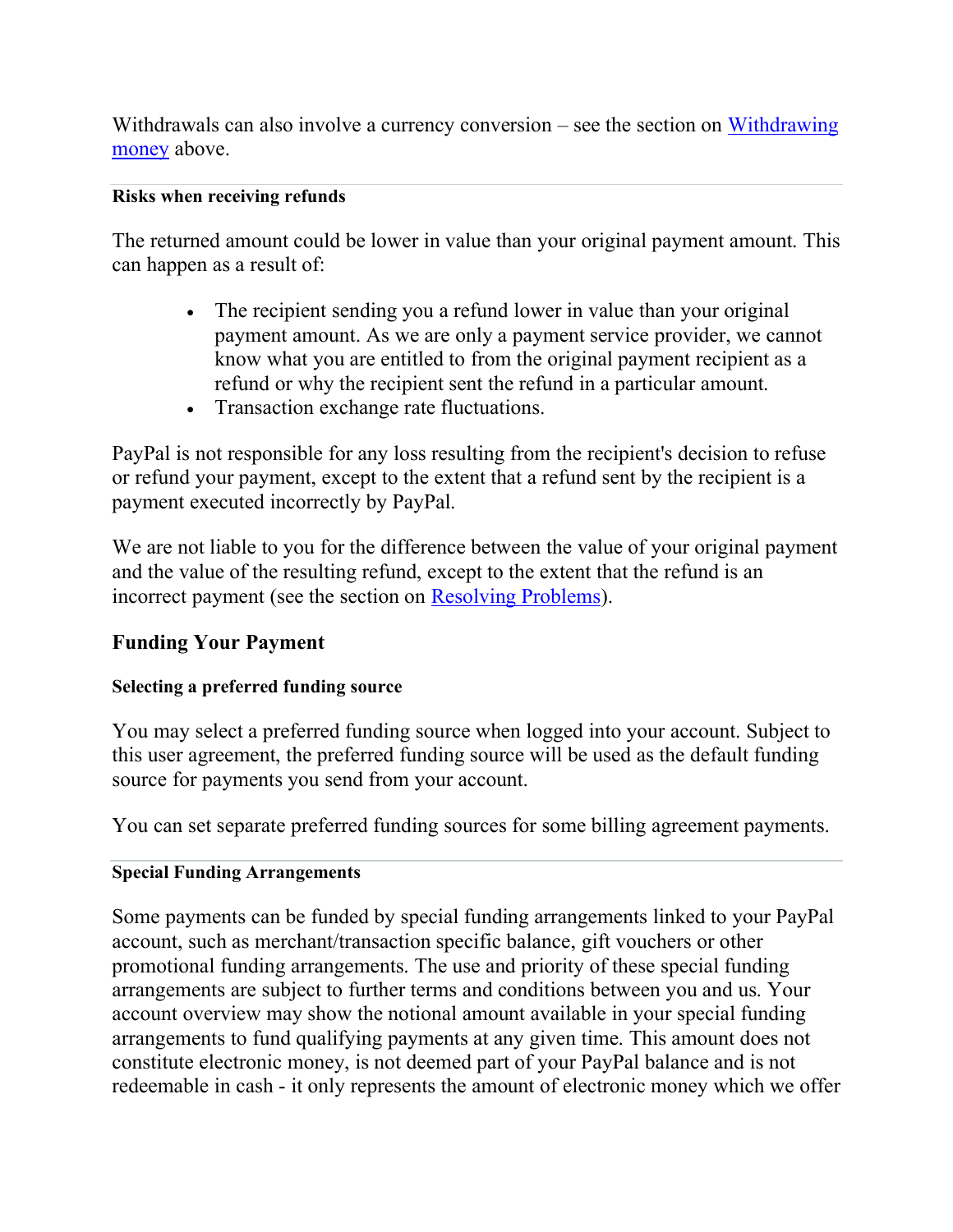to issue and credit to your account at the time of (and only to immediately fund) a qualifying payment, subject to (and only for the period outlined in) the further terms and conditions of use of that special funding arrangement. If your payment funded by a special funding arrangement is reversed at a later time for any reason, we will keep the amount that represents the portion of that payment that was funded by your special funding arrangement and (provided that the special funding arrangement has not already expired) reinstate the special funding arrangement.

# **Funding payments you send from your account**

We will obtain electronic money for the payment you send from your account from the following sources in the following order to the extent they are available:

- 1. Special Funding Arrangements (if available for the given transaction)
- 2. Preferred funding source (if selected and available)
- 3. Pre-existing PayPal balance
- 4. Bank account (instant transfer via bank mandate)
- 5. PayPal Credit (where available)
- 6. PayPal-branded debit card (where available)
- 7. PayPal-branded credit card (where available)
- 8. Debit card
- 9. Credit card
- 10.Bank account (eCheque)

If you have linked a bank account as a funding source we may choose to offer you access to Pay After Delivery, which allows you to defer a charge to this bank account for a period of time. If you are offered and choose to use this service, the Pay After [Delivery Terms](https://www.paypal.com/uk/webapps/mpp/pay-after-delivery-terms?locale.x=en_GB) will apply.

# <span id="page-20-0"></span>**PayPal Buyer Protection**

When you buy something from a seller who accepts PayPal, you may be eligible for a refund under PayPal Buyer Protection. When applicable, PayPal Buyer Protection entitles you to reimbursement for the full purchase price of the item plus the original shipping costs you paid, if any. PayPal determines, in its sole discretion, whether your claim qualifies for PayPal Buyer Protection. PayPal's original determination is considered final, but you may be able to file an appeal of the decision with PayPal if you have new or compelling information not available at the time of the original determination or you believe there was an error in the decision-making process.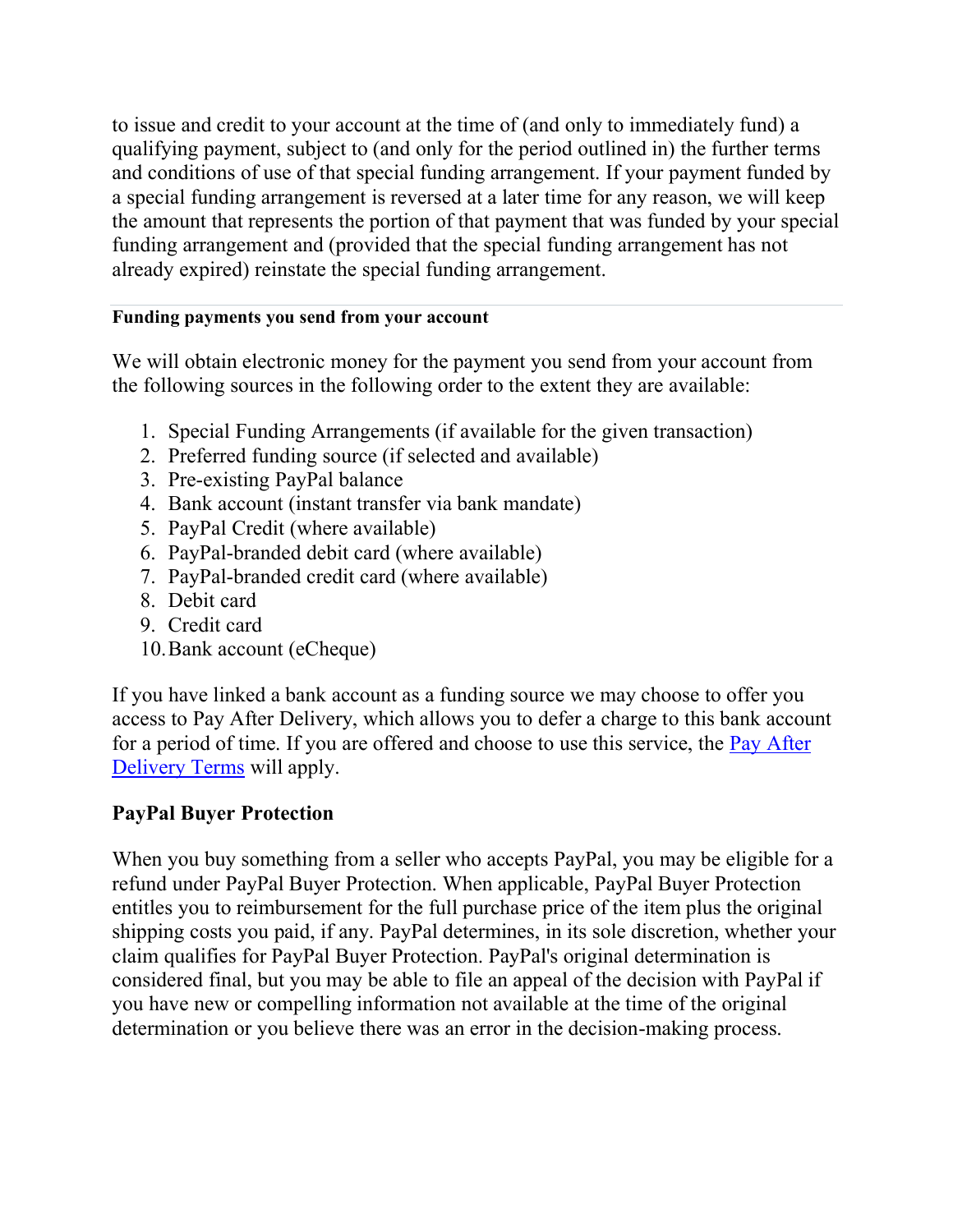**IMPORTANT**: You may be required to return the item to the seller or other party we specify as part of the settlement of your claim. PayPal Buyer Protection does not entitle you to reimbursement for the return shipping costs that you may incur.

PayPal Buyer Protection may apply when you encounter these specific problems with a transaction:

- You didn't receive your item from a seller (referred to as an "Item Not Received" claim), or
- You received an item, but the item isn't what you ordered (referred to as a "Significantly Not as Described" claim).

If you believe that a transaction made through your PayPal account was not authorized by you, this type of claim is different from PayPal Buyer Protection, and is described below under Liability for Unauthorised Transactions and Other Errors.

## <span id="page-21-0"></span>**QR Code Transactions**

If you buy something from a seller in-person by using a PayPal goods and services QR code, your transaction may be eligible for PayPal Buyer Protection.

## <span id="page-21-1"></span>**Item Not Received claims**

Your claim *will not* qualify for a refund under PayPal Buyer Protection for an Item Not Received claim, if:

- You collect the item in person, or arrange for it to be collected on your behalf, including if you use PayPal in a seller's retail point of sale, except for in-person [PayPal QR code](#page-21-0) goods and services transactions.
- The seller has provided [proof of delivery.](#page-35-0)

If the seller presents evidence that they delivered the goods to you, PayPal may find in favour of the seller for an Item Not Received claim even if you claim you did not receive the goods.

## **Significantly Not as Described claims**

An item may be considered Significantly Not as Described if:

- The item is materially different from the seller's description of it.
- You received a completely different item.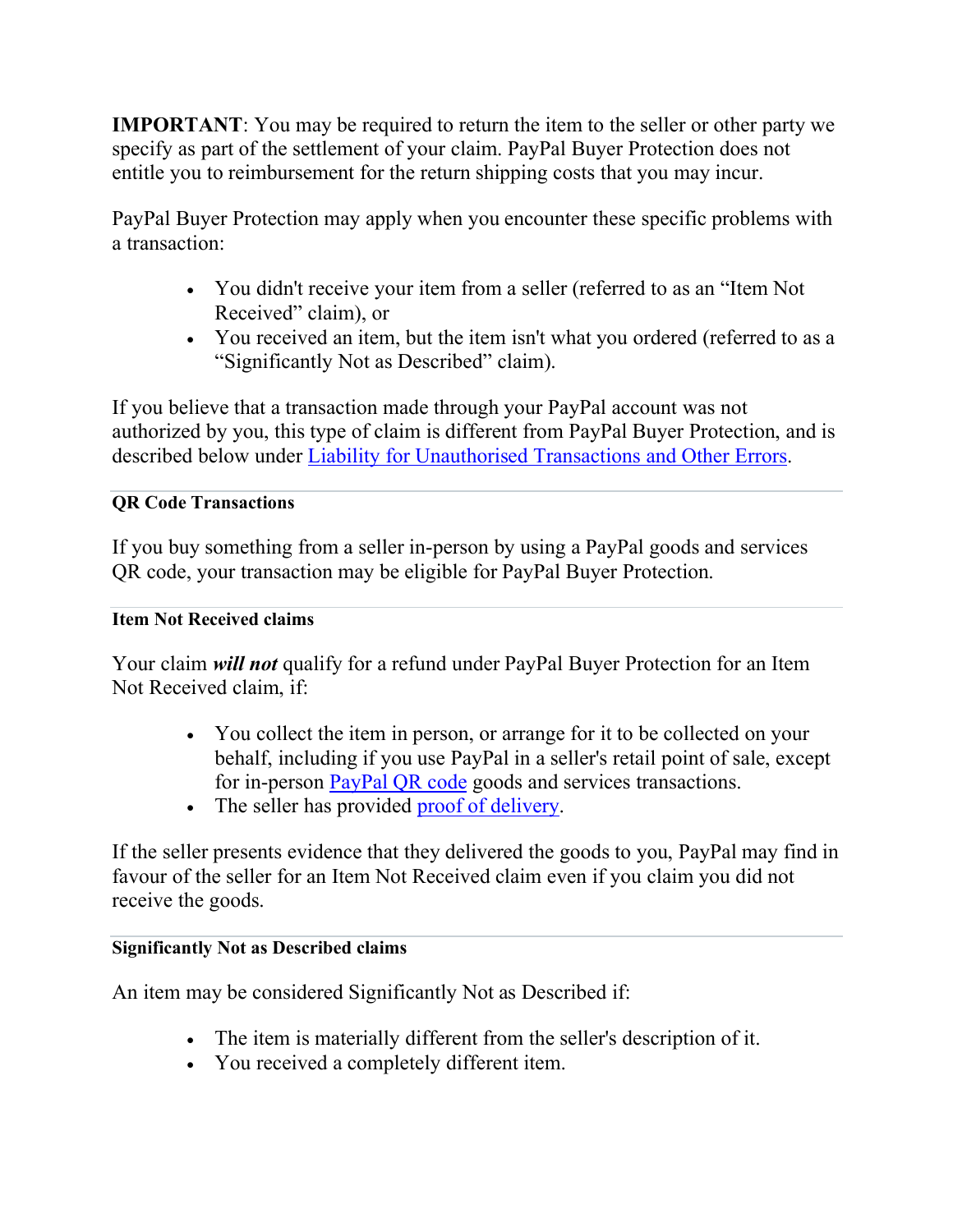- The condition of the item was misrepresented. For example, the item was described as "new" but the item was used.
- The item was advertised as authentic but is not authentic (i.e. counterfeit).
- The item is missing major parts or features and those facts were not disclosed in the description of the item when you bought it.
- You purchased a certain number of items but didn't receive them all.
- The item was damaged during shipment.
- The item is unusable in its received state and was not disclosed as such.

An item may not be considered Significantly Not as Described if:

- The defect in the item was correctly described by the seller in its description of the item.
- The item was properly described but you didn't want it after you received it.
- The item was properly described but did not meet your expectations.
- The item has minor scratches and was described as "used."

# **Ineligible items and transactions under PayPal Buyer Protection**

Payments for the following are not eligible for reimbursement under PayPal Buyer Protection:

- Real estate, including residential property.
- Financial products or investments of any kind.
- Businesses (when you buy or invest in a business).
- Vehicles, including, but not limited to, motor vehicles, motorcycles, recreational vehicles, aircraft and boats, except for personally portable light vehicles used for recreational purposes like bicycles and wheeled hoverboards.
- Significantly Not as Described claims for wholly or partly custom-made items or items picked up in person.
- Donations including payments on crowdfunding platforms as well as payments made on crowdlending platforms.
- Items prohibited by the PayPal [Acceptable Use Policy.](https://www.paypal.com/uk/webapps/mpp/ua/acceptableuse-full?locale.x=en_GB)
- For Item Not Received claims, items which you collect in person or arrange to be collected on your behalf, including items bought in a retail point of sale location, except for in-person **PayPal QR** code goods and services transactions.
- Industrial machinery used in manufacturing.
- Payments to state-run bodies (except for state-owned enterprises) or traders acting on mandates received from state-run bodies.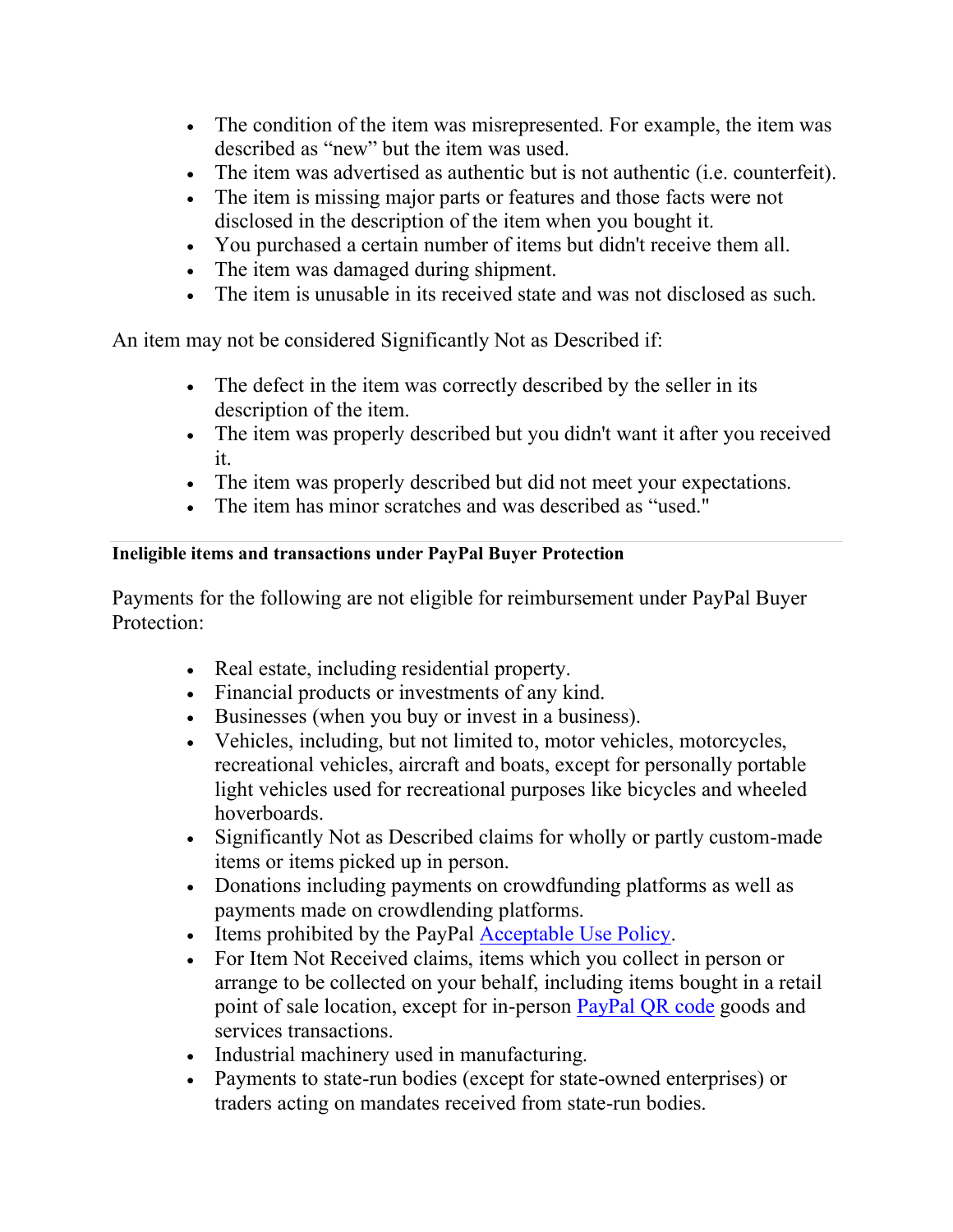- Payments equivalent to cash, including stored value items such as gift cards and pre-paid cards.
- Gambling, gaming and/or any other activity with an entry fee and a prize.
- Personal Payments.
- Payments made using PayPal Payouts and Mass Pay or not sent using your PayPal account.
- Items intended for resale, including single item transactions or transaction that include multiple items.
- Payments made in respect of gold (whether in physical form or in exchange-traded form).

# **Transaction eligibility for PayPal Buyer Protection**

To be eligible for PayPal Buyer Protection you must meet all of the following requirements:

- Have a PayPal account in good standing.
- Pay for the eligible item from your PayPal account.
- Attempt to contact the seller to resolve your issue directly before filing a claim under PayPal Buyer Protection through the [Resolution Centre.](https://www.paypal.com/uk/cgi-bin/webscr?cmd=_complaint-view&nav=0.4&locale.x=en_GB)
- Respond to PayPal's request for documentation and other information within the time requested.
- Open a dispute in the Resolution Centre within 180 days of the date you sent the payment, then follow our online dispute resolution process.
- Not have received a recovery or agreed to an alternative resolution related to your purchase from another source.

## **Our online dispute resolution process**

If you're unable to resolve a transaction related issue directly with a seller, you must follow our online dispute resolution process through the **[Resolution Centre](https://www.paypal.com/uk/cgi-bin/webscr?cmd=_complaint-view&nav=0.4&locale.x=en_GB)** to pursue a claim under PayPal Buyer Protection. You may also file a claim (Step 2 below) by calling us and speaking to an agent. The steps you must follow are described below, and if you do not follow these steps your claim may be denied:

Step 1: **Open a dispute** within 180 days of the date you made the payment. This might allow you to start a direct conversation with the seller regarding your issue with the transaction that may help resolve the dispute. If you are unable to resolve the dispute directly with the seller, proceed to Step 2. We will place a [hold](#page-43-0) on all funds related to the transaction in the seller's PayPal account until the dispute is resolved or closed.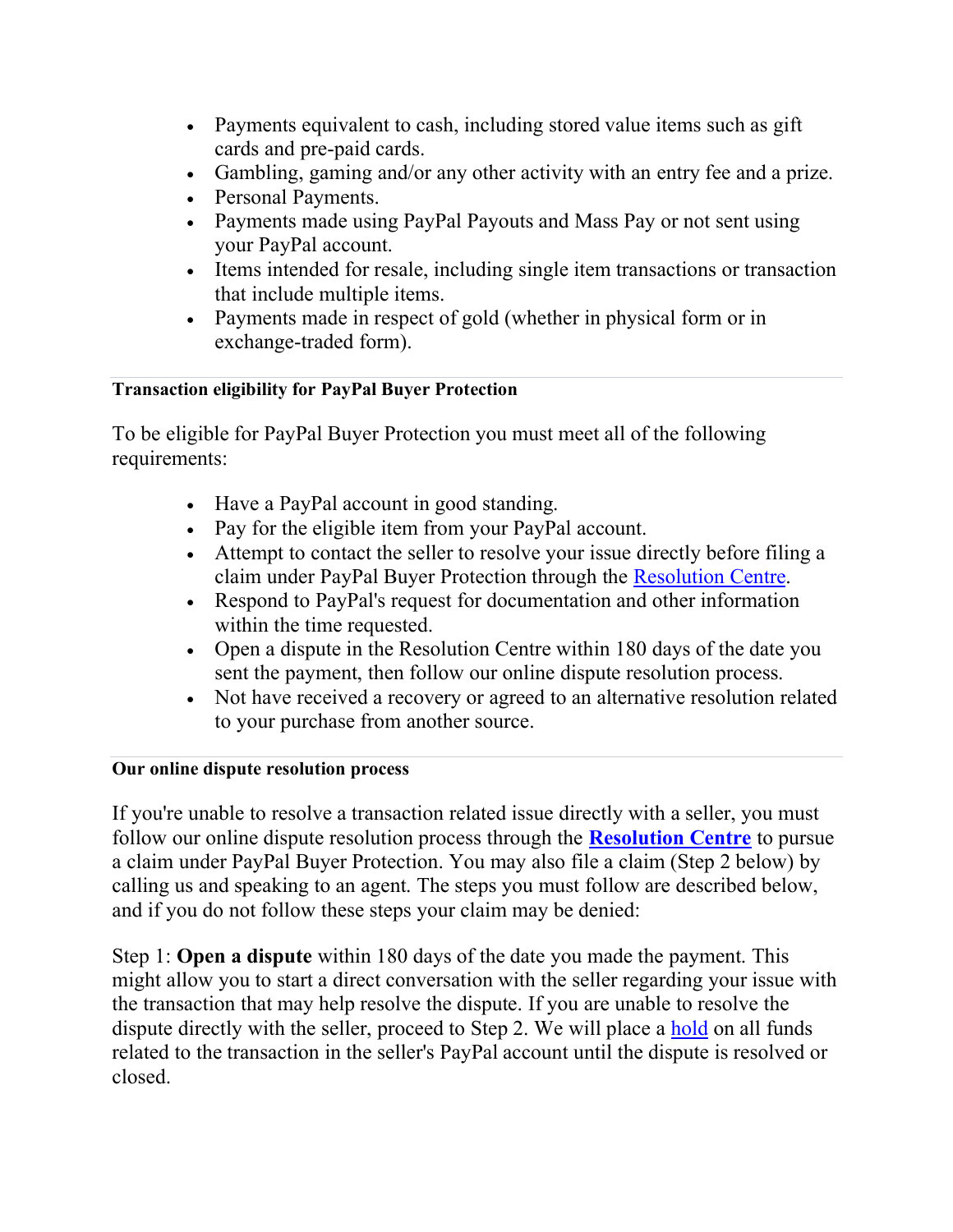Step 2: **Escalate the dispute to a claim** for reimbursement within 20 days after opening the dispute, if you and the seller are unable to come to an agreement, or we will automatically close the dispute. You can escalate the dispute to a claim for reimbursement through the **[Resolution Centre](https://www.paypal.com/uk/cgi-bin/webscr?cmd=_complaint-view&nav=0.4&locale.x=en_GB)**. The seller or PayPal may also escalate the dispute to a claim at this point. If you are making an Item Not Received claim, PayPal may ask you to wait at least seven days from the dispute filing date to escalate the dispute.

Step 3: **Respond to PayPal's requests for documentation or other information**, after you, the seller or PayPal escalates your dispute to a claim for reimbursement. PayPal may require you to provide receipts, third party evaluations, police reports or other documents that PayPal specifies. You must respond to these requests in a timely manner as requested in our correspondence with you.

Step 4: **Comply with PayPal's shipping requests in a timely manner**, if you're filing a Significantly Not as Described claim. PayPal may require you, at your expense, to ship the item back to the seller, to PayPal or to a third party (which will be specified by PayPal) and to provide proof of delivery.

Step 5: **PayPal will make a final decision** (including automatically closing any dispute or claim), in its sole discretion, based on the coverage and eligibility requirements set forth above, any additional information provided during the online dispute resolution process or any other information PayPal deems relevant and appropriate under the circumstances.

## **Dispute with us or your card issuer**

If you used a debit or credit card as the payment method for a transaction through your PayPal account and you are dissatisfied with the transaction, you may be entitled to dispute the transaction with your card issuer. Applicable card chargeback rights may be broader than those available to you under PayPal Buyer Protection program. For example, if you dispute a transaction with your card issuer, you may be able to recover amounts you paid for unsatisfactory items even if they don't qualify for protection under a Significantly Not as Described claim with us.

You must choose whether to pursue a dispute with PayPal under PayPal Buyer Protection, or to pursue the dispute with your card issuer. You can't do both at the same time or seek a double recovery. If you pursue a dispute/claim with us and you also pursue a dispute for the same transaction with your card issuer, we'll close your dispute/claim with us. This won't affect the dispute process with your card issuer. In addition, if you pursue a dispute with your card issuer, you cannot pursue a dispute/claim with us later.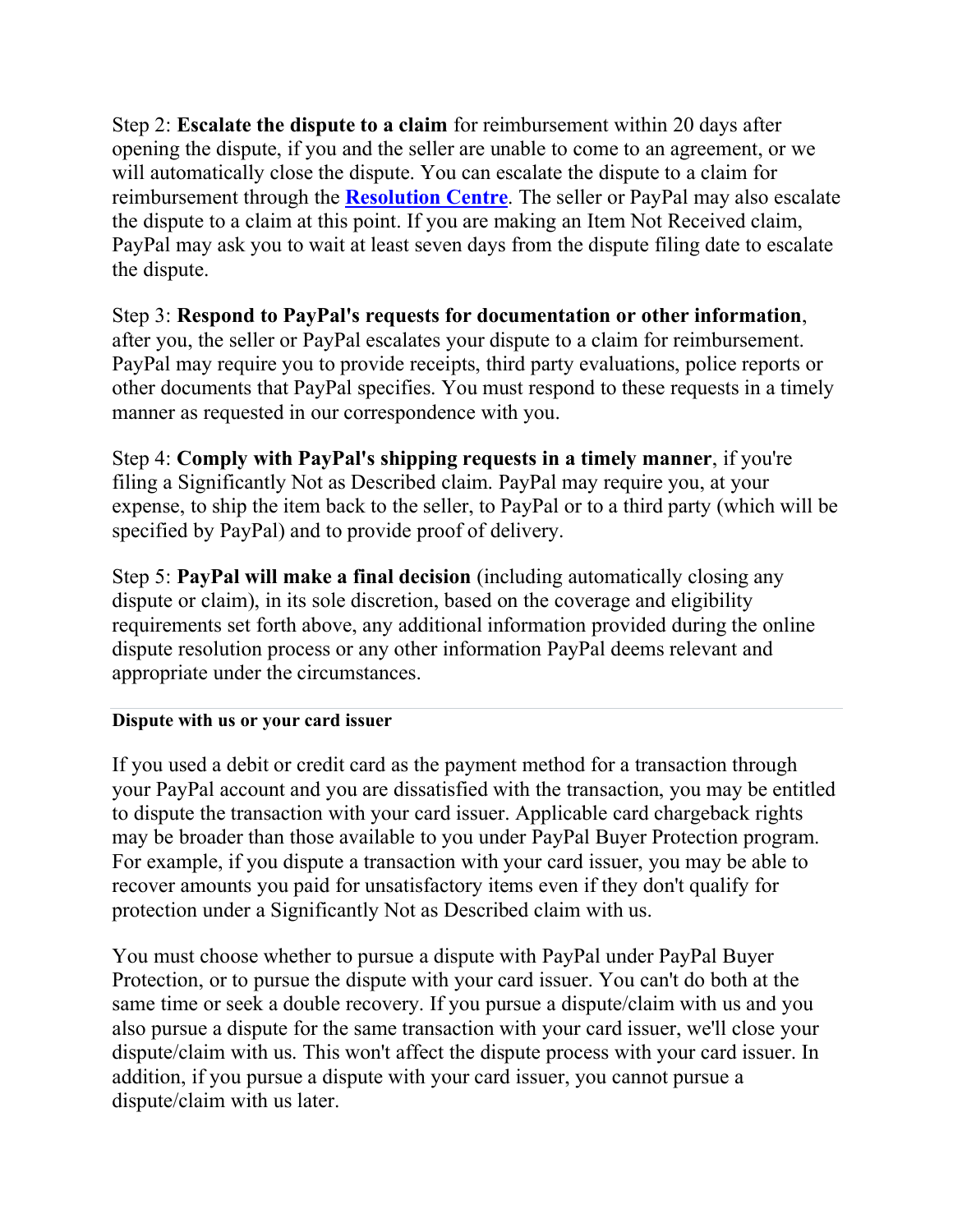If you choose to dispute a transaction with PayPal and we decide against you, you can seek to pursue the dispute with your card issuer later. If PayPal does not make a final decision on your claim until after your card issuer's deadline for filing a dispute, and because of our delay you recover less than the full amount you would have been entitled to recover from the card issuer, we will reimburse you for the remainder of your loss (minus any amount you have already recovered from the seller or your card issuer).

Before contacting your card issuer or filing a dispute with PayPal, you should contact the seller to attempt to resolve your issue in accordance with the seller's return policy.

# **PAYPAL USER AGREEMENT**

# <span id="page-25-0"></span>**Receiving Payments**

# **General provisions for receiving payments**

PayPal may allow anybody (with or without an account) to make a payment resulting in the issuance or transfer of electronic money to your account.

By integrating (including by having already integrated) into your online checkout/platform any functionality intended to enable a payer without a PayPal account to send a payment to your PayPal account, you agree to all further terms of use of that functionality which PayPal will make available to you on any page on the PayPal or Braintree website (including any page for developers and our [Legal](https://www.paypal.com/uk/webapps/mpp/ua/legalhub-full?locale.x=en_GB)  [Agreements](https://www.paypal.com/uk/webapps/mpp/ua/legalhub-full?locale.x=en_GB) page) or online platform. Such further terms include the [PayPal](https://www.paypal.com/uk/webapps/mpp/ua/apm-tnc?locale.x=en_GB)  [Alternative Payment Methods Agreement.](https://www.paypal.com/uk/webapps/mpp/ua/apm-tnc?locale.x=en_GB)

The receipt of a payment into your account does not equate to the receipt of cleared funds. A notification that a payment has been sent to you does not amount to a receipt of electronic money in your account unless you have accepted the payment.

We may allow you to accept payments in any currency supported by our Service from time to time.

Where you (instead of PayPal) offer the payer at the point of sale a currency conversion of an amount you receive through PayPal, you will inform the buyer of the exchange rate and any charges that will be applied to the payment transaction. PayPal has no liability to any buyer if you fail to inform the buyer of the exchange rate and charges. You acknowledge that if you fail to disclose the exchange rate and charges to the buyer this may constitute a criminal offence by you.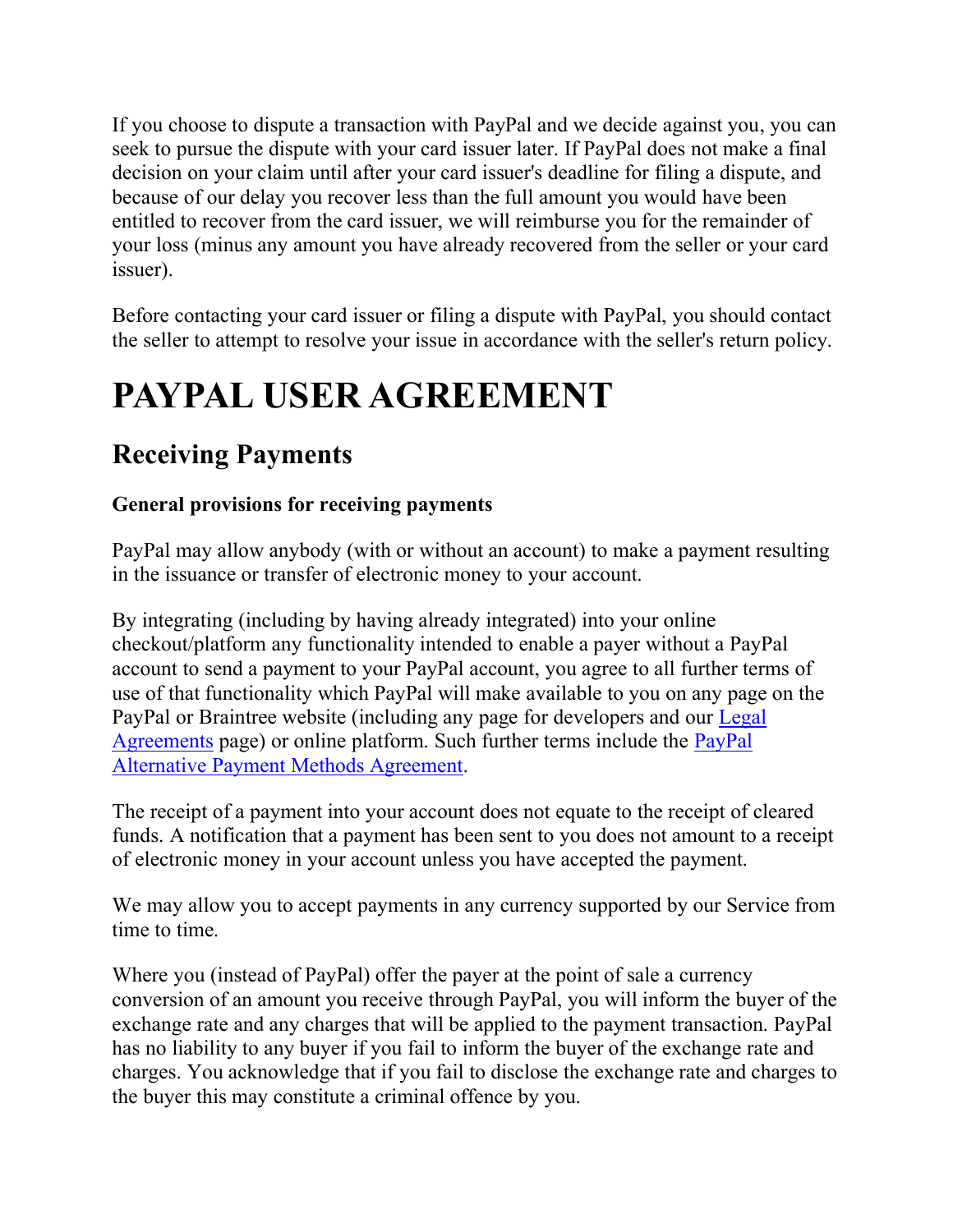Any payment sent to you may be subject to a [reversal,](#page-29-0) [payment](#page-44-0)  [review,](#page-44-0) [limitation,](#page-43-0) [reserve](#page-43-0) or [hold](#page-43-0) as allowed under this user agreement.

#### **Receiving limits**

We may, at our discretion, impose limits on the amount and value of payments you can receive, including money you receive for purchases. To lift your receiving limit, you must follow the steps that we will notify to you or publish from time to time (which we may set out in your account overview).

# **New checkout solution**

Our new checkout solution consists of:

- Our dedicated bundled checkout capability in your online checkout/platform to enable a buyer with or without an account to send a payment to your account.
- Our supporting Fraud Tool.

We may offer you all, any part or any combination of parts of the checkout solution. If we offer you the checkout solution and you choose to use it, in addition to this user agreement, you agree to the following further terms relating to the following capabilities:

- When you use our APM functionality as part of the checkout solution, the **[PayPal Alternative Payment Methods Agreement](https://www.paypal.com/uk/webapps/mpp/ua/apm-tnc?locale.x=en_GB)**.
- When you use:
	- o Our Advanced Credit and Debit Card Payments service as part of the new checkout solution.
	- o Fraud Protection as part of the checkout solution,

the following terms, depending on the country in which your account is registered with PayPal:

- UK, Gibraltar, Jersey, Guernsey or Isle of Man: the **[PayPal Online Card](https://www.paypal.com/uk/webapps/mpp/ua/pocpsa-full?locale.x=en_GB)  [Payment Services Agreement](https://www.paypal.com/uk/webapps/mpp/ua/pocpsa-full?locale.x=en_GB)**.
- Elsewhere: the **[PayPal Online Card Payment Services Agreement](https://www.paypal.com/uk/webapps/mpp/ua/pocpsa-full?locale.x=en_GB)** for our advanced credit and debit card payments service.

Fees which may be set out in the [PayPal Alternative Payment Methods Agreement,](https://www.paypal.com/uk/webapps/mpp/ua/apm-tnc?locale.x=en_GB) the [PayPal Online Card Payment Services Agreement](https://www.paypal.com/uk/webapps/mpp/ua/pocpsa-full?locale.x=en_GB) for the UK, Gibraltar, Jersey, Guernsey and Isle of Man and the [PayPal Online Card Payment Services](https://www.paypal.com/uk/webapps/mpp/ua/pocpsa-full?locale.x=en_GB)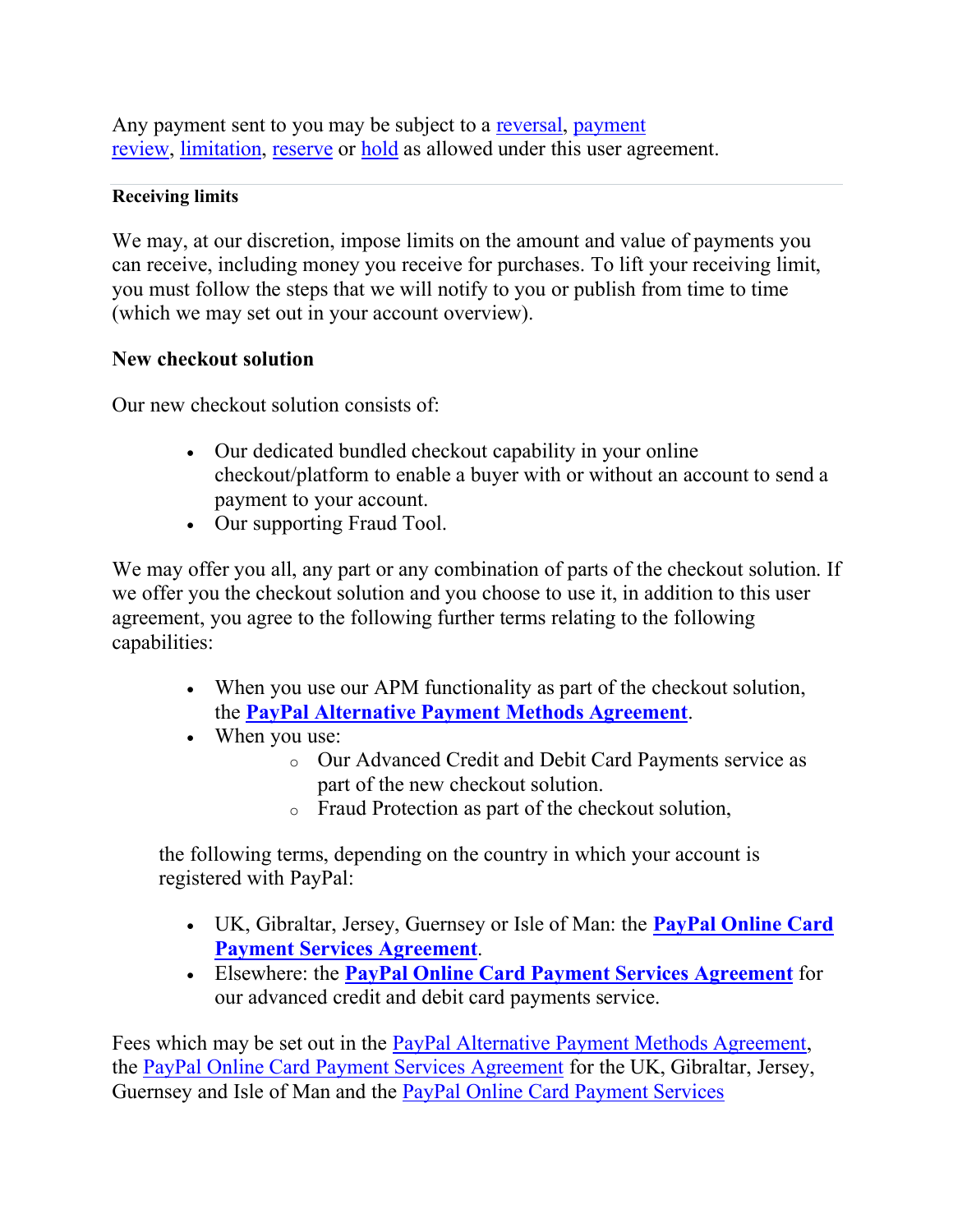[Agreement](https://www.paypal.com/uk/webapps/mpp/ua/pocpsa-full?locale.x=en_GB) for elsewhere do not apply to your use of the new checkout solution. Instead, our special [Fees](#page-64-0) for using the new checkout solution apply.

**Note for Irish registered users: this section relating to the new checkout solution and the special Fees for using the new checkout solution apply to you only after the launch of the new checkout solution for Ireland. We may launch the new checkout solution for Ireland on further immediate notice published by us on the Policy Updates page (accessible via the Legal footer on most PayPal site pages) on or after August 19, 2019 (as we may determine in our sole discretion).**

# **Rules about surcharging**

PayPal does not encourage surcharging because it is a commercial practice that can penalise the consumer and create unnecessary confusion, friction and abandonment at checkout.

If you are a user resident in the UK, you shall not surcharge for the use of our services.

Otherwise you may only surcharge for the use of our services in compliance with any law applicable to you and not in excess of the surcharges that you apply for the use of other payment methods.

If you surcharge a buyer, you, and not we, will inform the buyer of the requested charge. We are not liable to any buyer where you have failed to inform the buyer of any surcharge. You acknowledge that you could be committing a criminal offence if you surcharge and/or fail to disclose any form of surcharge to a buyer.

If you are a user resident in the UK and your account has "merchant rate" status and, at any of your points of sale (in whatever form), you:

- 1. Dissuade or inhibit your customers from using our services,
- 2. Fail to treat the PayPal payment mark at least at par with other payment methods offered,
- 3. Apply a surcharge for the use of our services,

we may permanently downgrade your account to the standard rate (and this does not limit any other rights and remedies we may have).

# **Presentation of PayPal**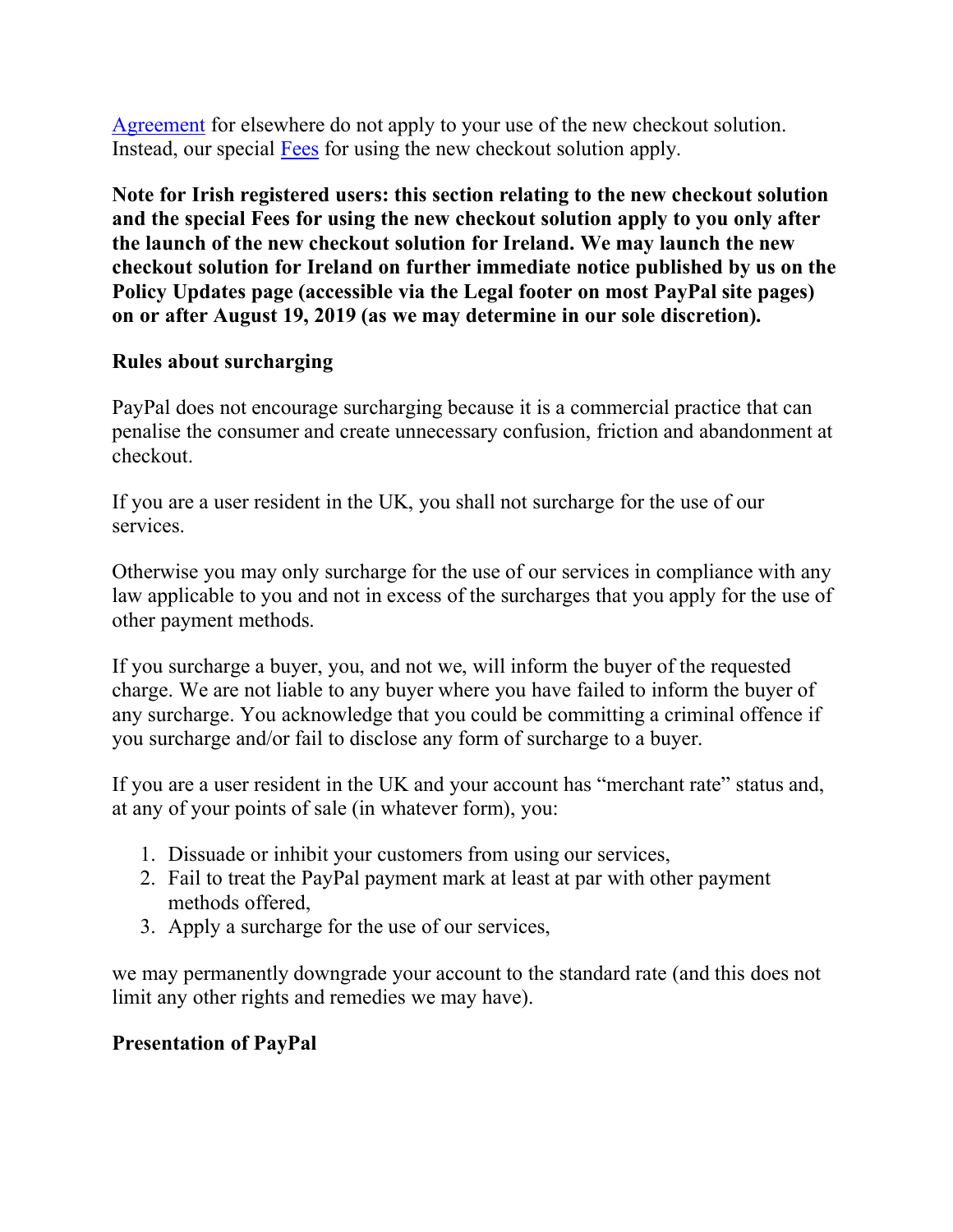You must treat PayPal as a payment method or mark at least on par with any other payment methods offered at your points of sale, including your websites or mobile applications. This includes at least equal or substantially similar:

- logo placement,
- position within any point of sale,
- treatment in terms of payment flow, terms, conditions, restrictions, or fees, in each case as compared to other marks and payment methods at your points of sale.

In representations to your customers or in public communications, you must not mischaracterise any PayPal service as a payment method or exhibit a preference for other payment methods over any PayPal service.

# **Taxes and information reporting**

It is your responsibility to determine what, if any, taxes apply to the payments you make or receive, and it is solely your responsibility to assess, collect, report and remit the correct taxes to the appropriate authority. We are not responsible for determining whether any taxes apply to your transaction, or for calculating, collecting, reporting or remitting taxes arising from any transaction. As a bank service provider no sales tax applies to the PayPal services in the EU.

# **Your refund policy and privacy policy**

You must publish a refunds and return policy, as well as a privacy policy.

## **In-store payments and QR code transactions**

If you accept PayPal payments at your physical store, you must communicate the total amount of transaction to the customer before it takes place. You may charge your customer's account only for transactions that they have authorised. You must also provide customers with a physical receipt if they request one. You agree that any transaction that you make shall have an accurate and true description of the goods and services being purchased.

If you use a QR code to accept payments in your physical store, you must use a QR code intended for goods and services transactions. You must also not use QR codes for in-person transactions as a method of accepting payment for goods and services transactions occurring online. For any buyer claims related to QR code transactions you may be required to provide us with alternative evidence of delivery, or such additional documentation or information relating to the transaction.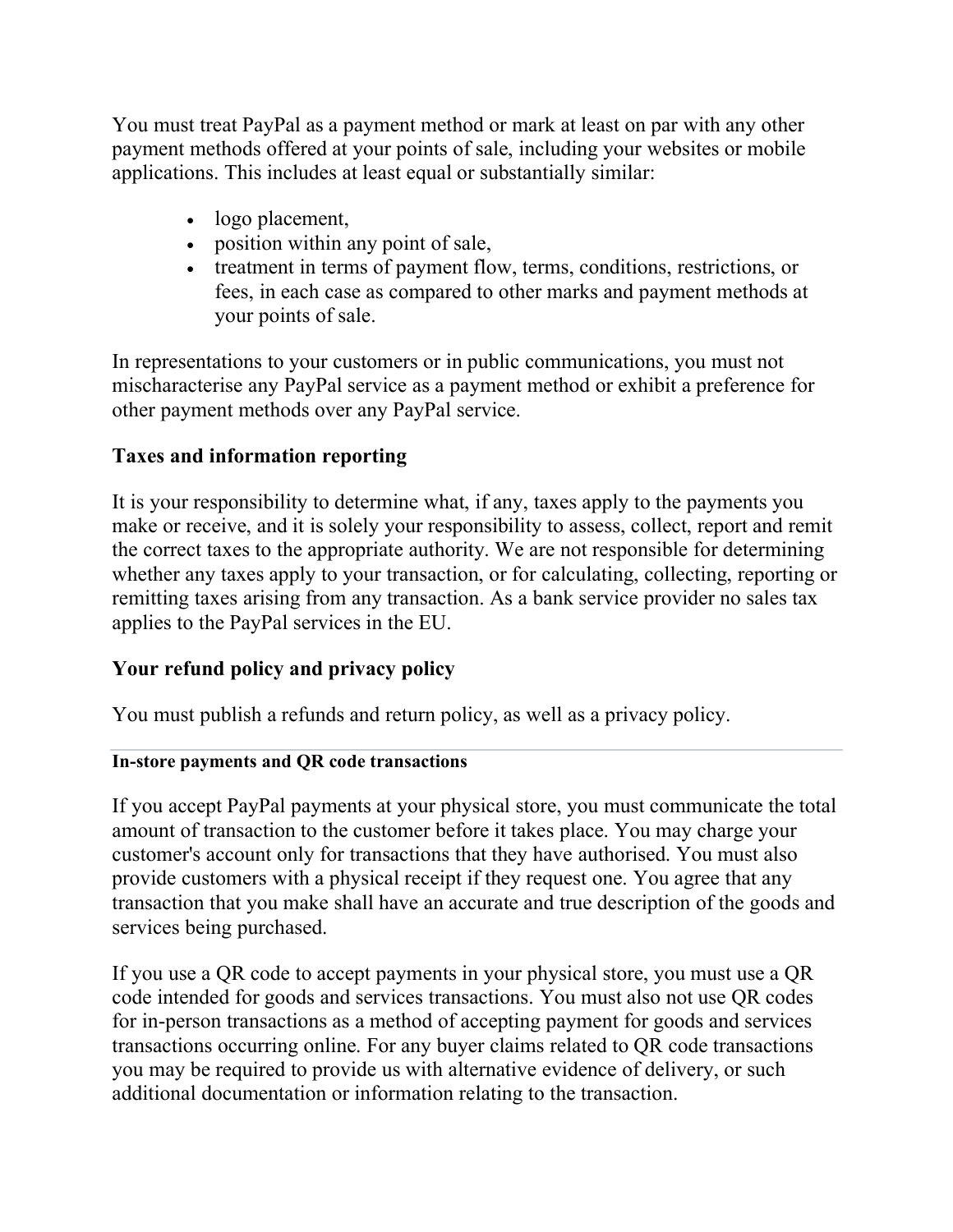# **Marketplace sellers**

If you're a seller on a marketplace or through a third-party application where PayPal is offered, you must comply with any rules that apply to the marketplace's or the third party application's buyer protection program for sales you make through that forum. Any such protections may require you to take certain actions and may impact how claims are processed.

We may allow you to authorise certain marketplaces to use your account to pay amounts you owe to the marketplace or to the buyer (as the case may be) arising from a claim under the terms of the marketplace's own resolution process, which we call marketplace due amounts. If you give such an authorisation and the marketplace has notified us of the claim, you instruct us to process payments of all and any marketplace due amounts relating to that claim from your PayPal account to that marketplace or to the buyer (as the case may be) according to the marketplace's instructions to us. We may treat your instruction for the payment of any given marketplace due amount as cancelled if we decide that the claim would have been determined in your favour had it been filed as a claim with us. You can also cancel this instruction by **[contacting us](#page-53-0)**. All claims filed directly with the marketplace are governed by the marketplace's policy only. The terms of PayPal Seller Protection do not cover you for claims filed by your buyers directly with the marketplace.

# **Accepting billing agreement payments**

If we allow you to accept payments from a payer under a billing agreement, when you present to us a payment request under that billing agreement, you:

- Warrant to us that the amounts you present have been agreed and consented to by the payer whose account will be deducted (including changes to those amounts) and that you will give prior notice of the deduction to the payer.
- Agree that you will notify the payer at least 4 weeks in advance of the amount they will collect if that amount has increased in such a manner that the payer could not have reasonably expected to pay such an amount, taking into account the payer's previous spending patterns and the circumstances of the payment and that you are liable to us for any refunds of that payment in accordance with the terms of this user agreement.

# <span id="page-29-0"></span>**Refunds and reversals of payments**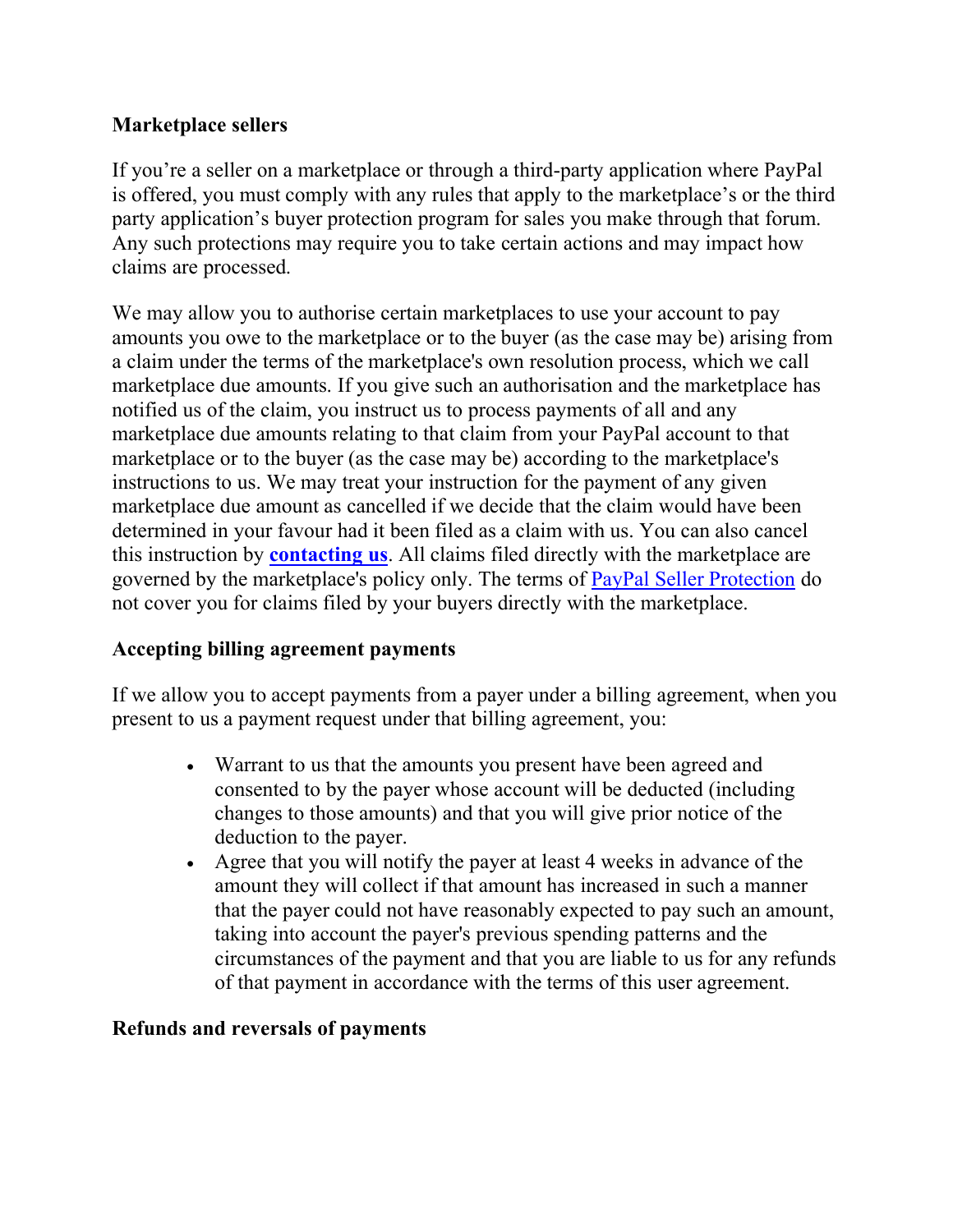When you receive a payment, it could be [refunded](#page-17-0) or [reversed.](#page-29-0) We may allow you to send to the payer a [refund](#page-29-0) of the payment. We may carry out a [reversal](#page-29-0) of your payment in certain circumstances. See the rest of this section for more details.

#### **Refunds**

You alone are (and PayPal is not) responsible for:

- Your legal and contractual obligations towards the payer for any amount you return to the payer.
- Any difference between the cost to the payer of making the original payment and the value of the amount returned to the payer (for instance, as a result of transaction exchange rate fluctuations) except to the extent that the refund is an incorrect payment (see the section on [Resolving](#page-47-0)  [Problems\)](#page-47-0).

See our [fees](#page-64-0) for details of the fees you paid to us as the recipient of the original payment which we retain when you use the special commercial transaction refund functionality in your PayPal account, as we may allow from time to time. except to the extent that the refund is an incorrect payment (see the section on [Resolving Problems\)](#page-47-0).

#### **Reversals**

If you receive a payment in your account, you owe us the full amount of the payment and our losses arising from processing the payment. This can include our liability (including any fees, charges and penalties) towards any third party (including the payer and the payer's funding source provider).

A reversal happens when we exercise our right to set off the above amounts from your account under the section [Reimbursement for your liability](#page-55-0) in this user agreement. If your PayPal balance for a particular currency is insufficient to cover the amount you owe us in that currency, we may perform a currency conversion from any PayPal balance in another currency to cover the shortfall and you will be charged for the [currency conversion.](#page-10-0) This means that, for example, if you are a seller, amounts of payments received in your account may be removed from your account after you have delivered any goods or services sold.

A reversal can happen when:

• We reimburse the payer in respect of a PayPal Buyer Protection claim the payer made against you.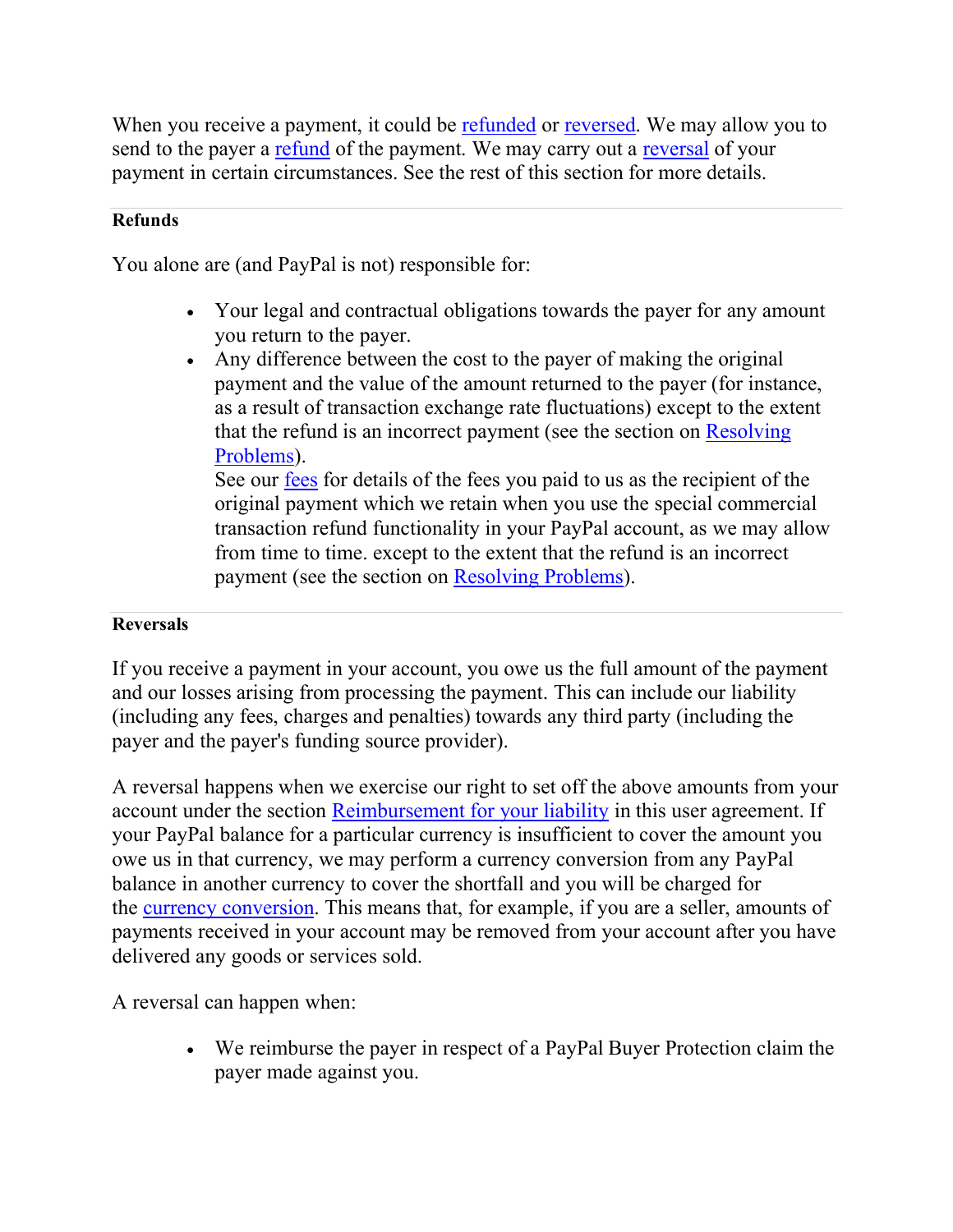• We compensate the payer or the payer's funding source provider (or both) because we receive a claim from the payer or their funding source provider for the payment amount under the reversal process used by that funding source provider.

For instance:

- If the payer used a card to fund the payment to you the payer could pursue a "chargeback" with the card issuer. The card issuer, not us, determines whether the payer is successful when they pursue a chargeback. You can find out more about chargebacks by reviewing our Chargeback Guide, accessible via the PayPal Security Centre and the section called: "Selling Safely". The PayPal Security Centre is accessed via the PayPal website. We charge you a [fee](#page-64-0) for receiving a chargeback claim.
- If the payer used a bank account to fund the payment the payer or the bank could pursue a bank reversal.

The amount claimed may be greater than the original amount you received due to currency exchange rate fluctuations between the time of payment and the time of the claim.

- We may have to compensate your payer when they claimed that there was a problem with their payment (including that their payment was unauthorised or incorrect or that their billing agreement payment was not expected) – see [Resolving Problems.](#page-47-0)
- We are entitled to carry out the reversal for any other reason under this user agreement, including the provision [Actions We May Take if You](#page-40-0)  [Engage in Any Restricted Activities.](#page-40-0)

# **Impact of PayPal Buyer Protection on sellers**

You should read our provisions on **[Buyer Protection Policy](#page-20-0)** and if you sell goods and services to buyers with PayPal accounts in countries other than your own, you also should be familiar with the purchase protection made available by PayPal to buyers in each of those countries as buyers' rights under these programs may impact you as a seller. You can find information about PayPal Buyer Protection on the [Legal](https://www.paypal.com/uk/webapps/mpp/ua/legalhub-full?locale.x=en_GB)  [Agreements](https://www.paypal.com/uk/webapps/mpp/ua/legalhub-full?locale.x=en_GB) page by selecting your buyer's location at the top of the page and referring to the corresponding PayPal Buyer Protection policy listed on that page or in the corresponding user agreement.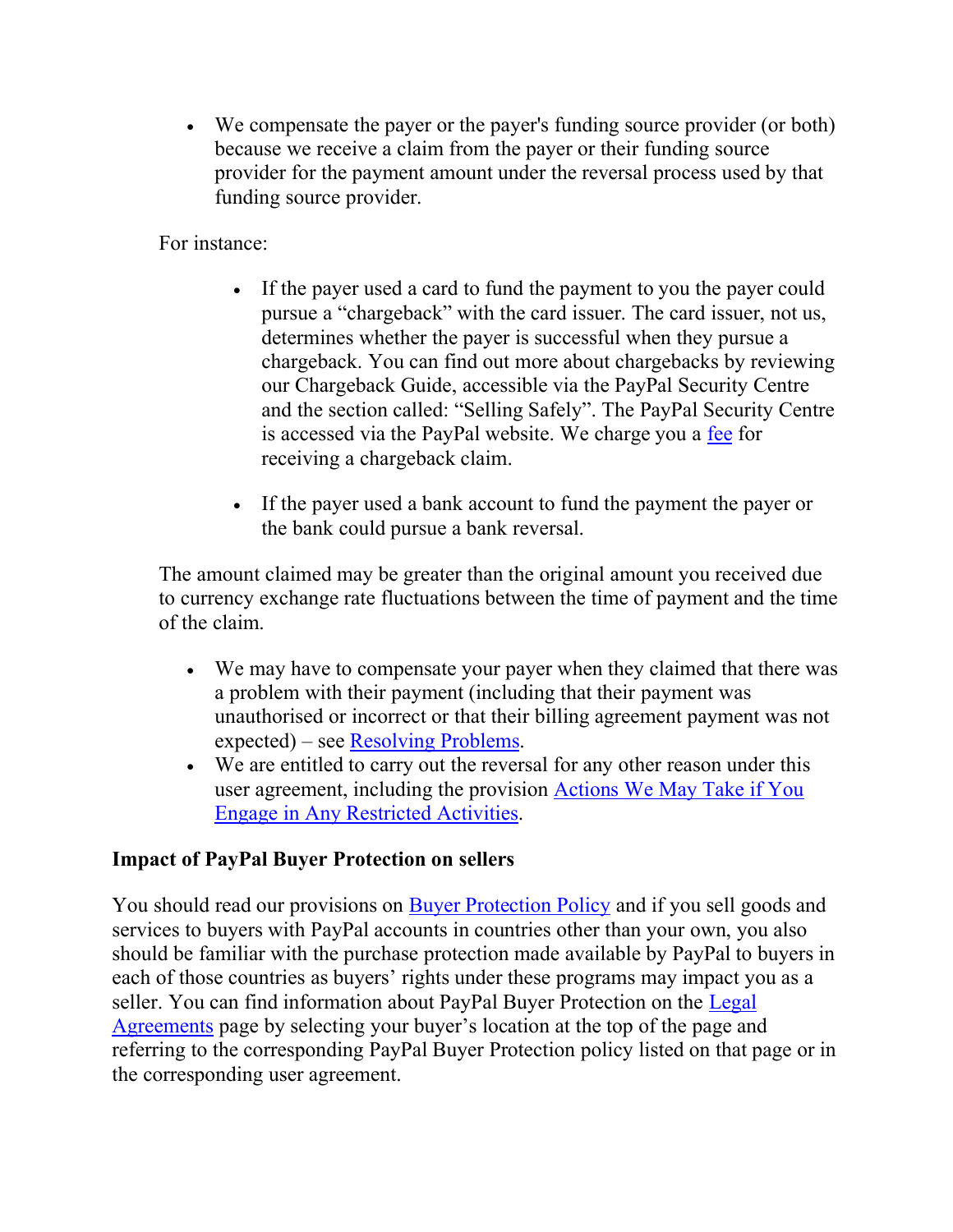If you lose a claim under **[PayPal Buyer Protection](#page-20-0)** in any country:

- You must forfeit the full purchase price of the item plus the original shipping cost. In some cases you may not receive the item back.
- You will not receive a refund of the PayPal fees that you paid in connection with the sale.
- If the claim was that the item received was Significantly Not as Described, you may not receive the item back, or you may be required to accept the item back plus pay for return shipping costs.
- If the claim was that the item received was Significantly Not as Described and related to an item you sold that is counterfeit, you will be required to provide a full refund to the buyer and you may not receive the item back.

If you accept PayPal payments from buyers for goods or services you sell through eBay, then you need to read and understand the eBay Money Back Guarantee program. Unless you opt out by calling eBay, PayPal will treat eBay's decisions in favour of your buyers under that program as a basis for reversing a PayPal payment made to you. If the balance in your cash account or business PayPal account is insufficient to cover the amount, we may:

- Place a [hold](#page-43-0) on your PayPal account until sufficient funds become available in your PayPal account to cover the amount.
- Create a negative balance in your PayPal account.

# **PayPal Seller Protection**

# **What's eligible**

If you sell something to a buyer and the transaction is later disputed or reversed under [Reversals, Claims or Chargebacks,](#page-29-0) you may be eligible for reimbursement under PayPal Seller Protection. When it applies, PayPal Seller Protection entitles you to retain the full purchase amount. There is no limit on the number of payments for which you can receive coverage. By accessing the transaction details page in your PayPal account you can determine whether or not your transaction is eligible for protection under this program

PayPal Seller Protection may apply when a buyer claims that:

• They did not authorise, or benefit from, funds sent from their PayPal account (referred to as an "**Unauthorised Transaction**" claim and the Unauthorised Transaction occurs in an environment hosted by PayPal.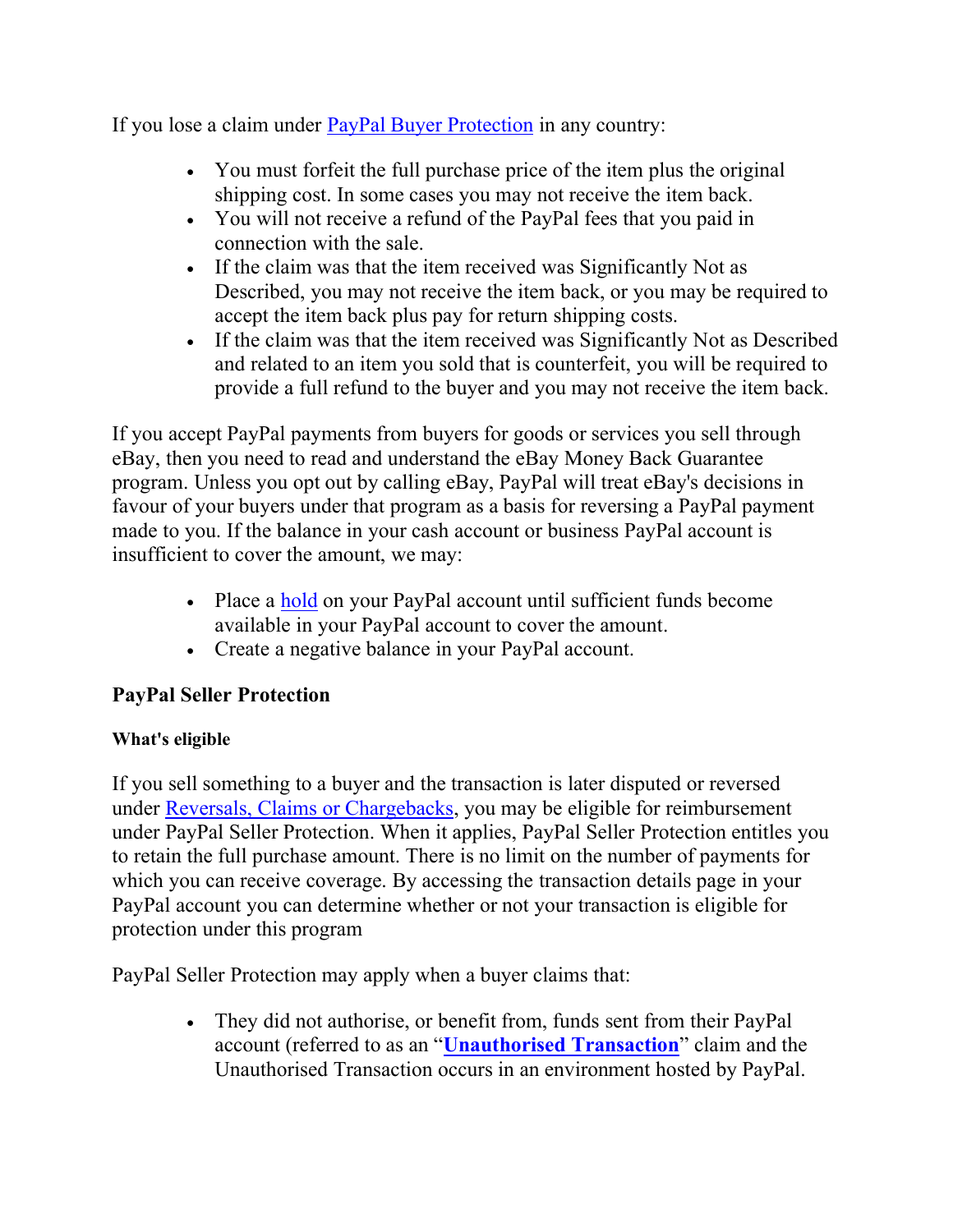• They didn't receive the item from you (referred to as an "**[Item Not](#page-21-1)  [Received](#page-21-1)**" claim).

PayPal Seller Protection may also apply when a transaction is reversed because of a successful chargeback by a buyer or when a bank funded payment is reversed by the buyer's bank.

This section describes PayPal Seller Protection as it applies to you, but you should also be familiar with the **Impact of PayPal Buyer Protection on sellers**.

## <span id="page-33-0"></span>**Basic requirements**

To be eligible for PayPal Seller Protection, all of the following basic requirements must be met, as well as any applicable additional requirements:

- The primary address for your PayPal account must be in one of the countries to which this user agreement applies.
- The item must be a physical, tangible good that can be shipped, except for items subject to the [Intangible Goods Additional Requirements.](#page-34-0) Transactions involving items that you deliver in person in connection with payment made in your physical store may also be eligible for PayPal Seller Protection so long as the buyer paid for the transaction in-person by using a PayPal QR code for goods and services transactions.
- You must ship the item to the shipping address on the transaction details page in your PayPal account for the transaction. If you originally ship the item to the recipient's shipping address on the transaction details page but the item is later redirected to a different address, you will not be eligible for PayPal Seller Protection. We therefore recommend not using a shipping service that is arranged by the buyer, so that you will be able to provide valid proof of shipping and delivery.
- The shipping requirement does not apply to eligible transactions involving items that you deliver in person, provided, however, that you agree to provide us with alternative evidence of delivery, or such additional documentation or information relating to the transaction that we may request.
- You must respond to PayPal's requests for documentation and other information in a timely manner as requested in our email correspondence with you or in our correspondence with you through the Resolution [Centre.](https://www.paypal.com/uk/cgi-bin/webscr?cmd=_complaint-view&nav=0.4&locale.x=en_GB) If you do not respond to PayPal's request for documentation and other information in the time requested, you may not be eligible for PayPal Seller Protection.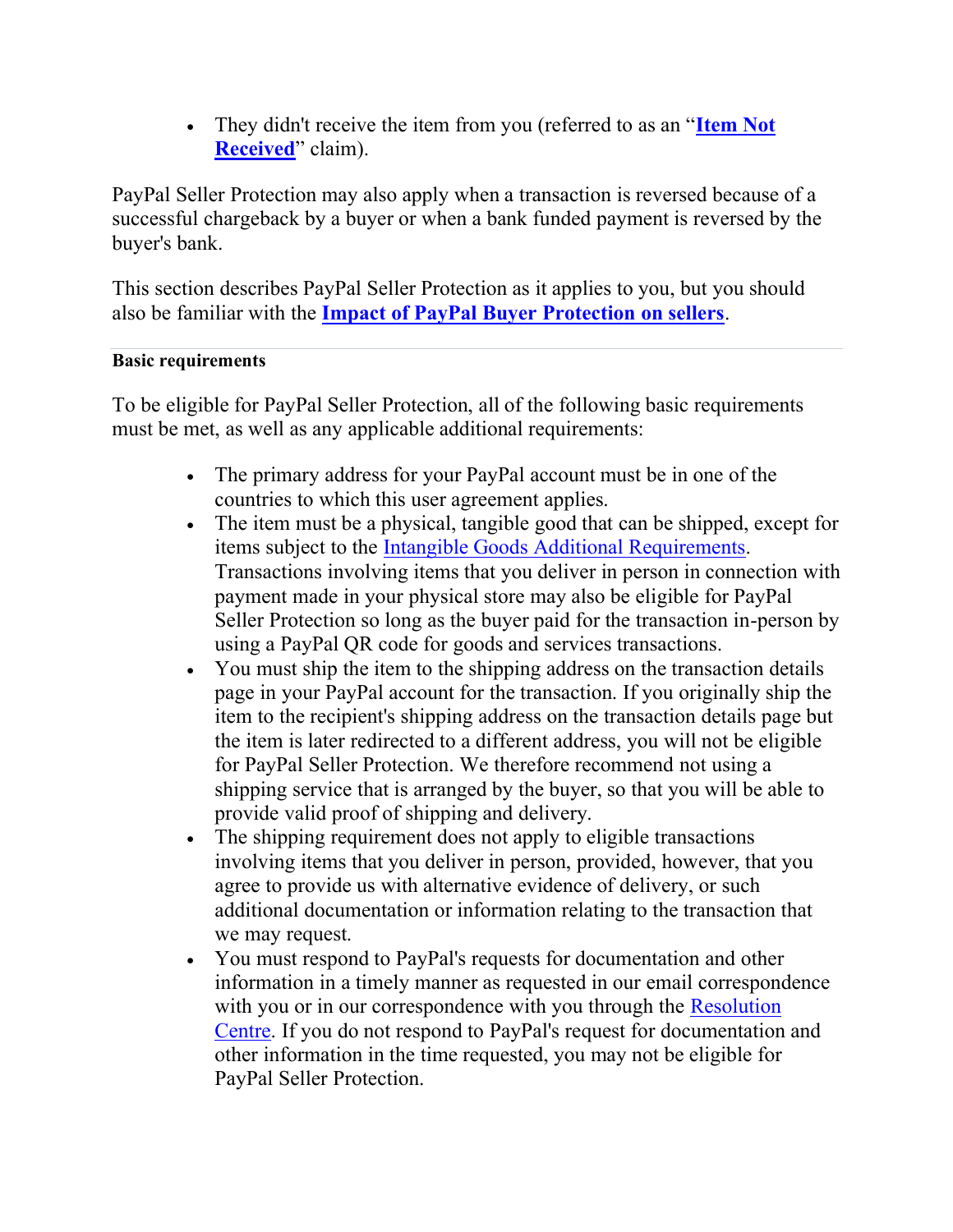- If the sale involves pre-ordered or made-to-order goods, you must ship within the timeframe you specified in the listing. Otherwise, it is recommended that you ship all items within seven days after receipt of payment.
- Provide proof of shipment or delivery.
- The payment must be marked "eligible" or "partially eligible" in the case of Unauthorised Transaction claims, or "eligible" in the case of Item Not Received claims for PayPal Seller Protection on the "Transaction Details" page.
- You must accept a single payment from one PayPal account for the purchase (partial payment and/or payment in instalments are excluded).

PayPal determines, in its sole discretion, whether your claim qualifies for PayPal Seller Protection. PayPal will make a decision, in its sole discretion, based on the coverage and eligibility requirements, any information or documentation provided during the resolution process or any other information PayPal deems relevant and appropriate under the circumstances.

# **Item Not Received additional requirements**

To be eligible for PayPal Seller Protection for a buyer's Item Not Received claim, you must meet both the **[basic requirements](#page-33-0)** and the additional requirements listed below:

- Where a buyer files a chargeback with the issuer for a card-funded transaction, the payment must be marked "eligible" for PayPal Seller Protection on the "Transaction Details" page.
- You must provide [proof of delivery](#page-35-0) as described below.

# <span id="page-34-0"></span>**Intangible Goods additional requirements**

For the sale of intangible goods and services to be eligible for PayPal Seller Protection, the sale must meet the **[basic requirements](#page-33-0)** and the following additional requirements:

- Integration requirements
	- o Where you have integrated a PayPal checkout product, you must be using the current version of that product if you are accepting payments directly via a website or mobile optimized website.
	- o Ensure you are passing session information to PayPal at checkout if you are integrated with PayPal via a third party or if you have a native app integration.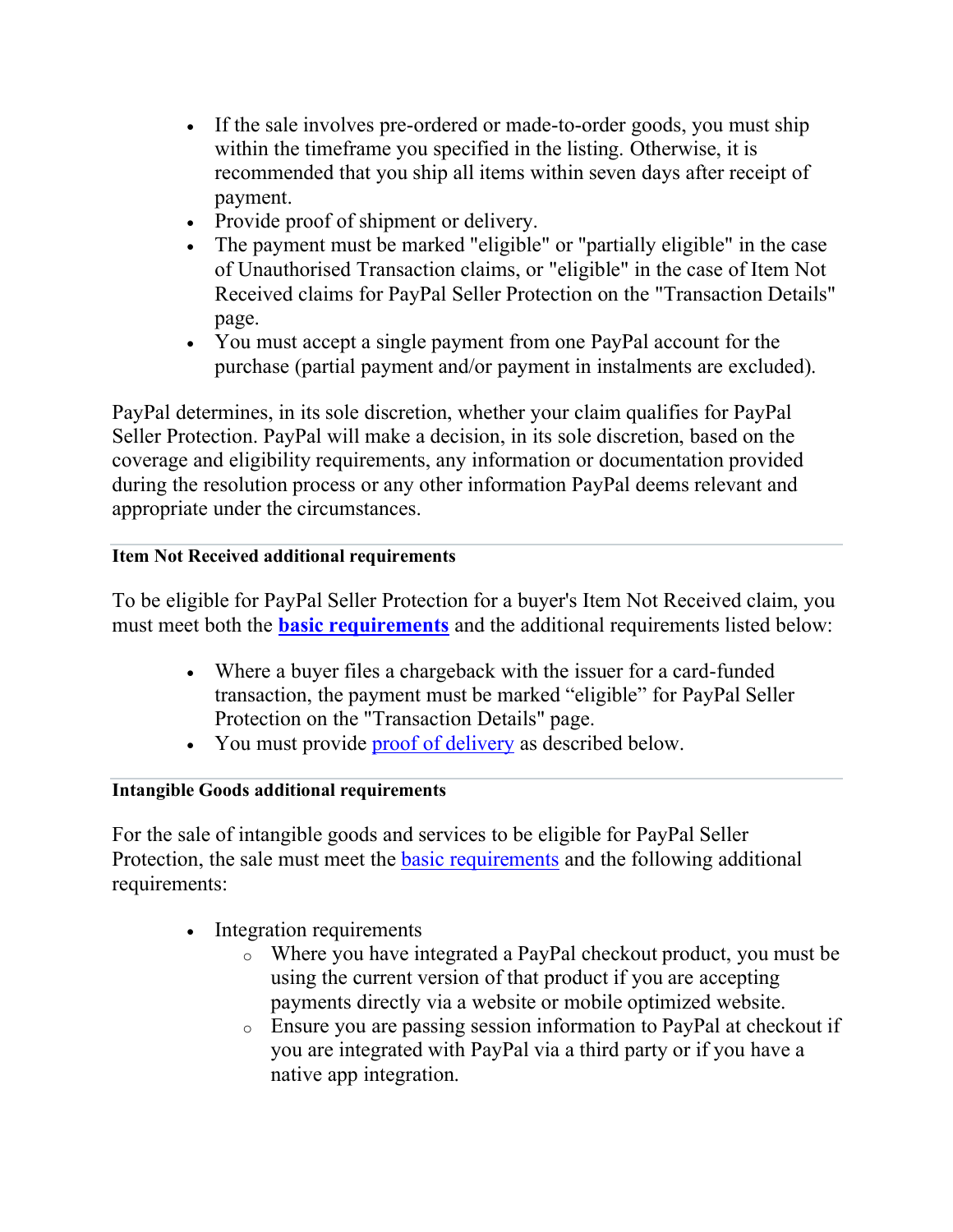- o Other integration requirements may apply depending on your business model. We will let you know those requirements ahead of time, if needed.
- Paid Standard Transaction Fees on the sale. If your PayPal account is registered in the UK, this does only apply if the transaction is a payment for digital goods or licences for digital content (this does not apply to payments for other Intangible Goods).
- Delivered the item and [provide proof of delivery for Intangible Goods.](#page-35-1)

# <span id="page-35-0"></span>**Establishing proof of delivery or proof of shipment**

<span id="page-35-1"></span>

| <b>Physical Goods</b>                                                                                                                                                                                                                                                                                                                                                                                   |                                                                                                                                                                                                                                                                                                                                                                                                                                                                                                                                                                                                                                                                                      |  |  |
|---------------------------------------------------------------------------------------------------------------------------------------------------------------------------------------------------------------------------------------------------------------------------------------------------------------------------------------------------------------------------------------------------------|--------------------------------------------------------------------------------------------------------------------------------------------------------------------------------------------------------------------------------------------------------------------------------------------------------------------------------------------------------------------------------------------------------------------------------------------------------------------------------------------------------------------------------------------------------------------------------------------------------------------------------------------------------------------------------------|--|--|
| The following is required as:                                                                                                                                                                                                                                                                                                                                                                           |                                                                                                                                                                                                                                                                                                                                                                                                                                                                                                                                                                                                                                                                                      |  |  |
| Proof of shipment                                                                                                                                                                                                                                                                                                                                                                                       | Proof of delivery                                                                                                                                                                                                                                                                                                                                                                                                                                                                                                                                                                                                                                                                    |  |  |
|                                                                                                                                                                                                                                                                                                                                                                                                         | Online or physical documentation from a<br>shipping company that includes:                                                                                                                                                                                                                                                                                                                                                                                                                                                                                                                                                                                                           |  |  |
| Online or physical documentation from a<br>shipping company that includes:<br>Date of shipment<br>$\bullet$<br>An address for the recipient that<br>$\bullet$<br>matches the shipping address on<br>the "Transaction Details" page,<br><b>or</b><br>An address for the recipient<br>$\bullet$<br>showing at least the city/state,<br>city/country, or zip/postal code<br>(or international equivalent). | Date of delivery and 'delivered'<br>status<br>An address for the recipient that<br>matches the shipping address on the<br><b>Transaction Details page</b><br>An address for the recipient<br>showing at least the city/state,<br>city/country, or zip/postal code (or<br>international equivalent).<br><b>IMPORTANT:</b> Your choice of carrier and<br>shipment options with that carrier can have a big<br>impact on your ability to meet the proof of<br>delivery requirements. Please ensure, especially<br>when shipping goods internationally, that your<br>carrier can provide 'delivered' status at the<br>correct address, or your Seller Protection claim<br>may be denied. |  |  |
| <b>Intangible Goods</b>                                                                                                                                                                                                                                                                                                                                                                                 | <b>QR Code Transactions</b>                                                                                                                                                                                                                                                                                                                                                                                                                                                                                                                                                                                                                                                          |  |  |
| The following is required as proof of delivery for<br>intangible goods:                                                                                                                                                                                                                                                                                                                                 | The following is required as proof of<br>shipment or proof of delivery:                                                                                                                                                                                                                                                                                                                                                                                                                                                                                                                                                                                                              |  |  |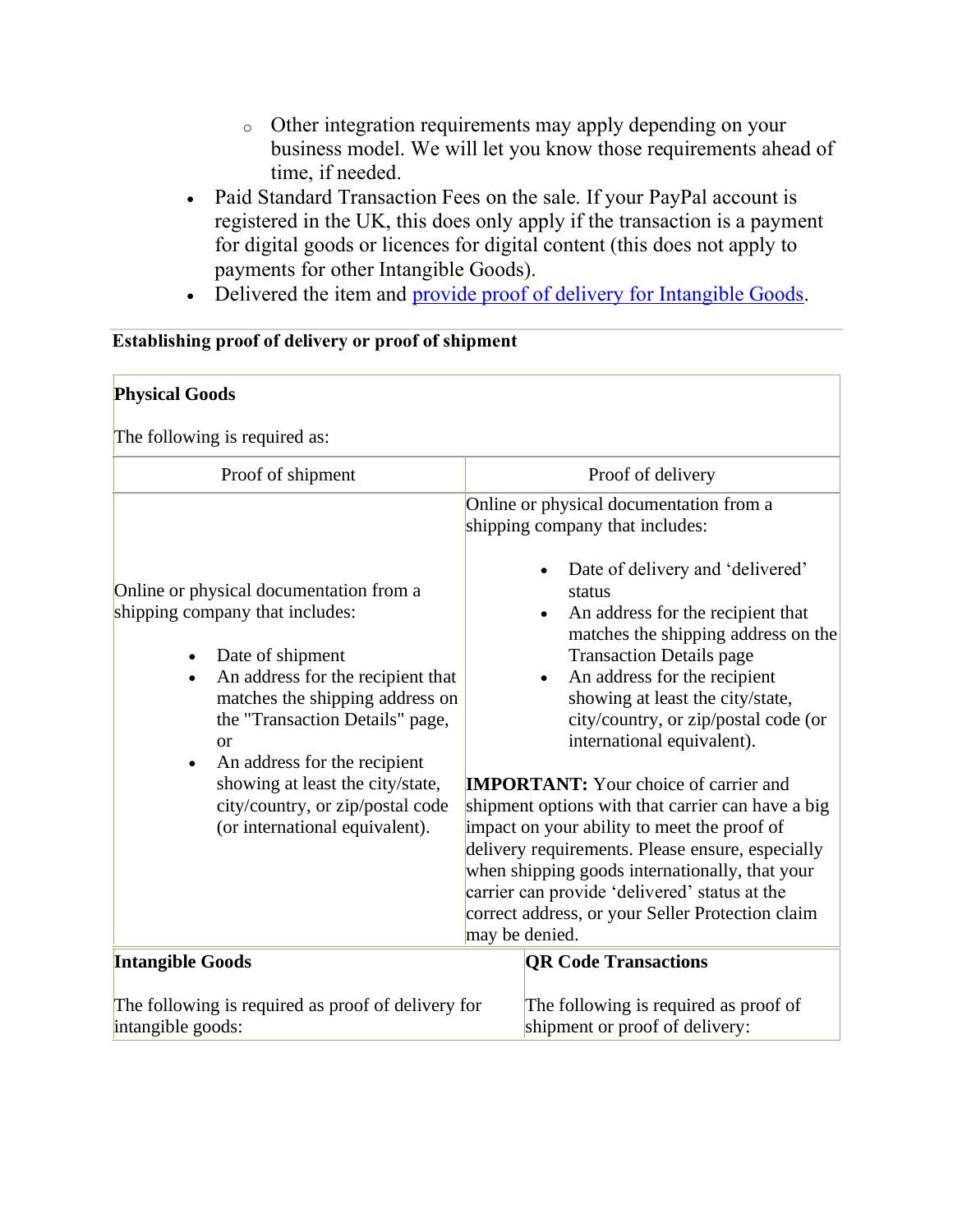| For intangible or digital goods, proof of delivery<br>means compelling evidence to show the item was<br>delivered or the purchase order was fulfilled.<br>Compelling evidence could include a system of record<br>showing the date the item was sent and that it was<br>either: | For QR code transactions you may be<br>required to provide us with alternative<br>evidence of delivery, or such additional<br>documentation or information to the |
|---------------------------------------------------------------------------------------------------------------------------------------------------------------------------------------------------------------------------------------------------------------------------------|-------------------------------------------------------------------------------------------------------------------------------------------------------------------|
| Electronically sent to the recipient,<br>$\bullet$<br>including the recipient's address (email,<br>IP, etc.), where applicable.<br>Received or accessed by the recipient.<br>$\bullet$                                                                                          | transaction.                                                                                                                                                      |

#### **Ineligible items and transactions**

Your sale *is not* eligible for coverage under PayPal Seller Protection if:

- The buyer claims (either with us or their card issuer) that the item you sent isn't what was ordered (referred to as a "Significantly Not as Described" claim).
- It involves an item that PayPal determines, in its sole discretion, is a counterfeit item.
- It involves an item that you deliver in person, including in connection with a payment made in your physical store, unless the buyer paid for transaction in-person by using a PayPal QR code for goods and services transactions.
- It involves sales that are not processed either through a buyer's PayPal account or a PayPal guest checkout transaction. For example, if the sale was made using the [PayPal Payments Pro/VT](https://www.paypal.com/uk/webapps/mpp/ua/pocpsa-full?locale.x=en_GB) product, PayPal advanced credit and debit card payments product, PayPal business payments or using [PayPal Here,](https://www.paypal.com/uk/webapps/mpp/ua/paypalhereterms-full?locale.x=en_GB) then it is not eligible for coverage.
- It involves items equivalent to cash including gift cards.
- It involves a donation.
- It relates to the purchase of a financial product or investment of any kind.
- It involves a personal payment.
- It involves a payment made using PayPal Payouts and Mass Pay.
- The item is a vehicle, including, but not limited to a motor vehicle, motorcycle, recreational vehicle, aircraft or boat.
- Payments made in respect of gold (whether in physical form or in exchange-traded form).

**Merchant rate**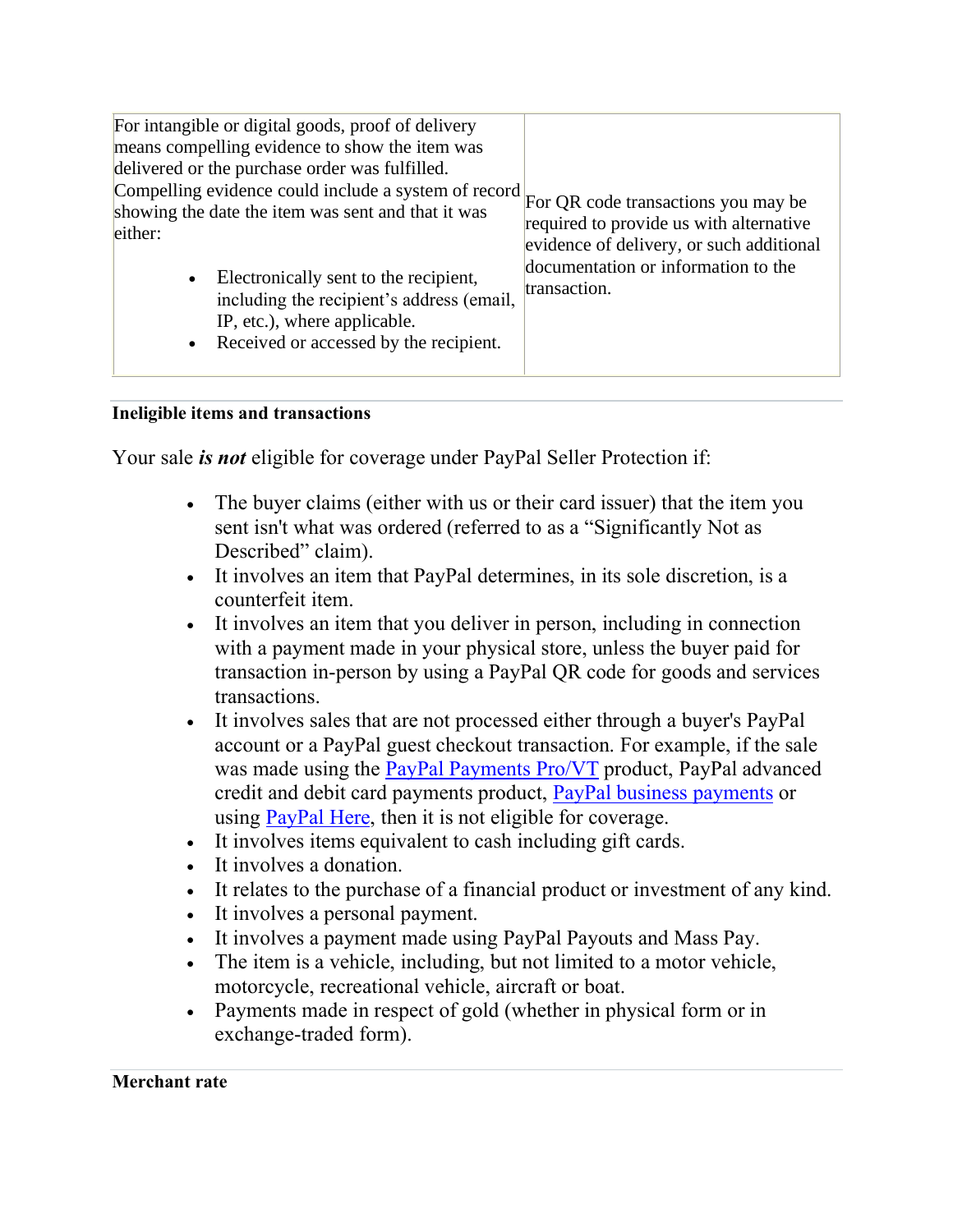Merchant rate status is subject to eligibility, application and approval by us. We may evaluate applications on a case-by-case basis, including, without limitation, on the following criteria: qualifying monthly sales volume, size of average shopping cart and an account in good standing.

To be eligible to apply for (and retain) our volume-based tiered merchant rate status your account must:

- At all times be in good standing and not under investigation.
- Have received more than the Tier 1 ceiling amount (in the original opening currency of your account) in commercial transaction payments in the previous calendar month.

We may downgrade your account to the standard rate at any time if:

- The above conditions are not met.
- There are unresolved chargebacks against the PayPal account.
- You breach any of our [Rules about surcharging.](#page-27-0)

If we downgrade your account you will need to apply to us again for your account to get merchant rate status.

You may apply to receive the merchant rate using the dedicated online [application](https://www.paypal.com/businesswallet/applymra)  [form](https://www.paypal.com/businesswallet/applymra) when logged into your account. If your application is rejected, you may only submit another application after 30 days.

Merchant rates do not apply to commercial transaction payments received through functionality provided under the terms of the [PayPal Online Card Payment Services](https://www.paypal.com/uk/webapps/mpp/ua/pocpsa-full?locale.x=en_GB)  [Agreement](https://www.paypal.com/uk/webapps/mpp/ua/pocpsa-full?locale.x=en_GB) applicable to your country and PayPal Here.

# **PAYPAL USER AGREEMENT**

# **RESTRICTED ACTIVITIES AND HOLDS**

# <span id="page-37-0"></span>**Restricted Activities**

In connection with your use of our websites, your PayPal account, the PayPal services, or in the course of your interactions with PayPal, other PayPal customers, or third parties, you must not: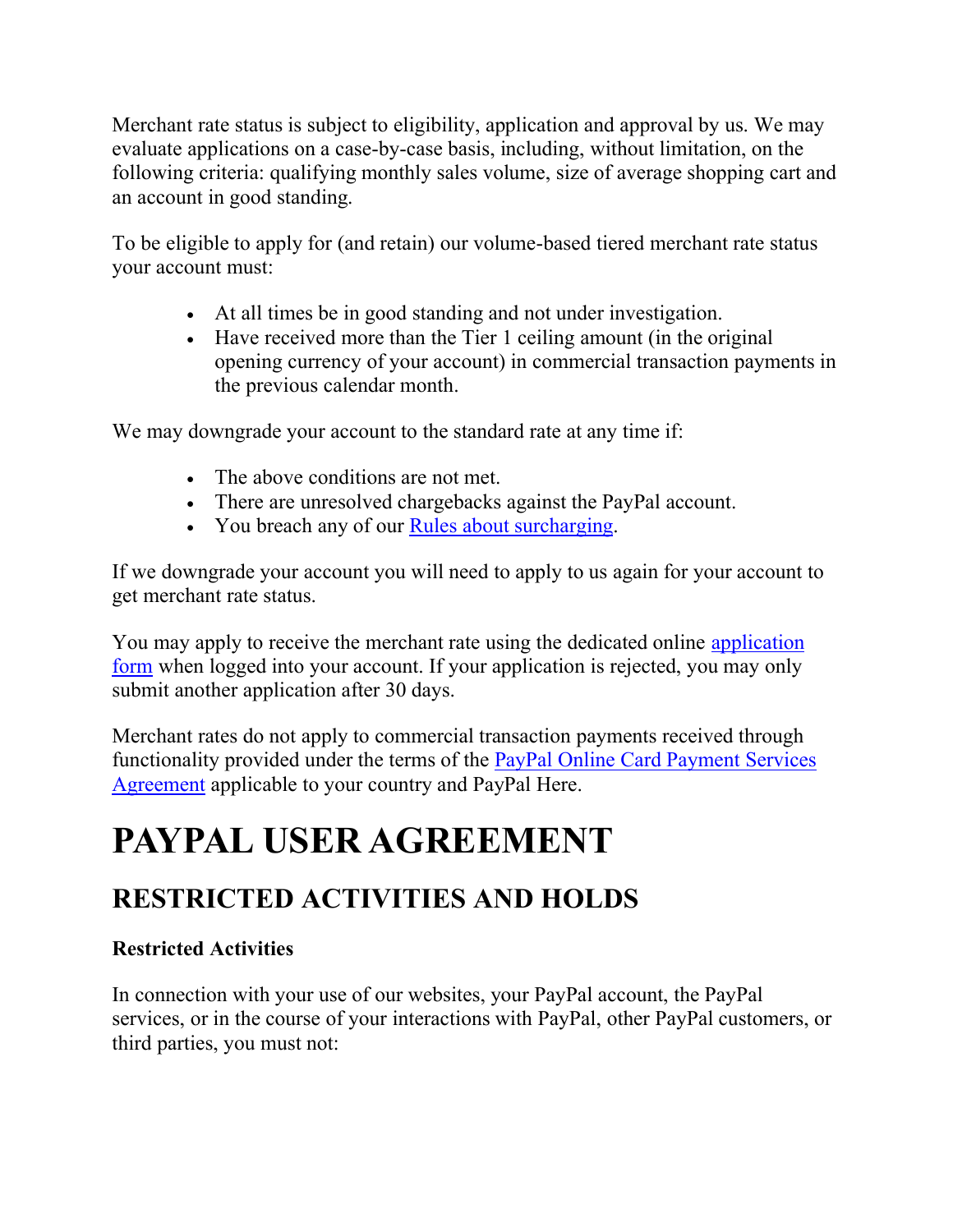- Breach this user agreement, the PayPal **[Acceptable Use Policy](https://www.paypal.com/uk/webapps/mpp/ua/acceptableuse-full?locale.x=en_GB)**, the **[Commercial Entity Agreements](https://www.paypal.com/uk/webapps/mpp/ua/ceagreement-full?locale.x=en_GB)** (if they apply to you), or any **[other](https://www.paypal.com/uk/webapps/mpp/ua/legalhub-full?locale.x=en_GB)  [agreement](https://www.paypal.com/uk/webapps/mpp/ua/legalhub-full?locale.x=en_GB)** between you and us.
- Violate any law, statute, ordinance, or regulation (for example, those governing financial services, consumer protections, unfair competition, anti-discrimination or false advertising).
- Infringe PayPal's or any third party's copyright, patent, trademark, trade secret or other intellectual property rights, or rights of publicity or privacy.
- Sell counterfeit goods.
- Act in a manner that is defamatory, trade libellous, threatening or harassing.
- Provide false, inaccurate or misleading information.
- Send or receive what we reasonably believe to be potentially fraudulent or unauthorised funds.
- Refuse to cooperate in an investigation or provide confirmation of your identity or any information you provide to us.
- Attempt to "double dip" during the course of a dispute by receiving or attempting to receive funds from both PayPal and the seller, bank or card issuer for the same transaction.
- Control an account that is linked to another account that has engaged in any of these restricted activities.
- Conduct your business or use the PayPal services in a manner that results in or may result in:
	- o Complaints.
	- o Requests by buyers (either filed with us or card issuers) to invalidate payments made to you.
	- o Fees, fines, penalties or other liability or losses to PayPal, other PayPal customers, third parties or you.
- Use your PayPal account or the PayPal services in a manner that PayPal, Visa, MasterCard, American Express, Discover or any other electronic funds transfer network reasonably believes to be an abuse of the card system or a violation of card association or network rules.
- Allow your PayPal account to have a balance reflecting an amount owing to us.
- Provide yourself a cash advance from your credit card (or help others to do so).
- Access the PayPal services from a country that is not included on our **[permitted countries list](https://www.paypal.com/uk/webapps/mpp/country-worldwide?locale.x=en_GB)**.
- Take any action that imposes an unreasonable or disproportionately large load on our websites, software, systems (including any networks and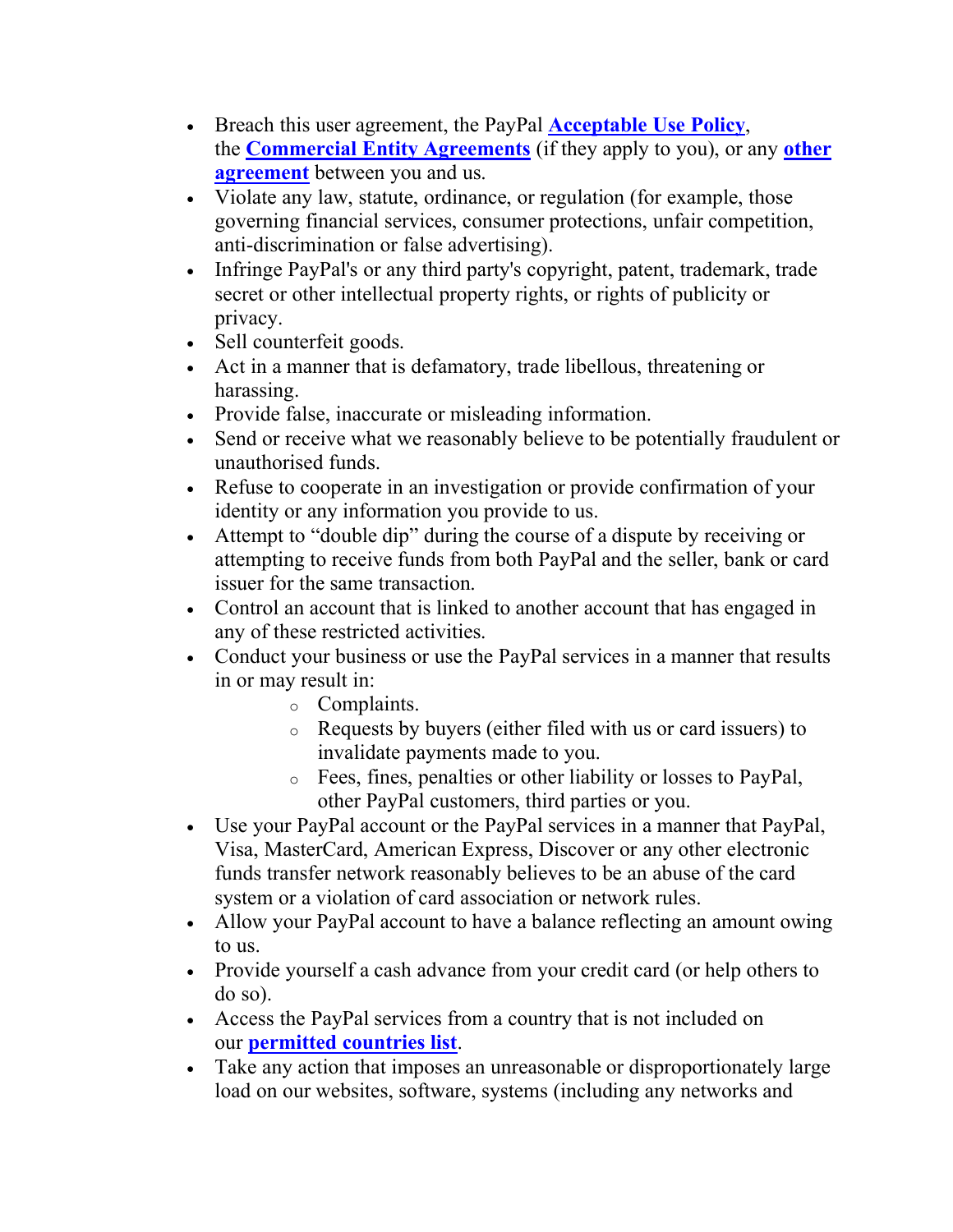servers used to provide any of the PayPal services) operated by us or on our behalf or the PayPal services.

- Facilitate any viruses, trojan horses, malware, worms or other computer programming routines that attempts to or may damage, disrupt, corrupt, misuse, detrimentally interfere with, surreptitiously intercept or expropriate, or gain unauthorised access to any system, data, information or PayPal services.
- Use an anonymising proxy; use any robot, spider, other automatic device, or manual process to monitor or copy our websites without our prior written permission; or use any device, software or routine to bypass our robot exclusion headers.
- Interfere or disrupt or attempt to interfere with or disrupt our websites, software, systems (including any networks and servers used to provide any of the PayPal services) operated by us or on our behalf, any of the PayPal services or other users' use of any of the PayPal services.
- Take any action that may cause us to lose any of the services from our Internet service providers, payment processors, or other suppliers or service providers.
- Use the PayPal services to test credit card behaviours.
- Circumvent any PayPal policy or determinations about your PayPal account such as temporary or indefinite suspensions or other account holds, limitations or restrictions, including, but not limited to, engaging in the following actions: attempting to open new or additional PayPal account(s) when an account has a negative balance or has been restricted, suspended or otherwise limited; opening new or additional PayPal accounts using information that is not your own (e.g. name, address, email address, etc.); or using someone else's PayPal account.
- Harass and/or threaten our employees, agents, or other users.
- Abuse (as either a buyer or seller) of our online dispute resolution process and/or PayPal Buyer Protection.
- Cause us to receive a disproportionate number of claims that have been closed in favour of the claimant regarding your PayPal account or business.
- Have a credit score from a credit reporting agency that indicates a high level of risk associated with your use of the PayPal services.
- Use a credit card with your PayPal account to provide yourself with a cash advance (or help others to do so).
- Disclose or distribute another user's information to a third party, or use such information for marketing purposes unless you receive the user's express consent to do so.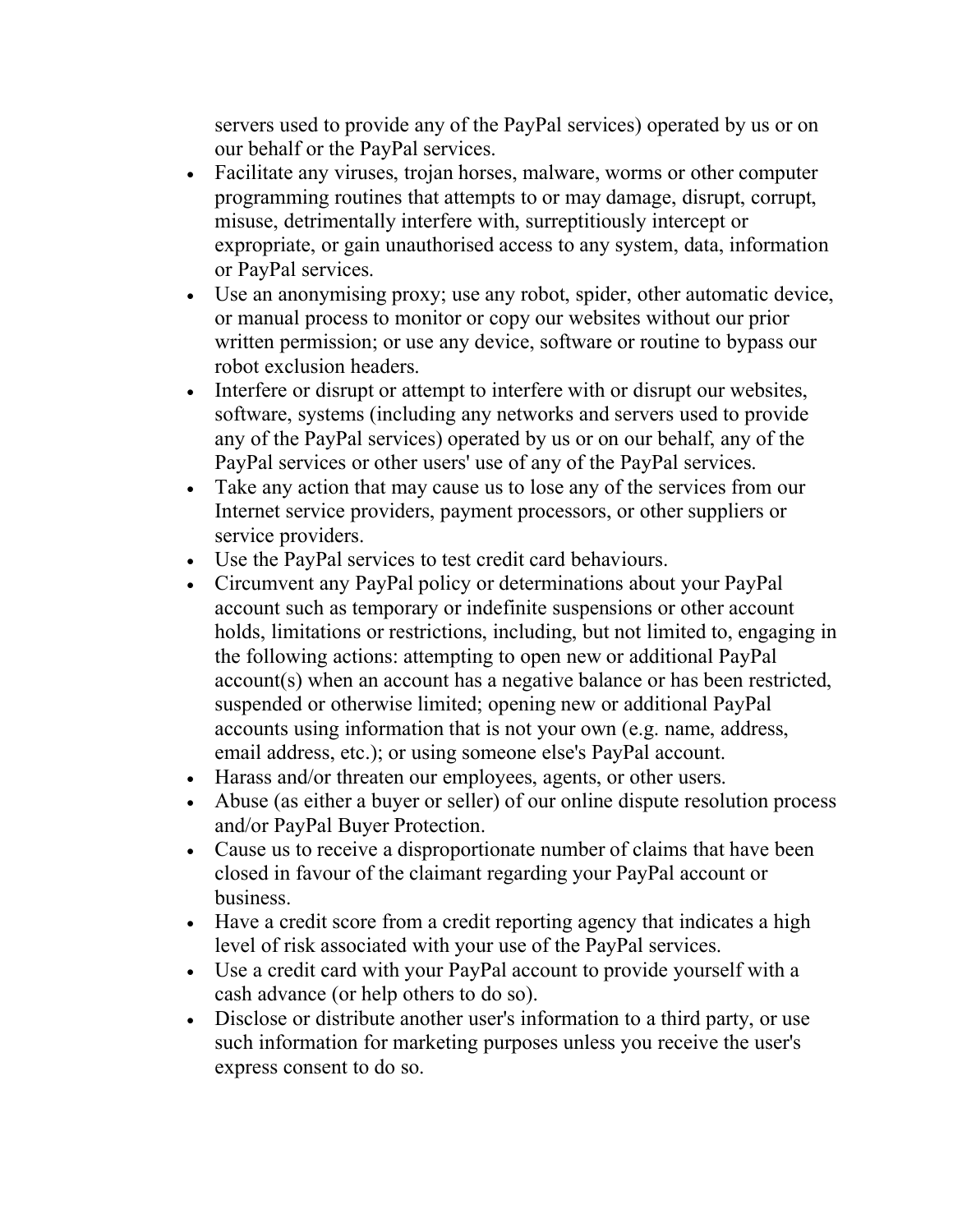- Send unsolicited email to a user or use the PayPal services to collect payments for sending, or assisting in sending, unsolicited email to third parties.
- Copy, reproduce, communicate to any third party, alter, modify, create derivative works, publicly display or frame any content from the PayPal website(s) without our or any applicable third party's written consent.
- Reveal your account password(s) to anyone else, nor may you use anyone else's password. We are not responsible for losses incurred by you including, without limitation, the use of your account by any person other than you, arising as the result of misuse of passwords.
- Do, or omit to do, or attempt to do or omit to do, any other act or thing which may interfere with the proper operation of the PayPal service or activities carried out as part of PayPal services or otherwise than in accordance with the terms of this user agreement.
- Request or send a personal transaction payment for a commercial transaction.
- Allow your use of the PayPal service to present to PayPal a risk of noncompliance with PayPal's anti-money laundering, counter terrorist financing and similar regulatory obligations (including, without limitation, where we cannot verify your identity or you fail to complete the steps to lift your sending, receiving or withdrawal limit or where you expose PayPal to the risk of any regulatory fines by European, US or other authorities for processing your transactions).
- Integrate or use any of the PayPal services without fully complying with all mandatory requirements communicated to you by way of any integration or programmers' guide or other documentation issued by PayPal from time to time.
- Advertise, promote, introduce or describe PayPal Credit or any PayPal cobranded credit based payment instrument to your customers without: (1) obtaining the necessary regulatory permission to do so in advance (which in the UK may lead to you committing a criminal offence under the (UK) Financial Services and Markets Act 2000); and (2) the prior written permission of PayPal and (if not PayPal) the issuer of the credit to do so.
- Suffer (or cause us to determine that there is a reasonable likelihood of) a security breach of your website or systems that could result in the unauthorised disclosure of customer information.

You agree that engaging in the above restricted activities diminishes your or our other customers' safe access and/or use of your account and our services generally.

# <span id="page-40-0"></span>**Actions We May Take if You Engage in Any Restricted Activities**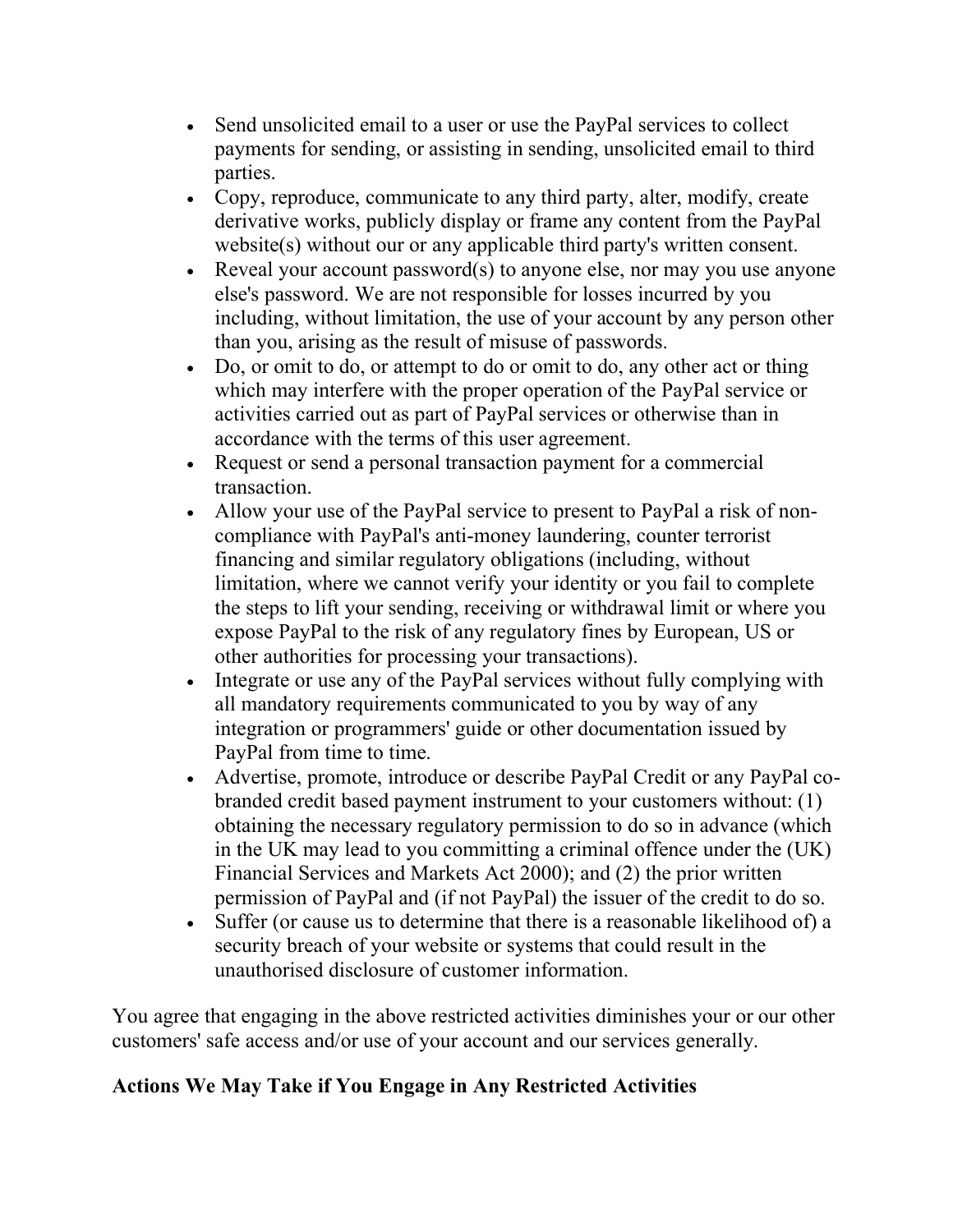If we believe that you've engaged in any of these activities, we may take a number of actions to protect PayPal, its customers and others at any time in our sole discretion. The actions we may take include, but are not limited to, the following:

- Terminate this user agreement, limit your account, and/or close or suspend your account, immediately and without penalty to us.
- Refuse to provide the PayPal services to you in the future.
- At any time and without liability, suspend, limit or terminate your access to our websites, software, systems (including any networks and servers used to provide any of the PayPal services) operated by us or on our behalf, your PayPal account or any of the PayPal services, including limiting your ability to pay or send money with any of the payment methods linked to your PayPal account, restricting your ability to send money or make withdrawals.
- Hold your money to the extent and for so long as reasonably needed to protect against the risk of liability. You acknowledge that, as a nonexhaustive guide:
	- PayPal's risk of liability in respect of card-funded payments that you receive can last until the risk of a chargeback closing in favour of the payer/buyer (as determined by card scheme rules) has passed. This depends on certain factors, including, without limitation:
		- a. The type of goods or services for which you receive payment.
		- b. The timeframe for delivery of the goods or performance of the services for which you receive payment (e.g. sales of event tickets months in advance of the event date can present a higher and more enduring risk of chargebacks than sales of most other items or services).
	- PayPal's risk of liability in respect of a claim or dispute arising from a payment that you receive can last for the time that it takes for the parties to close the claim or dispute and all appeals associated with that claim or dispute in accordance with PayPal Buyer Protection.
	- PayPal's risk of liability in respect of any event of insolvency that you suffer can last for as long as and to the extent that laws applicable to your insolvency restrict PayPal from taking legal action against you.
	- If you allow your PayPal account to have a balance reflecting an amount owing to PayPal, PayPal's risk of liability can last for the time and to the extent that you owe that amount to PayPal.
- Block your PayPal account and/or hold any funds in the reserve account (including, without limitation, for more than 180 days if so required by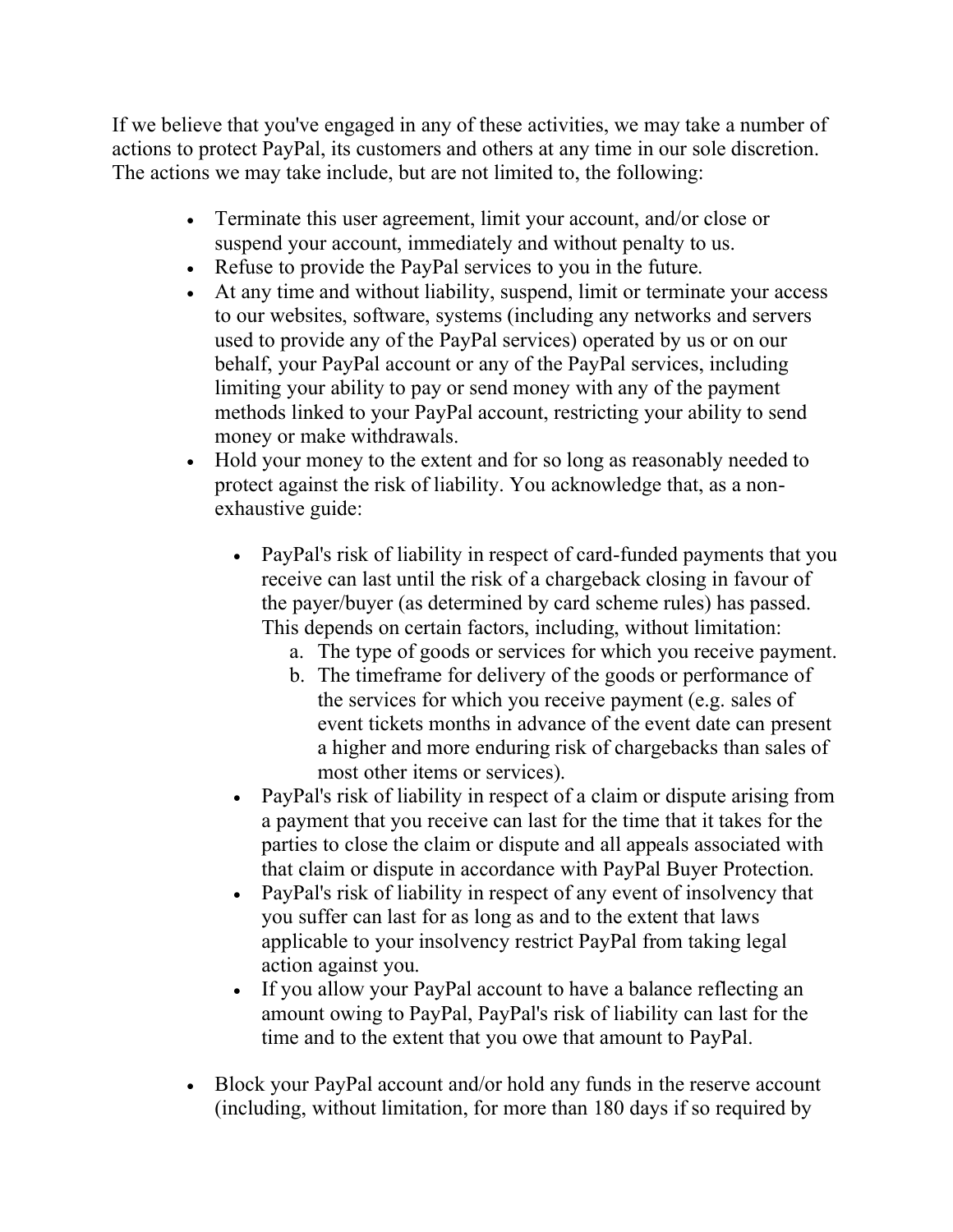PayPal, where PayPal's rights arise from your engagement in the restricted activity).

- Refuse any particular payment transaction at any time for any reason and will only be required to make available the fact of the refusal and the reasons for the refusal and how you may resolve the problem, where possible, upon request and provided it is not prohibited by law.
- [Reverse](#page-29-0) **a payment** (including, if appropriate, to the sender's funding source).
- Take legal action against you.
- Suspend your eligibility for PayPal Buyer Protection and/or PayPal Seller Protection (including in retrospect).
- Contact third parties and disclose details of the restricted activities in the manner set out in our Privacy Statement.
- Request or update inaccurate information you provided us.
- Request information or documents from you in order to verify your identity and/or with regard to the goods or services you provided based on a transaction.
- If you've violated our **[Acceptable Use Policy](https://www.paypal.com/uk/webapps/mpp/ua/acceptableuse-full?locale.x=en_GB)**, then you're also responsible for damages to PayPal caused by your violation of this policy.

If you use your PayPal account primarily for the purposes of your trade, business, craft or profession and you violate the Acceptable Use Policy, then:

- In addition to being subject to the above actions you will be liable to PayPal for the amount of PayPal's damages caused by your violation of the Acceptable Use Policy.
- You acknowledge and agree that USD 2,500.00 (or the prevailing equivalent in the currency of the country in which you reside) per violation of the Acceptable Use Policy is:
	- o A reasonable minimum estimate of PayPal's actual damages considering all currently existing circumstances, including the relationship of the sum to the range of harm to PayPal that reasonably could be anticipated.
	- o Reasonable and proportionate in its application to the provision of the Services to you.
	- o Necessary, but no more than sufficient, to protect PayPal's legitimate interest in your compliance with the Acceptable Use Policy.
- PayPal may deduct such damages directly from any existing balance in any PayPal account you control.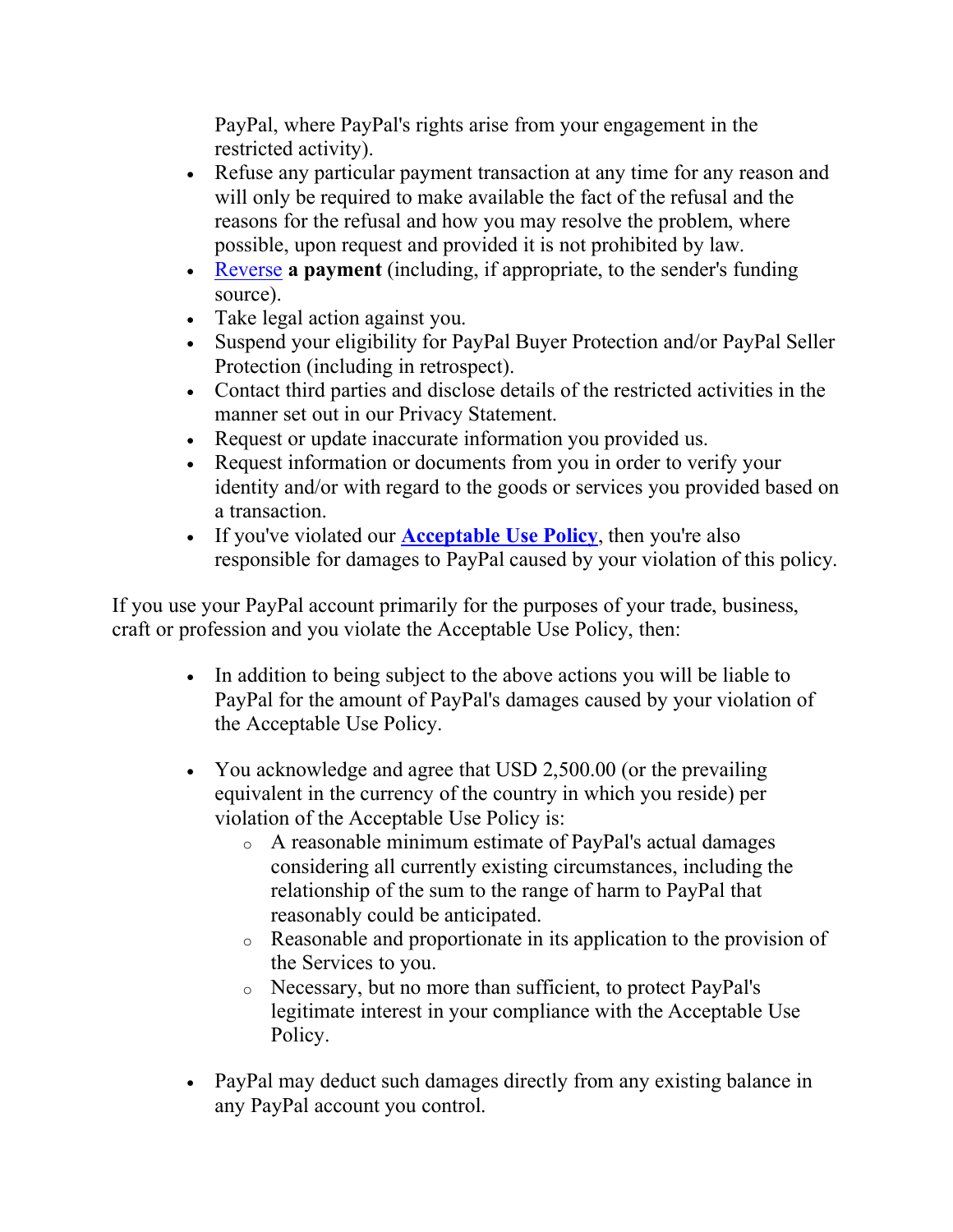Please also see the section below on [Your liability.](#page-43-0)

Unless otherwise directed by us, you must not use or attempt to use your account while it is suspended or has been closed. You must ensure that all agreements with sellers or other third parties that involve third party initiated payments (including billing agreement payments) set up from your account are cancelled immediately upon the termination, suspension or closure of your account. You remain liable under this user agreement in respect of all charges and other amounts incurred through the use of your account at any time, irrespective of termination, suspension or closure.

# <span id="page-43-0"></span>**Holds, Limitations, and Reserves**

# **What are holds, limitations and reserves?**

Under certain circumstances, in order to protect PayPal and the security and integrity of the network of buyers and sellers that use the PayPal services, PayPal may take account-level or transaction-level actions. If we take any of the actions described here, we will normally notify you of our actions, but we may, if it is reasonable to do so (for example if you are in breach of this user agreement or we consider it advisable for security reasons), take any of these actions without prior notice to you.

To request information in connection with an account limitation, hold or reserve, you should visit the [Resolution Centre](https://www.paypal.com/signin/?returnUri=https%3A%2F%2Fwww.paypal.com%2Fcgi-bin%2Fwebscr%3Fcmd%3D_complaint-view) or follow the instructions in our email notice with respect to the limitation, hold or reserve.

You acknowledge and agree that any funds held under this user agreement may be placed in your reserve account and that you will provide to us any information as we may reasonably request to allow us to determine whether the risk has passed.

# **Holds**

A hold is an action that PayPal may take under certain circumstances either at the transaction level or the account level. When PayPal places a hold on a payment amount, the money is not available to either the sender or the recipient. PayPal reviews many factors before placing a hold on a payment, including: account tenure, transaction activity, business type, past customer disputes, and overall customer satisfaction. Some common situations where PayPal will hold payments include where we have reason to believe that:

> • Transactions are higher risk, this can be where the transaction involves the sale of goods or services in a high risk category, or other facts known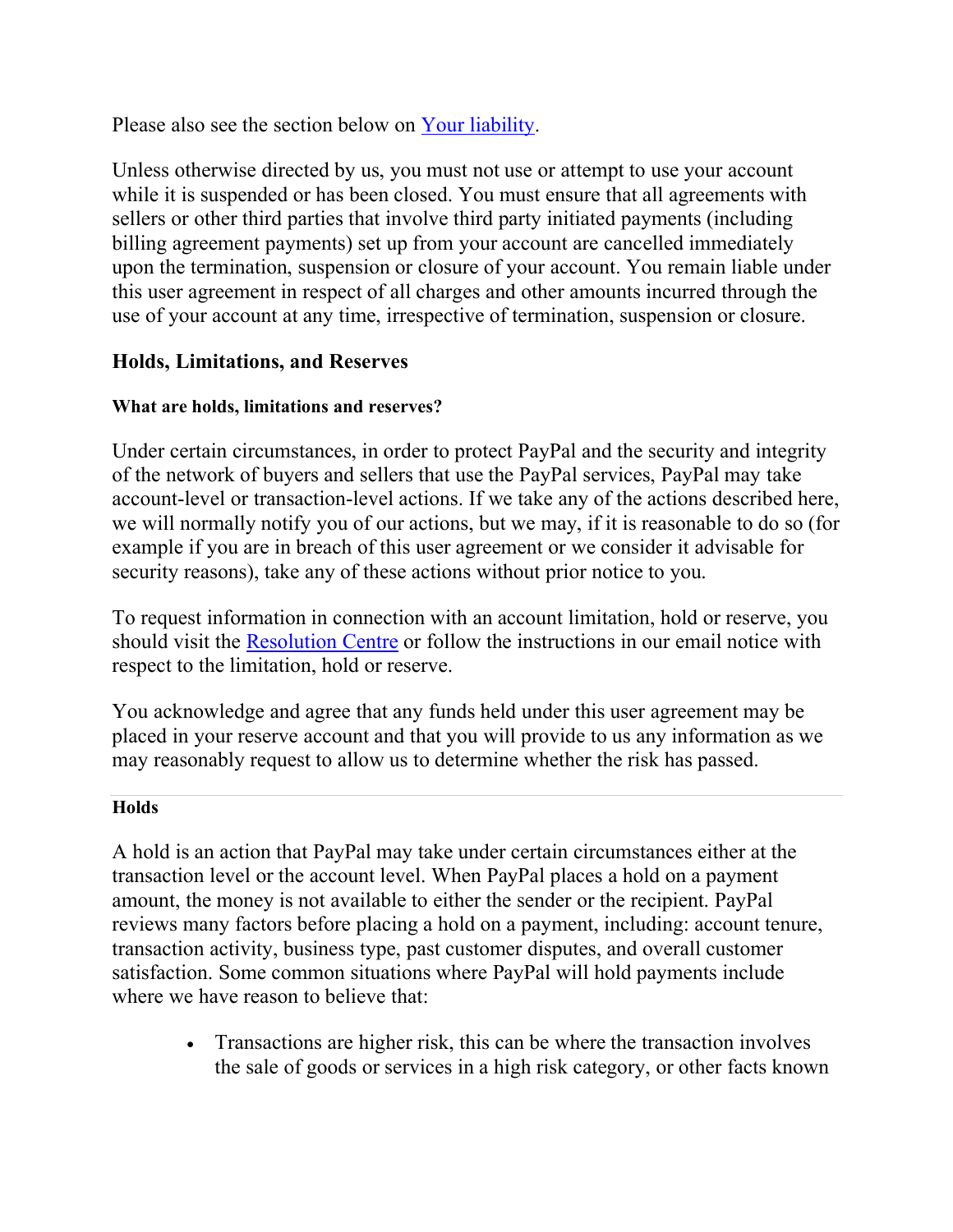to us typically resulting in an increased number of chargebacks, other claims or disputes or to be often involved in fraud or illegal activity.

- There is a sudden and abnormal change in a PayPal account holder's selling activity including an increase in the number of chargebacks, reversals, or buyer complaints received in relation to such PayPal account.
- Any PayPal account is being used in relation to restricted activities.
- A PayPal account involved in the transaction may have been compromised, or that stolen financial details (bank or credit card) are used for the payment, or otherwise a transaction has not been properly authorised.
- A user is trying to send or withdraw funds they received fraudulently.
- A user has not provided sufficient Information to us to enable us to verify their identity or the identity of their business and/or the user has a limited trading history with PayPal.
- A payment sent to you as a seller is challenged as a payment that should be invalidated and reversed.
- Your buyer files a chargeback, reversal or PayPal Buyer Protection claim on a payment you received.
- Your buyer files a claim under a marketplace's resolution process.
- There is a risk of reversal of funds in your account to your funding source.
- There is a risk of liability (a non-exhaustive list of examples of such risk is set out in the section [Actions We May Take If You Engage In Any](#page-40-0)  [Restricted Activities](#page-40-0) above).

# **Payment review**

When we identify a potentially high-risk transaction, we review the transaction more closely before allowing it to proceed. This may be because we have the reasonable suspicion that the payer's PayPal account is being used in relation to restricted activities or for other reasons as determined by us in our reasonable discretion. This may include where there is a risk of liability (a non-exhaustive list of examples of such risk is set out in the section [Actions We May Take If You Engage In Any](#page-40-0)  [Restricted Activities](#page-40-0) above).

If a payment is subject to payment review, we may:

- Execute the payment order initiated by the buyer.
- In our discretion, immediately upon such execution restrict the payer's account.
- Place a hold on the payment in the payer's account.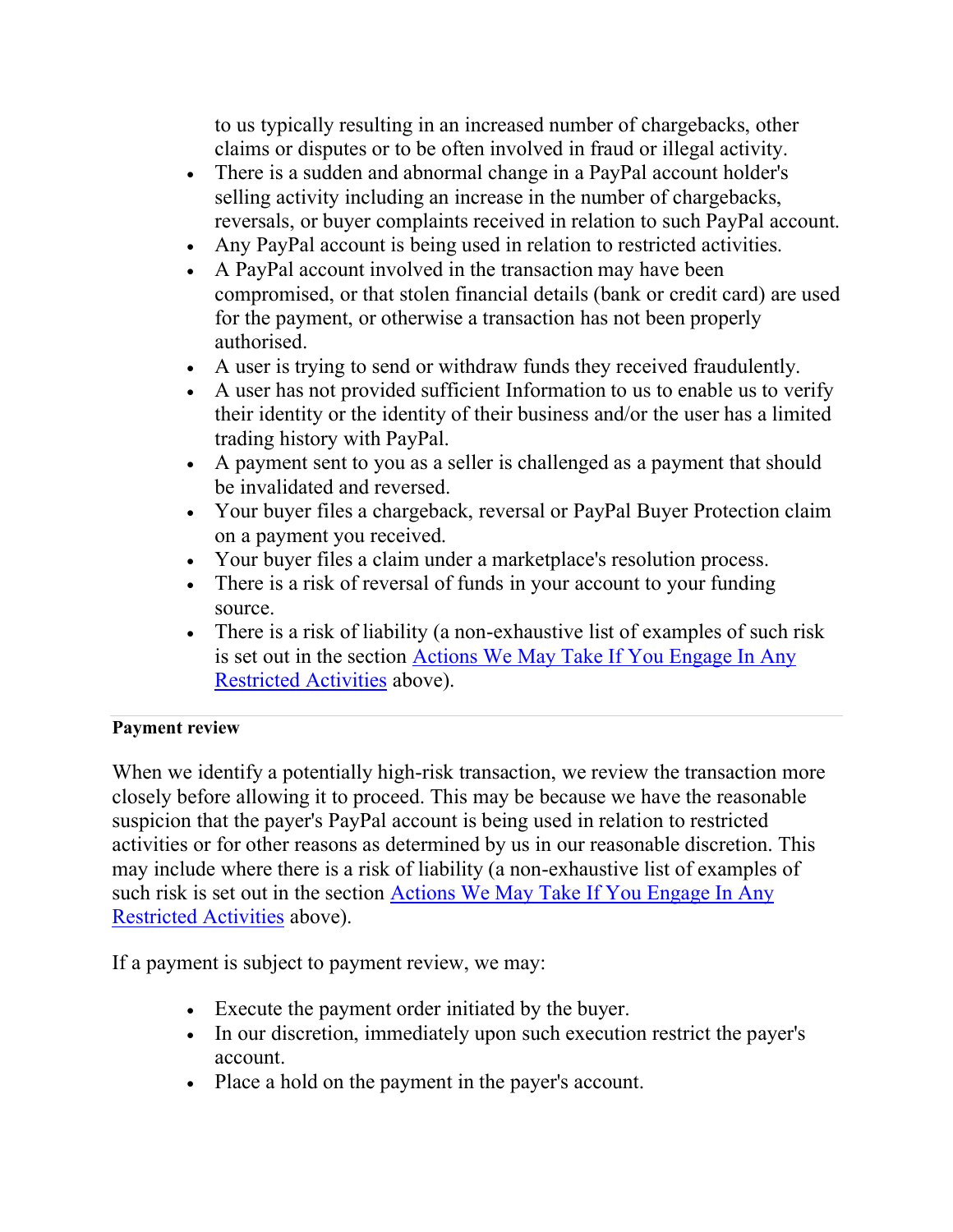• Notify the recipient to delay the delivery of the purchase paid for by the payment.

As a buyer, this may delay your receipt of the item you purchased. If we clear the transaction, we will notify the seller and direct them to ship the item.

If we don't clear the transaction, we will cancel it and return the funds to you, unless we are legally required to take other action.

All payments that complete payment review are still subject to being reversed under the terms of this user agreement but will be PayPal Seller Protection eligible if they meet the PayPal Seller Protection requirements. PayPal will provide notices to you by email and/or in the transaction history tab of your PayPal account. A payment subject to payment review is a review of the payment only and is implemented to reduce the risk of PayPal users receiving high risk transactions. A payment subject to payment review is neither a review nor a representation by PayPal as to the commercial dealings, character or reputation of a party to the payment transaction and should not be considered as a lessening of the respect of any person.

# **Holds related to your instructions**

Certain PayPal functionality may allow you (whether directly or via someone you permit to act on your behalf, like an online marketplace platform on which you transact as a seller) to instruct us to hold your funds (including the proceeds of payments you receive using PayPal) in your reserve account.

In such a case we will show you the availability status of those funds in your balance – the status descriptions may differ according to the functionality you used to instruct us to place the hold. We will release the hold on the funds according to the instruction that you (or the entity that you have permitted to act on your behalf) give to us, subject to the rest of this user agreement.

# **Account Limitations**

Limitations are implemented to help protect PayPal, buyers and sellers when we notice **[restricted activities](#page-37-0)**, an increased financial risk, or activity that appears to us as unusual or suspicious. Limitations also help us collect information necessary for keeping your PayPal account open.

There are several reasons why your PayPal account could be limited, including where we have reason to believe that: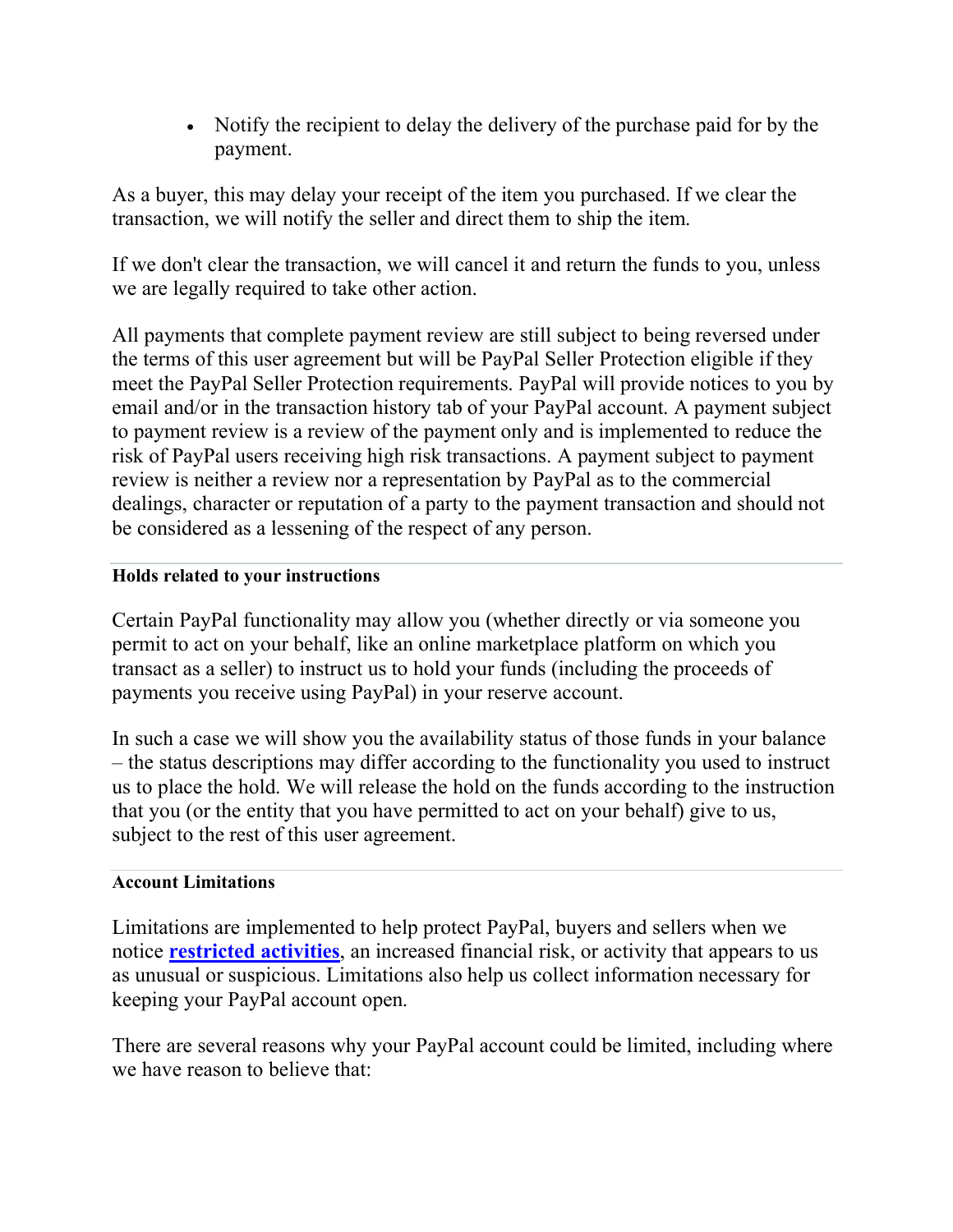- Someone could be using your PayPal account without your knowledge, then we'll limit it for your protection and look into the fraudulent activity.
- Someone has used your card or bank account without your permission, for example if your debit or credit card issuer or bank alerts us to this.
- You have breached this user agreement or violated the **[Acceptable Use](https://www.paypal.com/uk/webapps/mpp/ua/acceptableuse-full?locale.x=en_GB)  [Policy.](https://www.paypal.com/uk/webapps/mpp/ua/acceptableuse-full?locale.x=en_GB)**
- Your performance as a seller indicate your PayPal account is high risk. Examples include: indications of poor selling performance because you've received an unusually high number of claims and chargebacks, selling an entirely new or high-cost product type, or if your typical sales volume increases rapidly.
- There is a risk of liability (a non-exhaustive list of examples of such risk is set out in the section [Actions We May Take If You Engage In Any](#page-40-0)  [Restricted Activities](#page-40-0) above).

We may also limit your PayPal account in order to comply with applicable law.

You will need to resolve any issues with your account before a limitation can be removed. Normally, this is done after you provide us with the information we request. However, if we reasonably believe a risk still exists after you have provided us that information, we may take action to protect PayPal, our users, a third party, or you from reversals, fees, fines, penalties, legal and/or regulatory risks and any other liability.

# **Reserves**

We may place a reserve on your PayPal account at any time if we believe there may be a high level of risk associated with you, your PayPal account, your business model, or your transactions. When we place a reserve on your PayPal account, it means that all or some portion of the funds in your PayPal account is reserved as unavailable for withdrawal in order to protect against the risk of transactions made by you being reversed or invalidated or any other risk related to your PayPal account or use of the PayPal services. We make decisions about whether to place a reserve based on a number of factors, including information available to us from both internal sources and from third parties.

PayPal considers a list of non-exclusive factors and whether and how these factors have changed over time, including:

- How long you have been in business.
- Whether your industry has a higher likelihood of chargebacks.
- Your payment processing history with PayPal and other providers.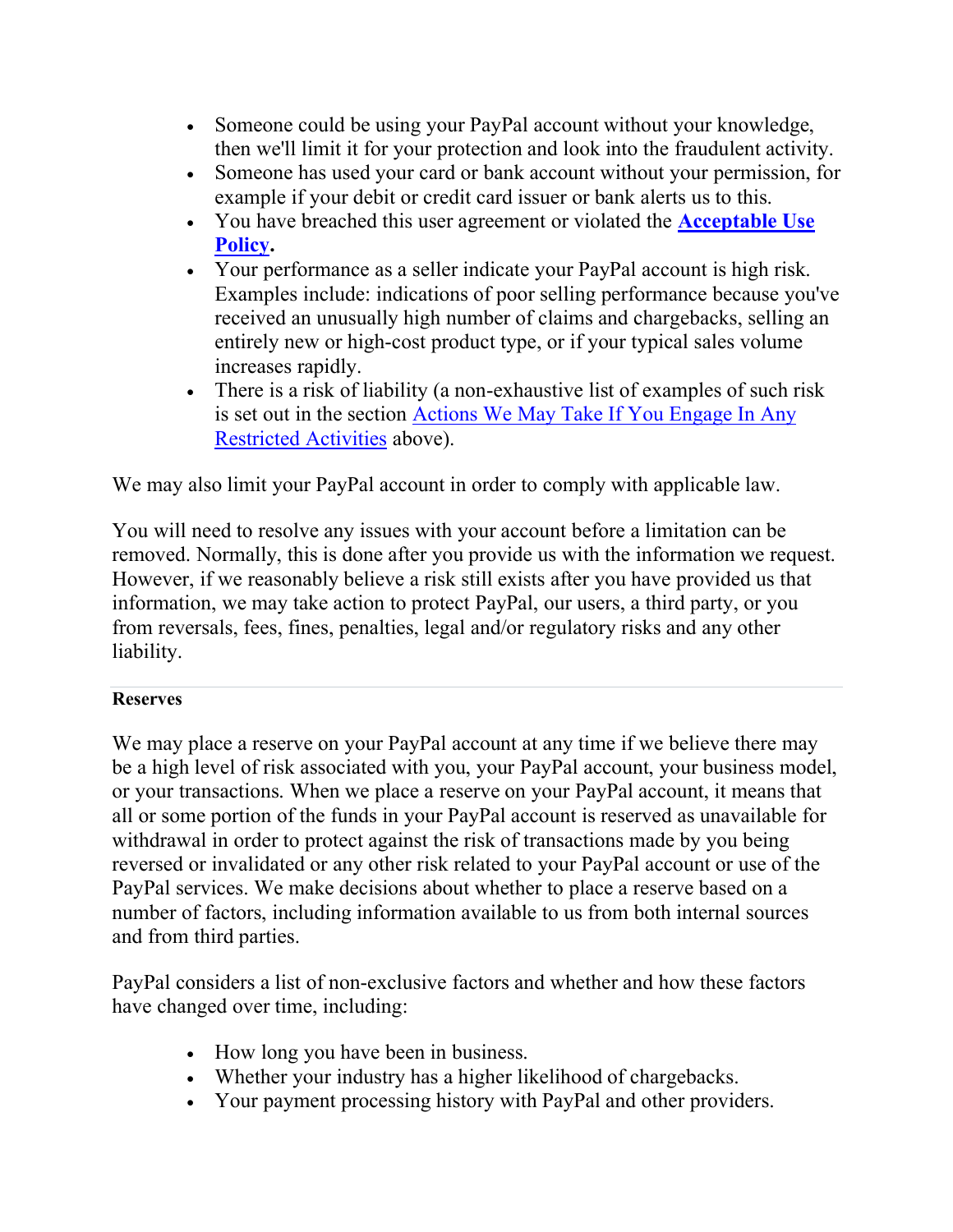- Your business and/or personal credit history.
- Your delivery time frames.
- Whether you have higher than average number of returns, chargebacks, claims or disputes.

There are two types of reserves that may be placed on your PayPal account, and one or both may be applied at the same time:

- A "rolling reserve" is a reserve where a percentage of each transaction you receive each day is held and then released later on a scheduled basis. For example, your reserve could be set at 10% and held for a 90-day rolling period – meaning 10% of the money you receive on day 1 is held and then released on day 91, 10% of the money you receive on day 2 is held until day 92, etc. Rolling reserves are the most common type of reserve.
- A "minimum reserve" is a specific minimum amount of funds that you're required to keep available in your balance at all times. The minimum reserve is either taken as an upfront amount deposited all at once or is established on a rolling basis from percentages of sales until the minimum reserve is achieved, much like a rolling reserve.

If we place a reserve on funds in your PayPal account, the money will be moved to your reserve account and shown as "pending" and we'll notify you about it.

If we change the reserve due to a change in our risk assessment, we'll notify you about it as well.

You will undertake, at your own expense, any further action required to establish a reserve or other form of security in a manner reasonably determined by us. This can involve executing any necessary documents and registering any form of document reasonably required by us to allow us to perfect any form of security interest.

# **PAYPAL USER AGREEMENT**

# **RESOLVING PROBLEMS**

**We strongly recommend that you monitor your account closely on a regular basis.**

**If you find a problem…**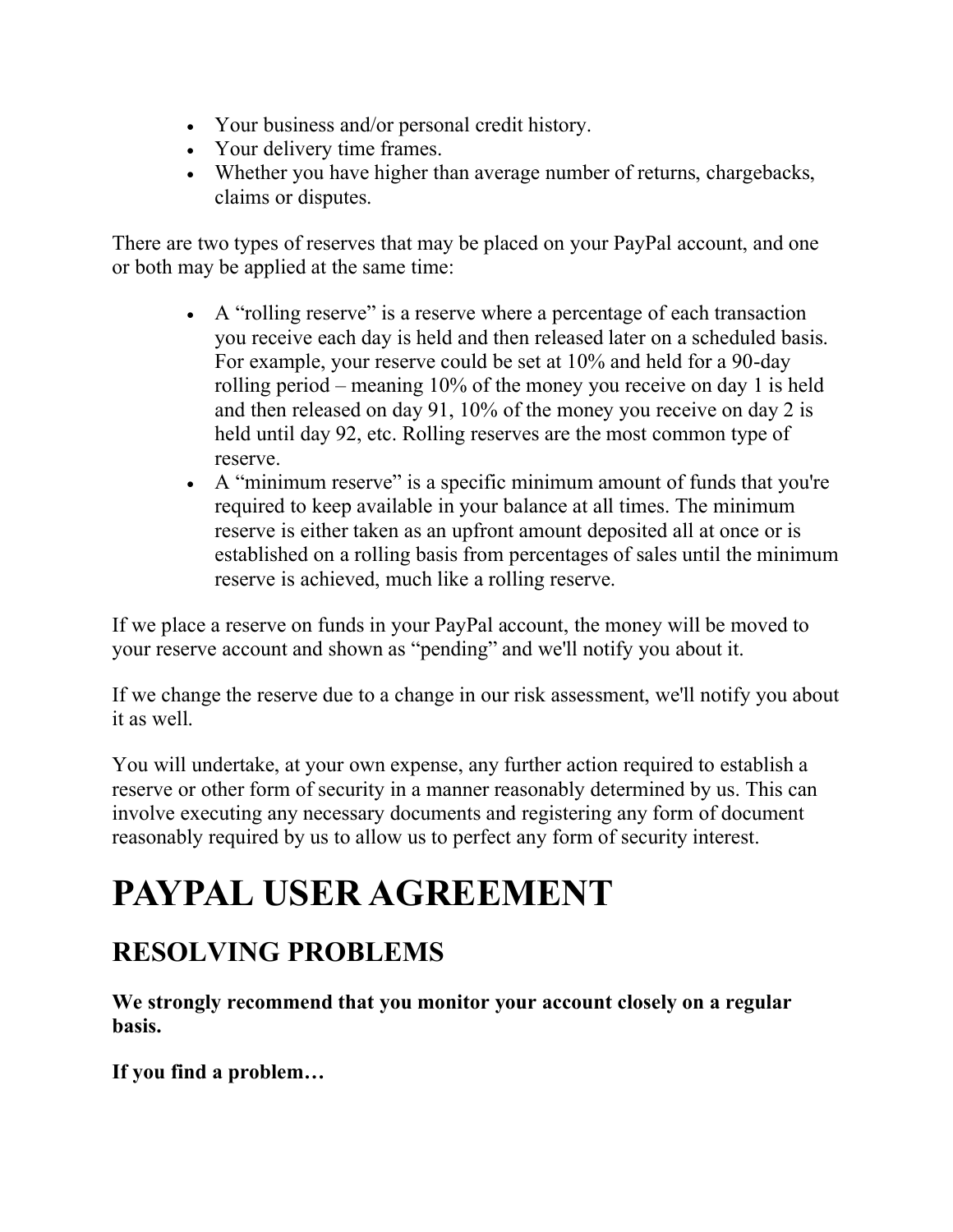If you have any reason to believe that there is a problem with your account or our service, follow these steps:

#### **Step 1: Take a few moments to identify the type of problem:**

# • **Unexpected billing agreement payment**

This is where you entered into a billing agreement but a payment was sent from your account to another PayPal account under that billing agreement where:

- o You didn't agree with the recipient in advance the exact payment amount.
- o The payment amount ended up being more than you could reasonably have expected to pay based on previous charges and the other circumstances.

# • **Incorrect payment**

This is where a payment sent from your account to another PayPal account was not sent as you specified when you asked us to make it (e.g. for the wrong amount, delayed, wrong recipient) or you received such a payment.

# • **Security / Fraud problem**

# o **Unauthorised payment**

This is where a payment sent from your account wasn't authorised by you (or anyone who's authorised to make payments for you).

# o **Another type of security / fraud problem**

This is where there was another security or fraud problem, such as:

- o There was some other unauthorised access to your account.
- o Your password or PIN was compromised.
- o A device you have used to access our services was lost, stolen or deactivated.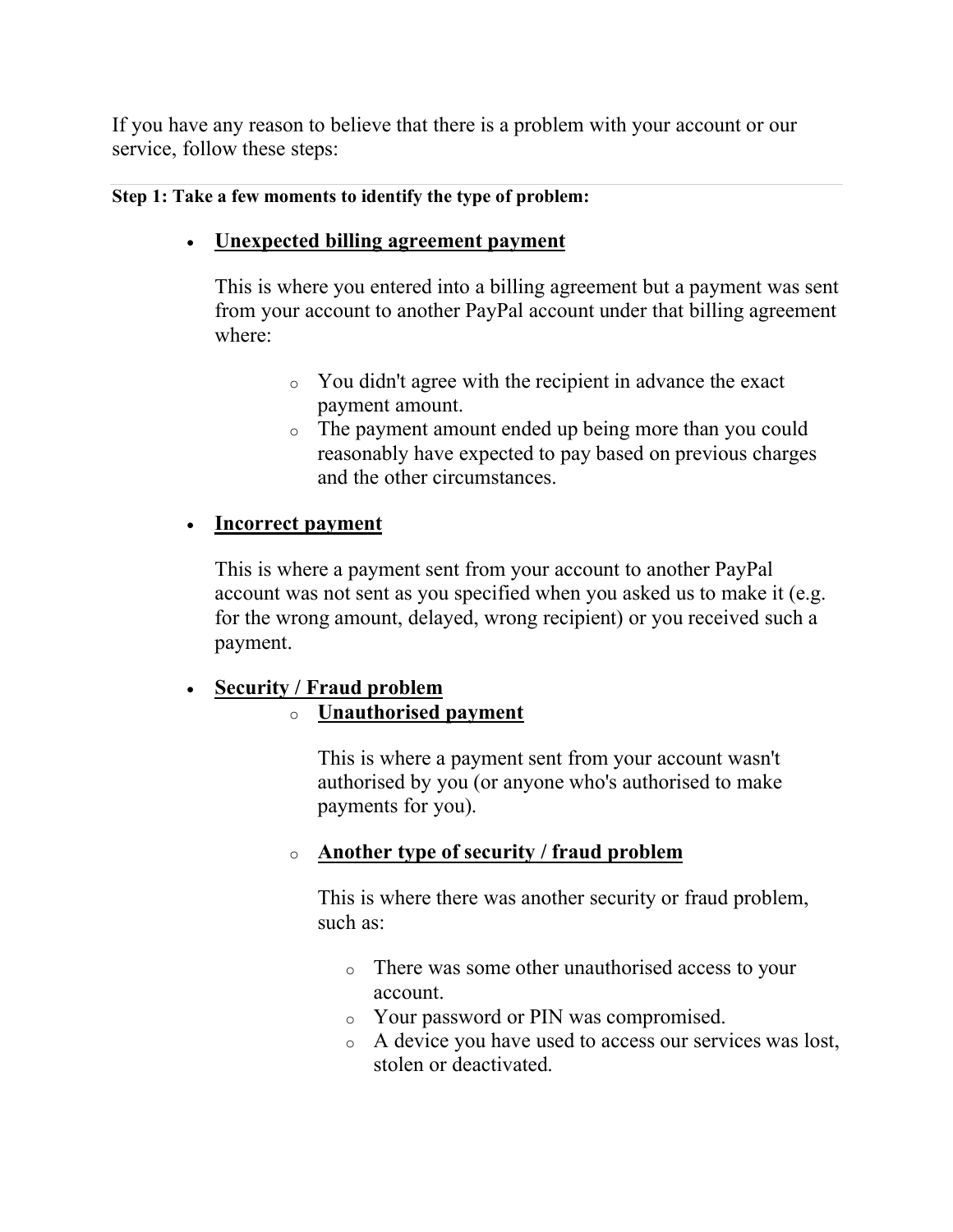Follow the steps in the section "**[What to do in case of a](https://www.paypal.com/uk/webapps/mpp/ua/servicedescription-full?locale.x=en_GB)  [security problem](https://www.paypal.com/uk/webapps/mpp/ua/servicedescription-full?locale.x=en_GB)**" in the **Key Payment and Service Information** as soon as possible before contacting us.

# • **Another type of problem**

This is where there was another type of problem with your account or with our service which is not mentioned above. For instance, we may have made a factual, computational or mathematical error related to your PayPal when you added money to or withdrew money from your PayPal account.

If a purchase that you paid for with PayPal was not as described or you have not received the purchase, the [PayPal Buyer Protection Policy,](https://www.paypal.com/uk/webapps/mpp/ua/buyer-protection?locale.x=en_GB) not this section, may apply. Please see the [PayPal Buyer Protection Policy](https://www.paypal.com/uk/webapps/mpp/ua/buyer-protection?locale.x=en_GB) for how to deal with these particular problems.

#### **Step 2: Tell us about the problem**

**Contact us as soon as possible** to tell us about the problem (including the type of problem you are contacting us about so that we can help you as quickly as we can).

You must give us all the information we reasonably request as to the circumstances of the problem and take all reasonable steps we request to assist us in our investigation.

If you tell us about your problem orally, we may require that you report your problem in writing within ten **Business Days** after that.

We may provide third parties with information we consider relevant in such circumstances in accordance with our Privacy Statement.

# **How we will help...**

Subject to the rest of this user agreement, we aim to investigate the problem and work with you to resolve it within 60 days. In addition, if your problem is:

- **An unexpected billing agreement payment,** within ten Business Days after telling us about it we will either:
	- o Reimburse you for the payment amount.
	- o Explain why we cannot reimburse you.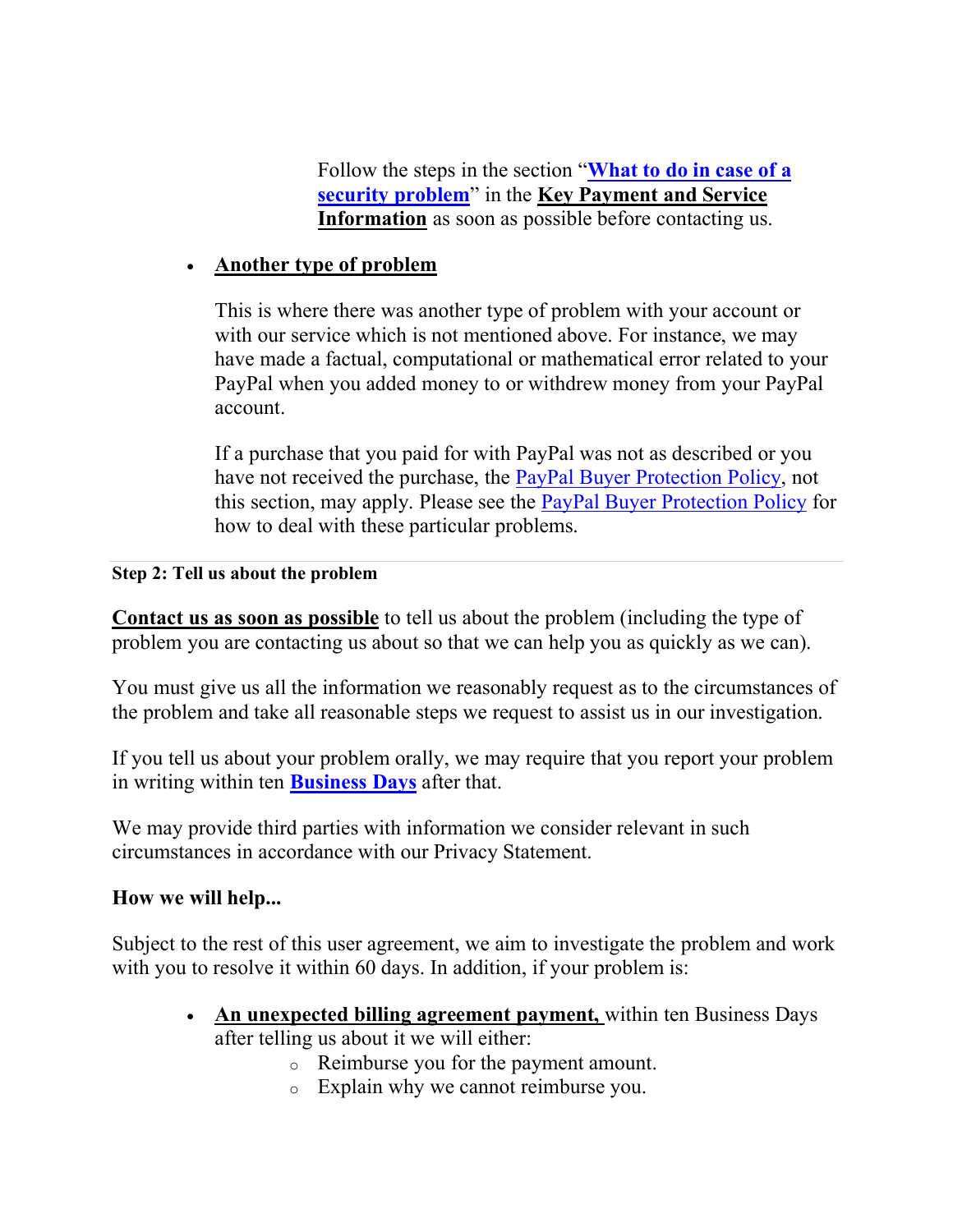# • **An incorrect payment to another Paypal account,** we will:

- o Make immediate efforts to trace the payment and notify you of the outcome without charge to you.
- o Compensate you as soon as possible (and in any event no later than the end of the Business Day after you tell us about the problem) by putting your account in the state it would have been in had the incorrect payment been sent as actually specified by the sender. This means:
	- If the incorrect payment resulted in you having less money than you would have had if the payment had been made as actually specified, we will credit your account for the difference.
	- If the incorrect payment resulted in you having more money than you would have had if the payment had been made as actually specified, we may debit the extra funds from your account.
- o Reimburse you in your account for your losses or damages directly and reasonably foreseeably caused by the incorrect payment.
- **An unauthorised payment to another PayPal account,** as soon as possible (and in any event no later than the end of the Business Day after you tell us about the problem) we will put your account back to where it would have been had the payment never happened. This can include a reimbursement of your payment.

# **When we can't compensate you...**

You are not entitled to any financial compensation from us as outlined above and you will owe to us (and we may reverse from your account) any compensation you have already received from us if:

- You do not give us all the information we reasonably requested as to the circumstances of the problem (including, if you tell us about your problem orally, you fail to comply with our request that you tell us about your problem in writing within ten Business Days).
- You do not take all reasonable steps that we request to assist us in our investigation.
- We can show that you acted fraudulently.
- We can show that circumstances beyond our control (such as fire or flood or loss of internet connection) caused the problem, despite our reasonable precautions.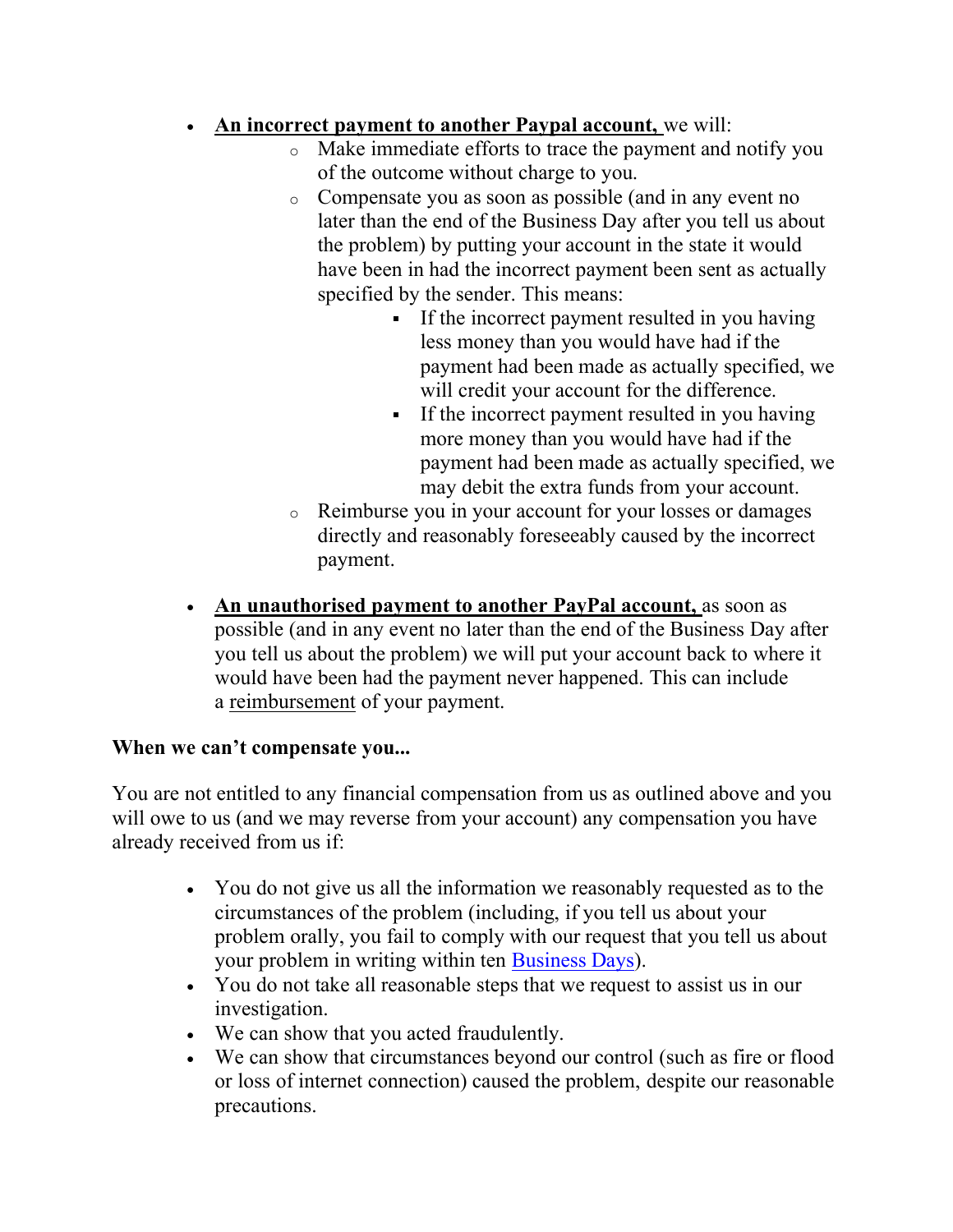• We have reason to believe otherwise that there is no problem which entitles you to compensation.

| <b>Unexpected billing</b>                                                                                 | <b>Incorrect payment</b>                                                                                                                                                         | <b>Unauthorised payment</b>                                                                                                                                                                                            |
|-----------------------------------------------------------------------------------------------------------|----------------------------------------------------------------------------------------------------------------------------------------------------------------------------------|------------------------------------------------------------------------------------------------------------------------------------------------------------------------------------------------------------------------|
| agreement payment                                                                                         | It takes you longer than 13<br>months after the payment<br>was made to tell us about the<br>problem; or                                                                          |                                                                                                                                                                                                                        |
| It takes you longer than<br>eight weeks after the<br>payment was made to tell<br>us about the problem; or | We can show that you gave<br>us the wrong payment<br>details; or<br>We can show that the<br>payment was sent as the<br>payer specified when the<br>payer asked us to make it; or | It takes you longer than 13 months<br>after the payment was made to tell us<br>about the problem; or<br>We can show that the payment was<br>made because you did not keep your<br>account safe either intentionally or |
| You agreed for us to make<br>your payment and the<br>details were made available<br>to you by us or the   | Through no fault of ours, you<br>did not have enough PayPal<br>balance to complete the<br>payment; or                                                                            | with gross negligence (for instance,<br>you very carelessly chose to share<br>your PayPal ID and/or password/PIN<br>with someone else); or                                                                             |
| merchant at least four<br>weeks before the payment<br>was made.                                           | We can show our system was<br>not working properly and<br>you knew about the<br>breakdown when you started<br>the transaction; or                                                | There was another security /fraud<br>problem and you didn't tell us about<br>it. We will not pay you compensation<br>for any unauthorised payments made<br>from your account before you told us<br>about that problem. |
|                                                                                                           | A delay which you claimed<br>caused the incorrect payment<br>actually resulted from PayPal<br>applying a hold, limitation<br>or reserve under this user<br>agreement             |                                                                                                                                                                                                                        |

• In respect of the following specific problems:

Sometimes we might spot the problem first. If we need to notify you about the problem, we will ordinarily do so through the [Secure Messaging Centre,](https://www.paypal.com/uk/selfhelp/home?locale.x=en_GB) which you need to log into your account to access. If you should take action urgently, we may also use other means such as email to request action.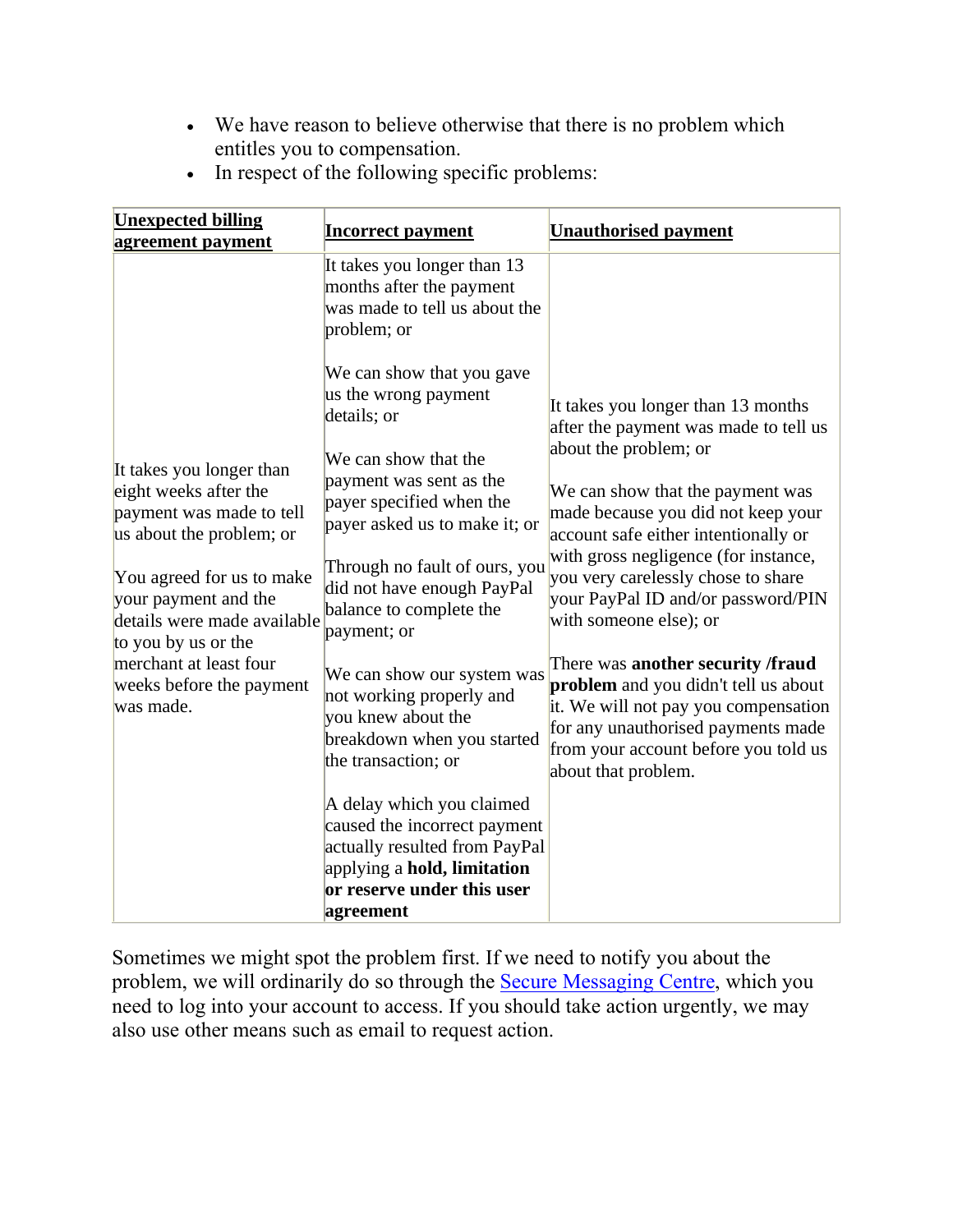If a payment was made from us to your funding source by way of mistake, we may correct the mistake by debiting or crediting (as the case may be) your appropriate funding source(s).

# **Complaints**

# **Reporting disputes between you and PayPal regarding our services**

[Contact us](https://www.paypal.com/uk/selfhelp/home?locale.x=en_GB) to report disputes between you and PayPal regarding our services.

If a dispute arises between you and PayPal, our goal is to learn about and address your concerns and, if we are unable to do so to your satisfaction, to provide you with a neutral and cost-effective means of resolving the dispute quickly.

# **If you're not happy with the outcome of the complaint process...**

If the outcome of any complaint about our services, after completing the complaint escalation process, is not to your satisfaction, you can escalate it by contacting one of the following:

- European Consumer Centre (**ECC-Net**). You may obtain further information regarding the ECC-Net and how to contact them at (**[https://ec.europa.eu/info/live-work-travel-eu/consumers/resolve](https://ec.europa.eu/info/live-work-travel-eu/consumers/resolve-your-consumer-complaint/european-consumer-centres-network_en)[your-consumer-complaint/european-consumer-centres-network\\_en](https://ec.europa.eu/info/live-work-travel-eu/consumers/resolve-your-consumer-complaint/european-consumer-centres-network_en)**).
- Commission de Surveillance du Secteur Financier (CSSF). The CSSF is the authority responsible for the prudential supervision of companies in the financial sector in Luxembourg, like us. You can contact the CSSF at 283 Route d'Arlon, L-1150 Luxembourg. You may obtain further information regarding the CSSF and how to contact them at: **[https://www.cssf.lu](https://www.cssf.lu/)** or by visiting the EU's Online Dispute Resolution site at **https://ec.europa.eu/consumers/odr**.
- For UK resident users only UK Financial Ombudsman Service (FOS) the FOS is a free, independent service, which might be able to settle a complaint between you and us. You may obtain further information regarding the FOS and contact the FOS at [https://www.financial](https://www.financial-ombudsman.org.uk/)[ombudsman.org.uk](https://www.financial-ombudsman.org.uk/) or by visiting the EU's Online Dispute Resolution site at [https://ec.europa.eu/consumers/odr.](https://ec.europa.eu/consumers/odr)

# **PAYPAL USER AGREEMENT**

**Other Legal Terms**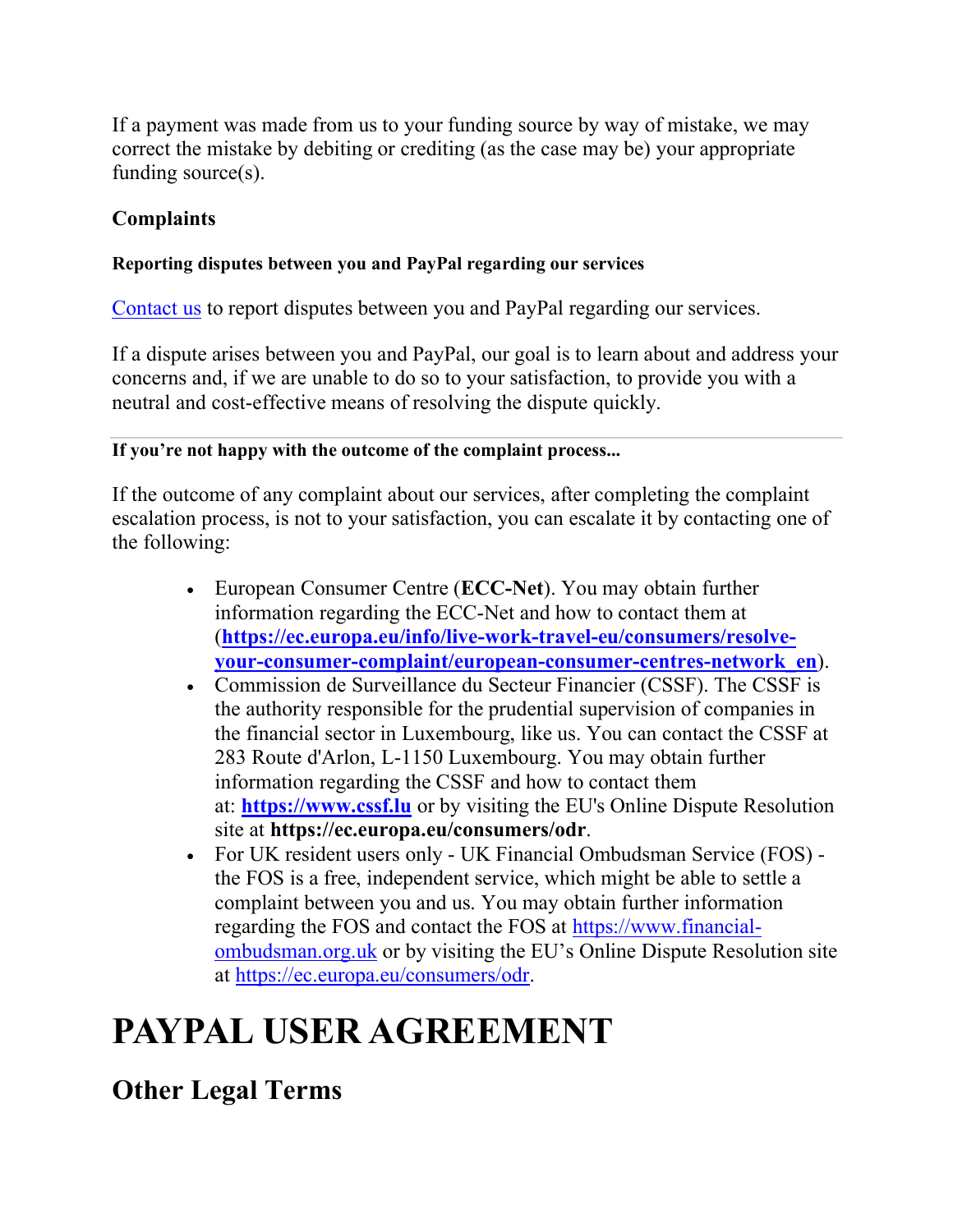# **Communications Between You and Us**

#### **Contact us**

You can contact us by:

- Writing to us by post at our head office: PayPal (Europe) S.à r.l. et Cie, S.C.A. Attention: Legal Department, 22-24 Boulevard Royal, 2449 Luxembourg, Luxembourg; or
- Visiting our [Contact Us](https://www.paypal.com/uk/cgi-bin/helpscr?cmd=_help&t=escalateTab&locale.x=en_GB) page where you can:
	- o Click the "Email Us" link to contact us online.
	- o Click the "Call Us" link for our telephone number if you want to call us.

You must send legal notices in connection with this user agreement to us by postal mail.

#### **Notices to you**

You agree that we may provide notice or other information to you by posting it on the PayPal website(s) (including the posting of information which is only accessed by you by logging into your account), emailing it to the email address listed in your account, mailing it to the street address listed in your account, calling you by phone, or sending you a "text" / SMS message. You must have internet access and an e-mail account to receive communications and information relating to our services. With the exception of amendments to this user agreement, such notice shall be considered to be received by you within 24 hours of the time it is posted to the PayPal website(s) or emailed to you. If the notice is sent by mail, we will consider it to have been received by you three Business Days after it is sent. We reserve the right to close your PayPal account if you withdraw your consent to receive electronic communications.

#### **Disclosure of reasons for our actions**

Our decision about holds, limitations, reserves and any other actions we take under this user agreement whether they restrict or extend your access to our service, our infrastructure, our websites, our software or our systems (including any networks and servers used to provide any of our services) whether operated by us or on our behalf (including, without limitation, any blockages, limitations, suspensions, terminations, holds and reserves) may be based on confidential criteria that are essential to our management of risk and the protection of PayPal, our customers and/or service providers. We may use proprietary fraud and risk modelling when assessing the risk associated with your PayPal account. In addition, we may be restricted by regulation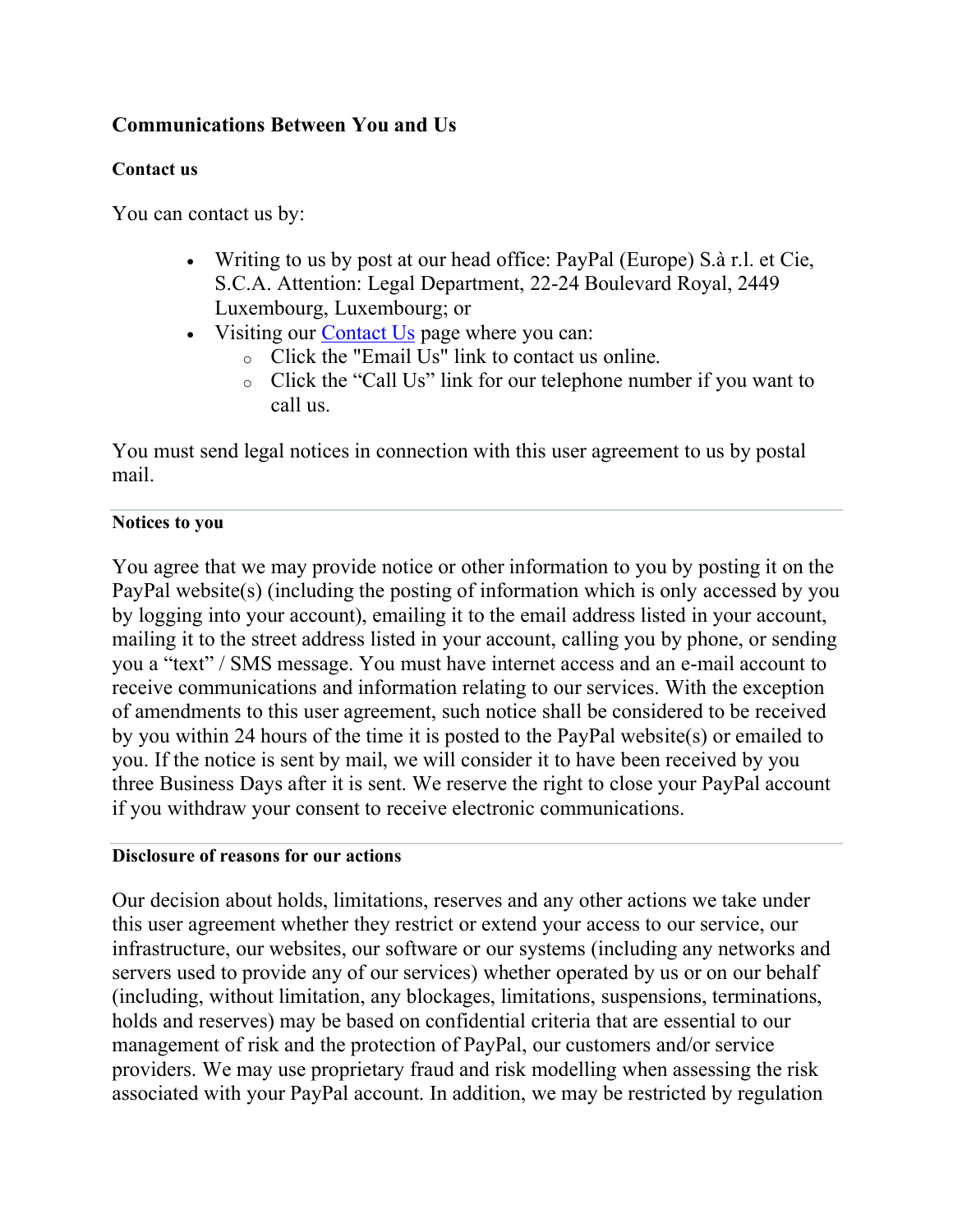or a governmental authority from disclosing certain information to you about such decisions. We have no obligation to disclose the details of our risk management or security procedures to you.

# **Our Rights**

#### **Security interest**

To secure your performance of this user agreement, you grant to us a legal claim against the funds in your PayPal account as security for any amount you may owe to us. This is known in legal terms as a "lien" on and "security interest" in your PayPal account.

# **Your liability**

You are responsible for all reversals, chargebacks, claims, fees, fines, penalties and other liability incurred by PayPal, any PayPal user, or any third party caused by or arising out of your breach of this user agreement and/or your use of PayPal services irrespective of termination, suspension or closure You agree to reimburse PayPal, a user, or a third party for any and all such liability.

#### **Reimbursement for your liability**

You agree that we may set off any of the amounts held in accounts held or controlled by you with any fees, charges or other amounts you owe us and any such amounts you owe to our affiliates as defined in the Indemnification and Limitation of Liability section below (including, without limitation, in respect of any services provided by any such affiliate). In simple terms, our right to set off means that we may deduct such fees, charges or other amounts mentioned in this section from a balance in a PayPal account held or controlled by you.

If there are insufficient funds in your balance to cover your liability, we reserve the right to collect the amount you owe us by deducting the amount (or any part of it) from any payments received in or money you add to your PayPal account. Otherwise you agree to reimburse us through other means. We may also recover amounts you owe us through legal means, including, without limitation, through the use of a debt collection agency.

# **Assumption of rights**

If PayPal invalidates and reverses a payment that you made to a recipient (either at your initiative or otherwise), you agree that PayPal assumes your rights against the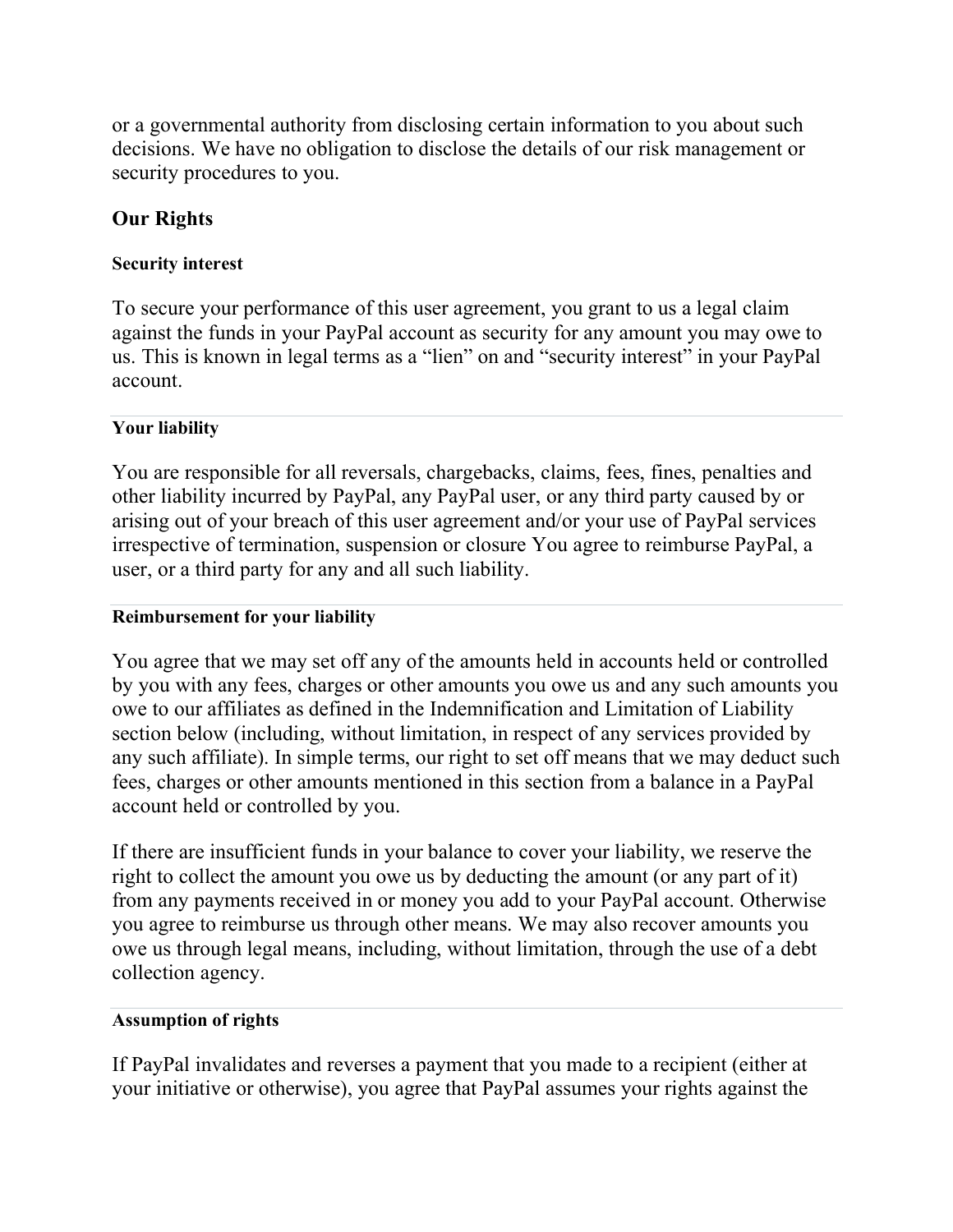recipient and third parties related to the payment, and may pursue those rights directly or on your behalf, in PayPal's discretion. This is known in legal terms as your "subrogation" or "assignment" to PayPal of your rights against the recipient and third parties related to the payment.

#### **No waiver**

Our failure to act with respect to a breach of any of your obligations under this user agreement by you or others does not waive our right to act with respect to subsequent or similar breaches.

#### **Information about you**

We may request information from you as we reasonably require to facilitate our actions described in this user agreement, enable us to reduce the risk of fraud or comply with our regulatory (including anti-money laundering) obligations. You must comply with these requests in a timely fashion. This may involve you faxing, emailing or otherwise providing to us at your own expense identification documents and information about your finance and operations (such as your most recent financial statements and merchant processing statements).

# **Indemnification and Limitation of Liability**

In this section and the Intellectual Property section, we use the term "PayPal" to refer to us (PayPal (Europe) S.à r.l. et Cie, S.C.A.), our parent PayPal Holdings, Inc., our affiliates, and anybody who works for us or them or who is authorised to act on our or their behalf. Our affiliates include each entity that we control, we are controlled by or we are under common control with. Anybody who works for us or our affiliates or who is authorised to act on our or their behalf includes each of our or their respective directors, officers, employees, agents, joint venturers, service providers and suppliers.

#### **Indemnification**

You must indemnify PayPal for actions related to your PayPal account and your use of the PayPal services.

You agree to defend, indemnify and hold PayPal harmless from any claim or demand (including reasonable legal fees) made or incurred by any third party due to or arising out of:

- Your breach of this user agreement.
- Your improper use of the PayPal services.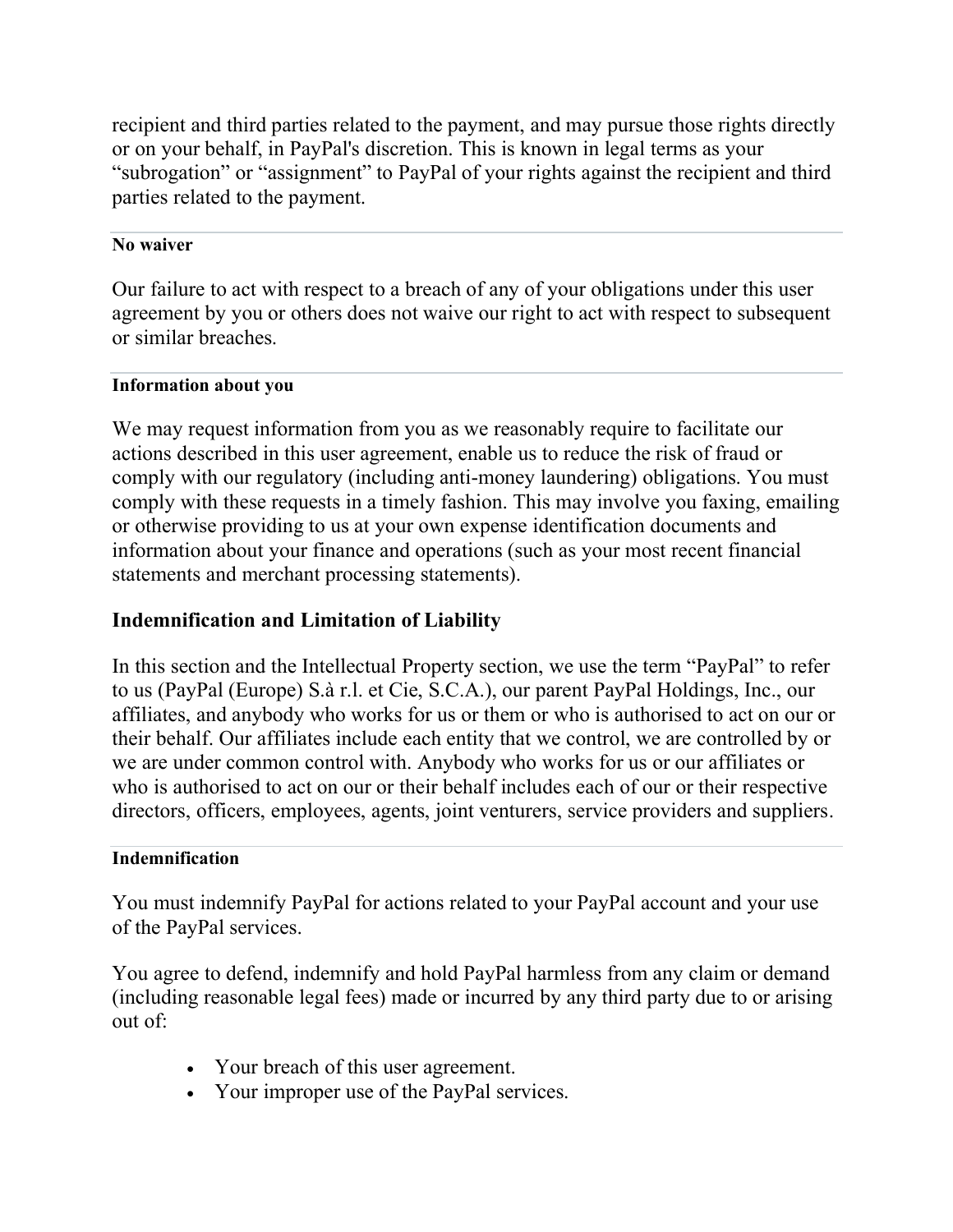- Your violation of any law or the rights of a third party.
- The actions or inactions of any third party to whom you grant permissions to use your PayPal account or access our websites, software, systems (including any networks and servers used to provide any of the PayPal services) operated by us or on our behalf, or any of the PayPal services on your behalf.

# **Limitation of liability**

**PayPal's liability is limited with respect to your PayPal account and your use of the PayPal services.** In no event shall PayPal be liable for:

- Direct or indirect lost profits.
- Any special, incidental or consequential damages (including without limitation damages for loss of data or loss of business),

arising out of or in connection with our websites, software, systems (including any networks and servers used to provide any of the PayPal services) operated by us or on our behalf, any of the PayPal services, or this user agreement (however arising, including negligence), unless and to the extent prohibited by law.

Our liability to:

- You or
- any third parties,

in any circumstance is limited to the actual amount of direct damages (excluding direct loss of profits), unless and to the extent prohibited by law.

In addition, to the extent permitted by applicable law, PayPal is not liable, and you agree not to hold PayPal responsible, for any damages or losses (including, but not limited to, loss of money, goodwill, or reputation, profits, or other intangible losses or any special, indirect, or consequential damages) resulting directly or indirectly from:

- Your use of, or your inability to use, our websites, software, systems (including any networks and servers used to provide any of the PayPal services) operated by us or on our behalf, or any of the PayPal services.
- Delays or disruptions in our websites, software, systems (including any networks and servers used to provide any of the PayPal services) operated by us or on our behalf and any of the PayPal services.
- Viruses or other malicious software obtained by accessing our websites, software, systems (including any networks and servers used to provide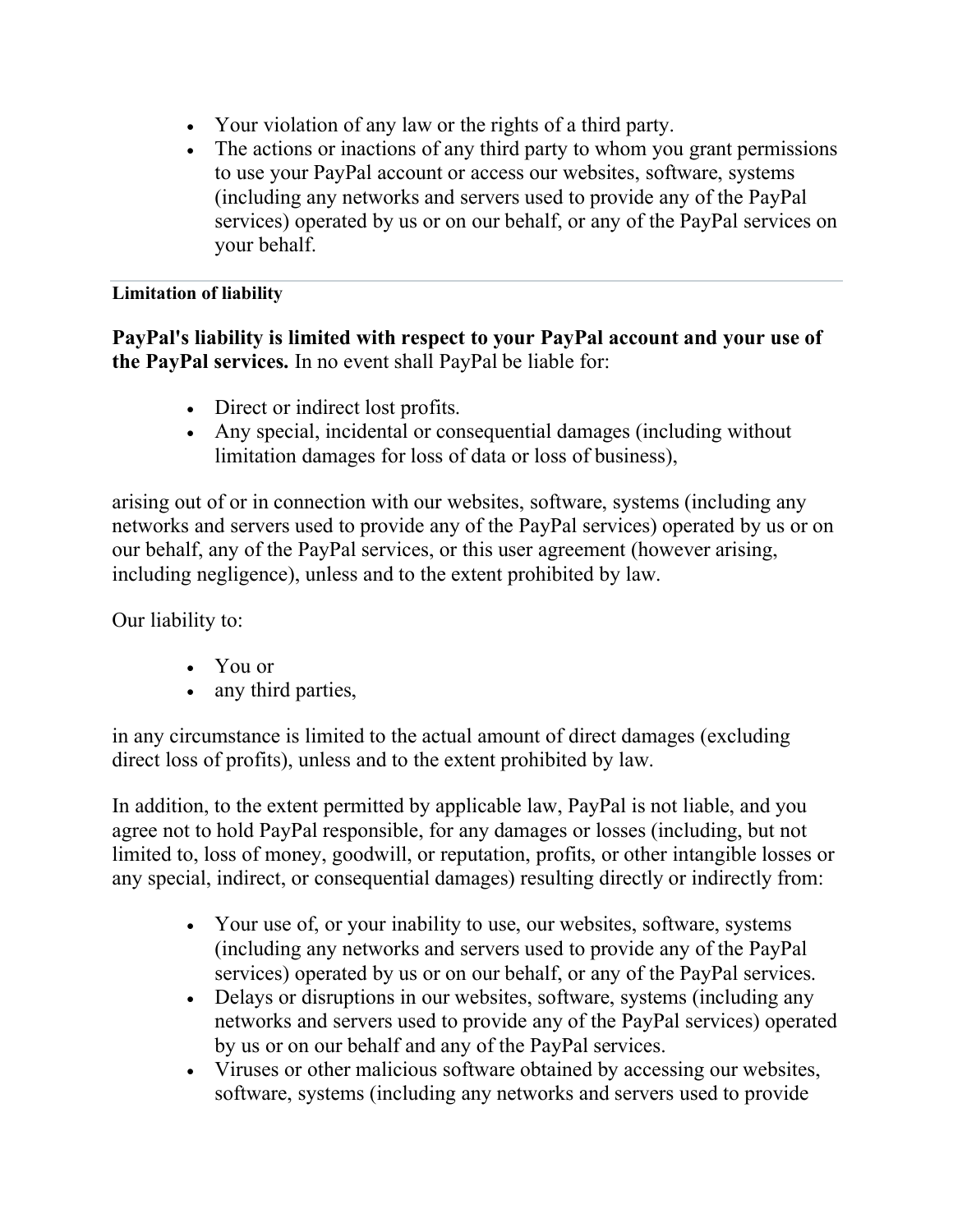any of the PayPal services) operated by us or on our behalf or any of the PayPal services or any website or service linked to our websites, software or any of the PayPal services.

- Glitches, bugs, errors, or inaccuracies of any kind in our websites, software, systems (including any networks and servers used to provide any of the PayPal services) operated by us or on our behalf or any of the PayPal services or in the information and graphics obtained from them.
- The content, actions, or inactions of third parties.
- A suspension or other action taken with respect to your PayPal account.
- Your need to modify your practices, content, or behaviour, or your loss of or inability to do business, as a result of changes to this user agreement or PayPal's policies.

# **No warranty**

The PayPal services are provided "as-is" and without any representation or warranty, whether express, implied or statutory. PayPal specifically disclaims any implied warranties of:

- Title,
- Merchantability,
- Fitness for a particular purpose,
- Non-infringement.

PayPal does not have any control over the products or services provided by sellers who accept PayPal as a payment method, and PayPal cannot ensure that a buyer or a seller you are dealing with will actually complete the transaction or is authorised to do so.

PayPal does not guarantee continuous, uninterrupted or secure access to any part of the PayPal services.

Operation of our websites, software, or systems (including any networks and servers used to provide any of the PayPal services) operated by us or on our behalf may be interfered with by numerous factors outside of our control.

PayPal will make reasonable efforts to ensure that requests for electronic debits and credits involving bank accounts, debit cards, credit cards, and cheque issuances are processed in a timely manner but PayPal makes no representations or warranties regarding the amount of time needed to complete processing because the PayPal services are dependent upon many factors outside of our control, such as delays in the banking system or international mail service.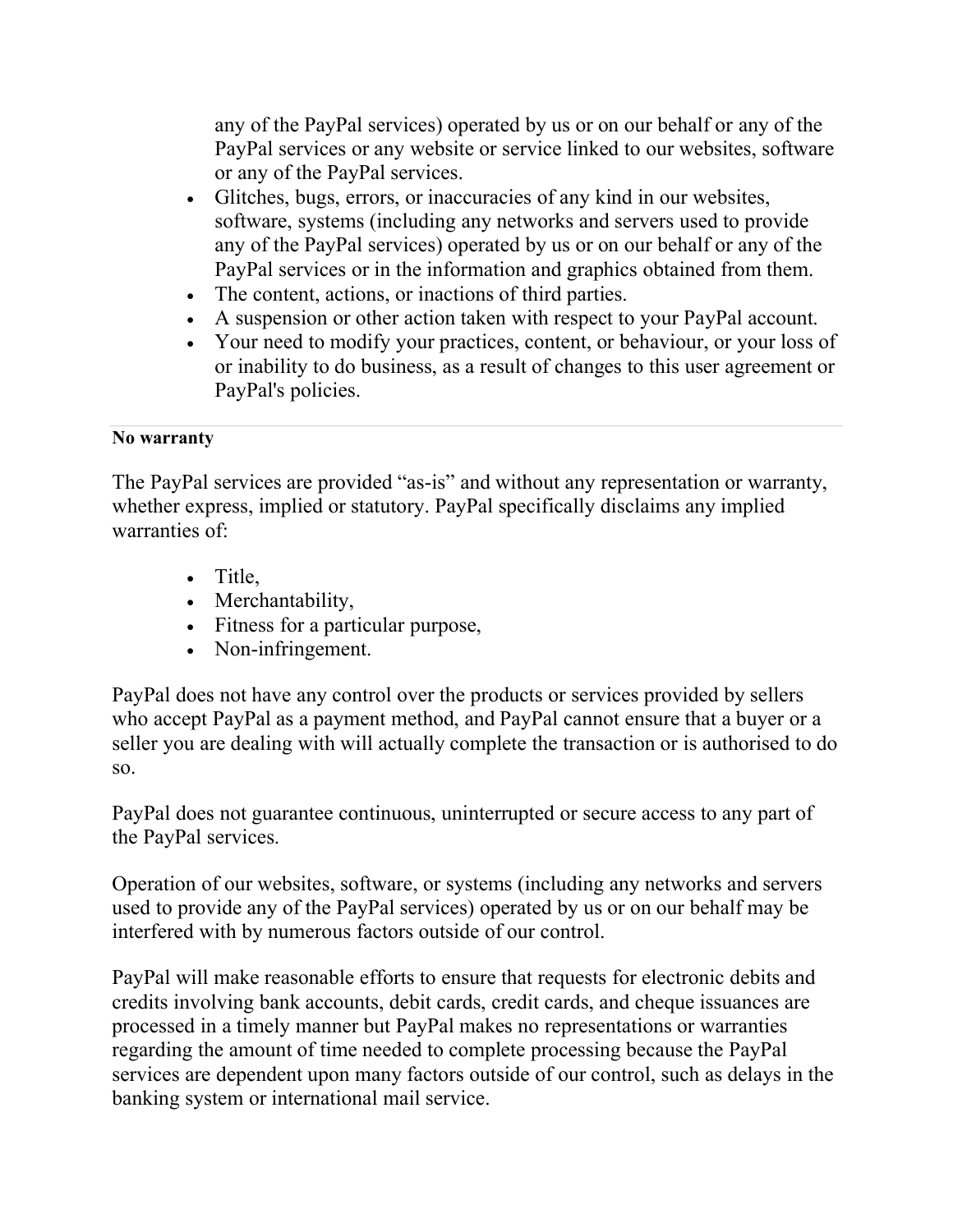Some countries do not allow the disclaimer of implied warranties, so the foregoing disclaimers may not apply to you.

We cannot guarantee the accuracy of information contained in our correspondence, reports, on the website(s) and given verbally by our directors, officers and staff in all circumstances and contexts, and no reliance should be placed on such information by you.

You must check all correspondence between us carefully and tell us as soon as possible if it includes something which appears to you to be wrong or not made in accordance with your instructions.

# **Release of PayPal**

If you have a dispute with any other PayPal account holder, you release PayPal from any and all:

- Claims,
- Demands,
- Damages (actual and consequential),

of every kind and nature, known and unknown, arising out of or in any way connected with such disputes.

In entering into this release you expressly waive any protections that would otherwise limit the coverage of this release to include only those claims which you may know or suspect to exist in your favour at the time of agreeing to this release.

You alone (not PayPal) are responsible for understanding and complying with any and all laws, rules and regulations of your specific jurisdiction that may be applicable to you in connection with your use of our services (for example, in relation to regulated activity, licensed activity, export or import activity, taxes or foreign currency transactions).

# **Intellectual Property**

# **PayPal's trademarks**

"PayPal.com," "PayPal," and all logos related to the PayPal services are either trademarks or registered trademarks of PayPal or PayPal's licensors. You may not copy, imitate, modify or use them without PayPal's prior written consent. In addition, all page headers, custom graphics, button icons, and scripts are service marks,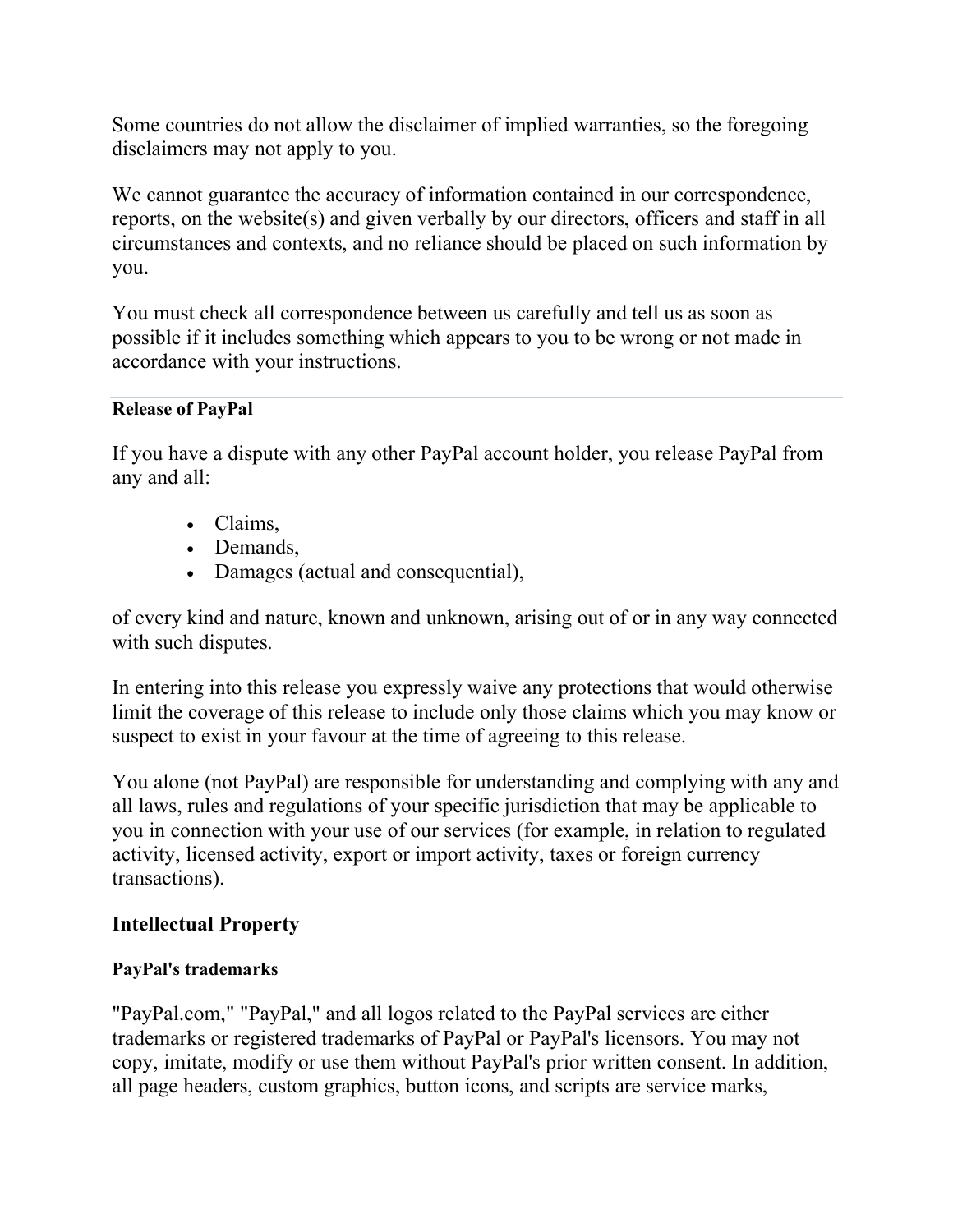trademarks, and/or trade dress of PayPal. You may not copy, imitate, modify or use them without our prior written consent. You may use HTML logos provided by PayPal for the purpose of directing web traffic to the PayPal services. You may not alter, modify or change these HTML logos in any way, use them in a manner that mischaracterises "PayPal" or the PayPal services or display them in any manner that implies PayPal's sponsorship or endorsement. All right, title and interest in and to the PayPal websites, any content thereon, the PayPal services, the technology related to the PayPal services, and any and all technology and any content created or derived from any of the foregoing is the exclusive property of PayPal and its licensors.

#### **License grants, generally**

If you are using PayPal software such as an API, developer's toolkit or other software application, which may include software provided by or integrated with software, systems or services of our service providers, that you have downloaded or otherwise accessed through a web or mobile platform, then PayPal grants you a revocable, nonexclusive, non-sublicensable, non-transferable, royalty-free limited license to access and/or use PayPal's software in accordance with the documentation accompanying such software. This license grant applies to the software and all updates, upgrades, new versions and replacement software. You may not rent, lease or otherwise transfer your rights in the software to a third party. You must comply with the implementation, access and use requirements contained in all documentation accompanying the PayPal services. If you do not comply with implementation, access and use requirements you will be liable for all resulting damages suffered by you, PayPal and third parties. PayPal may update or discontinue any software upon notice to you. While PayPal may have (1) integrated certain third party materials and technology into any web or other application, including its software, and/or (2) accessed and used certain third party materials and technology to facilitate providing you with the PayPal Services, you have not been granted and do not otherwise retain any rights in or to any such third party materials. You agree not to modify, alter, tamper with, repair, copy, reproduce, adapt, distribute, display, publish, reverse engineer, translate, disassemble, decompile or otherwise attempt to create any source code that is derived from the software or any third party materials or technology, or otherwise create any derivative works from any of the software or third party materials or technology. You acknowledge that all rights, title and interest to PayPal's software are owned by PayPal and any third-party materials integrated therein are owned PayPal's third party service providers. Any other third-party software application you use on PayPal's websites is subject to the license you agreed to with the third party that provides you with this software. You acknowledge that PayPal does not own, control nor have any responsibility or liability for any such third party software application you elect to use on any of our websites, software and/or in connection with the PayPal services.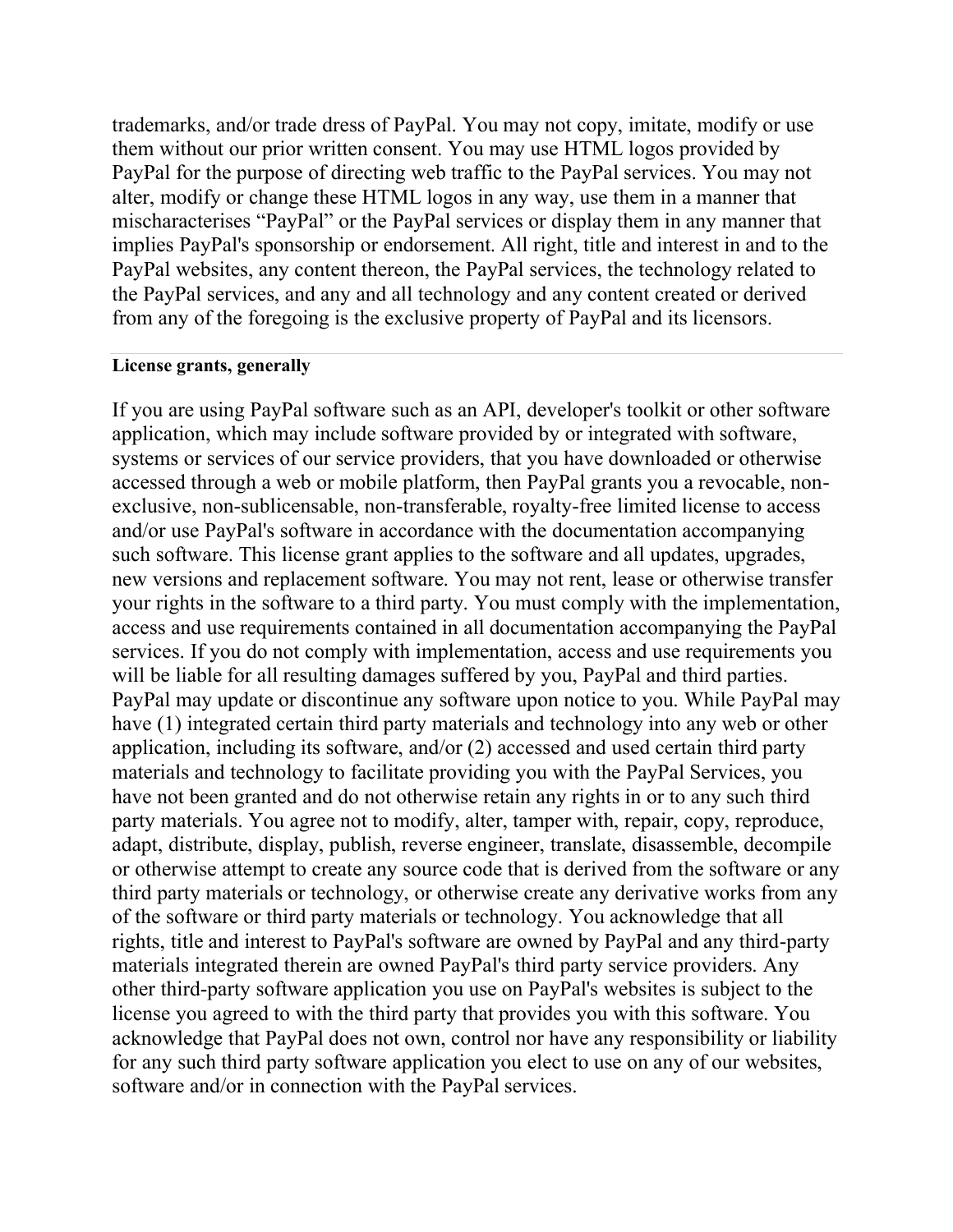#### <span id="page-60-1"></span>**License grant from you to PayPal; intellectual property warranties**

PayPal does not claim ownership of the content that you provide, upload, submit or send to PayPal. Nor does PayPal claim ownership of the content you host on thirdparty websites or applications that use PayPal services to provide payments services related to your content. Subject to the [next paragraph,](#page-60-0) when you provide content to the PayPal companies or post content using PayPal services, you grant PayPal (and parties that we work with) a non-exclusive, irrevocable, royalty-free, transferable, and worldwide license to use your content and associated intellectual property and publicity rights to help us improve, operate and promote our current services and develop new ones. PayPal will not compensate you for any of your content. You acknowledge that PayPal's use of your content will not infringe any intellectual property or publicity rights. Further, you acknowledge and warrant that you own or otherwise control all of the rights of the content you provide, and you agree to waive your moral rights and promise not to assert such rights against PayPal.

#### <span id="page-60-0"></span>**License grant from sellers to PayPal**

Notwithstanding the provisions of the [prior paragraph,](#page-60-1) if you are a seller using the PayPal services to accept payments for goods and services, you hereby grant PayPal a worldwide, non-exclusive, transferable, sublicensable (through multiple tiers), and royalty-free, fully paid-up, right to use and display publicly, during the term of this user agreement, your trademark(s) (including but not limited to registered and unregistered trademarks, trade names, service marks, logos, domain names and other designations owned, licensed to or used by you) for the purpose of (1) identifying you as a merchant that accepts a PayPal service as a payment form, and (2) any other use to which you specifically consent.

# **Miscellaneous**

# **Assignment**

You may not transfer or assign any rights or obligations you have under this user agreement without PayPal's prior written consent. PayPal may transfer or assign this user agreement or any right or obligation under this user agreement at any time.

#### **Governing law**

This user agreement and the relationship between us is governed by the laws of England and Wales. This does not affect your mandatory rights under the laws of the country in which you reside, such as your rights as a consumer.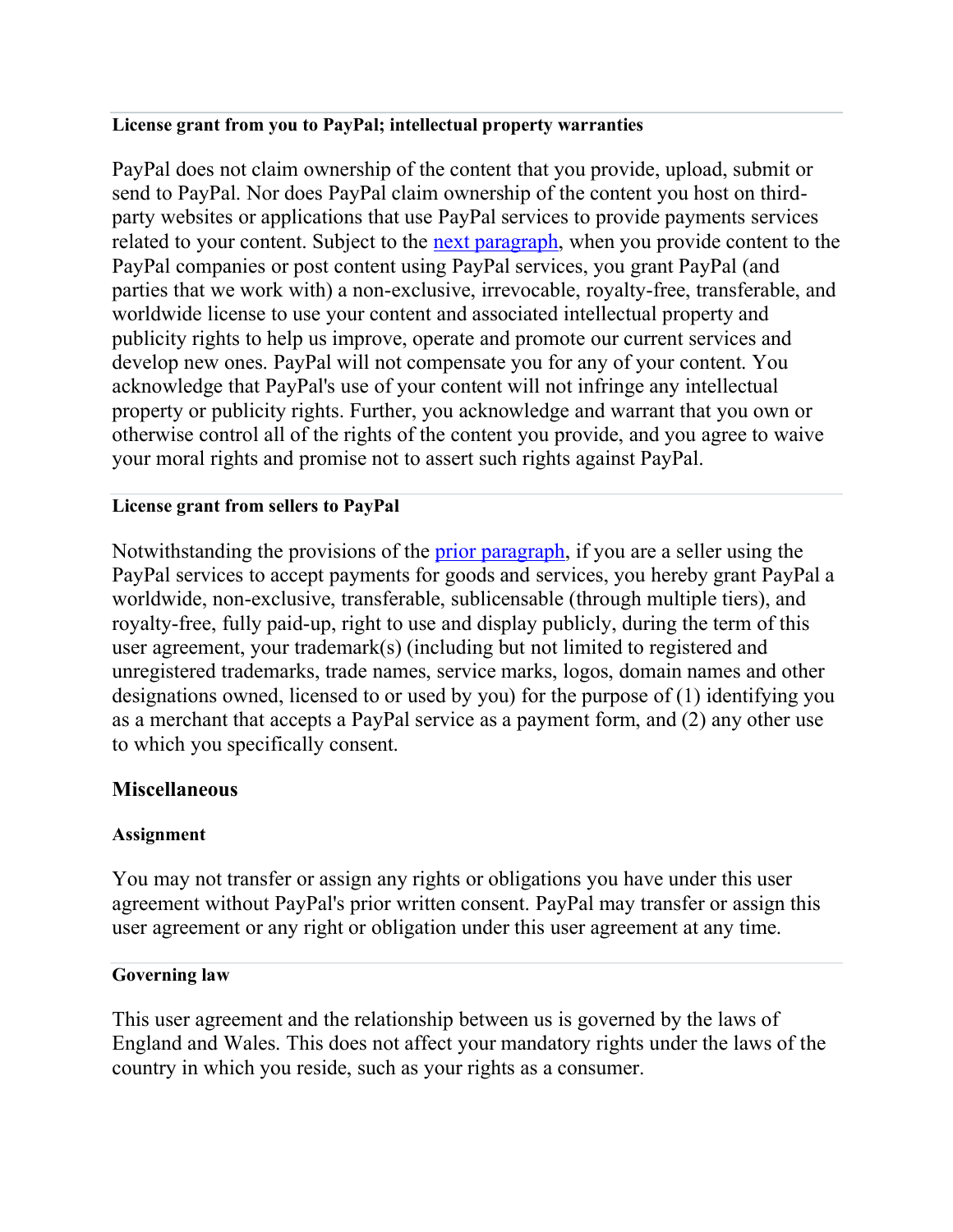If you bring a claim against us in court, you submit to the non-exclusive jurisdiction of the courts of England and Wales. This means that if you were able to bring a claim arising from this user agreement against us in court, for example, an acceptable court would be a court located in England or Wales, but if the law allows you to do so, you can bring the claim in the court of another country instead, such as the country in which you reside.

# **Privacy**

Protecting your privacy is very important to us. Please review our Privacy [Statement](https://www.paypal.com/uk/webapps/mpp/ua/privacy-full?locale.x=en_GB) in order to better understand our commitment to maintaining your privacy, as well as our use and disclosure of your information.

# **Languages and translation of agreement**

We will communicate with you in English only.

This user agreement is concluded in English only. Any translation of this user agreement is provided solely for your convenience and is not intended to modify the terms of this user agreement. In the event of a conflict between the English version of this user agreement and a version in a language other than English, the English version shall be the definitive version.

# **Your use of information; Data protection laws**

If you receive information about another PayPal customer, you must keep the information confidential and only use it in connection with the PayPal services. You may not disclose or distribute any information about PayPal users to a third party or use the information for marketing purposes unless you receive that user's express consent to do so. You may not send unsolicited emails to a PayPal customer or use the PayPal services to collect payments for sending, or assist in sending, unsolicited emails to third parties.

To the extent that you (as a seller) process any personal data about a PayPal customer pursuant to this user agreement, you agree to comply with the requirements of any applicable privacy and data protection laws. You have your own, independently determined privacy policy, notices and procedures for any such personal data that you hold as a data controller, including a record of your activities related to processing of personal data under this user agreement.

The privacy and data protection laws that may apply include any associated regulations, regulatory requirements and codes of practice applicable to the provision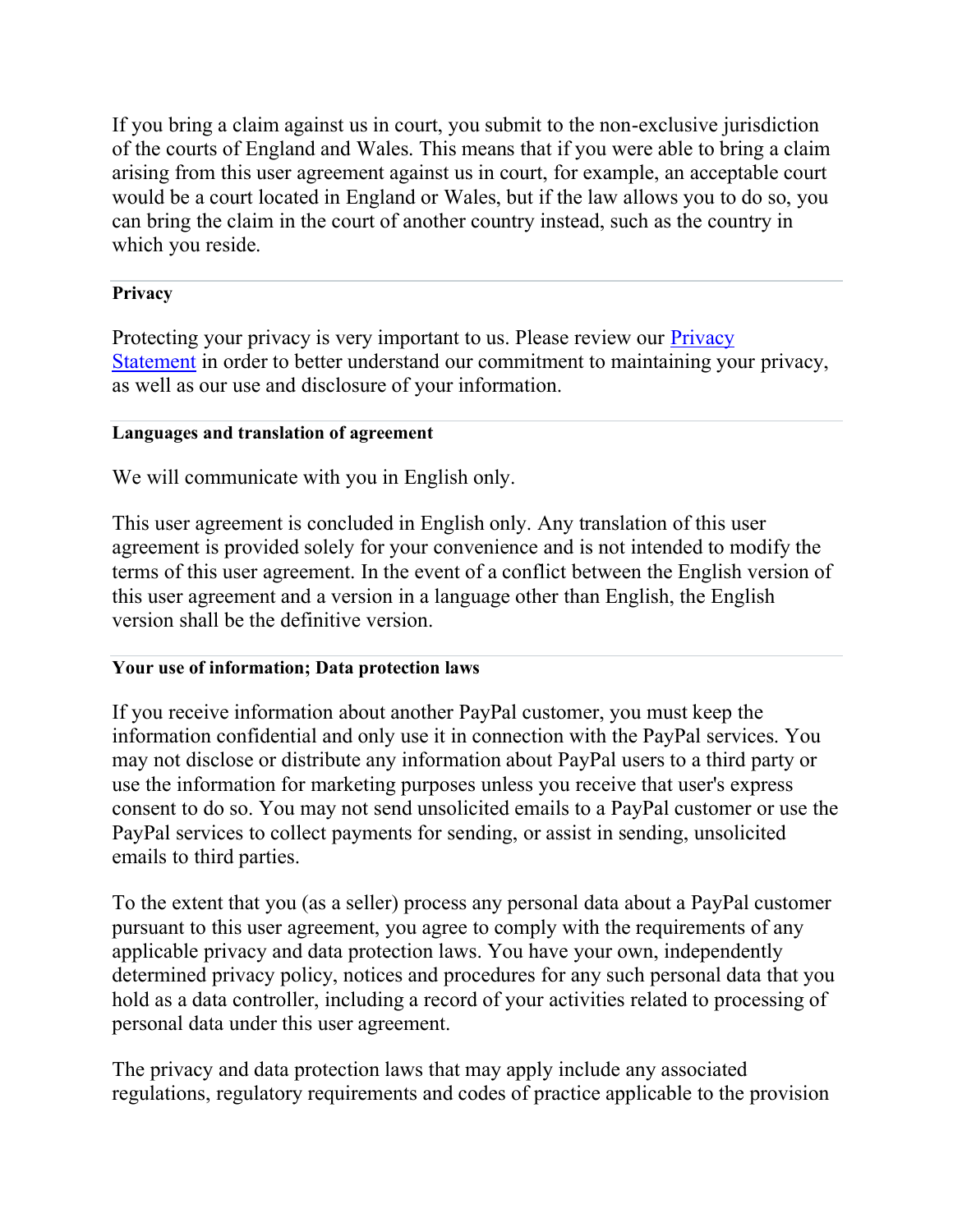of the services described in this user agreement. If you process personal data from Europe pursuant to this user agreement, you must comply with the EU Directive 95/46 EC or the General Data Protection Regulation (EU) 2016/679 (GDPR).

In complying with such laws, you will:

- Implement and maintain all appropriate security measures for the processing of personal data.
- Maintain a record of all processing activities carried out under this user agreement.
- Not knowingly do anything or permit anything to be done which might lead to a breach of any privacy data protection laws by PayPal.

# **Complete agreement and third party rights**

This user agreement sets forth the entire understanding between you and us with respect to our service.

If any provision of this user agreement is held to be invalid or unenforceable, such provision shall be struck out and the remaining provisions shall be enforced.

A person who is not a party to this user agreement has no rights under the Contracts (Rights of Third Parties) Act 1999 to rely upon or enforce any term of this user agreement (except for the third parties falling under the definition of "PayPal" in the **Indemnification and Limitation of Liability** section above, in respect of their rights as specified in this user agreement) but this does not affect any right or remedy of third parties which exists or is available apart from that act.

# **PayPal as Login Method**

We may allow you to authenticate with PayPal when you log into certain external websites or mobile apps. If we do so, we may share your login status with any third party enabling you to log in in this way, as well as the personal and other account information that you consent to being shared so that the third party can recognise you. PayPal will not give the third party access to your account and will only make payments from your account to that third party with your specific authorisation and instruction.

If you enable visitors to authenticate with PayPal when they log into your website, app, or your customer accounts, you must agree to any specific terms applicable when this functionality is made available to you, and comply with any specifications in any integration manual or guideline. We do not guarantee or otherwise represent the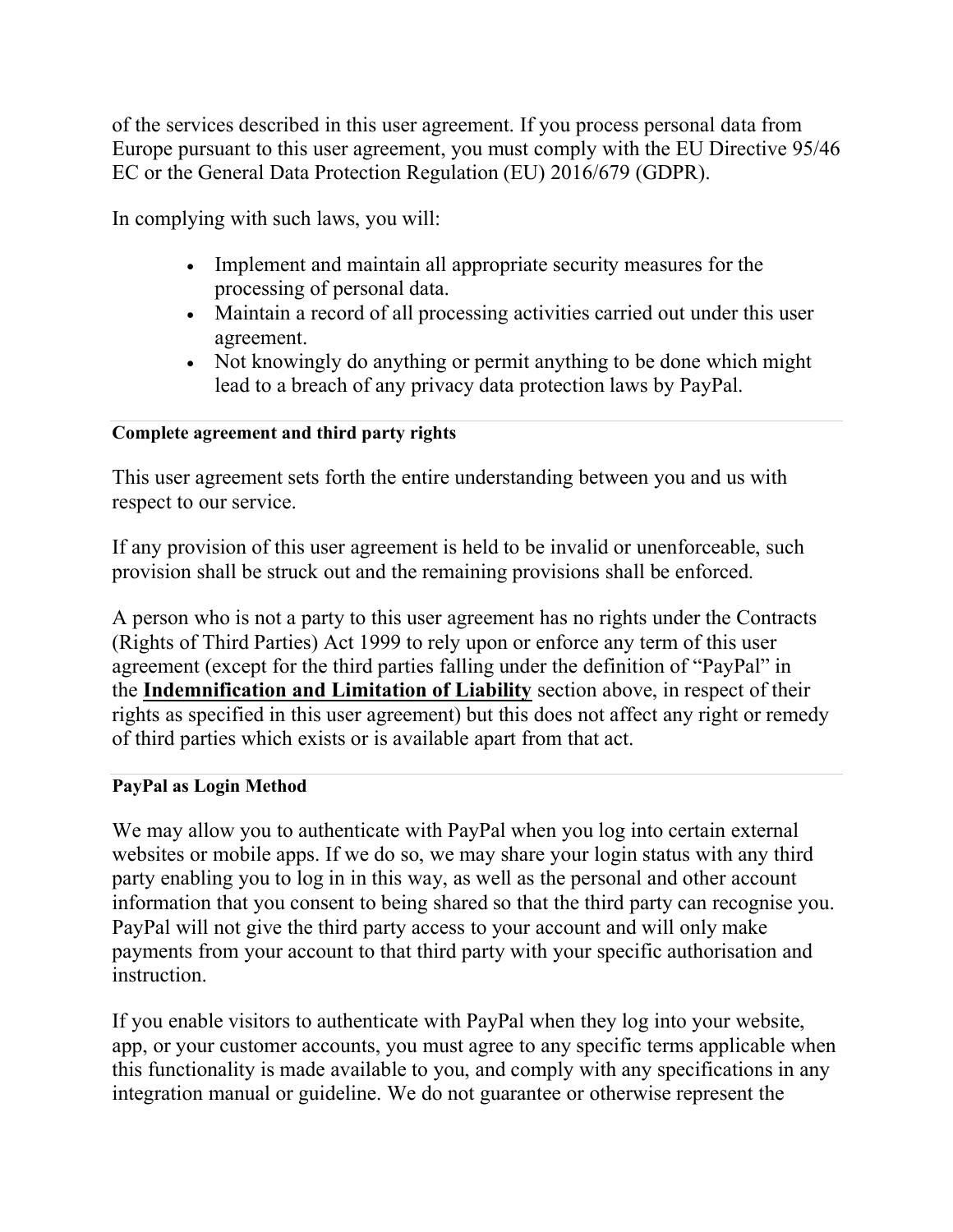identity of any user of this login method. We will not share with you the personal and other account information of the user (including login status) held by PayPal unless the user has consented to our disclosure of that information to you.

#### **Corporate customers**

When we refer to "PSD2" in this section we mean the Second EU Payment Services Directive ((EU)2015/2366).

We consider you to be a "Corporate Customer" if, on the date you entered into this user agreement, you are not:

- A consumer, (being an individual acting for purposes other than a trade, business or profession).
- A micro-enterprise (being an enterprise which employs fewer than 10 persons and has an annual balance sheet that does not exceed 2 million EUR).
- A UK registered charity with an annual income of less than 1 million GBP.

We may disapply certain provisions of PSD2 for your use of our service if you are a Corporate Customer.

If you are a Corporate Customer:

- You are not entitled to a refund for billing agreement payments.
- Where you identify a problem you have up to 60 days from the date on which the problem happened to notify us about it, after which time we have no obligation to investigate and refund you.
- You will only be entitled to lodge a claim through the UK Financial Ombudsman Service where you fulfil the UK Financial Ombudsman Service's claimant criteria from time to time.
- We are not obliged to comply with the information requirements set out in Title III of PSD2 and their equivalents in any implementation of PSD2 in member states of the European Economic Area that may apply to you ("PSD2 transpositions").
- Articles 72 and 89 of PSD2 and equivalent provisions in PSD2 transpositions do not apply to your use of our service, meaning that, even where we may say so otherwise in this user agreement, we are not liable to you for the losses or damage you may suffer under those articles and provisions.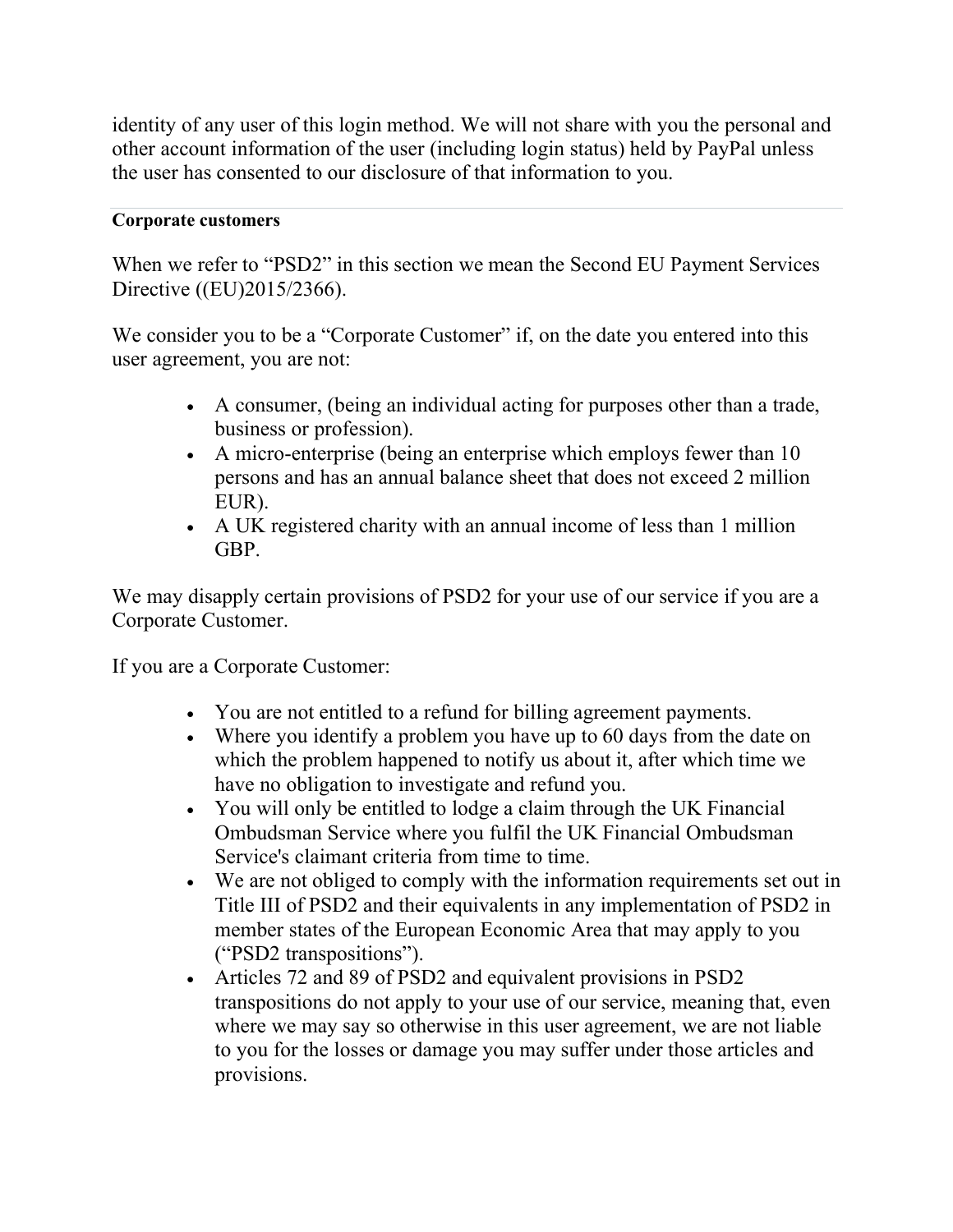#### **Section numbers and defined words**

If other documents (e.g. terms and conditions) refer to section numbers or defined words of this user agreement, please see our [User Agreement Reference Notes](https://www.paypal.com/uk/webapps/mpp/ua/reference-notes-full?locale.x=en_GB) to locate the relevant provision or defined word.

#### **Schedule 1. Table of Fees**

You agree that we may deduct our Fees from the amounts we transfer but before those funds are credited to your PayPal account.

When you send or receive a payment, Fees apply depending on:

- The type of transaction the payment relates to (whether a Commercial Transaction, Personal Transaction or otherwise).
- Whether that payment is Cross Border or Domestic and/or which Funding Source is used fund the payment.

Fees apply for other account activity or events as outlined in this user agreement.

See the **Glossary at A4 of this Schedule 1** for further reference.

Quoted Fees are inclusive of all applicable taxes; however, other taxes or costs may exist that are not paid through PayPal or imposed by us. You are liable for telephone charges and any charges made by your internet service provider or similar or associated charges as a result of the use by you of the Services.

We will provide you with the details of the amounts you receive and our charges either by e-mail or in your transaction history (which you can access by logging into your PayPal account). Unless it is proven that we have made a mistake, all fees are payable by you without set off or other deductions. We may make a charge for any additional services we provide outside this agreement. We will tell you of those charges when you ask for the service.

# **A1. Personal Transaction payment Fees**

**Note that the sender pays the Fee**. Please see A4.2.3 of this Schedule 1 for more information.

The Personal Transaction payment Fee will be shown at the time of payment.

Where there is stated to be a percentage-based Fee and/or Fixed Fee component, please refer to A4.5, A4.6 and A4.7 of this Schedule 1 for more details.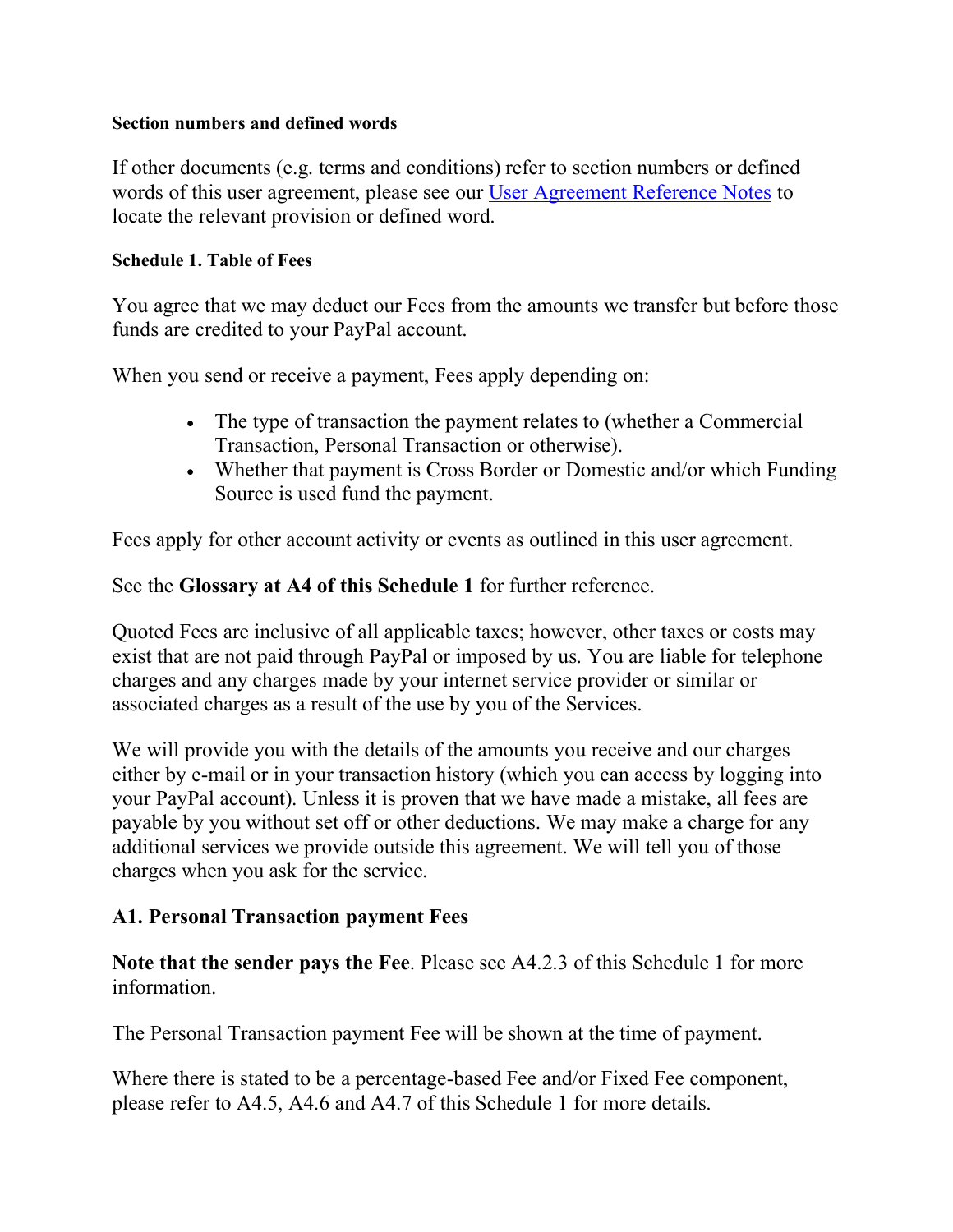# **A1.1 Domestic Personal Transaction payment Fees**

| <b>Activity</b>                                           | <b>Fee</b>                                     |
|-----------------------------------------------------------|------------------------------------------------|
| Sending a Domestic Personal<br><b>Transaction payment</b> | Free (when no currency conversion is involved) |

# **A1.2 Cross Border Personal Transaction payment Fees**

# **A1.2.1 Cross Border Personal Transaction payments sent to the EEA in Euro or Swedish Krona**

| <b>Activity</b>                 | Fee                                                                              |
|---------------------------------|----------------------------------------------------------------------------------|
| Sending a Cross Border Personal |                                                                                  |
|                                 | Transaction payment to the EEA in Free (when no currency conversion is involved) |
| Euro or Swedish Krona           |                                                                                  |

# **A1.2.2 Other Cross Border Personal Transaction payments**

# **A1.2.2.1 Sent by Users with their registered address in the UK, Jersey, Guernsey, Isle of Man or Gibraltar**

| <b>Activity</b>                 | Fee                                                                          |
|---------------------------------|------------------------------------------------------------------------------|
|                                 | 5% of the transaction amount.                                                |
| Sending a Cross Border Personal |                                                                              |
| <b>Transaction payment</b>      | The minimum fee is $\pounds 0.99$ GBP and the maximum fee is<br>$£2.99$ GBP. |

# **A1.2.2.2 Sent by Users with their registered address in other Relevant Countries**

To determine the Fee for a Cross Border Personal Transaction payment sent to a User in a specific country, please follow the steps below.

Step 1. Find the country or country group in which the recipient's registered address is located. See A4.4 of this Schedule 1 for further reference. **Ask the recipient if you are not sure** (second column).

Step 2. Find the applicable Fee (third column).

| <b>Activity</b> | Country of recipient's<br><b>Account</b>                     | Fee<br><b>IAA</b> |
|-----------------|--------------------------------------------------------------|-------------------|
|                 | US, Canada, Northern Europe, 1.99 EUR<br>Europe I, Europe II |                   |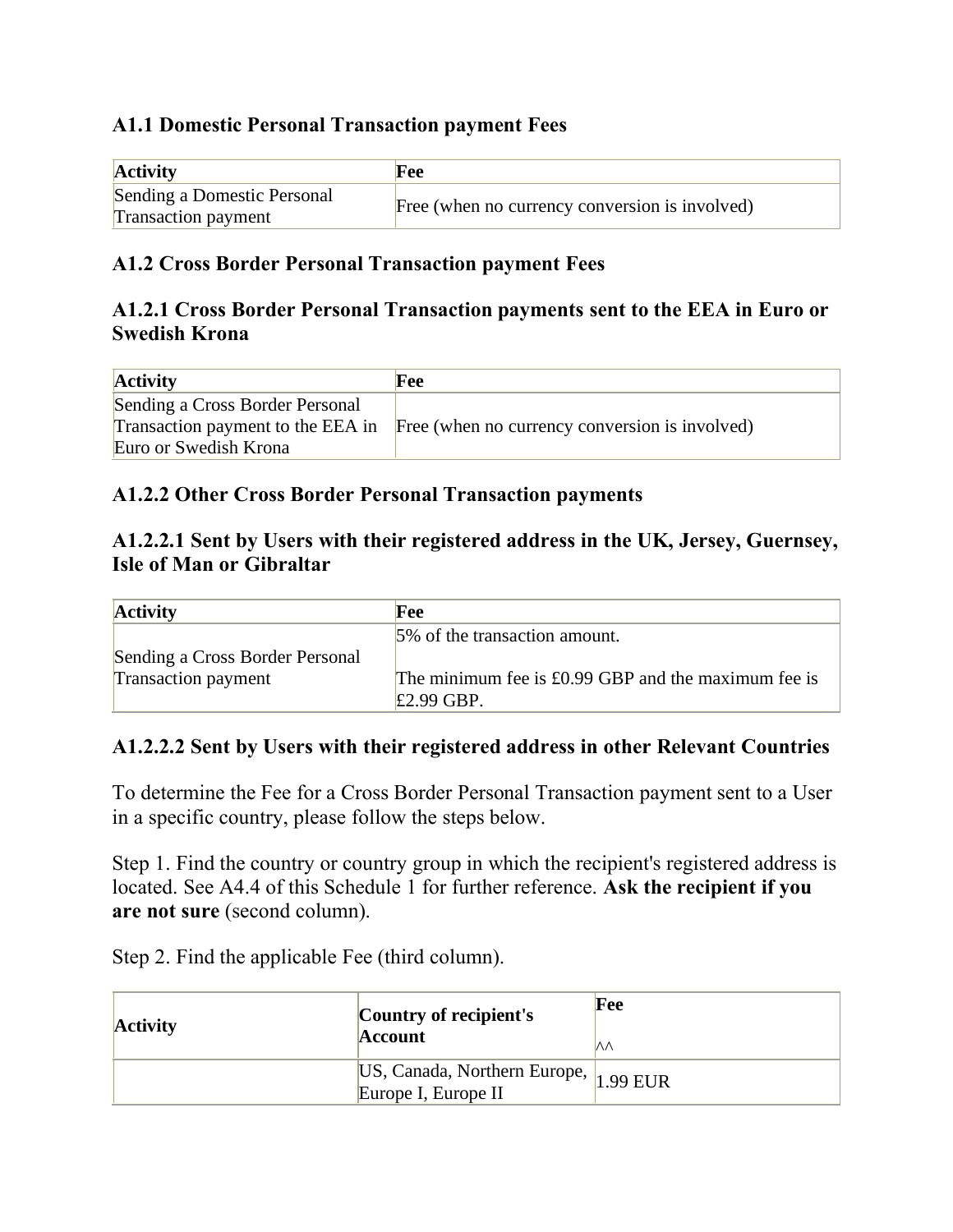| <b>Sending a Cross Border</b> |                            |            |
|-------------------------------|----------------------------|------------|
| <b>Personal Transaction</b>   | Any other country $\wedge$ | $3.99$ EUR |
| payment                       |                            |            |

 $\land$  Subject to service availability for the recipient registered in the given country.

 $\sim$  See section A4.7 of this Schedule 1 below.

# **A2. Commercial Transaction payment Fees**

Where there is stated to be a Fixed Fee component, please refer to A4.6 of this Schedule 1 for more details.

| <b>Activity</b><br>or Event              | Fee                                                                                                                                                                                                                                                                                                                                                              |  |  |  |  |
|------------------------------------------|------------------------------------------------------------------------------------------------------------------------------------------------------------------------------------------------------------------------------------------------------------------------------------------------------------------------------------------------------------------|--|--|--|--|
| A2.1<br><b>Sending</b><br>(Buying)       | Free (when no currency conversion is involved)                                                                                                                                                                                                                                                                                                                   |  |  |  |  |
|                                          | <b>A2.2.1 Standard rate</b><br>Payments to users registered with PayPal as residents of the UK, Gibraltar, Guernsey,                                                                                                                                                                                                                                             |  |  |  |  |
|                                          | Isle of Man and Jersey:                                                                                                                                                                                                                                                                                                                                          |  |  |  |  |
|                                          | $2.90\%$ + Fixed Fee                                                                                                                                                                                                                                                                                                                                             |  |  |  |  |
|                                          | Payments to users registered with PayPal as residents of Bulgaria, Cyprus, Czech<br>Republic, Estonia, Greece, Hungary, Ireland, Latvia, Liechtenstein, Lithuania, Malta,<br>Romania, San Marino, Slovakia and Slovenia:                                                                                                                                         |  |  |  |  |
| A2.2<br><b>Receiving</b>                 | $3.40\%$ + Fixed Fee                                                                                                                                                                                                                                                                                                                                             |  |  |  |  |
| <b>Domestic</b><br>payments<br>(Selling) | A2.2.2 Fees for using the new checkout solution included in the PayPal<br><b>Commerce Platform</b>                                                                                                                                                                                                                                                               |  |  |  |  |
|                                          | A2.2.2.1 UK, Jersey, Guernsey, Isle of Man and Gibraltar                                                                                                                                                                                                                                                                                                         |  |  |  |  |
|                                          | <b>Payments from cards</b><br><b>Payments Card-funded</b><br>(Visa, Mastercard or<br>from<br>payments from<br><b>Maestro</b> ) using our<br><b>American</b> users of<br><b>Payments</b><br><b>Advanced Credit and</b><br><b>Express</b><br>our <b>Payments</b><br>from<br><b>Other</b><br><b>Debit Card Payments</b><br>cards<br>without a<br><b>Alternative</b> |  |  |  |  |
|                                          | payments<br>service*<br>using our <b>PayPal</b><br><b>Payment</b><br><b>Methods</b><br>Interchange Advanced account service<br><b>Blended</b><br><b>Plus Fee</b><br>Credit<br>(alternatively<br>Pricing<br>and Debit known as our<br><b>Structure</b>                                                                                                            |  |  |  |  |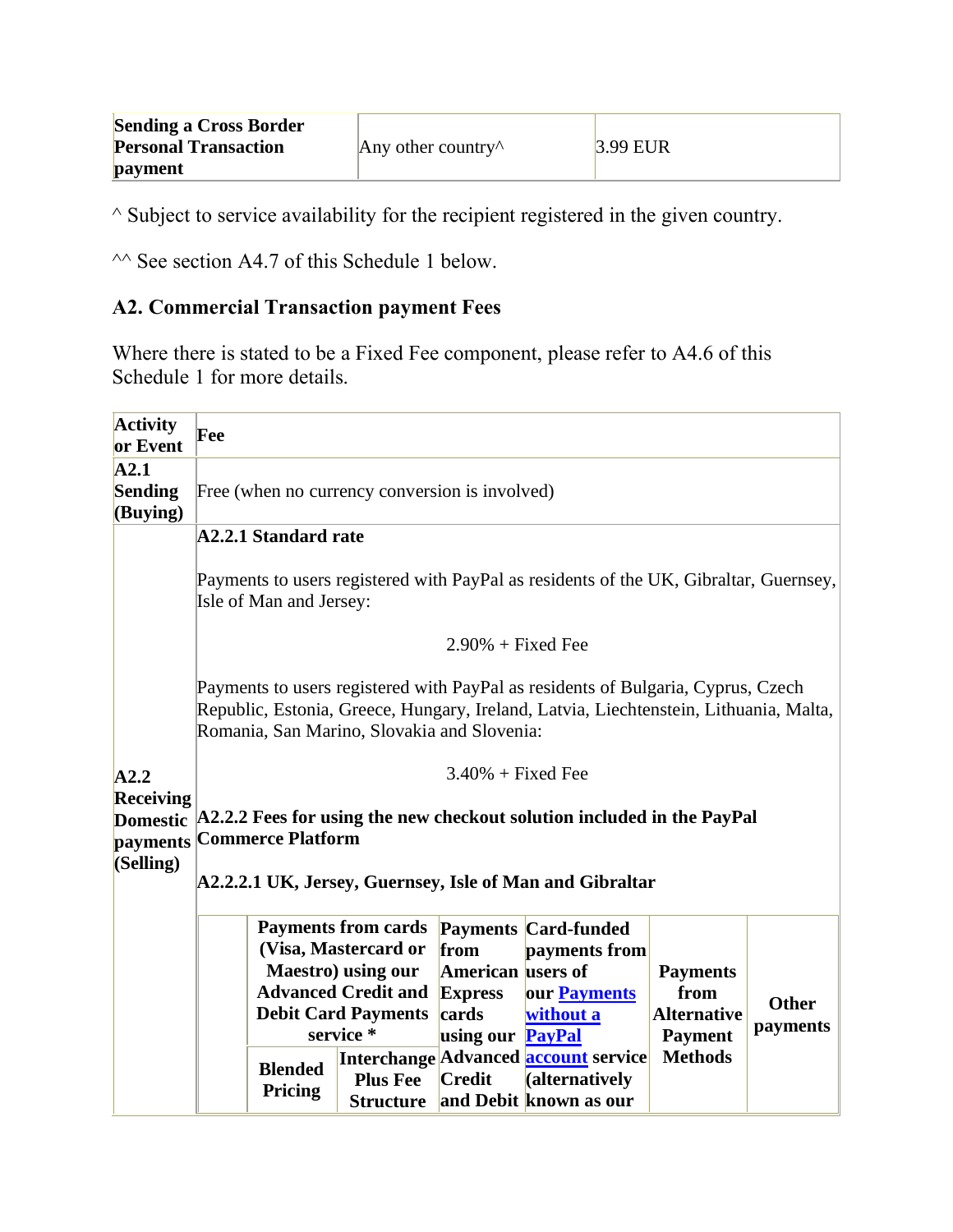|     | Fee<br><b>Structure</b> |                                                  | Card<br><b>Payments and Debit</b><br>service | <b>Basic Credit</b><br><b>Cards</b><br><b>Payments</b><br>service) |                  |                                |
|-----|-------------------------|--------------------------------------------------|----------------------------------------------|--------------------------------------------------------------------|------------------|--------------------------------|
| Fee | $1.20\% +$<br>Fixed Fee | Interchange<br>$[Fee + 1.20\%]$<br>$+$ Fixed Fee | 3.5%                                         | $ 1.20\% +$ Fixed $ 1.20\% +$<br>Fee                               | <b>Fixed Fee</b> | $2.90\% +$<br><b>Fixed Fee</b> |

\* See the **[PayPal Online Card Payment Services Agreement \(previously the](https://www.paypal.com/uk/webapps/mpp/ua/pocpsa-full?locale.x=en_GB)  PayPal Website Payments Pro and Virtual Terminal Agreement**) for information about the Interchange Plus Fee Structure and Blended Pricing Fee Structure and your choices.

# **A2.2.2.2 Ireland**

|     | <b>Blended</b><br><b>Pricing Fee</b><br><b>Structure</b> | <b>Payments from cards</b><br>(Visa or Mastercard)<br>using our Advanced<br><b>Credit and Debit Card</b><br>Payments service *<br><b>Interchange</b><br><b>Plus Fee</b><br><b>Structure</b> | <b>Card-funded</b><br>payments from<br>users of<br>our <b>Payments</b><br>without a<br><b>PayPal</b><br><b>account</b> service<br>(alternatively<br>known as our<br><b>Basic Credit</b><br>and Debit<br><b>Cards</b><br><b>Payments</b><br>service) | <b>Payments</b><br>from<br>Alternative<br><b>Payment</b><br><b>Methods</b> | <b>Other</b><br>payments                                                                                                           |
|-----|----------------------------------------------------------|---------------------------------------------------------------------------------------------------------------------------------------------------------------------------------------------|-----------------------------------------------------------------------------------------------------------------------------------------------------------------------------------------------------------------------------------------------------|----------------------------------------------------------------------------|------------------------------------------------------------------------------------------------------------------------------------|
| Fee | $1.20% +$<br><b>Fixed Fee</b>                            | Interchange<br>Fee + $1.20%$ +<br><b>Fixed Fee</b>                                                                                                                                          | $1.20\%$ + Fixed<br>Fee                                                                                                                                                                                                                             | $1.20% +$<br><b>Fixed Fee</b>                                              | Standard<br>Rate in<br>section<br>$A2.2.1$ or<br>(subject to<br>sections<br>$A2.2.3$ and<br>A2.2.4<br>Merchant<br>Rate<br>applies. |

\* See the **[PayPal Online Card Payment Services Agreement](https://www.paypal.com/uk/webapps/mpp/ua/pocpsa-full?locale.x=en_GB)** for information about the Interchange Plus Fee Structure and Blended Pricing Fee Structure and your choices.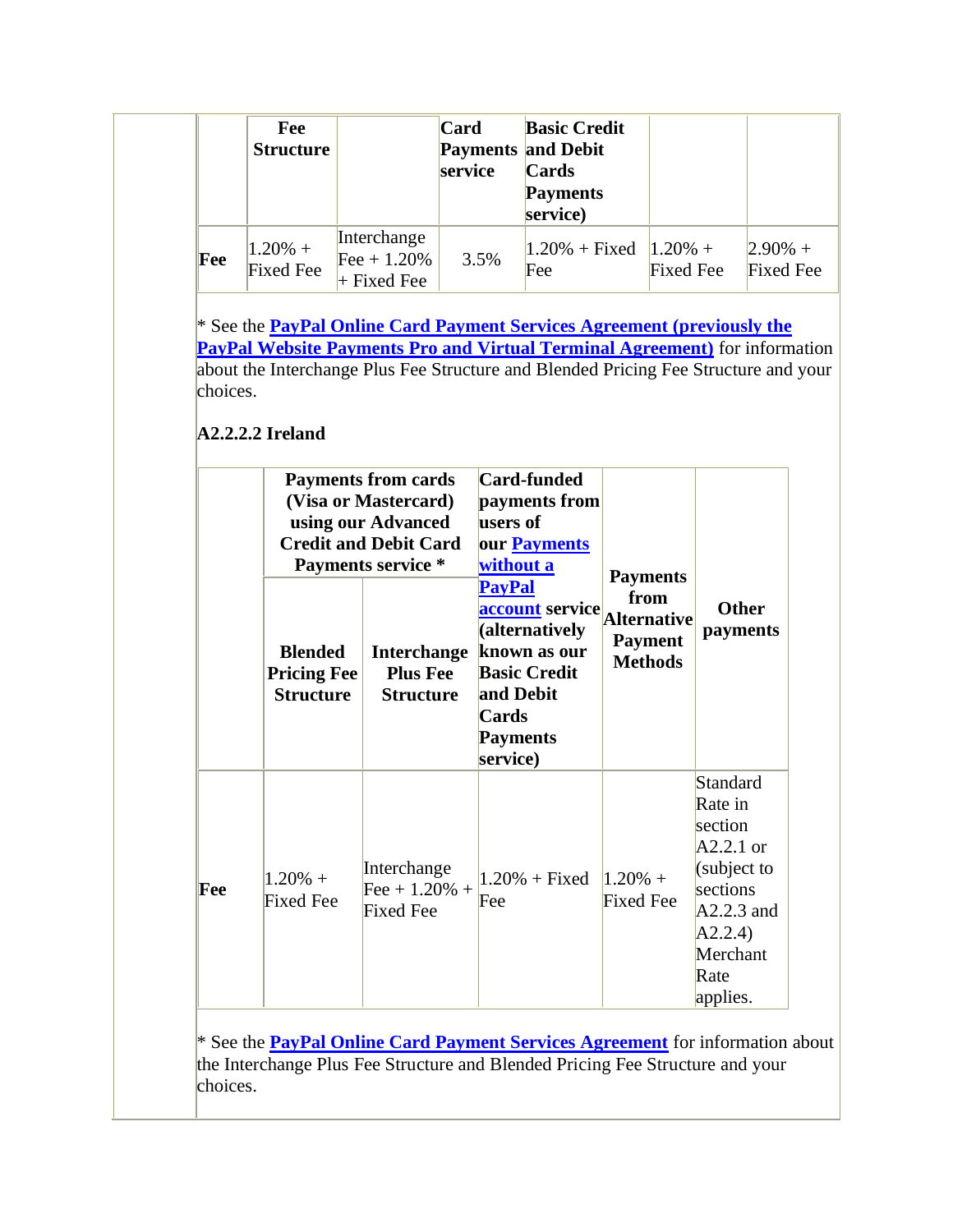**Note for Irish registered users: sections 5.10 and A.2.2.2.2** of Schedule 1 **apply to you only after the launch of the new checkout solution included in the PayPal Commerce Platform for Ireland. PayPal may launch the new checkout solution for Ireland on further immediate notice published by PayPal on the Policy Updates page (accessible via the Legal footer on most PayPal site pages) on or after August 19, 2019 (as PayPal may determine in its sole discretion).**

|     | <b>Blended</b><br><b>Pricing Fee</b><br><b>Structure</b> | <b>Payments from cards</b><br>(Visa or Mastercard)<br>using our Advanced<br><b>Credit and Debit Card</b><br><b>Payments service *</b><br><b>Interchange</b><br><b>Plus Fee</b><br><b>Structure</b> | <b>Card-funded</b><br>payments from<br>users of<br>our <b>Payments</b><br>without a<br><b>PayPal</b><br><b>account</b> service<br>(alternatively<br>known as our<br><b>Basic Credit</b><br>and Debit<br>Cards<br><b>Payments</b><br>service) | <b>Payments</b><br>from<br>Alternative<br><b>Payment</b><br><b>Methods</b> | <b>Other</b><br>payments                                                                                                                   |
|-----|----------------------------------------------------------|----------------------------------------------------------------------------------------------------------------------------------------------------------------------------------------------------|----------------------------------------------------------------------------------------------------------------------------------------------------------------------------------------------------------------------------------------------|----------------------------------------------------------------------------|--------------------------------------------------------------------------------------------------------------------------------------------|
| Fee | $1.90\% +$<br><b>Fixed Fee</b>                           | Interchange<br>Fee + $1.90\%$ +<br><b>Fixed Fee</b>                                                                                                                                                | $1.90\% + Fixed$<br>Fee                                                                                                                                                                                                                      | $1.90\% +$<br><b>Fixed Fee</b>                                             | <b>Standard</b><br>Rate in<br>section<br>$A2.2.1$ or<br>(subject to<br>sections<br>$A2.2.3$ and<br>A2.2.4)<br>Merchant<br>Rate<br>applies. |

A2.2.2.3 Elsewhere

\* See the **[PayPal Online Card Payment Services Agreement](https://www.paypal.com/uk/webapps/mpp/ua/pocpsa-full?locale.x=en_GB)** for information about the Interchange Plus Fee Structure and Blended Pricing Fee Structure and your choices.

**A2.2.3 Merchant rate** (For Accounts with Merchant rate status only. Subject to eligibility, application and approval by PayPal. PayPal may evaluate applications on a case-by-case basis, including, without limitation on the following criteria: qualifying monthly sales volume, size of average shopping cart and an account in good standing. See A2.2.2.4 for more details):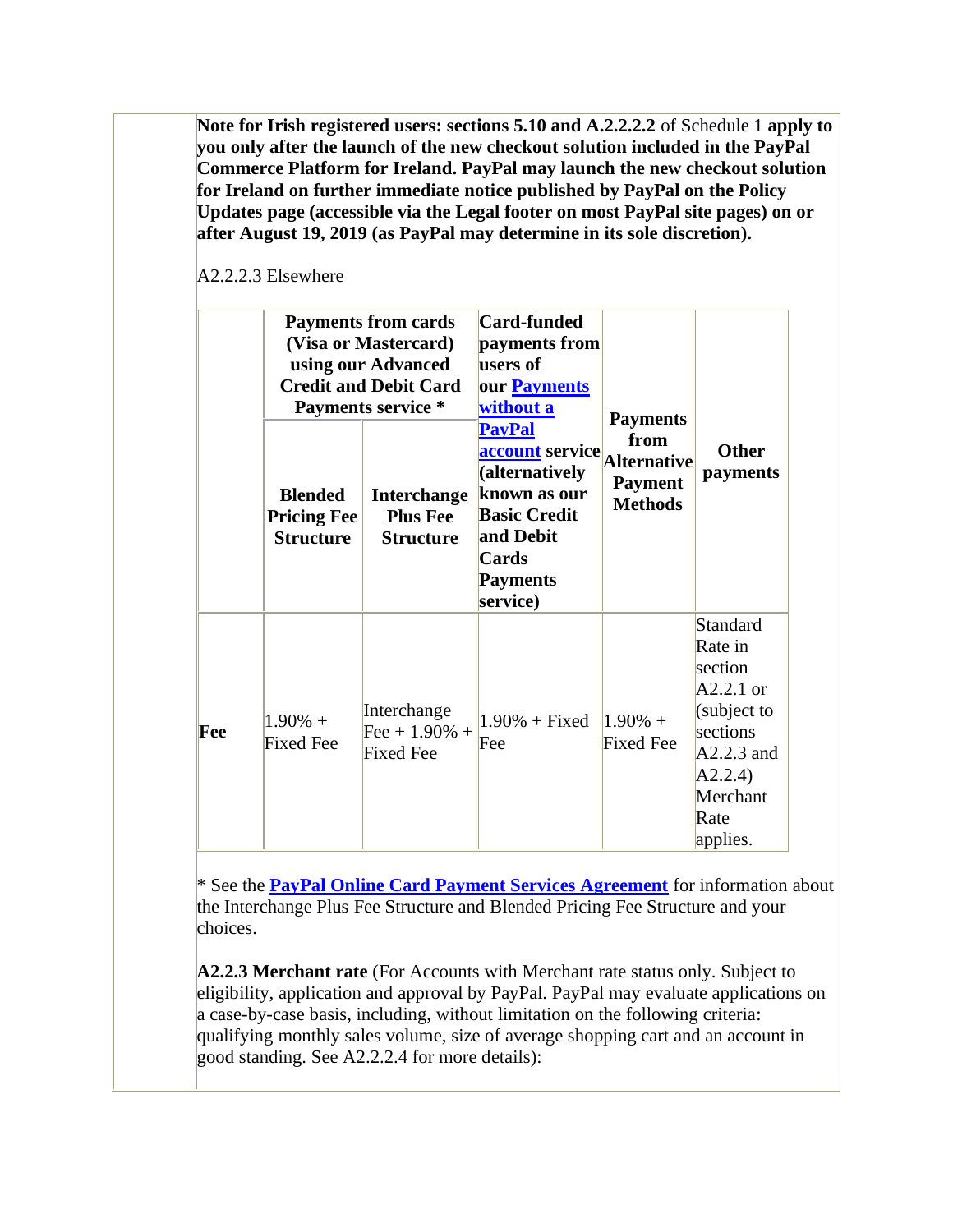#### **A2.2.3.1 Merchant rates if you are a User registered in the UK, Jersey, Guernsey, Isle of Man or Gibraltar:**

On and from August 19, 2019 the Merchant rate no longer applies to any UK, Jersey, Guernsey, Isle of Man or Gibraltar merchant. In place of the Merchant rate, the standard rate of 2.90% + Fixed Fee applies to each domestic Commercial Transaction payment received by UK, Jersey, Guernsey, Isle of Man **or** Gibraltar merchants.

#### **A2.2.3.2 Merchant rates if you are a User registered in a Relevant Country other than the UK, Jersey, Guernsey, Isle of Man and Gibraltar:**

|                 | <b>Aggregate monetary amount of Commercial Transaction</b><br>payments received in the previous calendar month by a User<br>resident in |                                                            |                                              |                                                                                                                                     |                               |  |
|-----------------|-----------------------------------------------------------------------------------------------------------------------------------------|------------------------------------------------------------|----------------------------------------------|-------------------------------------------------------------------------------------------------------------------------------------|-------------------------------|--|
| <b>Tier</b>     | Czech<br><b>Republic</b>                                                                                                                | <b>Hungary</b>                                             | Liechtenstein                                | Any other<br><b>Relevant</b><br><b>Country (except payment</b><br>UK, Jersey,<br><b>Guernsey</b> , Isle<br>of Man and<br>Gibraltar) | <b>Fee per</b>                |  |
|                 | $0.00$ CZK $-$                                                                                                                          | $0.00$ HUF-<br>70,000.00 CZK 700,000.00 HUF                | $0.00$ CHF $-$<br>$4,000.00$ CHF             | € 0.00 EUR – $∈$<br>2,500.00 EUR                                                                                                    | $3.4\% +$<br><b>Fixed</b> Fee |  |
|                 | 280,000.00<br><b>CZK</b>                                                                                                                | 70,000.01 CZK 700,000.01 HUF<br>2,500,000.00<br><b>HUF</b> | $4,000.01$ CHF $-$<br>16,000.00 CHF          | $\in$ 2,500.01 EUR<br>$- 610,000.00$<br><b>EUR</b>                                                                                  | $2.9%$ +<br><b>Fixed Fee</b>  |  |
| $\vert 3 \vert$ | 280,000.01<br>$CZK -$<br>1,500,000.00<br><b>CZK</b>                                                                                     | 2,500,000.01<br>$HUF -$<br>12,500,000.00<br><b>HUF</b>     | 16,000.01 CHF<br>80,000.00<br><b>CHF</b>     | €10,000.01 EUR<br>$-650,000.00$<br><b>EUR</b>                                                                                       | $2.7\% +$<br><b>Fixed Fee</b> |  |
| 14              | 1,500,000.01<br>$CZK -$<br>3,000,000.00<br><b>CZK</b>                                                                                   | 12,500,000.01<br>$HUF -$<br>25,000,000.00<br><b>HUF</b>    | 80,000.01 CHF<br>$-160,000.00$<br><b>CHF</b> | € 50,000.01<br>$EUR - \epsilon$<br>100,000.00 EUR                                                                                   | $2.4\% +$<br><b>Fixed Fee</b> |  |
| 5               | above<br>3,000,000.00<br><b>CZK</b>                                                                                                     | above<br>25,000,000.00<br><b>HUF</b>                       | above                                        | above $\epsilon$<br>160,000.00 CHF 100,000.00 EUR Fixed Fee                                                                         | $1.9% +$                      |  |

# **A2.2.2.4 Merchant Rate eligibility**

To be eligible to apply for (and retain) Merchant rate status the Account must:

• at all times be in good standing and not under investigation; and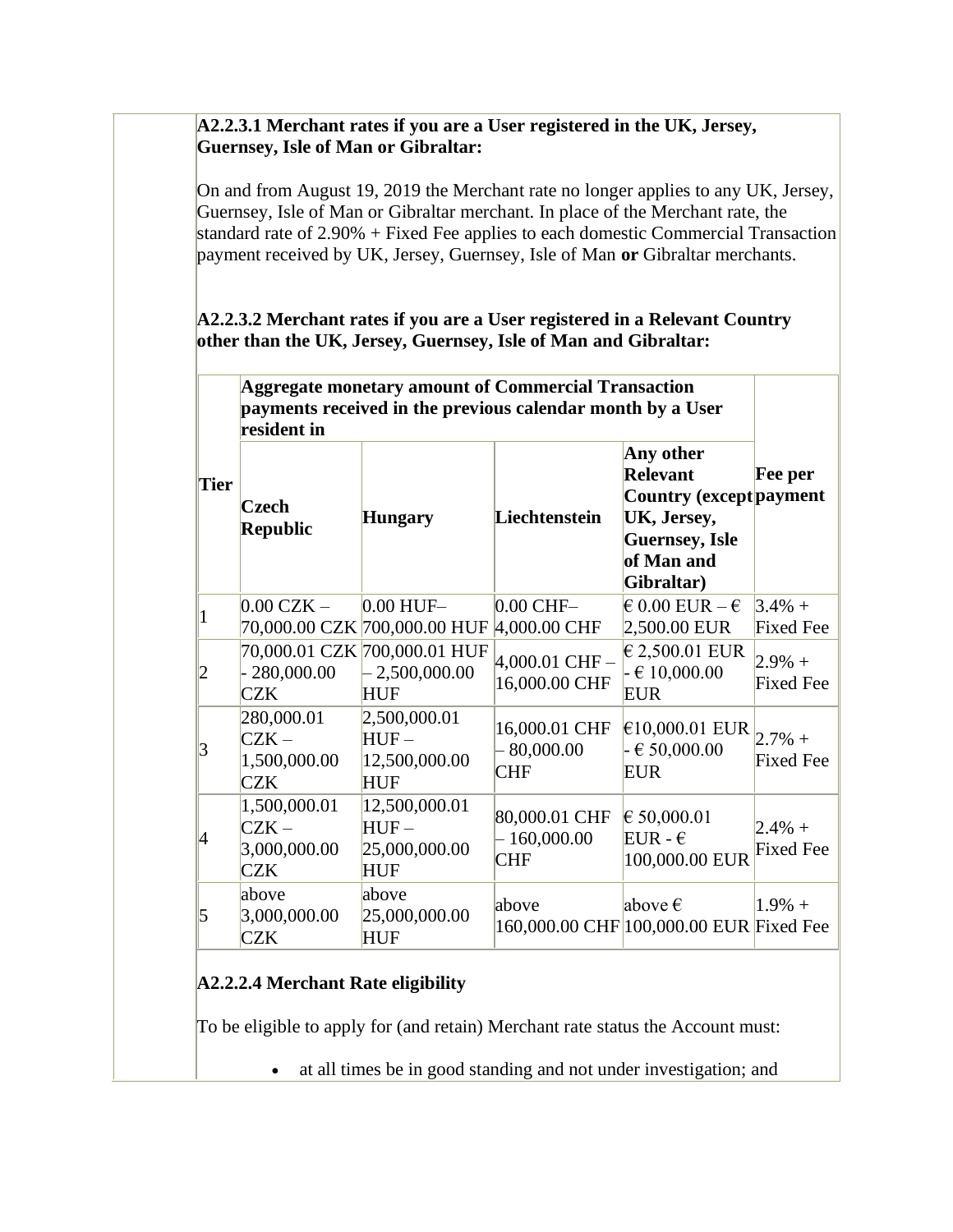|                           | have received more than the Tier 1 ceiling amount (jn the currency<br>$\bullet$<br>associated with the User's country of residence as outlined in the tables<br>above) in Commercial Transaction payments in the previous calendar<br>month.                               |                         |  |  |  |  |  |
|---------------------------|----------------------------------------------------------------------------------------------------------------------------------------------------------------------------------------------------------------------------------------------------------------------------|-------------------------|--|--|--|--|--|
|                           | PayPal may downgrade an Account to the Standard rate at any time if the above<br>conditions are not met or there are unresolved chargebacks against the Account. See<br>also section 5.4.                                                                                  |                         |  |  |  |  |  |
|                           | If PayPal downgrades your Account you will need to apply to PayPal again for<br>your Account to get Merchant rate status.                                                                                                                                                  |                         |  |  |  |  |  |
|                           | You may apply to receive the Merchant rate for your Account using the dedicated<br>online <b>application form</b> when logged into your PayPal account. If your application<br>is rejected, please note that you may only submit an application once every thirty<br>days. |                         |  |  |  |  |  |
|                           | Merchant rates do not apply to Commercial Transaction payments received through<br>the Website Payments Pro suite of payment functionality, Virtual Terminal and<br>PayPal Here.                                                                                           |                         |  |  |  |  |  |
|                           | The Fee for Receiving Domestic Commercial Transaction payments applies plus an<br>additional percentage-based Cross Border Fee as set out in the table below<br>(depending on the sender's country).                                                                       |                         |  |  |  |  |  |
|                           | Note: Cross Border Euro or Swedish Krona payments made between Accounts<br>registered in the European Union or EEA will be treated as Domestic Commercial<br>Transaction payments for the purpose of applying Fees.                                                        |                         |  |  |  |  |  |
|                           | <b>A2.3.1 Everywhere except Ireland</b>                                                                                                                                                                                                                                    |                         |  |  |  |  |  |
| A2.3                      | <b>Sender's country</b>                                                                                                                                                                                                                                                    | <b>Cross Border Fee</b> |  |  |  |  |  |
| <b>Receiving</b>          | Northern Europe                                                                                                                                                                                                                                                            | 0.5%                    |  |  |  |  |  |
| Cross                     | Europe I                                                                                                                                                                                                                                                                   | 0.5%                    |  |  |  |  |  |
| <b>Border</b><br>payments | US / Canada                                                                                                                                                                                                                                                                | 2.0%                    |  |  |  |  |  |
| (Selling)                 | Europe II                                                                                                                                                                                                                                                                  | 2.0%                    |  |  |  |  |  |
|                           | <b>Rest of World</b>                                                                                                                                                                                                                                                       | 2.0%                    |  |  |  |  |  |
|                           | A2.3.2 Ireland                                                                                                                                                                                                                                                             |                         |  |  |  |  |  |
|                           | <b>Sender's country</b>                                                                                                                                                                                                                                                    | <b>Cross Border Fee</b> |  |  |  |  |  |
|                           | Northern Europe                                                                                                                                                                                                                                                            | 0.4%                    |  |  |  |  |  |
|                           | Europe I                                                                                                                                                                                                                                                                   | 0.5%                    |  |  |  |  |  |
|                           | US / Canada                                                                                                                                                                                                                                                                | 1.0%                    |  |  |  |  |  |
|                           | Europe II                                                                                                                                                                                                                                                                  | 1.3%                    |  |  |  |  |  |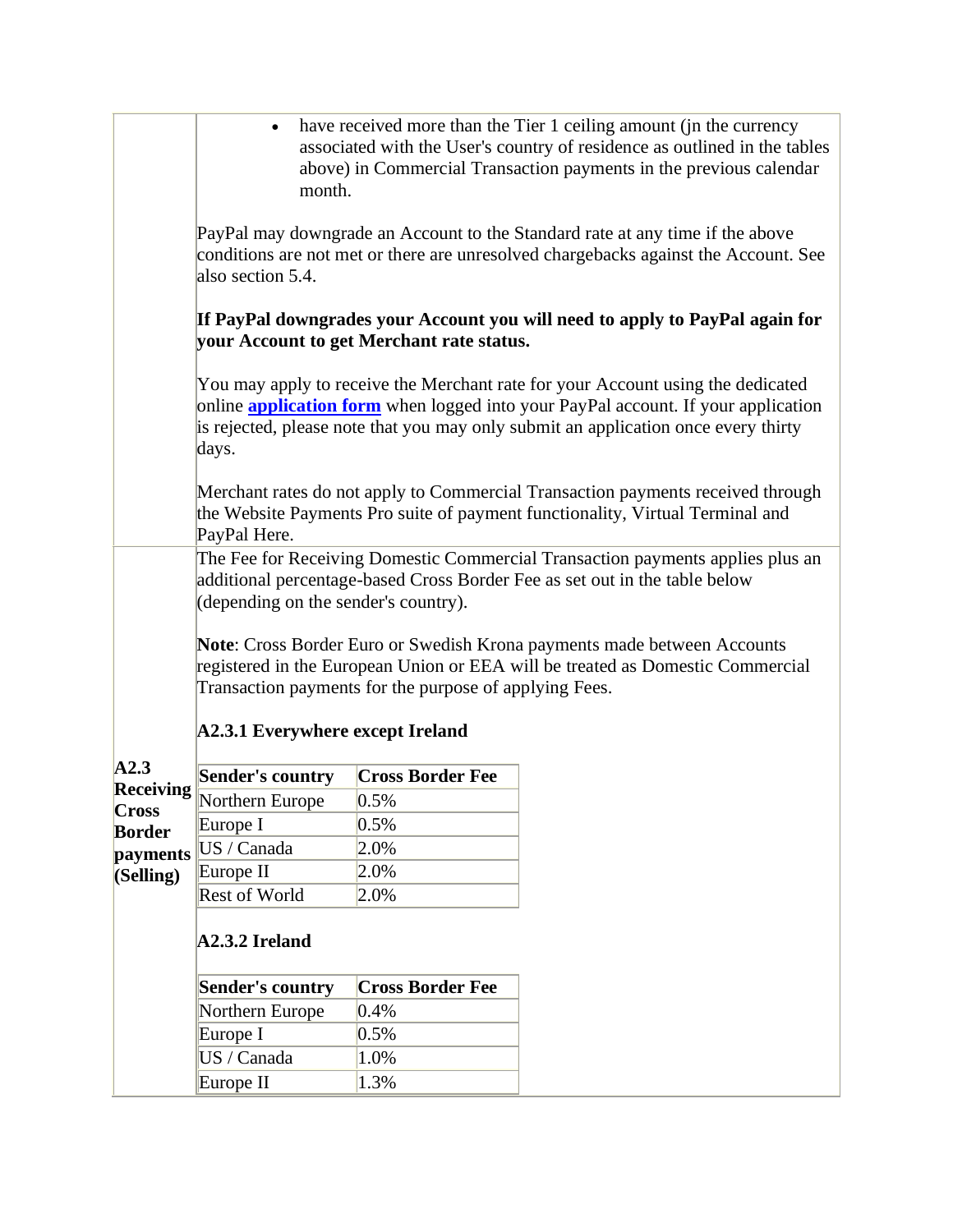|                                     | <b>Rest of World</b>                                                                                                                                                                                                                                                                                                                                        | 2.0% |                                                                                                                                                                                                                                                                                                                                            |                                    |  |  |  |
|-------------------------------------|-------------------------------------------------------------------------------------------------------------------------------------------------------------------------------------------------------------------------------------------------------------------------------------------------------------------------------------------------------------|------|--------------------------------------------------------------------------------------------------------------------------------------------------------------------------------------------------------------------------------------------------------------------------------------------------------------------------------------------|------------------------------------|--|--|--|
|                                     | this section A2.3.2.                                                                                                                                                                                                                                                                                                                                        |      | On further immediate notice published by PayPal on the Policy Updates page<br>(accessible via the Legal footer on most PayPal site pages) on or after August 19,<br>2019 (as PayPal may determine in its sole discretion), the Fees set out in section<br>A2.3.1 shall apply to Users registered in Ireland instead of the Fees set out in |                                    |  |  |  |
|                                     | For Domestic Transactions received through QR codes in person in your PayPal<br>account, PayPal shall charge a Variable Fee in an amount equal to the percentage<br>listed in the table below based on the country in which your PayPal account is<br>registered ("QR Variable Fee") of the respective payment transaction amount plus<br>the QR Fixed Fee. |      |                                                                                                                                                                                                                                                                                                                                            |                                    |  |  |  |
|                                     | Country                                                                                                                                                                                                                                                                                                                                                     |      | <b>QR Variable Fee</b>                                                                                                                                                                                                                                                                                                                     |                                    |  |  |  |
|                                     | <b>United Kingdom</b>                                                                                                                                                                                                                                                                                                                                       |      | 1.50%                                                                                                                                                                                                                                                                                                                                      |                                    |  |  |  |
|                                     | Republic of Ireland                                                                                                                                                                                                                                                                                                                                         |      | 0.90%                                                                                                                                                                                                                                                                                                                                      |                                    |  |  |  |
|                                     | Latvia                                                                                                                                                                                                                                                                                                                                                      |      | 0.90%                                                                                                                                                                                                                                                                                                                                      |                                    |  |  |  |
|                                     | Malta                                                                                                                                                                                                                                                                                                                                                       |      | 0.90%                                                                                                                                                                                                                                                                                                                                      |                                    |  |  |  |
|                                     | Estonia                                                                                                                                                                                                                                                                                                                                                     |      | 0.90%                                                                                                                                                                                                                                                                                                                                      |                                    |  |  |  |
|                                     | Slovenia                                                                                                                                                                                                                                                                                                                                                    |      | 0.90%                                                                                                                                                                                                                                                                                                                                      |                                    |  |  |  |
|                                     | Slovakia                                                                                                                                                                                                                                                                                                                                                    |      | 0.90%                                                                                                                                                                                                                                                                                                                                      |                                    |  |  |  |
|                                     | Cyprus                                                                                                                                                                                                                                                                                                                                                      |      | 0.90%                                                                                                                                                                                                                                                                                                                                      |                                    |  |  |  |
| A2.4.                               | Greece<br>Czech Republic<br>Hungary                                                                                                                                                                                                                                                                                                                         |      | 0.90%                                                                                                                                                                                                                                                                                                                                      |                                    |  |  |  |
| <b>Receiving</b><br><b>Domestic</b> |                                                                                                                                                                                                                                                                                                                                                             |      | 0.90%                                                                                                                                                                                                                                                                                                                                      |                                    |  |  |  |
| payments                            |                                                                                                                                                                                                                                                                                                                                                             |      | 0.90%                                                                                                                                                                                                                                                                                                                                      |                                    |  |  |  |
| through                             | If the country in which your PayPal account is registered is not listed in the table                                                                                                                                                                                                                                                                        |      |                                                                                                                                                                                                                                                                                                                                            |                                    |  |  |  |
| <b>QR</b> codes<br>in person        | above, the feature is not available in your country.                                                                                                                                                                                                                                                                                                        |      |                                                                                                                                                                                                                                                                                                                                            |                                    |  |  |  |
|                                     | The " <b>QR Fixed Fee</b> " means a fixed fee in an amount in the respective transaction<br>currency received through QR codes in person as set out below:<br><b>QR FIXED FEE IN TRANSACTION CURRENCY</b>                                                                                                                                                   |      |                                                                                                                                                                                                                                                                                                                                            |                                    |  |  |  |
|                                     |                                                                                                                                                                                                                                                                                                                                                             |      |                                                                                                                                                                                                                                                                                                                                            |                                    |  |  |  |
|                                     | Australian dollars:                                                                                                                                                                                                                                                                                                                                         |      | AUD 0.10 Mexican pesos:                                                                                                                                                                                                                                                                                                                    | <b>MXN 2.00</b>                    |  |  |  |
|                                     | Brazilian real:                                                                                                                                                                                                                                                                                                                                             |      | BRL 0.20 New Taiwan dollars:                                                                                                                                                                                                                                                                                                               | <b>TWD 3.00</b>                    |  |  |  |
|                                     | British pounds:                                                                                                                                                                                                                                                                                                                                             |      | GBP 0.10 New Zealand dollars:                                                                                                                                                                                                                                                                                                              | $NZD$ 0.15                         |  |  |  |
|                                     | Canadian dollars:                                                                                                                                                                                                                                                                                                                                           |      | CAD 0.10 Norwegian kroner:                                                                                                                                                                                                                                                                                                                 | <b>NOK 1.00</b>                    |  |  |  |
|                                     | Czech korunas:<br>Danish kroner:                                                                                                                                                                                                                                                                                                                            |      | CZK 3.00 Philippine pesos:                                                                                                                                                                                                                                                                                                                 | <b>PHP 5.00</b>                    |  |  |  |
|                                     |                                                                                                                                                                                                                                                                                                                                                             |      | DKK 0.70 Polish zloty:                                                                                                                                                                                                                                                                                                                     | <b>PLN 0.50</b>                    |  |  |  |
|                                     | Euros:                                                                                                                                                                                                                                                                                                                                                      |      | EUR 0.10 Russian rubles:<br>HKD 0.80 Swedish kronor:                                                                                                                                                                                                                                                                                       | <b>RUB 3.00</b><br><b>SEK 1.00</b> |  |  |  |
|                                     | Hong Kong dollars:<br>Hungarian forints:                                                                                                                                                                                                                                                                                                                    |      |                                                                                                                                                                                                                                                                                                                                            | CHF 0.10                           |  |  |  |
|                                     | HUF 30.00 Swiss francs:<br>Israeli new shekels:<br>ILS 0.40 Singapore dollars:                                                                                                                                                                                                                                                                              |      |                                                                                                                                                                                                                                                                                                                                            | SGD $0.20$                         |  |  |  |
|                                     |                                                                                                                                                                                                                                                                                                                                                             |      |                                                                                                                                                                                                                                                                                                                                            |                                    |  |  |  |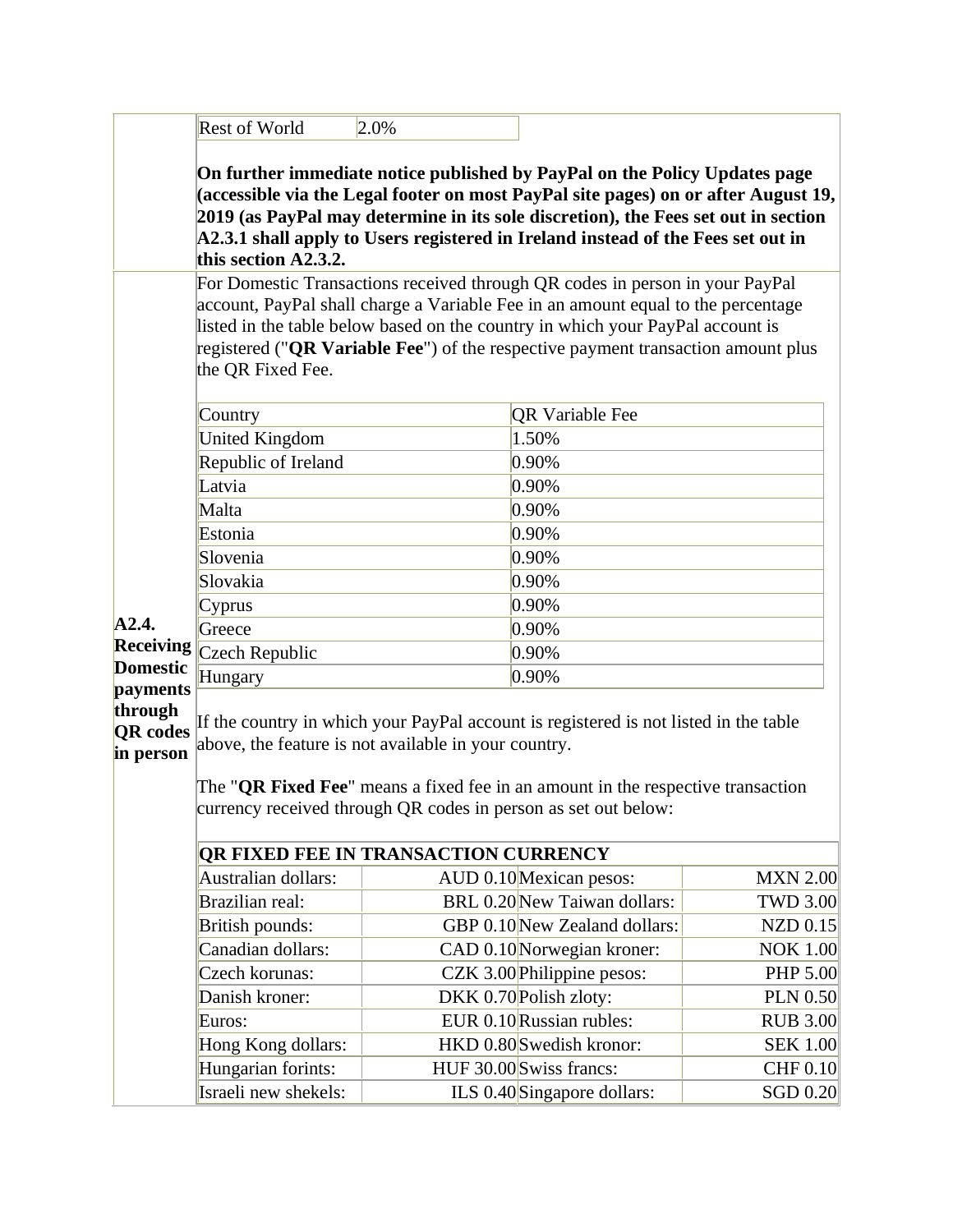|                     | Japanese yen:                                                                        |  | JPY 12.00 Thai baht:       | <b>THB 4.00</b> |  |  |  |
|---------------------|--------------------------------------------------------------------------------------|--|----------------------------|-----------------|--|--|--|
|                     | Malaysian ringgits:                                                                  |  | MYR 0.70 US dollars:       | USD 0.10        |  |  |  |
|                     | The QR Variable Fee applies plus the QR Fixed Fee plus an additional percentage-     |  |                            |                 |  |  |  |
|                     | based Cross Border Fee ("Cross Border QR Fee") as set out in the table below         |  |                            |                 |  |  |  |
|                     | (depending on the sender's country):                                                 |  |                            |                 |  |  |  |
|                     |                                                                                      |  |                            |                 |  |  |  |
| A2.5.               | <b>Sender's country</b>                                                              |  | <b>Cross Border QR Fee</b> |                 |  |  |  |
|                     | Receiving Northern Europe/Europe I                                                   |  | 0.50%                      |                 |  |  |  |
| <b>Cross-</b>       | Europe II/US/Canada/any other country                                                |  | 2.00%                      |                 |  |  |  |
| <b>Border</b>       |                                                                                      |  |                            |                 |  |  |  |
| payments<br>through | If your account is registered in the Republic of Ireland, the following Cross Border |  |                            |                 |  |  |  |
| <b>QR</b> codes     | QR Fees shall apply:                                                                 |  |                            |                 |  |  |  |
| in person           |                                                                                      |  |                            |                 |  |  |  |
|                     | Sender's country                                                                     |  | <b>Cross Border QR Fee</b> |                 |  |  |  |
|                     | Northern Europe/Europe I                                                             |  | 0.50%                      |                 |  |  |  |
|                     | Europe II                                                                            |  | 1.30%                      |                 |  |  |  |
|                     | US/Canada/any other country                                                          |  | 2.00%                      |                 |  |  |  |

# **A3. Other Fees**

| <b>Activity or</b><br><b>Event</b> | Fee                                                                                                                                                                                                                                                                                                                           |  |  |  |  |
|------------------------------------|-------------------------------------------------------------------------------------------------------------------------------------------------------------------------------------------------------------------------------------------------------------------------------------------------------------------------------|--|--|--|--|
|                                    | A3.1.1 For currency conversions of amounts in your PayPal account that<br>do not form part of a specific transaction into or out of your account (e.g.<br>converting your balance to another currency) and for transactions<br>involving a currency conversion for which the seller has agreed to bear the<br>conversion fee: |  |  |  |  |
|                                    | 2.5% above the base exchange rate (to form the transaction exchange rate).                                                                                                                                                                                                                                                    |  |  |  |  |
| <b>Conversion</b>                  | A3.1.2 For all other transactions involving a currency conversion<br>A3.1 Currency (including conversion of amounts returned to you as refunds or refused<br>payments):                                                                                                                                                       |  |  |  |  |
|                                    | A3.1.2.1If you are a User registered in a Relevant Country other than the<br>UK, Jersey, Guernsey, Isle of Man, Gibraltar and Ireland:                                                                                                                                                                                        |  |  |  |  |
|                                    | 4.0% above the base exchange rate (to form the transaction exchange rate).                                                                                                                                                                                                                                                    |  |  |  |  |
|                                    | A3.1.2.2 If you are a User registered in the UK, Jersey, Guernsey, Isle of<br>Man Gibraltar or Ireland:                                                                                                                                                                                                                       |  |  |  |  |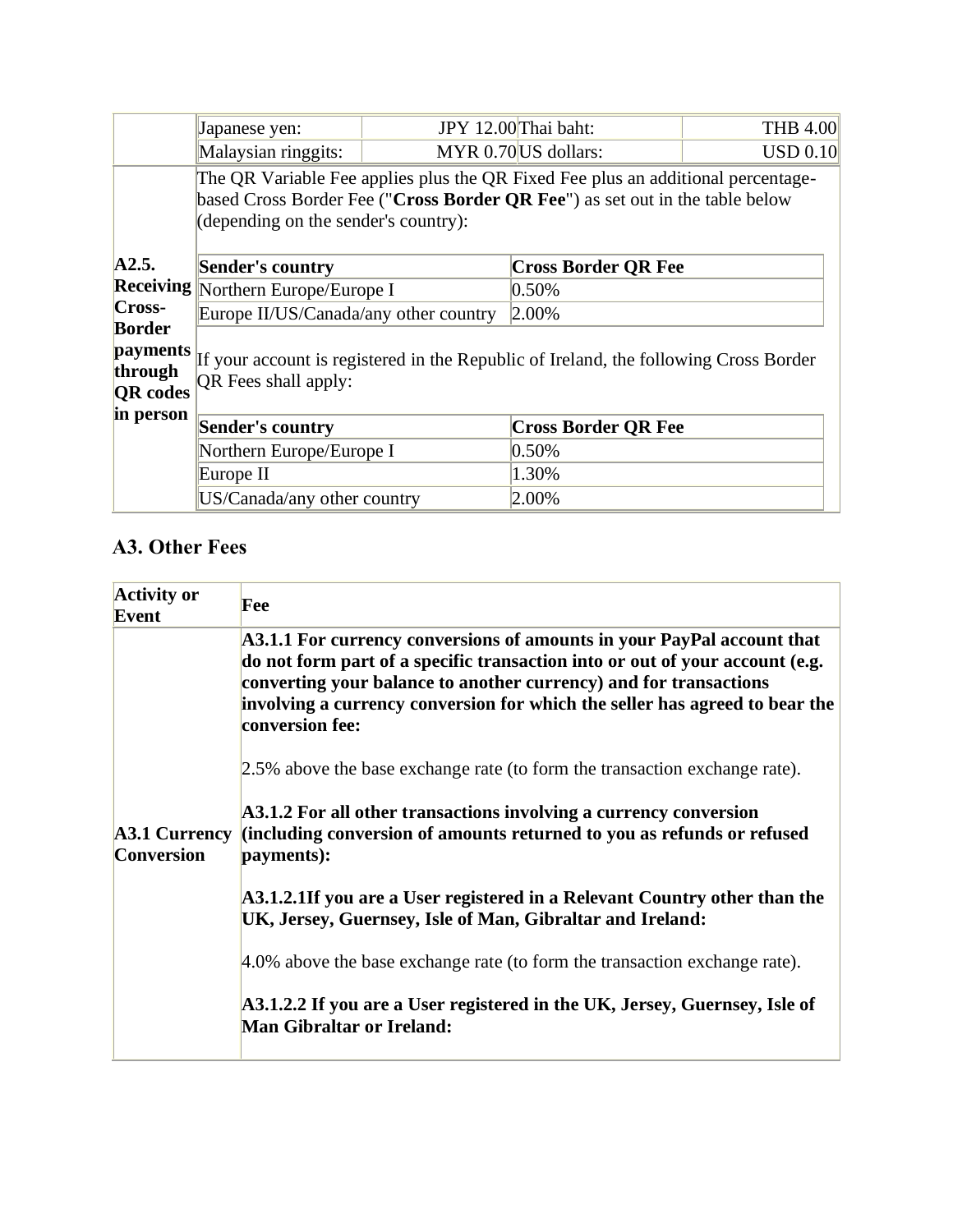| Between 3.0% and 4.0% above the base exchange rate (to form the transaction<br>exchange rate) depending on the currency <b>into which</b> the relevant amount is<br>converted (please refer to the table below): |                                                                                                  |                                                                    |                                                                                                                          |
|------------------------------------------------------------------------------------------------------------------------------------------------------------------------------------------------------------------|--------------------------------------------------------------------------------------------------|--------------------------------------------------------------------|--------------------------------------------------------------------------------------------------------------------------|
| Currency and Code                                                                                                                                                                                                | Currency<br>Conversion Fee for<br>UK, Jersey,<br>Guernsey, Isle of<br>Man and Gibraltar<br>Users | Current<br>Currency<br>Conversion<br>Fee for<br><b>Irish Users</b> | Currency<br>Conversion Fee for<br><b>Irish Users effective</b><br>on further notice on<br>or after August 19<br>$2019 *$ |
| Australian Dollar<br>$(AUD)$ :                                                                                                                                                                                   | 4.0%                                                                                             |                                                                    | 4.0%                                                                                                                     |
| <b>Brazilian Real</b><br>$(BRL)$ :                                                                                                                                                                               | 4.0%                                                                                             |                                                                    | 4.0%                                                                                                                     |
| Canadian Dollar<br>$(CAD)$ :                                                                                                                                                                                     | 3.75%                                                                                            | 3.0%                                                               | 3.25%                                                                                                                    |
| Czech Koruna<br>$(CZK)$ :                                                                                                                                                                                        | 3.75%                                                                                            | 3.5%                                                               | 3.75%                                                                                                                    |
| Danish Krone<br>$(DKK)$ :                                                                                                                                                                                        | 3.75%                                                                                            | 3.5%                                                               | 3.75%                                                                                                                    |
| Euro (EUR):                                                                                                                                                                                                      | 3.75%                                                                                            | 3.5%                                                               | 3.75%                                                                                                                    |
| Hong Kong Dollar<br>$(HKD)$ :                                                                                                                                                                                    | 4.0%                                                                                             |                                                                    | 4.0%                                                                                                                     |
| Hungarian Forint<br>(HUF):                                                                                                                                                                                       | 3.75%                                                                                            | 3.5%                                                               | 3.75%                                                                                                                    |
| Israeli Shekel (ILS):                                                                                                                                                                                            | 4.0%<br>4.0%                                                                                     |                                                                    | 4.0%                                                                                                                     |
| Japanese Yen (JPY):                                                                                                                                                                                              |                                                                                                  |                                                                    | 4.0%                                                                                                                     |
| Malaysian Ringgit<br>$(MYR)$ :                                                                                                                                                                                   | 4.0%                                                                                             |                                                                    | 4.0%                                                                                                                     |
| <b>Mexican Peso</b><br>$(MXN)$ :                                                                                                                                                                                 | 4.0%                                                                                             | 4.0%                                                               |                                                                                                                          |
| New Zealand Dollar<br>$(NZD)$ :                                                                                                                                                                                  | 4.0%                                                                                             |                                                                    |                                                                                                                          |
| Norwegian Krone<br>(NOK):                                                                                                                                                                                        | 3.75%                                                                                            | 3.5%                                                               | 3.75%                                                                                                                    |
| Philippine Peso<br>$(PHP)$ :                                                                                                                                                                                     | 4.0%                                                                                             |                                                                    | 4.0%                                                                                                                     |
| Polish Zloty (PLN):                                                                                                                                                                                              | 3.75%                                                                                            | 3.5%                                                               | 3.75%                                                                                                                    |
| Russian Ruble<br>$(RUB)$ :                                                                                                                                                                                       | 3.75%                                                                                            | 3.5%                                                               | 3.75%                                                                                                                    |
| Singapore Dollar<br>$(SGD)$ :                                                                                                                                                                                    | 4.0%                                                                                             |                                                                    | 4.0%                                                                                                                     |
| Swedish Krona<br>(SEK):                                                                                                                                                                                          | 3.75%                                                                                            | 3.5%                                                               | 3.75%                                                                                                                    |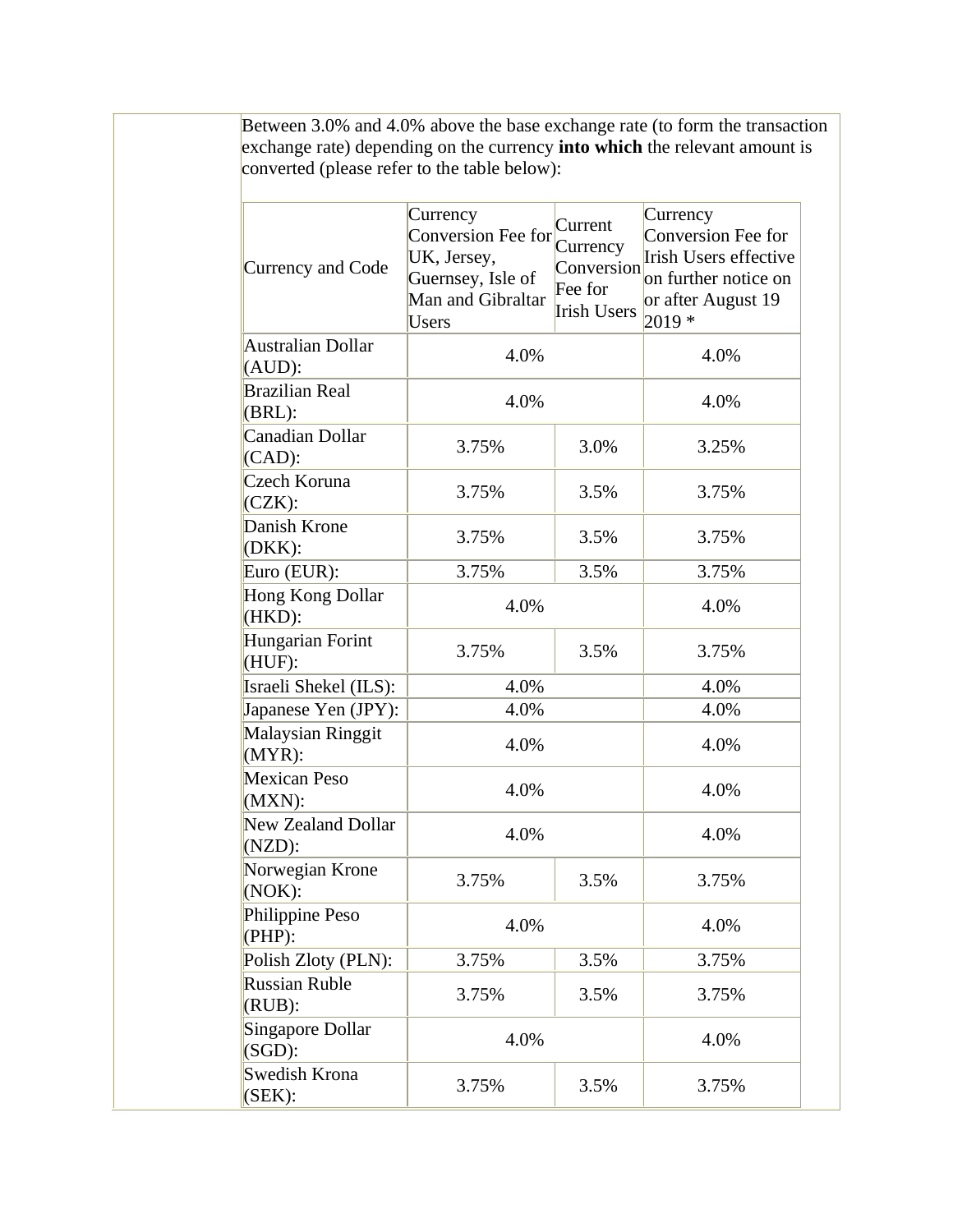|                                                                                                                                                                                        | Swiss Franc (CHF):                                                                                                                                                                                        | 3.75%                                          | 3.5% | 3.75%                                                                                                                                                                                                                                                                                                             |  |  |  |
|----------------------------------------------------------------------------------------------------------------------------------------------------------------------------------------|-----------------------------------------------------------------------------------------------------------------------------------------------------------------------------------------------------------|------------------------------------------------|------|-------------------------------------------------------------------------------------------------------------------------------------------------------------------------------------------------------------------------------------------------------------------------------------------------------------------|--|--|--|
|                                                                                                                                                                                        | <b>Taiwan New Dollar</b><br>(TWD):                                                                                                                                                                        | 4.0%                                           | 4.0% |                                                                                                                                                                                                                                                                                                                   |  |  |  |
|                                                                                                                                                                                        | Thai Baht (THB):                                                                                                                                                                                          | 4.0%                                           |      | 4.0%                                                                                                                                                                                                                                                                                                              |  |  |  |
|                                                                                                                                                                                        | U.K. Pounds Sterling<br>$(GBP)$ :                                                                                                                                                                         | 3.75%                                          | 3.5% | 3.75%                                                                                                                                                                                                                                                                                                             |  |  |  |
|                                                                                                                                                                                        | U.S. Dollar (USD):                                                                                                                                                                                        | 3.75%                                          | 3.0% | 3.25%                                                                                                                                                                                                                                                                                                             |  |  |  |
|                                                                                                                                                                                        | August 19, 2019 (as PayPal may determine in its sole discretion), the<br>after August 19, 2019" set out above shall apply to Users registered in<br>above.                                                |                                                |      | * On further immediate notice published by PayPal on the Policy Updates<br>page (accessible via the Legal footer on most PayPal site pages) on or after<br>"Currency Conversion Fee for Irish Users effective on further notice on or<br>Ireland instead of the "Currency Conversion Fee for Irish Users" set out |  |  |  |
|                                                                                                                                                                                        | A3.2.1 Withdrawal directly to a bank account (where available*)                                                                                                                                           |                                                |      |                                                                                                                                                                                                                                                                                                                   |  |  |  |
|                                                                                                                                                                                        | Free (when no currency conversion is involved <sup>**</sup> )                                                                                                                                             |                                                |      |                                                                                                                                                                                                                                                                                                                   |  |  |  |
|                                                                                                                                                                                        | If you withdraw your balance in a currency other than the currency in which<br>the balance on your Account is denominated, you will additionally be charged<br>Currency Conversion Fees as set out above. |                                                |      |                                                                                                                                                                                                                                                                                                                   |  |  |  |
|                                                                                                                                                                                        | * Withdrawal to a bank account may not be possible in all countries.                                                                                                                                      |                                                |      |                                                                                                                                                                                                                                                                                                                   |  |  |  |
|                                                                                                                                                                                        | ** A currency conversion (and Currency Conversion Fees) may also apply –<br>see section 6 (Withdrawing/Redeeming E- money) for details.                                                                   |                                                |      |                                                                                                                                                                                                                                                                                                                   |  |  |  |
| A3.2                                                                                                                                                                                   | $A3.2.2$ Withdrawal to/through a card (where available*)                                                                                                                                                  |                                                |      |                                                                                                                                                                                                                                                                                                                   |  |  |  |
| <b>Withdrawing</b><br>A3.2.2.1 Users in the United Kingdom, Jersey, Guernsey and Isle of Man:<br>vour Balance                                                                          |                                                                                                                                                                                                           |                                                |      |                                                                                                                                                                                                                                                                                                                   |  |  |  |
|                                                                                                                                                                                        |                                                                                                                                                                                                           | Free (when no currency conversion is involved) |      |                                                                                                                                                                                                                                                                                                                   |  |  |  |
|                                                                                                                                                                                        | A3.2.2.2 Users in Romania, Slovenia, Bulgaria                                                                                                                                                             |                                                |      |                                                                                                                                                                                                                                                                                                                   |  |  |  |
| 1% of the amount transferred with a minimum and maximum fee depending on<br>the currency in which the card is denominated (we call this the Withdrawal<br>Currency) $**$ , as follows: |                                                                                                                                                                                                           |                                                |      |                                                                                                                                                                                                                                                                                                                   |  |  |  |
|                                                                                                                                                                                        |                                                                                                                                                                                                           |                                                |      |                                                                                                                                                                                                                                                                                                                   |  |  |  |
|                                                                                                                                                                                        | Withdrawal<br>Currency<br>Fee                                                                                                                                                                             | Minimum Maximum<br>Fee                         |      |                                                                                                                                                                                                                                                                                                                   |  |  |  |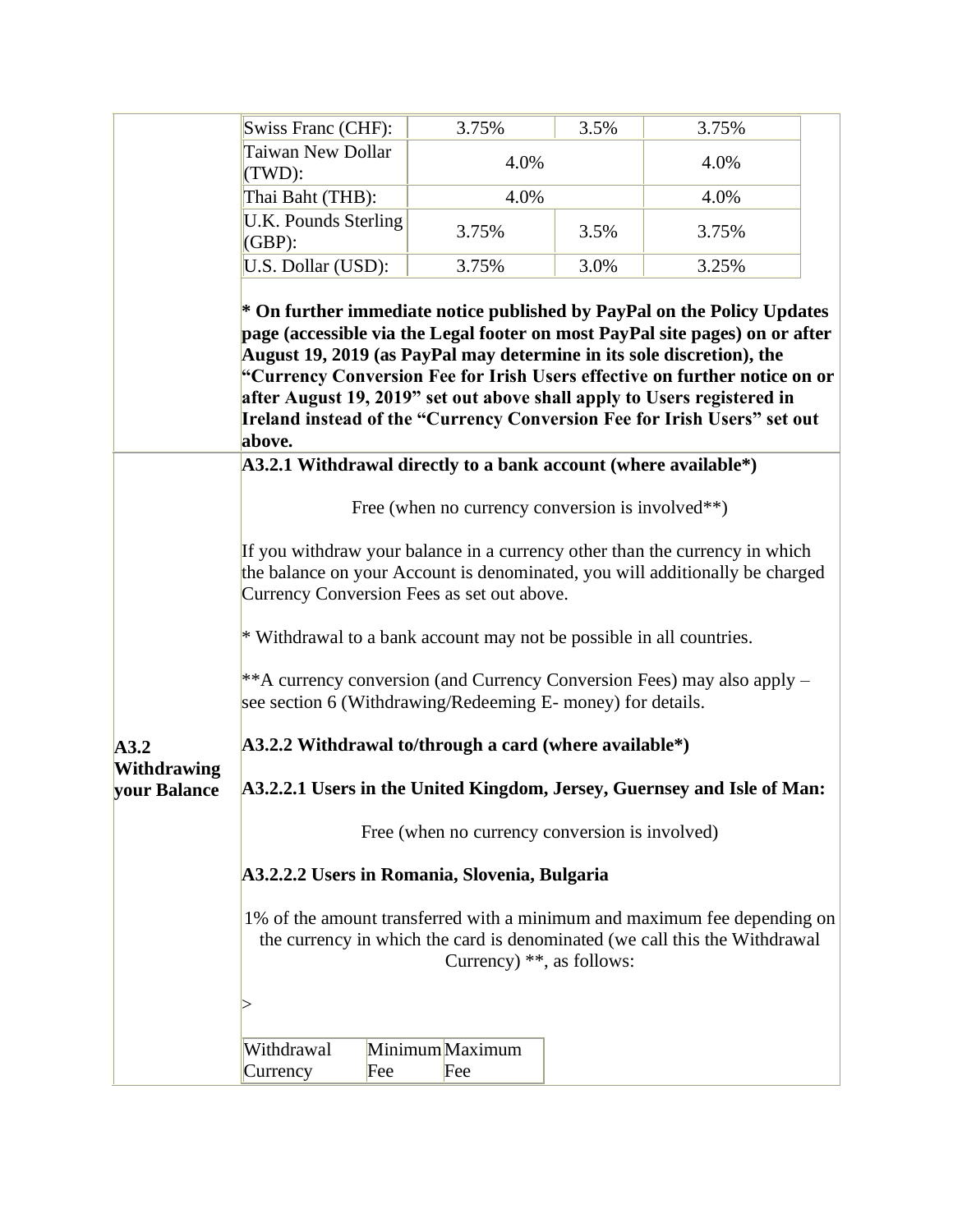| <b>United Arab</b><br>Emirates | 0.90<br><b>AED</b>           | 36.70 AED              |
|--------------------------------|------------------------------|------------------------|
| Dirham<br>Australian           | 0.25                         | 10.00 AUD              |
| Dollar                         | AUD                          |                        |
| <b>Bulgarian Lev</b>           | 0.50<br><b>BGN</b>           | 20.00 BGN              |
| Canadian                       | 0.25                         | 10.00 CAD              |
| Dollar                         | <b>CAD</b>                   |                        |
| <b>Swiss Franc</b>             |                              | $0.25$ CHF $10.00$ CHF |
| Czech Koruna                   |                              | 5.70 CZK 230.00 CZK    |
| Danish Krone                   | $ 1.80\rangle$<br><b>DKK</b> | 70.00 DKK              |
| Euro                           |                              | $0.25$ EUR $10.00$ EUR |
| <b>British Pound</b>           |                              | $0.20$ GBP $8.00$ GBP  |
| Hong Kong<br>Dollar            | 2.00<br><b>HKD</b>           | 80.00 HKD              |
| Croatian Kuna                  | 2.00<br><b>HRK</b>           | 70.00 HRK              |
| Hungarian                      | 70.00                        | 2900.00                |
| Forint                         | <b>HUF</b>                   | <b>HUF</b>             |
| Israeli New<br>Shekel          | 1.00 ILS                     | $40.00$ ILS            |
| Japanese Yen                   | $30$ JPY                     | 1100 JPY               |
| Kuwaiti Dinar                  | 1 KWD                        | No max                 |
| Sri Lanka                      | 50.00                        | 1800.00                |
| Rupee                          | <b>LKR</b>                   | <b>LKR</b>             |
| <b>Mexican Peso</b>            | 5.00<br><b>MXN</b>           | 200.00<br><b>MXN</b>   |
| Malaysian<br>Ringgit           | 1.00<br>MYR                  | 40.00 MYR              |
| Norwegian<br>Kroner            | 1.00<br><b>NOK</b>           | 40.00 NOK              |
| New Zealand<br>Dollar          | 0.40<br><b>NZD</b>           | 15.00 NZD              |
| Philippine Peso                | 10.00<br><b>PHP</b>          | 500.00 PHP             |
| Polish Zloty                   |                              | 1.00 PLN 40.00 PLN     |
| Qatari Rial                    | 1.00<br>QAR                  | 40.00 QAR              |
| Romania New<br>Lei             | 1.00<br><b>RON</b>           | 40.00 RON              |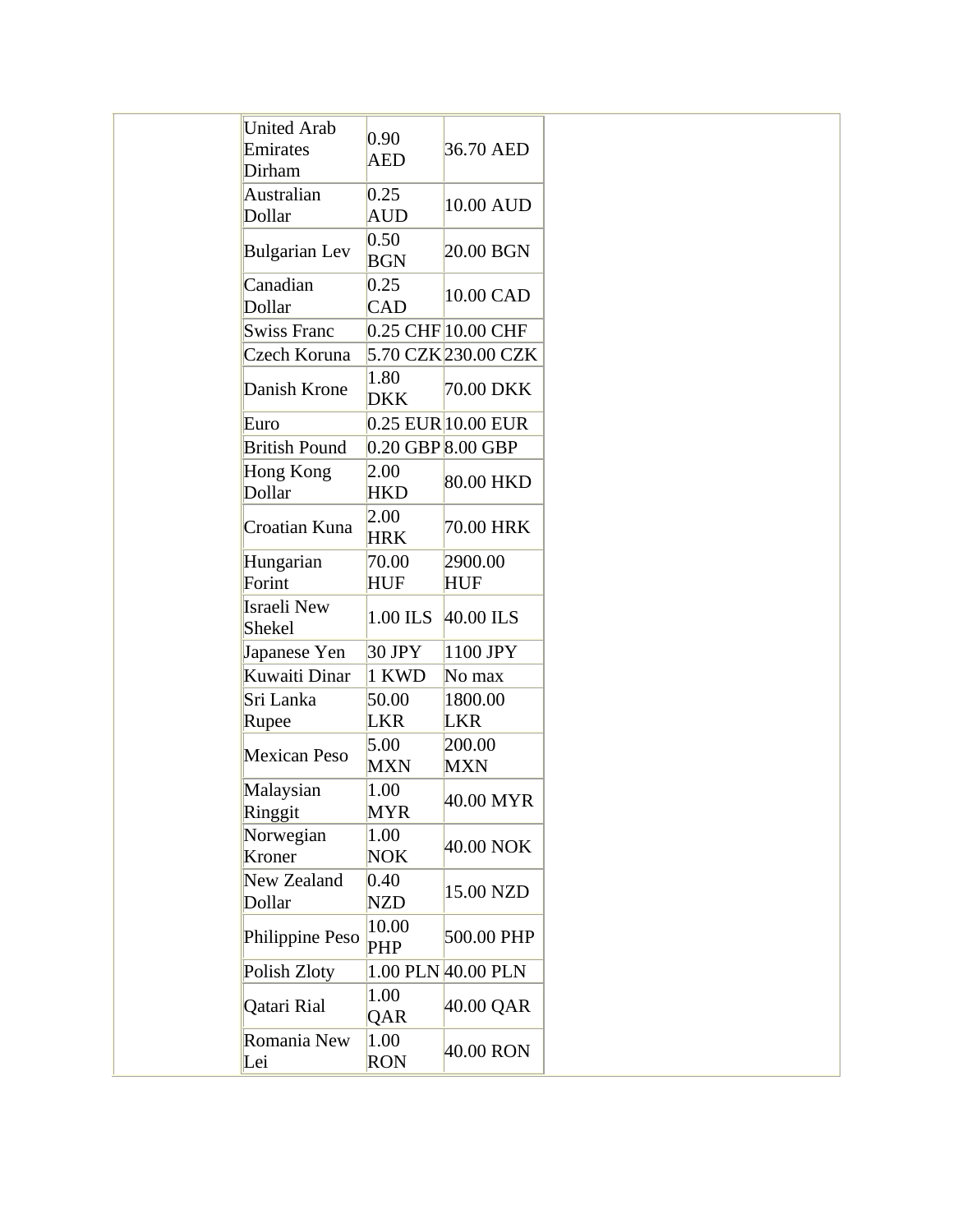| Serbian Dinar                     | 25.00           | 1000.00                |  |  |
|-----------------------------------|-----------------|------------------------|--|--|
|                                   | RSD             | RSD                    |  |  |
| Russian Rouble                    | 20.00           | 700.00 RUB             |  |  |
|                                   | RUB             |                        |  |  |
| Swedish Krona 2.50 SEK 100.00 SEK |                 |                        |  |  |
| Singapore<br>Dollar               |                 | $0.50$ SGD $15.00$ SGD |  |  |
| Thai Baht                         |                 | 8.00 THB 320.00 THB    |  |  |
| Turkish Lira                      |                 | 1.50 TRY 60.00 TRY     |  |  |
| US Dollar                         | \$0.25<br>USD   | \$10.00USD             |  |  |
| South African<br>Rand             |                 | 3.60 ZAR 145.00 ZAR    |  |  |
| All other                         | Nο              |                        |  |  |
| currencies                        | minimum/maximum |                        |  |  |
|                                   | fee             |                        |  |  |

#### **A3.2.2.3 Users in Cyprus, Estonia, Gibraltar, Liechtenstein, Lithuania, Latvia, Malta, Slovakia and San Marino\*:**

The following fee applies per withdrawal \*\*, depending on the currency in which the card is denominated (we call this the Withdrawal Currency).

|            | <b>Currency Fee per Transaction</b> |
|------------|-------------------------------------|
| <b>AED</b> | 10                                  |
| <b>ALL</b> | 276                                 |
| <b>ANG</b> | 4                                   |
| <b>AOA</b> | 1233                                |
| <b>ARS</b> | 8                                   |
| <b>AUD</b> | 3.50                                |
| <b>AWG</b> | 5                                   |
| <b>BAM</b> | $\overline{4}$                      |
| <b>BBD</b> | 5                                   |
| <b>BGN</b> | 3.50                                |
| <b>BIF</b> | 4725                                |
| <b>BMD</b> | 3                                   |
| <b>BND</b> | 3                                   |
| <b>BOB</b> | 17                                  |
| <b>BRL</b> | 4.50                                |
| <b>BSD</b> | 3                                   |
| <b>BTN</b> | 178                                 |
| <b>BWP</b> | 27                                  |
| <b>CAD</b> | 3                                   |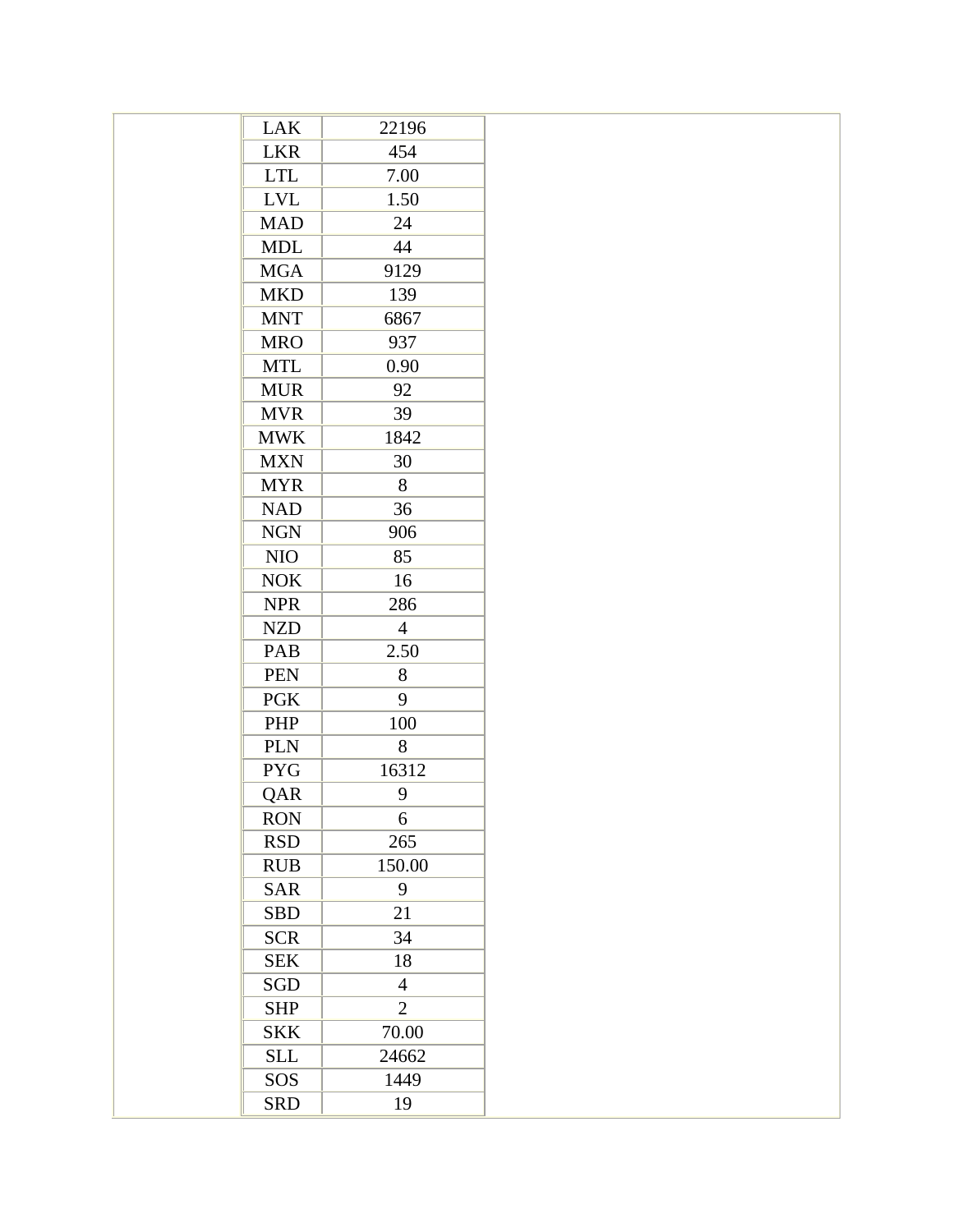|                            | <b>SZL</b>                                                                            |  | 36                   |                                                                                                                                                                                                                                           |
|----------------------------|---------------------------------------------------------------------------------------|--|----------------------|-------------------------------------------------------------------------------------------------------------------------------------------------------------------------------------------------------------------------------------------|
|                            | <b>THB</b>                                                                            |  | 90.00                |                                                                                                                                                                                                                                           |
|                            | <b>TJS</b>                                                                            |  | 26.00                |                                                                                                                                                                                                                                           |
|                            | <b>TOP</b>                                                                            |  | 6                    |                                                                                                                                                                                                                                           |
|                            | <b>TRY</b>                                                                            |  | 3.80                 |                                                                                                                                                                                                                                           |
|                            | <b>TTD</b>                                                                            |  | 17                   |                                                                                                                                                                                                                                           |
|                            | <b>TWD</b>                                                                            |  | 87.50                |                                                                                                                                                                                                                                           |
|                            | <b>TZS</b>                                                                            |  | 5760                 |                                                                                                                                                                                                                                           |
|                            | <b>UAH</b>                                                                            |  | 61                   |                                                                                                                                                                                                                                           |
|                            | <b>UGX</b>                                                                            |  | 9194                 |                                                                                                                                                                                                                                           |
|                            | <b>USD</b>                                                                            |  | 2.5                  |                                                                                                                                                                                                                                           |
|                            | <b>UYU</b>                                                                            |  | 50                   |                                                                                                                                                                                                                                           |
|                            | <b>UYU</b>                                                                            |  | 50.00                |                                                                                                                                                                                                                                           |
|                            | <b>VND</b>                                                                            |  | 57937                |                                                                                                                                                                                                                                           |
|                            | <b>VUV</b>                                                                            |  | 291                  |                                                                                                                                                                                                                                           |
|                            | <b>WST</b>                                                                            |  | $\tau$               |                                                                                                                                                                                                                                           |
|                            | <b>XAF</b>                                                                            |  | 1478                 |                                                                                                                                                                                                                                           |
|                            | <b>XCD</b>                                                                            |  | $\overline{7}$       |                                                                                                                                                                                                                                           |
|                            | <b>YER</b>                                                                            |  | 626                  |                                                                                                                                                                                                                                           |
|                            | <b>ZAR</b>                                                                            |  | 20                   |                                                                                                                                                                                                                                           |
|                            |                                                                                       |  |                      | * Withdrawal to a card may not be possible in all countries.<br>** A currency conversion (and Currency Conversion Fees) may also apply –<br>see section 6 (Withdrawing/Redeeming E- money) for details.                                   |
|                            |                                                                                       |  |                      | To cover the cost of processing Chargebacks, PayPal assesses a settlement fee                                                                                                                                                             |
|                            | card issuer).<br>Protection Programme.                                                |  |                      | to sellers for credit and debit card payment chargebacks. (A chargeback may<br>occur when a buyer rejects or reverses a charge on his or her card through the<br>This Fee does not apply if the transaction is covered by PayPal's Seller |
| A3.3<br><b>Chargebacks</b> | The Chargeback Fee is as follows and is based on the currency received as<br>follows: |  |                      |                                                                                                                                                                                                                                           |
|                            | Australian Dollar:                                                                    |  | $22.00$ AUD          |                                                                                                                                                                                                                                           |
|                            | <b>Brazilian Real:</b>                                                                |  | 35.00 BRL            |                                                                                                                                                                                                                                           |
|                            | Canadian Dollar:                                                                      |  | 20.00 CAD            |                                                                                                                                                                                                                                           |
|                            | Czech Koruna:                                                                         |  | 400.00<br><b>CZK</b> |                                                                                                                                                                                                                                           |
|                            | Danish Krone:                                                                         |  | 120.00<br><b>DKK</b> |                                                                                                                                                                                                                                           |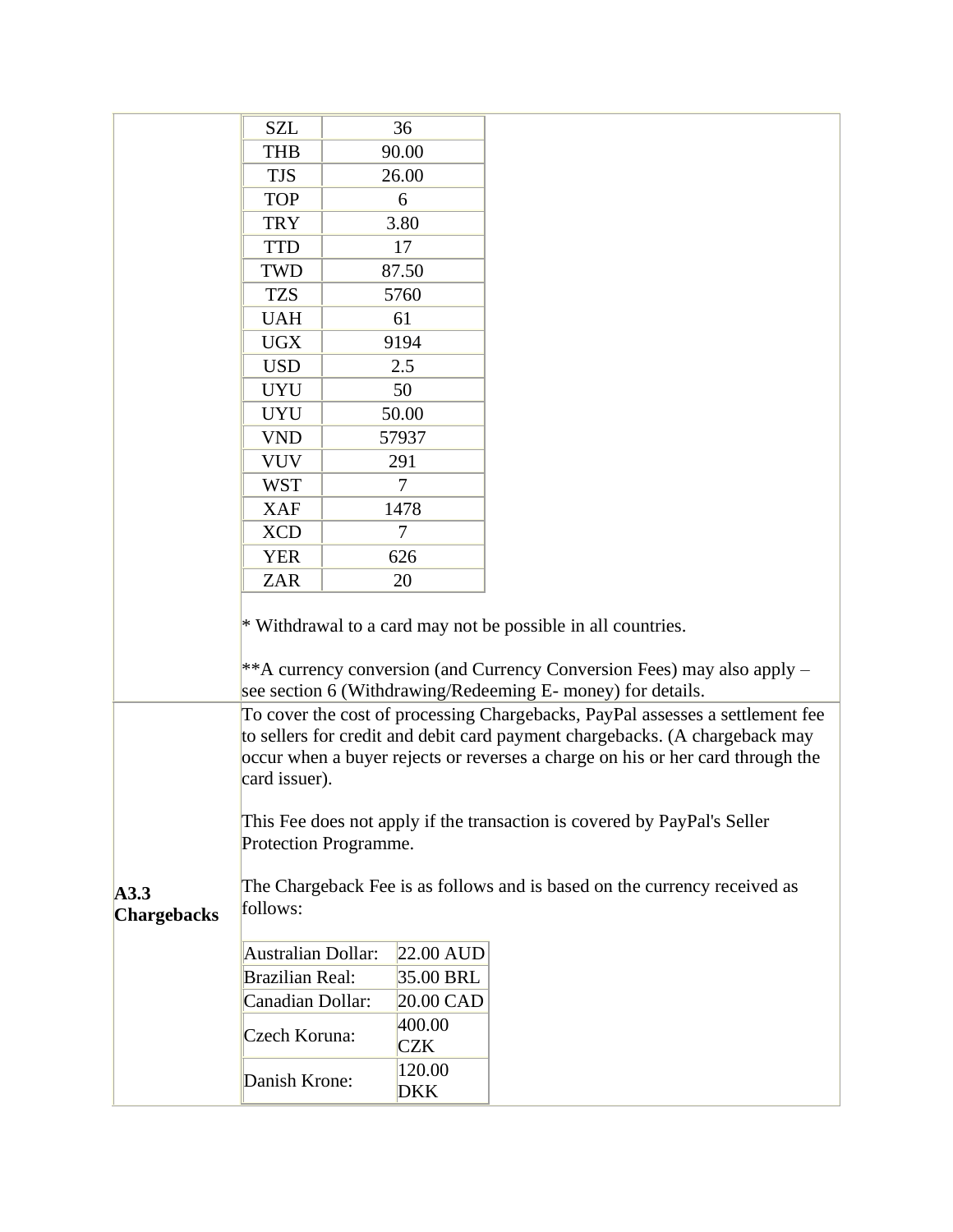|                                                                                                                                                                                                        | Euro:                                                                                                                            | <b>16 EUR</b>        |                                                             |  |  |
|--------------------------------------------------------------------------------------------------------------------------------------------------------------------------------------------------------|----------------------------------------------------------------------------------------------------------------------------------|----------------------|-------------------------------------------------------------|--|--|
|                                                                                                                                                                                                        | Hong Kong Dollar:                                                                                                                | 155.00<br><b>HKD</b> |                                                             |  |  |
|                                                                                                                                                                                                        | Hungarian Forint:                                                                                                                | 4325 HUF             |                                                             |  |  |
|                                                                                                                                                                                                        | Israeli Shekel:                                                                                                                  | 75.00 ILS            |                                                             |  |  |
|                                                                                                                                                                                                        | Japanese Yen:                                                                                                                    | 1,875 JPY            |                                                             |  |  |
|                                                                                                                                                                                                        | <b>Malaysian Ringgit:</b>                                                                                                        | 65.00 MYR            |                                                             |  |  |
|                                                                                                                                                                                                        | <b>Mexican Peso:</b>                                                                                                             | 250.00<br><b>MXN</b> |                                                             |  |  |
|                                                                                                                                                                                                        | New Zealand<br>Dollar:                                                                                                           | 28.00 NZD            |                                                             |  |  |
|                                                                                                                                                                                                        | Norwegian Krone:                                                                                                                 | 125.00<br><b>NOK</b> |                                                             |  |  |
|                                                                                                                                                                                                        | Philippine Peso:                                                                                                                 | 900.00<br><b>PHP</b> |                                                             |  |  |
|                                                                                                                                                                                                        | Polish Zloty:                                                                                                                    | 65.00 PLN            |                                                             |  |  |
|                                                                                                                                                                                                        | <b>Russian Ruble:</b>                                                                                                            | 640.00<br><b>RUB</b> |                                                             |  |  |
|                                                                                                                                                                                                        | Singapore Dollar:                                                                                                                | 28.00 SGD            |                                                             |  |  |
|                                                                                                                                                                                                        | Swedish Krona:                                                                                                                   | 150.00<br><b>SEK</b> |                                                             |  |  |
|                                                                                                                                                                                                        | <b>Swiss Franc:</b>                                                                                                              | 22.00 CHF            |                                                             |  |  |
|                                                                                                                                                                                                        | Taiwan New                                                                                                                       | 625.00               |                                                             |  |  |
|                                                                                                                                                                                                        | Dollar:                                                                                                                          | TWD                  |                                                             |  |  |
|                                                                                                                                                                                                        | Thai Baht:                                                                                                                       | 650.00<br>THB        |                                                             |  |  |
|                                                                                                                                                                                                        | <b>U.K. Pounds</b><br>Sterling:                                                                                                  | 14.00 GBP            |                                                             |  |  |
|                                                                                                                                                                                                        | U.S. Dollar:                                                                                                                     | 20.00 USD            |                                                             |  |  |
|                                                                                                                                                                                                        | A.3.4.1.1 Full refunds                                                                                                           |                      | A3.4.1 Users registered with PayPal as residents of Ireland |  |  |
| A3.4<br><b>Commercial</b>                                                                                                                                                                              | If you fully refund a Commercial Transaction payment, we will retain the Fixed<br>Fee portion of the Commercial Transaction Fee. |                      |                                                             |  |  |
| <b>Transaction</b><br><b>Refunds</b>                                                                                                                                                                   | Your buyer's Account will be credited with the full Commercial Transaction<br>payment amount.                                    |                      |                                                             |  |  |
| We will debit from your Account the amount initially credited to your Account<br>in connection with the Commercial Transaction payment and the Fixed Fee<br>portion of the Commercial Transaction Fee. |                                                                                                                                  |                      |                                                             |  |  |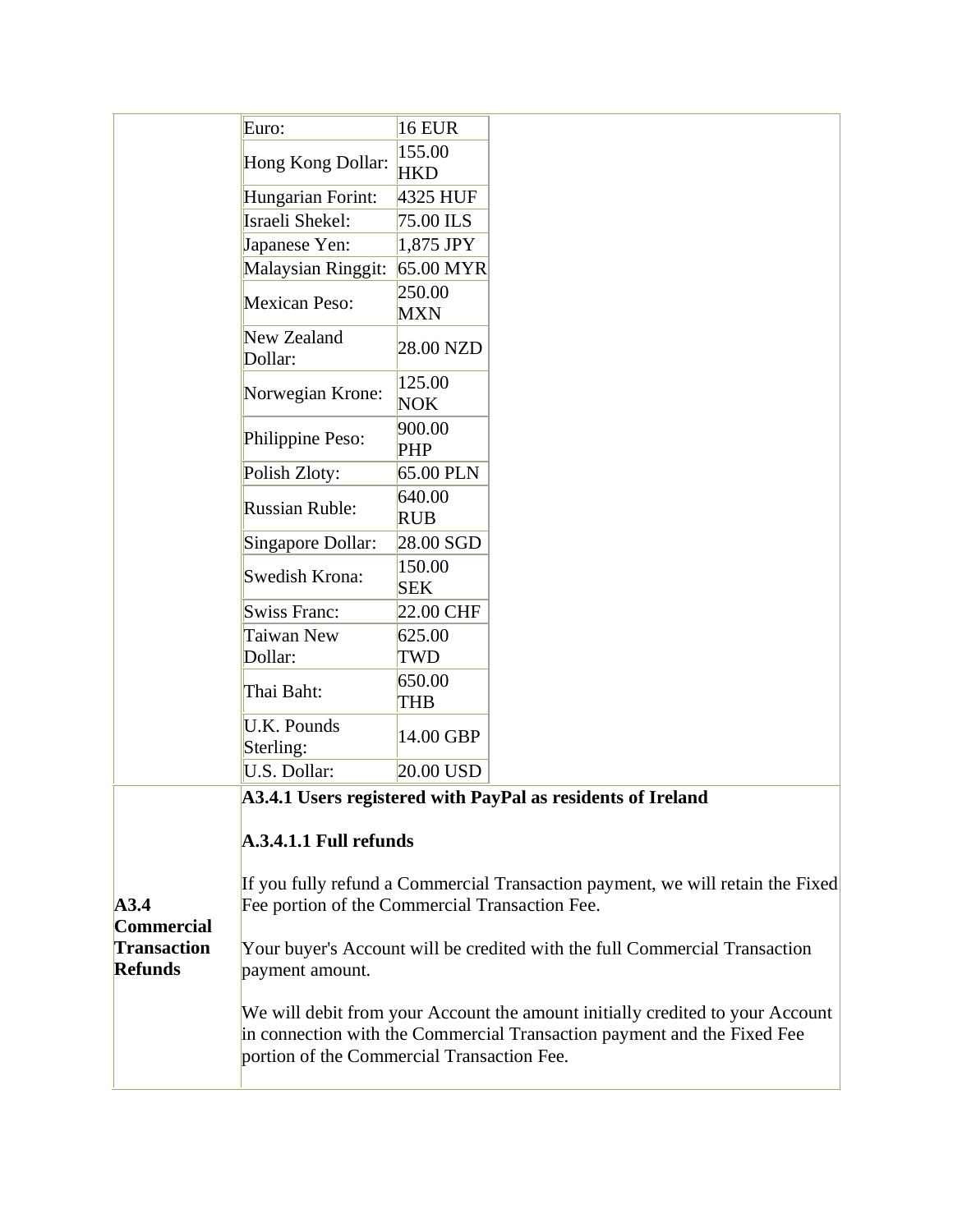|                                   | See also section 5.7.1 (Refunds).                                                                                                                                                                                                                       |  |  |  |  |  |
|-----------------------------------|---------------------------------------------------------------------------------------------------------------------------------------------------------------------------------------------------------------------------------------------------------|--|--|--|--|--|
|                                   | <b>A3.4.1.2 Partial Refunds</b>                                                                                                                                                                                                                         |  |  |  |  |  |
|                                   | If you issue a partial refund of a Commercial Transaction payment, we will<br>retain a pro-rated share of the Fixed Fee portion of the Commercial Transaction<br>fee.                                                                                   |  |  |  |  |  |
|                                   | Your buyer's account will be credited with the amount you specify to be<br>refunded to your buyer.                                                                                                                                                      |  |  |  |  |  |
|                                   | We will debit from your account the pro-rated share of the amount initially<br>credited to your account in connection with the Commercial Transaction<br>payment and the pro-rated share of the fixed fee portion of the Commercial<br>Transaction fee. |  |  |  |  |  |
|                                   | See also section 5.7.1 (Refunds).                                                                                                                                                                                                                       |  |  |  |  |  |
|                                   | Section A3.4.2 will apply instead of section A3.4.1 to users registered with<br>PayPal as residents of Ireland when we publish notice of the same on the<br>Policy Updates page on or after March 5, 2020.                                              |  |  |  |  |  |
|                                   | A3.4.2 Users registered with PayPal as residents elsewhere                                                                                                                                                                                              |  |  |  |  |  |
|                                   | If you refund a Commercial Transaction payment, there are no fees to make the<br>refund, but the fees you originally paid to receive the payment are not returned<br>to you.                                                                            |  |  |  |  |  |
|                                   | <b>A3.5.1 Fee</b>                                                                                                                                                                                                                                       |  |  |  |  |  |
|                                   |                                                                                                                                                                                                                                                         |  |  |  |  |  |
|                                   | 2% of total payment amount                                                                                                                                                                                                                              |  |  |  |  |  |
|                                   | A3.5.2 Domestic PayPal Mass Payment transaction Fee cap                                                                                                                                                                                                 |  |  |  |  |  |
| A3.5 Sending                      | A maximum fee cap per payment applies as follows for Domestic Transactions,                                                                                                                                                                             |  |  |  |  |  |
| <b>Payments</b><br>through PayPal | (based on payment currency):                                                                                                                                                                                                                            |  |  |  |  |  |
| <b>Mass Payments</b>              |                                                                                                                                                                                                                                                         |  |  |  |  |  |
| (alternatively                    | Australian Dollar:<br>16.00 AUD                                                                                                                                                                                                                         |  |  |  |  |  |
| known as                          | <b>Brazilian Real:</b><br>24.00 BRL                                                                                                                                                                                                                     |  |  |  |  |  |
| Payouts)                          | Canadian Dollar:<br>14.00 CAD                                                                                                                                                                                                                           |  |  |  |  |  |
|                                   | Czech Koruna:<br>280.00 CZK                                                                                                                                                                                                                             |  |  |  |  |  |
|                                   | Danish Krone:<br>84.00 DKK                                                                                                                                                                                                                              |  |  |  |  |  |
|                                   | 12.00 EUR<br>Euro:                                                                                                                                                                                                                                      |  |  |  |  |  |
|                                   | 110.00<br>Hong Kong Dollar:<br><b>HKD</b>                                                                                                                                                                                                               |  |  |  |  |  |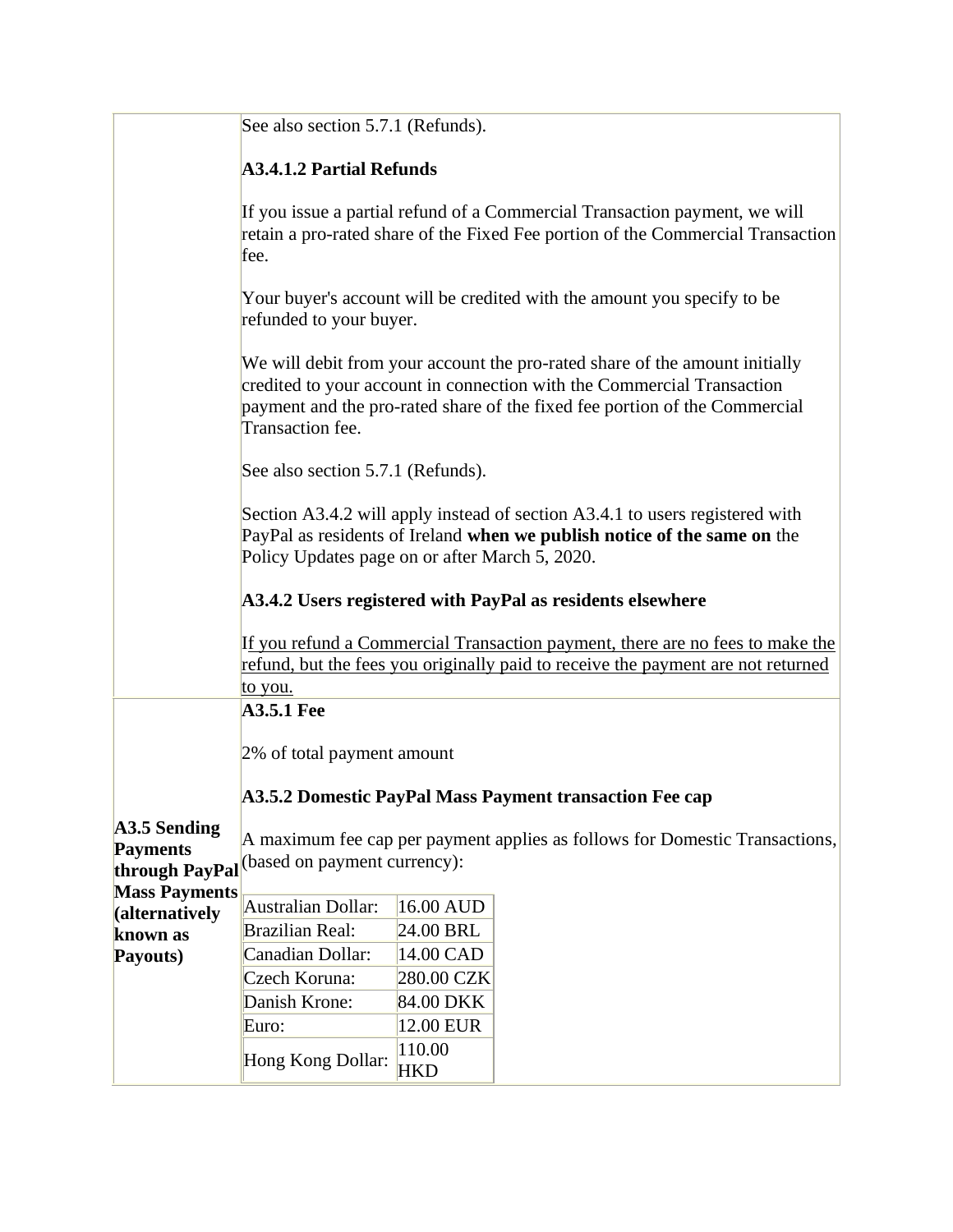|                          | 3080.00              |
|--------------------------|----------------------|
| Hungarian Forint:        | HUF                  |
| Israeli Shekel:          | 50.00 ILS            |
| Japanese Yen:            | 1200.00<br>JPY       |
| Malaysian Ringgit:       | 50.00 MYR            |
| Mexican Peso:            | 170.00<br><b>MXN</b> |
| New Zealand<br>Dollar:   | 20.00 NZD            |
| Norwegian Krone:         | 90.00 NOK            |
| Philippine Peso:         | 640.00 PHP           |
| Polish Zloty:            | 46.00 PLN            |
| <b>Russian Ruble:</b>    | 480.00 RUB           |
| Singapore Dollar:        | 20.00 SGD            |
| Swedish Krona:           | 100.00 SEK           |
| <b>Swiss Franc:</b>      | 16.00 CHF            |
| Taiwan New               | 440.00               |
| Dollar:                  | TWD                  |
| Thai Baht:               | 460.00 THB           |
| U.K. Pounds<br>Sterling: | 10.00 GBP            |
| U.S. Dollar:             | 14.00 USD            |

### **A3.5.3 Fee cap for other PayPal Mass Payment transactions**

A maximum fee cap per individual payment applies as follows for all other transactions (based on payment currency):

| <b>Australian Dollar:</b> | 100.00 AUD      |
|---------------------------|-----------------|
| <b>Brazilian Real:</b>    | 150.00 BRL      |
| Canadian Dollar:          | 90.00 CAD       |
| Czech Koruna:             | 1700.00 CZK     |
| Danish Krone:             | 500.00 DKK      |
| Euro:                     | 70.00 EUR       |
| Hong Kong Dollar:         | 660.00 HKD      |
| Hungarian Forint:         | 18500.00<br>HUF |
| Israeli Shekel:           | 320.00 ILS      |
| Japanese Yen:             | 8000.00 JPY     |
| Malaysian Ringgit:        | 300.00 MYR      |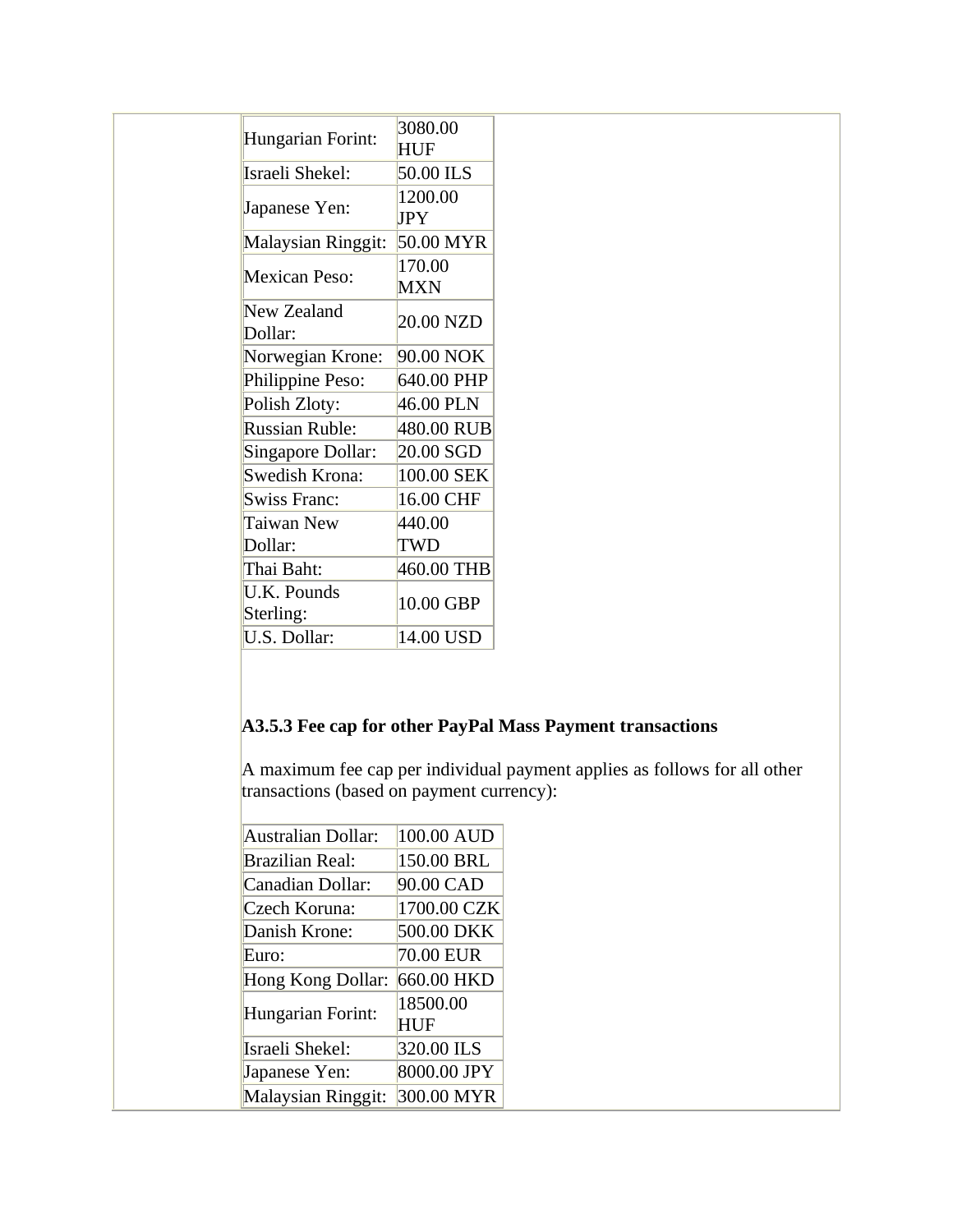|                               | <b>Mexican Peso:</b>            | 1080.00<br><b>MXN</b> |                                                                                                                                                                                                                          |
|-------------------------------|---------------------------------|-----------------------|--------------------------------------------------------------------------------------------------------------------------------------------------------------------------------------------------------------------------|
|                               | New Zealand<br>Dollar:          | 120.00 NZD            |                                                                                                                                                                                                                          |
|                               | Norwegian Krone:                | 540.00 NOK            |                                                                                                                                                                                                                          |
|                               | Philippine Peso:                | 3800.00 PHP           |                                                                                                                                                                                                                          |
|                               | Polish Zloty:                   | 280.00 PLN            |                                                                                                                                                                                                                          |
|                               | <b>Russian Ruble:</b>           | 2800.00 RUB           |                                                                                                                                                                                                                          |
|                               | Singapore Dollar:               | 120.00 SGD            |                                                                                                                                                                                                                          |
|                               | Swedish Krona:                  | 640.00 SEK            |                                                                                                                                                                                                                          |
|                               | Swiss Franc:                    | 100.00 CHF            |                                                                                                                                                                                                                          |
|                               | Taiwan New                      | 2700.00               |                                                                                                                                                                                                                          |
|                               | Dollar:                         | TWD                   |                                                                                                                                                                                                                          |
|                               | Thai Baht:                      | 2800.00 THB           |                                                                                                                                                                                                                          |
|                               | <b>U.K. Pounds</b><br>Sterling: | 60.00 GBP             |                                                                                                                                                                                                                          |
|                               | U.S. Dollar:                    | 90.00 USD             |                                                                                                                                                                                                                          |
|                               | Fee will apply.                 |                       | Note: For cross border Euro or Swedish Krona payments made between<br>Accounts registered in the European Union or EEA the Domestic Transaction<br>Some Users, in order to increase their sending limit or as PayPal may |
|                               | <b>Confirmation Fee.</b>        |                       | determine, may be charged a Credit Card and Debit Card Link and                                                                                                                                                          |
|                               | Depending on currency           |                       |                                                                                                                                                                                                                          |
| <b>A3.6 Credit</b>            | Australian Dollar:              | $2.00$ AUD            |                                                                                                                                                                                                                          |
| <b>Card and Debit</b>         | <b>Brazilian Real:</b>          | $4.00$ BRL            |                                                                                                                                                                                                                          |
| <b>Card Link and</b>          | Canadian Dollar:                | 2.45 CAD              |                                                                                                                                                                                                                          |
| <b>Confirmation</b>           | Czech Koruna:                   | 50.00 CZK             |                                                                                                                                                                                                                          |
| (verifying<br>credit or debit | Danish Krone:                   | 12.50<br><b>DKK</b>   |                                                                                                                                                                                                                          |
| card details).                | Euro:                           | 1.50 EUR              |                                                                                                                                                                                                                          |
|                               | Hong Kong Dollar:               | 15.00<br><b>HKD</b>   |                                                                                                                                                                                                                          |
|                               | Hungarian Forint:               | $400$ HUF             |                                                                                                                                                                                                                          |
|                               | Israeli Shekel:                 | 8.00 ILS              |                                                                                                                                                                                                                          |
|                               | Japanese Yen:                   | 200.00<br>JPY         |                                                                                                                                                                                                                          |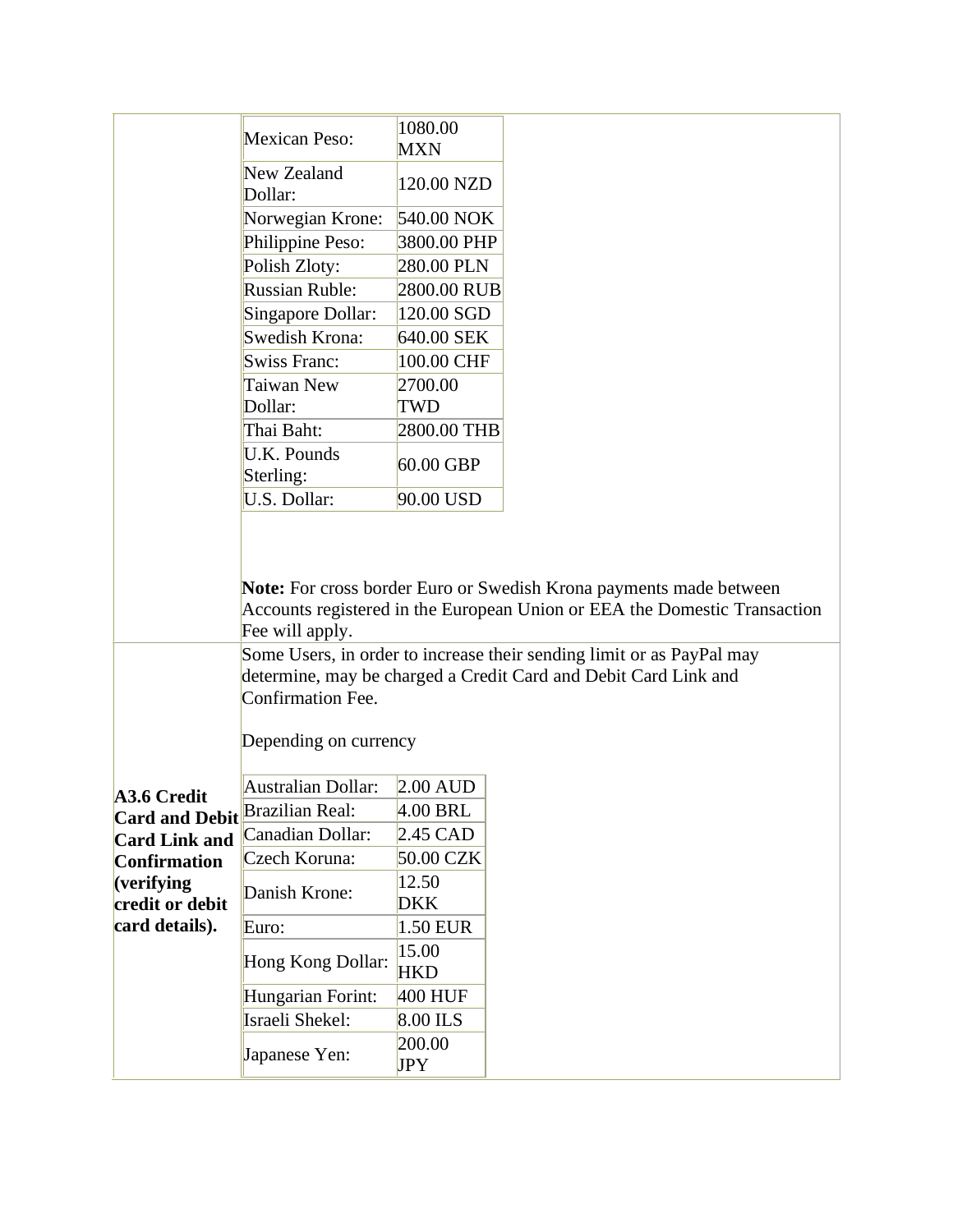|                                       | <b>Mexican Peso:</b>                                                                                                                                                                                                                                          | 20.00<br><b>MXN</b>  |                                                                                                                                                              |
|---------------------------------------|---------------------------------------------------------------------------------------------------------------------------------------------------------------------------------------------------------------------------------------------------------------|----------------------|--------------------------------------------------------------------------------------------------------------------------------------------------------------|
|                                       | New Zealand<br>Dollar:                                                                                                                                                                                                                                        | 3.00 NZD             |                                                                                                                                                              |
|                                       | Norwegian Krone:                                                                                                                                                                                                                                              | 15.00<br><b>NOK</b>  |                                                                                                                                                              |
|                                       | Philippine Peso:                                                                                                                                                                                                                                              | 100.00<br><b>PHP</b> |                                                                                                                                                              |
|                                       | Polish Zloty:                                                                                                                                                                                                                                                 | 6.50 PLN             |                                                                                                                                                              |
|                                       | <b>Russian Ruble:</b>                                                                                                                                                                                                                                         | <b>60 RUB</b>        |                                                                                                                                                              |
|                                       | Singapore Dollar:                                                                                                                                                                                                                                             | $3.00$ SGD           |                                                                                                                                                              |
|                                       | Swedish Krone:                                                                                                                                                                                                                                                | 15.00 SEK            |                                                                                                                                                              |
|                                       | <b>Swiss Franc:</b>                                                                                                                                                                                                                                           | 3.00 CHF             |                                                                                                                                                              |
|                                       | Taiwan New                                                                                                                                                                                                                                                    | 70.00                |                                                                                                                                                              |
|                                       | Dollar:                                                                                                                                                                                                                                                       | TWD                  |                                                                                                                                                              |
|                                       | Thai Baht:                                                                                                                                                                                                                                                    | 70.00 THB            |                                                                                                                                                              |
|                                       | U.K. Pounds<br>Sterling:                                                                                                                                                                                                                                      | 1.00 GBP             |                                                                                                                                                              |
|                                       | U.S. Dollar:                                                                                                                                                                                                                                                  | 1.95 USD             |                                                                                                                                                              |
|                                       | or debit card verification process.<br>10.00 GBP or 12.00 EUR (per item)                                                                                                                                                                                      |                      | This amount will be refunded when you successfully complete the credit card                                                                                  |
| <b>A3.7 Records</b><br><b>Request</b> | This Fee will apply for requests of information relating to why we had<br>reasonable justification to refuse your Payment Order. We will not charge you<br>for records requested in connection with your good-faith assertion of an error in<br>your Account. |                      |                                                                                                                                                              |
| A3.8 Bank                             | provided.                                                                                                                                                                                                                                                     |                      | This following Fee is charged when a withdrawal is attempted by a User and it<br>fails because incorrect bank account information or delivery information is |
| <b>Return on</b><br><b>Withdrawal</b> | UK users: 0.50 GBP<br>Czech Republic users: 200 CZK<br>Hungarian users: 1,500 HUF                                                                                                                                                                             |                      |                                                                                                                                                              |
|                                       | Users registered in the Eurozone: 3 EUR.                                                                                                                                                                                                                      |                      |                                                                                                                                                              |
|                                       | Subject to application and pre-approval by PayPal                                                                                                                                                                                                             |                      |                                                                                                                                                              |
| <b>A3.9 Charity</b><br>Pricing        | <b>A3.9.1 Domestic rate for Charities</b><br><b>A3.9.1.1 UK Charity Domestic rate</b>                                                                                                                                                                         |                      |                                                                                                                                                              |
|                                       |                                                                                                                                                                                                                                                               |                      |                                                                                                                                                              |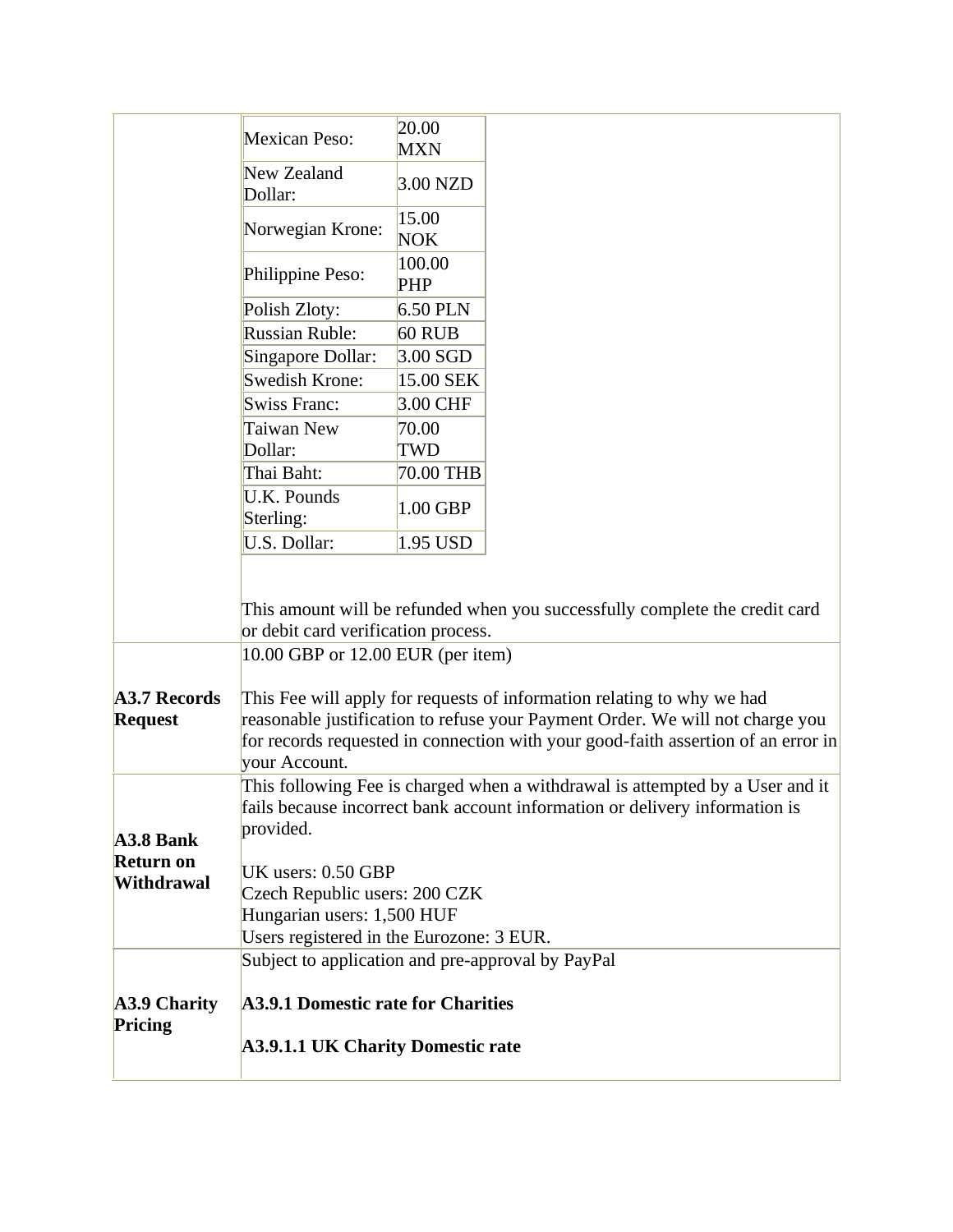1.4% + Charity Fixed Fee per each payment transaction.

### **A3.9.1.2 Relevant Country Domestic rate for Charities**:

 $1.9\%$  + Charity Fixed Fee per each payment transaction.

### **A3.9.1.3 Charity Fixed Fee**

Depending on the payment currency received:

| <b>Australian Dollar:</b>     | $0.30$ AUD          |
|-------------------------------|---------------------|
| <b>Brazilian Real:</b>        | 0.60 BRL            |
| Canadian Dollar:              | 0.30 CAD            |
| Czech Koruna:                 | 10.00<br><b>CZK</b> |
| Danish Krone:                 | 2.60 DKK            |
| Euro:                         | 0.35 EUR            |
| Hong Kong Dollar:             | 2.35 HKD            |
| Hungarian Forint:             | <b>90 HUF</b>       |
| Israeli Shekel:               | 1.20 ILS            |
| Japanese Yen:                 | 40 JPY              |
| Malaysian Ringgit:            | 2 MYR               |
| <b>Mexican Peso:</b>          | 4.00<br><b>MXN</b>  |
| <b>New Zealand</b><br>Dollar: | $0.45$ NZD          |
| Norwegian Krone:              | 2.80 NOK            |
| Philippine Peso:              | 15.00<br><b>PHP</b> |
| Polish Zloty:                 | 1.35 PLN            |
| <b>Russian Ruble:</b>         | 10.00<br><b>RUB</b> |
| Singapore Dollar:             | $0.50$ SGD          |
| Swedish Krona:                | 3.25 SEK            |
| <b>Swiss Franc:</b>           | 0.55 CHF            |
| Taiwan New                    | 10.00               |
| Dollar:                       | TWD                 |
| Thai Baht:                    | 11.00<br>THB        |
| U.K. Pounds<br>Sterling:      | $0.20$ GBP          |
| U.S. Dollar:                  | 0.30 USD            |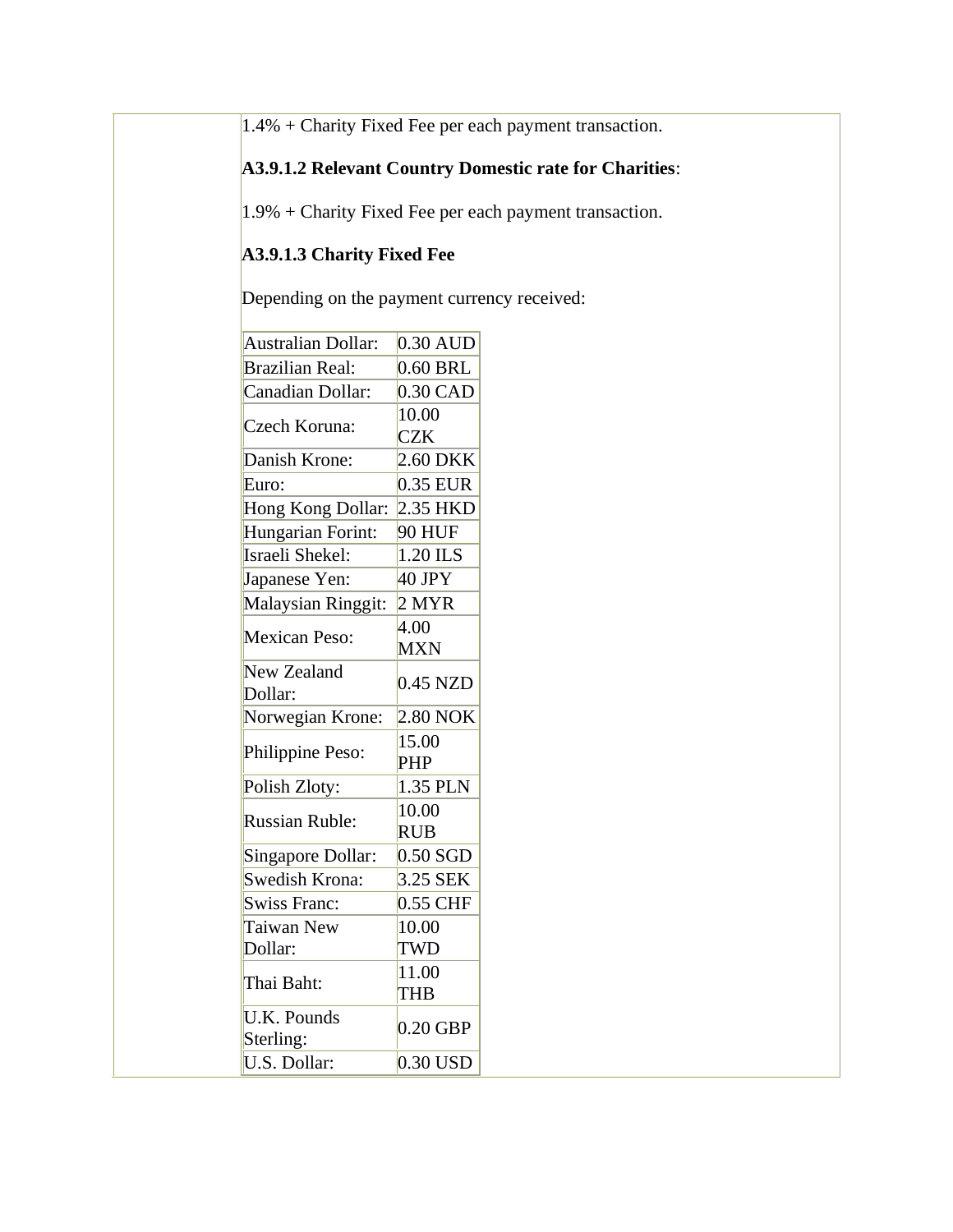|                  |                                                       | A3.9.2 Cross Border rate for Charities<br>The Cross Border Fee for Charity Pricing is the same as the Fee for Receiving<br>Cross Border Commercial Transaction payments. |                                                      |                                                                        |  |  |  |
|------------------|-------------------------------------------------------|--------------------------------------------------------------------------------------------------------------------------------------------------------------------------|------------------------------------------------------|------------------------------------------------------------------------|--|--|--|
|                  | apply.                                                | Note: For Cross Border Euro or Swedish Krona payments made between<br>Accounts registered in the European Union or EEA the Domestic rate will                            |                                                      |                                                                        |  |  |  |
|                  | applies as follows:                                   |                                                                                                                                                                          |                                                      | A maximum fee cap per eCheque payment (based on the currency received) |  |  |  |
|                  |                                                       | For<br>eCheques<br>received by<br>Users with<br>their<br>registered<br>address in<br>Ireland                                                                             | For<br>eCheques<br>received by<br>all other<br>Users |                                                                        |  |  |  |
|                  | Australian Dollar: 7.50 AUD<br><b>Brazilian Real:</b> | 10.00 BRL                                                                                                                                                                | 50.00 AUD<br>75.00 BRL                               |                                                                        |  |  |  |
|                  | Canadian Dollar:                                      | $7.50$ CAD                                                                                                                                                               | 45.00 CAD                                            |                                                                        |  |  |  |
| A3.10            | Czech Koruna:<br>Danish Krone:                        | 120.00 CZK<br>30.00 DKK                                                                                                                                                  | 850.00 CZK<br>250.00<br><b>DKK</b>                   |                                                                        |  |  |  |
| <b>Receiving</b> | Euro:                                                 | $5.00$ EUR                                                                                                                                                               | 35.00 EUR                                            |                                                                        |  |  |  |
| eCheques         | Hong Kong<br>Dollar:                                  | 38.00 HKD                                                                                                                                                                | 330.00<br><b>HKD</b>                                 |                                                                        |  |  |  |
|                  | Hungarian Forint: 1000 HUF                            |                                                                                                                                                                          | 9250 HUF                                             |                                                                        |  |  |  |
|                  | Israeli Shekel:                                       | $20.00$ ILS                                                                                                                                                              | 160.00 ILS                                           |                                                                        |  |  |  |
|                  | Japanese Yen:                                         | 650 JPY                                                                                                                                                                  | 4000 JPY                                             |                                                                        |  |  |  |
|                  | Malaysian Ringgit 20.00 MYR                           |                                                                                                                                                                          | 150.00<br><b>MYR</b>                                 |                                                                        |  |  |  |
|                  | <b>Mexican Peso:</b>                                  | 55.00 MXN                                                                                                                                                                | 540.00<br><b>MXN</b>                                 |                                                                        |  |  |  |
|                  | New Zealand<br>Dollar:                                | 7.50 NZD                                                                                                                                                                 | 60.00 NZD                                            |                                                                        |  |  |  |
|                  | Norwegian<br>Krone:                                   | 33.00 NOK                                                                                                                                                                | 270.00<br><b>NOK</b>                                 |                                                                        |  |  |  |
|                  | Philippine Peso:                                      | 250.00 PHP                                                                                                                                                               | 1900.00<br><b>PHP</b>                                |                                                                        |  |  |  |
|                  | Polish Zloty:                                         | 16.00 PLN                                                                                                                                                                | 140.00 PLN                                           |                                                                        |  |  |  |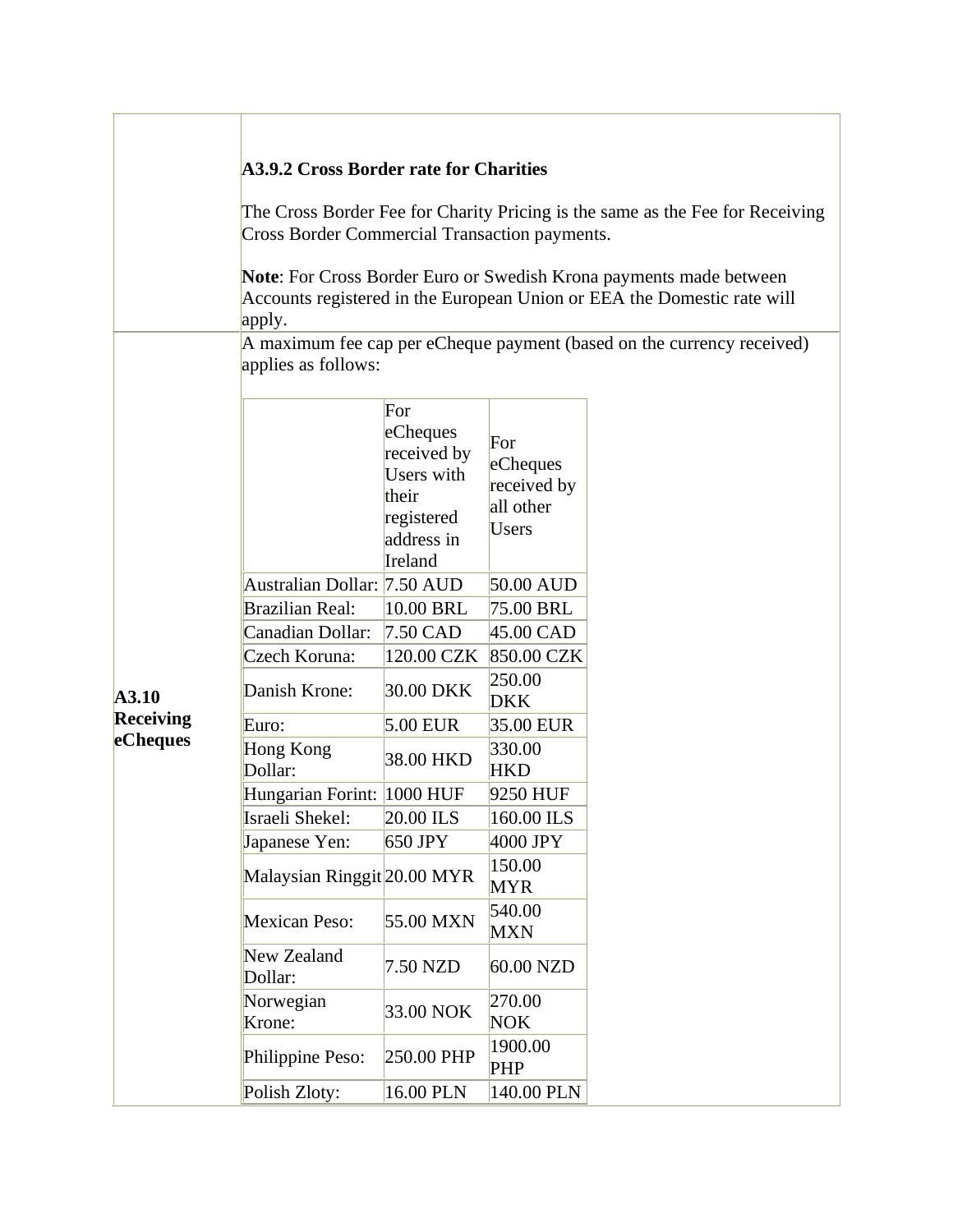|                                                   | <b>Russian Ruble:</b>                                                                                                                                                                                                                                                                              | 200.00 RUB         | 1400.00<br><b>RUB</b> |                                                                                                                                                                                                                                                        |
|---------------------------------------------------|----------------------------------------------------------------------------------------------------------------------------------------------------------------------------------------------------------------------------------------------------------------------------------------------------|--------------------|-----------------------|--------------------------------------------------------------------------------------------------------------------------------------------------------------------------------------------------------------------------------------------------------|
|                                                   | Singapore Dollar: 8.00 SGD                                                                                                                                                                                                                                                                         |                    | 60.00 SGD             |                                                                                                                                                                                                                                                        |
|                                                   | Swedish Krona:                                                                                                                                                                                                                                                                                     | 40.00 SEK          | 320.00 SEK            |                                                                                                                                                                                                                                                        |
|                                                   | Swiss Franc:                                                                                                                                                                                                                                                                                       | 6.50 CHF           | 50.00 CHF             |                                                                                                                                                                                                                                                        |
|                                                   | Taiwan New<br>Dollar:                                                                                                                                                                                                                                                                              | 165.00 TWD         | 1350.00<br>TWD        |                                                                                                                                                                                                                                                        |
|                                                   | Thai Baht:                                                                                                                                                                                                                                                                                         | 180.00 THB         | 1400.00<br>THB        |                                                                                                                                                                                                                                                        |
|                                                   | U.K. Pounds<br>Sterling:                                                                                                                                                                                                                                                                           | 3.50 GBP           | 30.00 GBP             |                                                                                                                                                                                                                                                        |
|                                                   | U.S. Dollar:                                                                                                                                                                                                                                                                                       | $5.00$ USD         | $45.00$ USD           |                                                                                                                                                                                                                                                        |
| A3.11<br><b>Receiving</b><br><b>Micropayments</b> | your PayPal account.<br><b>A3.11.1 Domestic Micropayments Fee</b><br>$5\%$ + Micropayments Fixed Fee<br><b>A3.11.2 Cross Border Micropayments Fee</b><br>$6\%$ + Micropayments Fixed Fee<br><b>A3.11.3 Micropayments Fixed Fee</b><br>As specified by the currency received.<br>Australian Dollar: | 0.05<br>AUD        |                       | Based on application and pre-approval by PayPal, you may upgrade an existing<br>account to receive the Micropayment rate – please <b>contact us</b> if you want to do<br>that. This rate will apply to all Commercial Transaction payments received in |
|                                                   | <b>Brazilian Real:</b>                                                                                                                                                                                                                                                                             | 0.10<br><b>BRL</b> |                       |                                                                                                                                                                                                                                                        |
|                                                   | Canadian Dollar:                                                                                                                                                                                                                                                                                   | 0.05<br><b>CAD</b> |                       |                                                                                                                                                                                                                                                        |
|                                                   | Czech Koruna:                                                                                                                                                                                                                                                                                      | 1.67<br><b>CZK</b> |                       |                                                                                                                                                                                                                                                        |
|                                                   | Danish Krone:                                                                                                                                                                                                                                                                                      | 0.43<br><b>DKK</b> |                       |                                                                                                                                                                                                                                                        |
|                                                   | Euro:                                                                                                                                                                                                                                                                                              | 0.05<br><b>EUR</b> |                       |                                                                                                                                                                                                                                                        |
|                                                   | Hong Kong Dollar:                                                                                                                                                                                                                                                                                  | 0.39<br><b>HKD</b> |                       |                                                                                                                                                                                                                                                        |
|                                                   | Hungarian Forint:                                                                                                                                                                                                                                                                                  | 15 HUF             |                       |                                                                                                                                                                                                                                                        |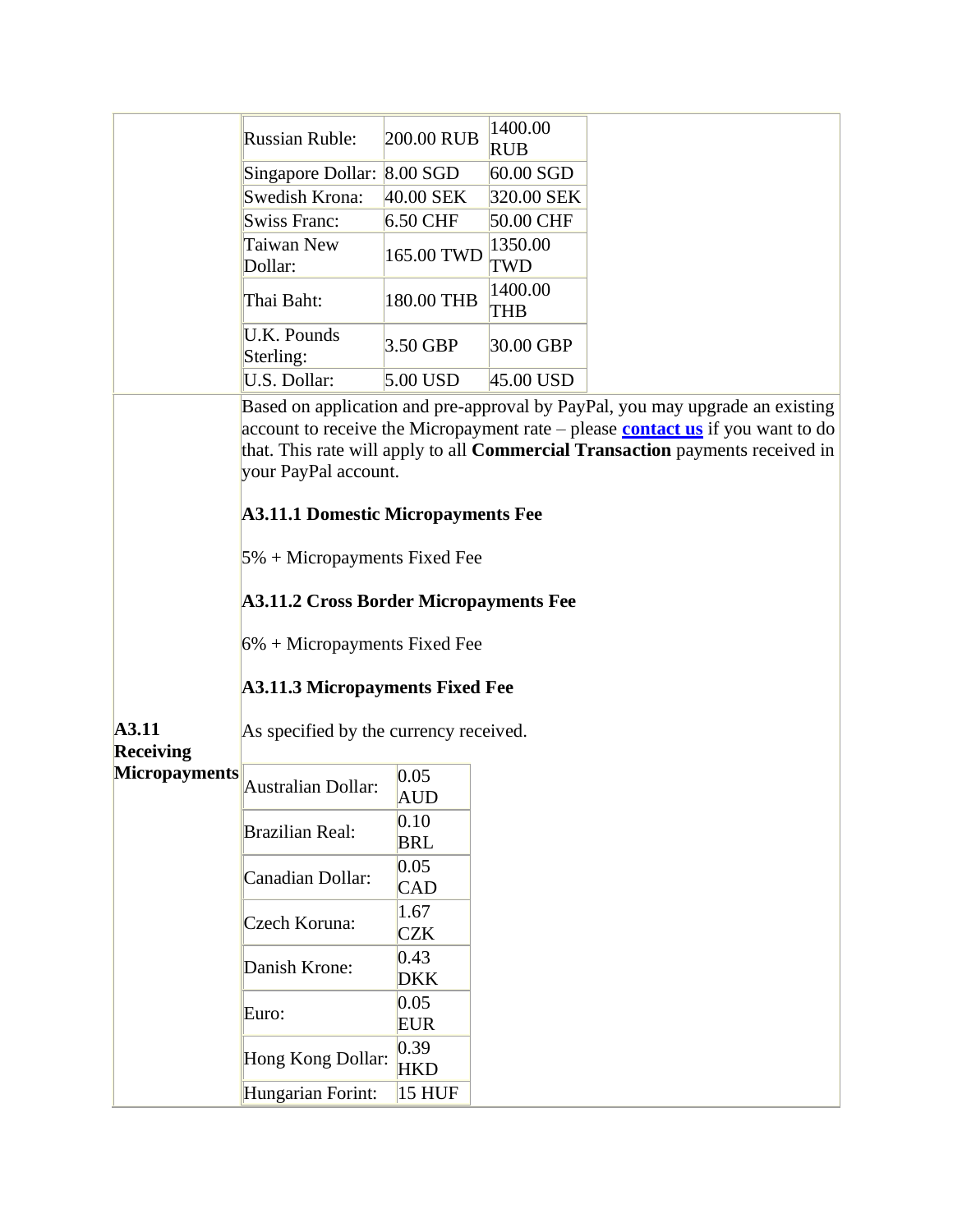| Israeli Shekel:                                                                                                                                                                                                                 | $0.20$ ILS                                                                     |
|---------------------------------------------------------------------------------------------------------------------------------------------------------------------------------------------------------------------------------|--------------------------------------------------------------------------------|
| Japanese Yen:                                                                                                                                                                                                                   | $7$ JPY                                                                        |
| Malaysian Ringgit                                                                                                                                                                                                               | 0.20<br><b>MYR</b>                                                             |
| <b>Mexican Peso:</b>                                                                                                                                                                                                            | 0.55<br><b>MXN</b>                                                             |
| New Zealand<br>Dollar:                                                                                                                                                                                                          | 0.08<br><b>NZD</b>                                                             |
| Norwegian Krone:                                                                                                                                                                                                                | 0.47<br><b>NOK</b>                                                             |
| Philippine Peso:                                                                                                                                                                                                                | 2.50<br><b>PHP</b>                                                             |
| Polish Zloty:                                                                                                                                                                                                                   | 0.23<br><b>PLN</b>                                                             |
| <b>Russian Ruble:</b>                                                                                                                                                                                                           | 2.00<br><b>RUB</b>                                                             |
| Singapore Dollar:                                                                                                                                                                                                               | 0.08<br>SGD                                                                    |
| Swedish Krona:                                                                                                                                                                                                                  | 0.54<br><b>SEK</b>                                                             |
| Swiss Franc:                                                                                                                                                                                                                    | 0.09<br><b>CHF</b>                                                             |
| Taiwan New<br>Dollar:                                                                                                                                                                                                           | 2 TWD                                                                          |
| Thai Baht:                                                                                                                                                                                                                      | 1.80<br>THB                                                                    |
| <b>U.K. Pounds</b><br>Sterling:                                                                                                                                                                                                 | 0.05<br><b>GBP</b>                                                             |
| U.S. Dollar:                                                                                                                                                                                                                    | 0.05<br><b>USD</b>                                                             |
| Note: For Cross Border Euro or Swedish Krona payments made between<br>Accounts registered in the European Union or EEA the Domestic rate will<br>apply.<br>$A$ "PayPal Business Payment" is a payment between UK Users (i) made | through a third party's product or service and funded exclusively using either |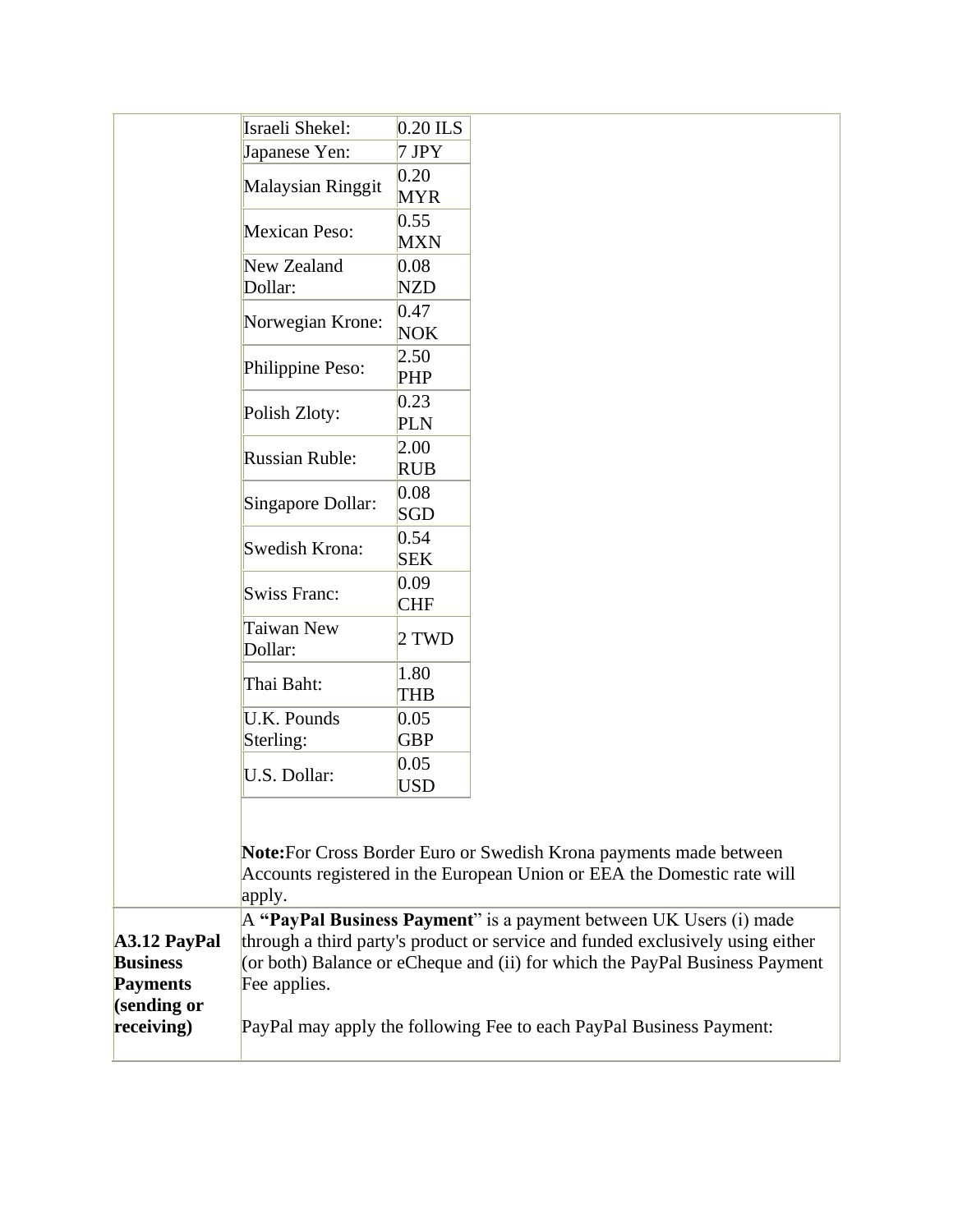| 2.00 GBP per transaction in GBP                                                                                                                             |
|-------------------------------------------------------------------------------------------------------------------------------------------------------------|
| $0.50$ USD per transaction in USD                                                                                                                           |
| The PayPal Business Payment fee is paid by the recipient, unless it is disclosed<br>to the sender before payment is sent that the sender must pay this fee. |

## **A4. Glossary**

A4.1 A "**Commercial Transaction**" payment involves buying and selling goods and services, making any other commercial transaction or receiving payments when you "request money" using PayPal.

A4.2 A "**Personal Transaction**" payment involves sending money (initiated from the "Friends and Family" tab of the "Send Money" flow) to, and receiving money into your PayPal Account from, friends and family without making an underlying commercial transaction (that is, the payment is not for the purchase of goods or services or for making any other commercial transaction).

If you are making a commercial transaction (for instance selling goods or services), you may not ask the buyer to send you a Personal Transaction payment for the purchase. If you do so, PayPal may remove your ability to accept any or all payments for Personal Transactions. Please also note that:

A4.2.1 you cannot send money for a Personal Transaction from some countries (including China and (in some cases) Germany);

A4.2.2 Brazilian and Indian registered Accounts may neither send nor receive Personal Transaction payments. This means that you cannot send Personal Transaction payments to Brazilian or Indian registered Accounts; and

### A4.2.3 **the sender pays the Fee**.

A4.3 A "**Domestic**" payment occurs when both the sender and receiver are registered with PayPal as resident in the same country.

A4.4 A "**Cross Border**" payment occurs when the sender and receiver are registered with PayPal as resident in different countries. Certain countries are grouped together as follows for ease of reference when calculating Cross Border payment Fees:

| $\sim$<br>Group<br>-<br><b>Name</b> | $\sim$<br>Countries |
|-------------------------------------|---------------------|
|-------------------------------------|---------------------|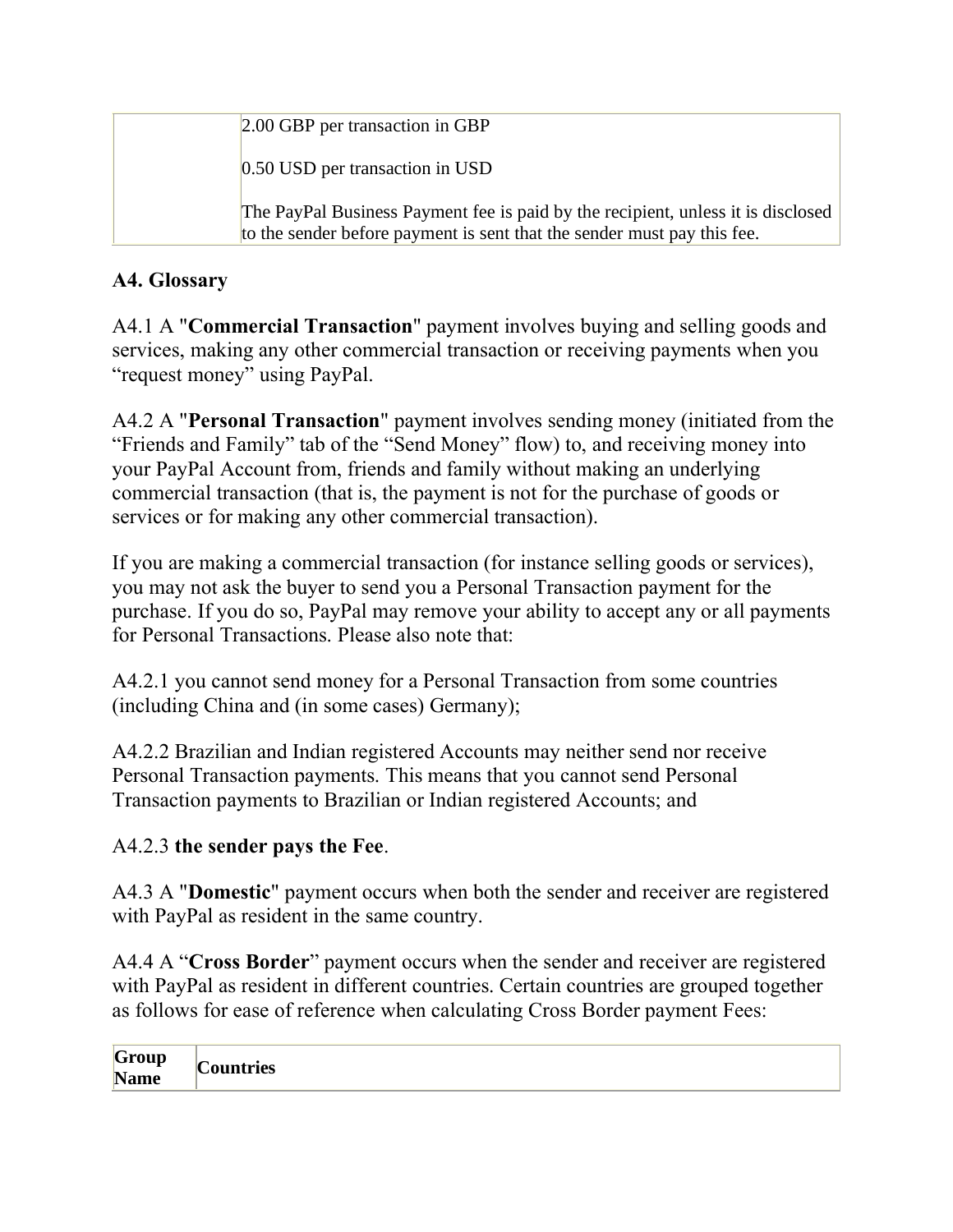| Northern  | Aland Islands, Denmark, Faroe Islands, Finland, Greenland, Iceland, Norway,                                                                                                                                                                                                                                                                      |
|-----------|--------------------------------------------------------------------------------------------------------------------------------------------------------------------------------------------------------------------------------------------------------------------------------------------------------------------------------------------------|
| Europe    | Sweden.                                                                                                                                                                                                                                                                                                                                          |
| Europe I  | Austria, Belgium, Channel Islands, Cyprus, Estonia, France (including French<br>Guiana, Guadeloupe, Martinique, Reunion and Mayotte), Germany, Gibraltar,<br>Greece, Ireland, Isle of Man, Italy, Luxembourg, Malta, Monaco, Montenegro,<br>Netherlands, Portugal, San Marino, Slovakia, Slovenia, Spain, United Kingdom,<br>Vatican City State. |
| Europe II | Albania, Andorra, Belarus, Bosnia and Herzegovina, Bulgaria, Croatia, Czech<br>Republic, Georgia, Hungary, Kosovo, Latvia, Liechtenstein, Lithuania, Macedonia,<br>Moldova, Poland, Romania, Russian Federation, Serbia, Switzerland, Ukraine.                                                                                                   |

A4.5 **Percentage-based fees** (such as 2.90%) refer to an amount equal to that percentage of the payment amount, which (unless otherwise stated) is charged in the currency in which the payment is received.

A4.6 **Fixed Fees for Commercial Transaction payments and Personal Transaction payments (unless otherwise stated)** are based on the currency in which the payment is received, as follows:

| <b>Currency:</b>          | Fee:        | Currency:             | Fee:       |
|---------------------------|-------------|-----------------------|------------|
| <b>Australian Dollar:</b> | $0.30$ AUD  | New Zealand Dollar:   | $0.45$ NZD |
| <b>Brazilian Real:</b>    | $0.60$ BRL  | Norwegian Krone:      | $2.80$ NOK |
| Canadian Dollar:          | $0.30$ CAD  | Philippine Peso:      | 15.00 PHP  |
| Czech Koruna:             | 10.00 CZK   | Polish Zloty:         | 1.35 PLN   |
| Danish Kroner:            | 2.60 DKK    | <b>Russian Ruble:</b> | 10.00 RUB  |
| Euro:                     | $0.35$ EUR  | Singapore Dollar:     | $0.50$ SGD |
| Hong Kong Dollar:         | 2.35 HKD    | Swedish Krona:        | $3.25$ SEK |
| Hungarian Forint:         | 90.00 HUF   | Swiss Franc:          | $0.55$ CHF |
| Israeli New Shekel:       | 1.20 ILS    | New Taiwan Dollar:    | 10.00 TWD  |
| Japanese Yen:             | $40.00$ JPY | Thai Baht:            | 11.00 THB  |
| Malaysian Ringgit:        | $2.00$ MYR  | U.K. Pounds Sterling: | $0.30$ GBP |
| <b>Mexican Peso:</b>      | 4.00 MXN    | U.S. Dollar:          | $0.30$ USD |

A4.7 **Fees charged in different currencies for sending payments:** Some Fees are payable by you to PayPal in currencies that are different than the currency of the Balance(s) from which you send the payment amount. In such a case, we will perform a currency conversion (pursuant to section 8.2, for which we will charge you a Currency Conversion Fee as set out in section A3.1 of Schedule 1) from the currency of each relevant initial Balance into the currency in which the Fee is payable and we will collect your Fees from the converted Balance.

A4.8 Subject to availability of the given functionality in those territories and where not otherwise stated in this Schedule 1, for the purpose of this Schedule 1 only, any